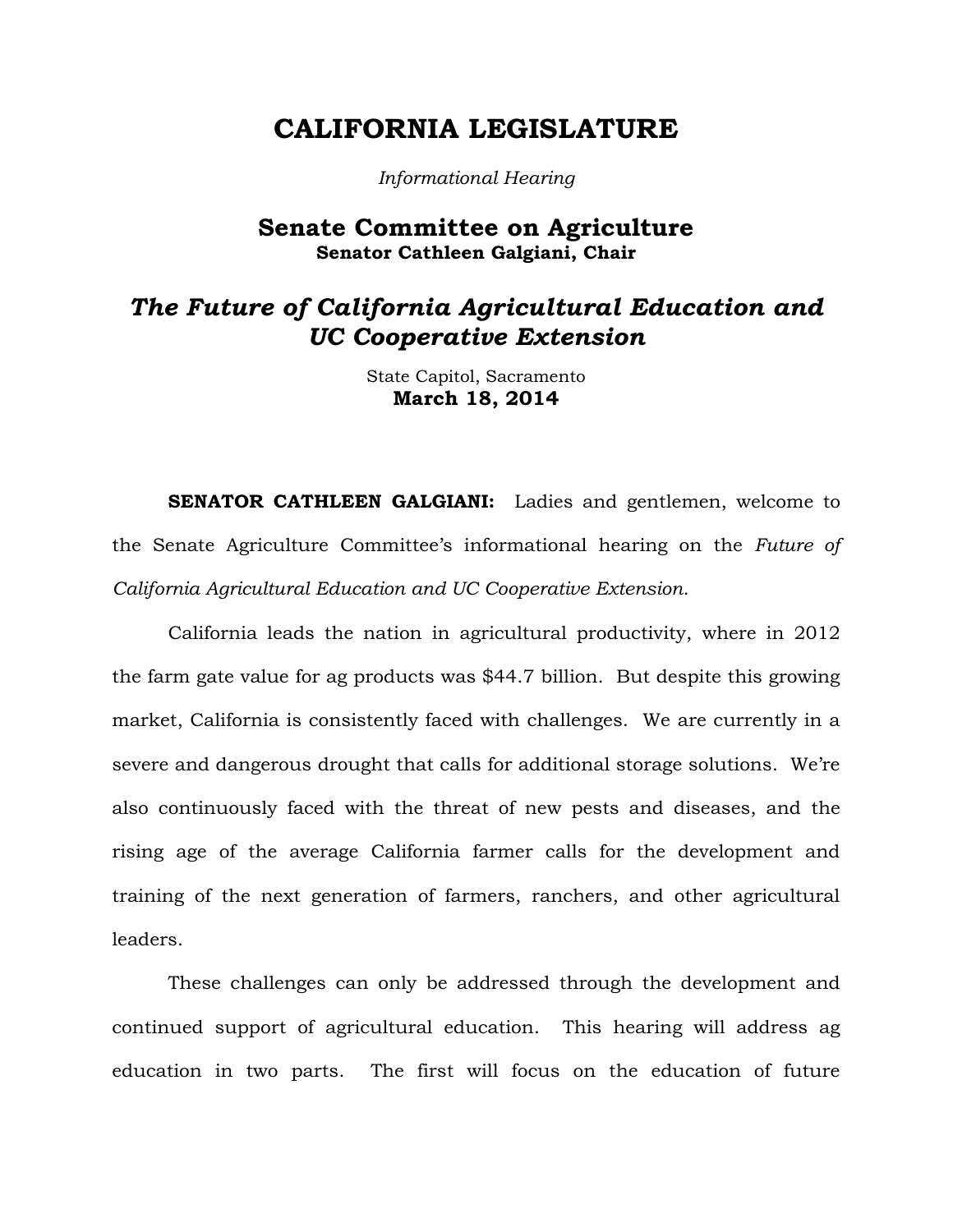agricultural leaders through high school educational programs, and the second will focus on the work and expertise provided to farmers and to the community through the UC Cooperative Extension Program.

High school agricultural education provides the opportunity for our children to gain real-world knowledge and skills applicable to careers in ag business, science, engineering, and other areas affecting food, fiber, and natural resources. Today, we will discuss the value of high school agricultural education and the impact on this program if existing funding sources are reallocated.

On the other end of the ag education spectrum, the UC Division of Agriculture and Natural Resources' Cooperative Extension is a valuable resource for all of California. The second part of today's hearing will provide an update as to the current status of Cooperative Extension, given that it has endured significant budget cuts over the last decade. We will discuss future progress toward rebuilding the program and hear testimony from current advisors and farmers as to the impact of Cooperative Extension in the community.

For everyone here today, thank you for your attendance, and I look forward to our discussion.

With that, I would like to invite our first panel to come forward. Mr. Russell Weikle, Career and College Transition Division Director, California Department of Education; Kimberly Leahy from the California Department of Finance; and Natasha Collins from the Legislative Analyst's Office.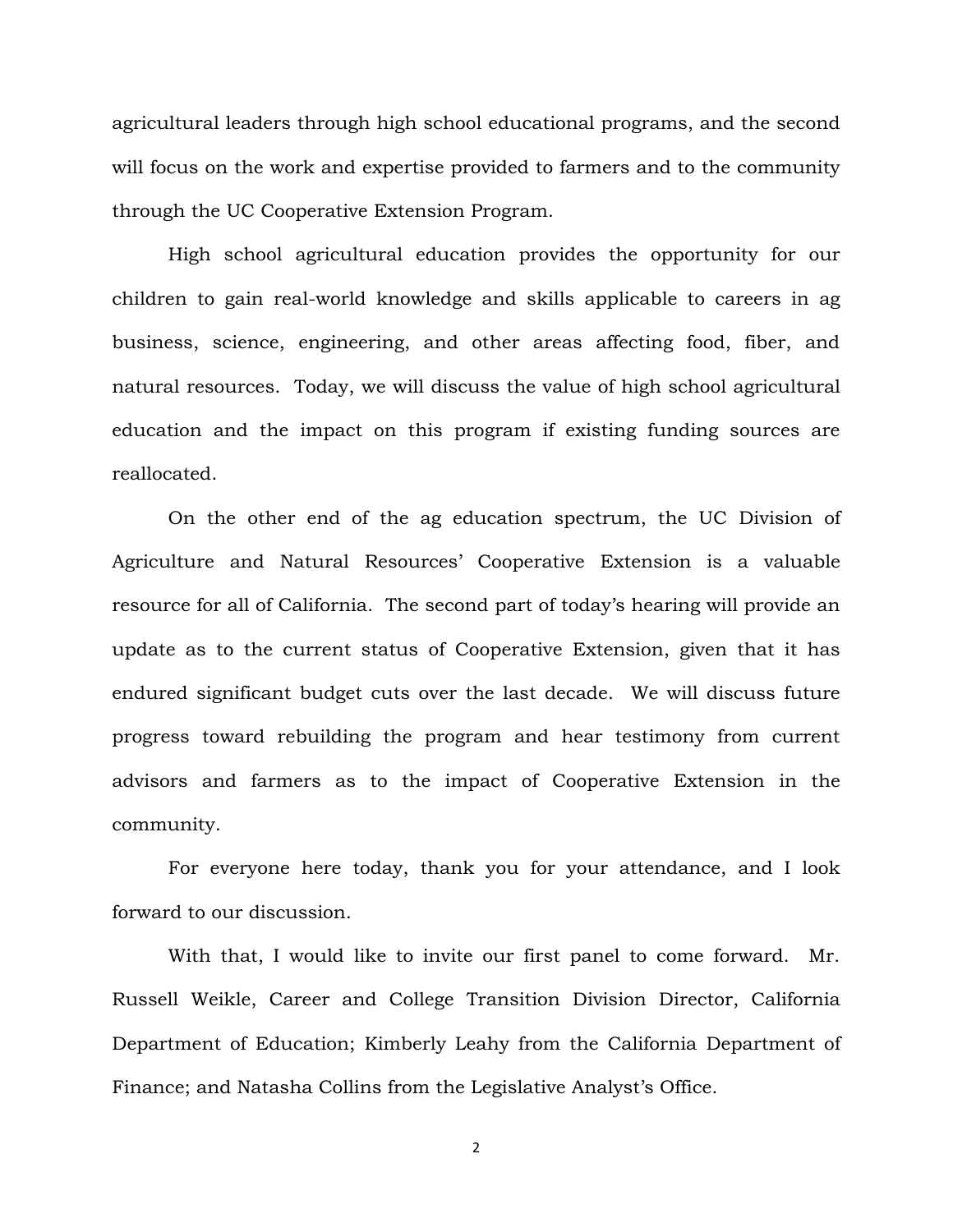While Mr. Weikle comes forward, I would like to invite anyone interested in providing testimony during the public comment period to please sign in with the sergeants.

Welcome and thank you.

**MR. RUSSELL WEIKLE:** Good morning. My name is Russell Weikle. I'm the director of the Career and College Transition Division of the California Department of Education.

The Agriculture Incentive Grant Program originated with a previous Senate bill, 813, the Hughes-Hart Education Reform Act of 1983, in response to industry demands to improve agricultural education at the high school level in California. Since the inception of the program, measurable statewide achievements have been accomplished in agricultural education. Since 1991, the California Association of Future Farmers of America has won the State of the Year Award 11 times. Forty-three percent of agricultural courses now meet the UC A-G entrance requirements; 75 percent of all graduating agricultural education seniors attend postsecondary education after high school; and enrollment in ag classes has actually grown to nearly double in 30 years to about 78,000 students today.

In fact, of the 15 industry sectors that the California Department of Ed recognizes, agriculture and health are the two that have grown in the last several years while all others have shown a decline. The Agriculture Incentive Grant provides approximately \$4 million to improve the quality of ag programs around the state with requirements for matching funds from other sources,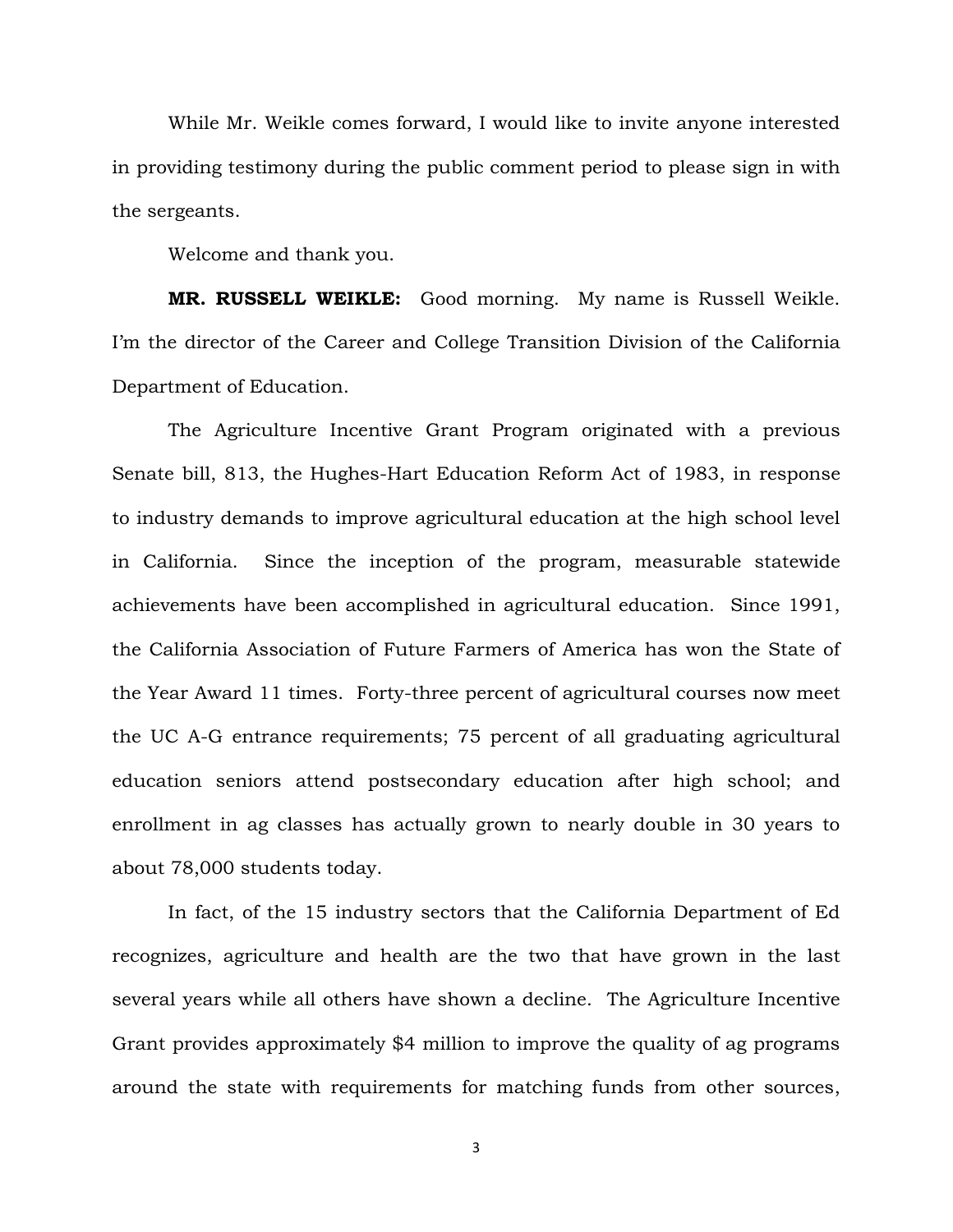and none of these funds can be used for salaries or indirect costs. I would say that most school districts, they can match these funds with any dollars, so a lot of them use the Federal Perkins dollars, and I will say that there is a Maintenance of Effort Requirement on the Federal Perkins dollars, and we at the Department of Ed use these ag-incentive dollars as part of our Maintenance of Effort with the Federal Perkins dollars as well.

The proposal to eliminate the Agriculture Incentive Grant threatens a proven delivery model that provides essential agriculture education and leadership training experience for students interested in agriculture, California's single most important industry and vitally important to our state's economy. The Ag Incentive Grant is not a categorical entitlement. It is, in fact, a true incentive program designed to assist local schools which choose to participate in providing high-quality agricultural education for their students. While Superintendent of Public Instruction Tom Torlakson supports the implementation of the Local Control Funding Formula, the unique and exemplary accomplishments of the Agriculture Incentive Grant Program warrants its being continued outside of the Local Control Funding Formula. Thank you.

#### **SENATOR GALGIANI:** Thank you very much.

Our second speaker, please, Kimberly Leahy, California Department of Finance.

**MS. KIMBERLY LEAHY:** Good morning, Madam Chair and members. Kimberly Leahy with the Department of Finance, and I'm pleased to present the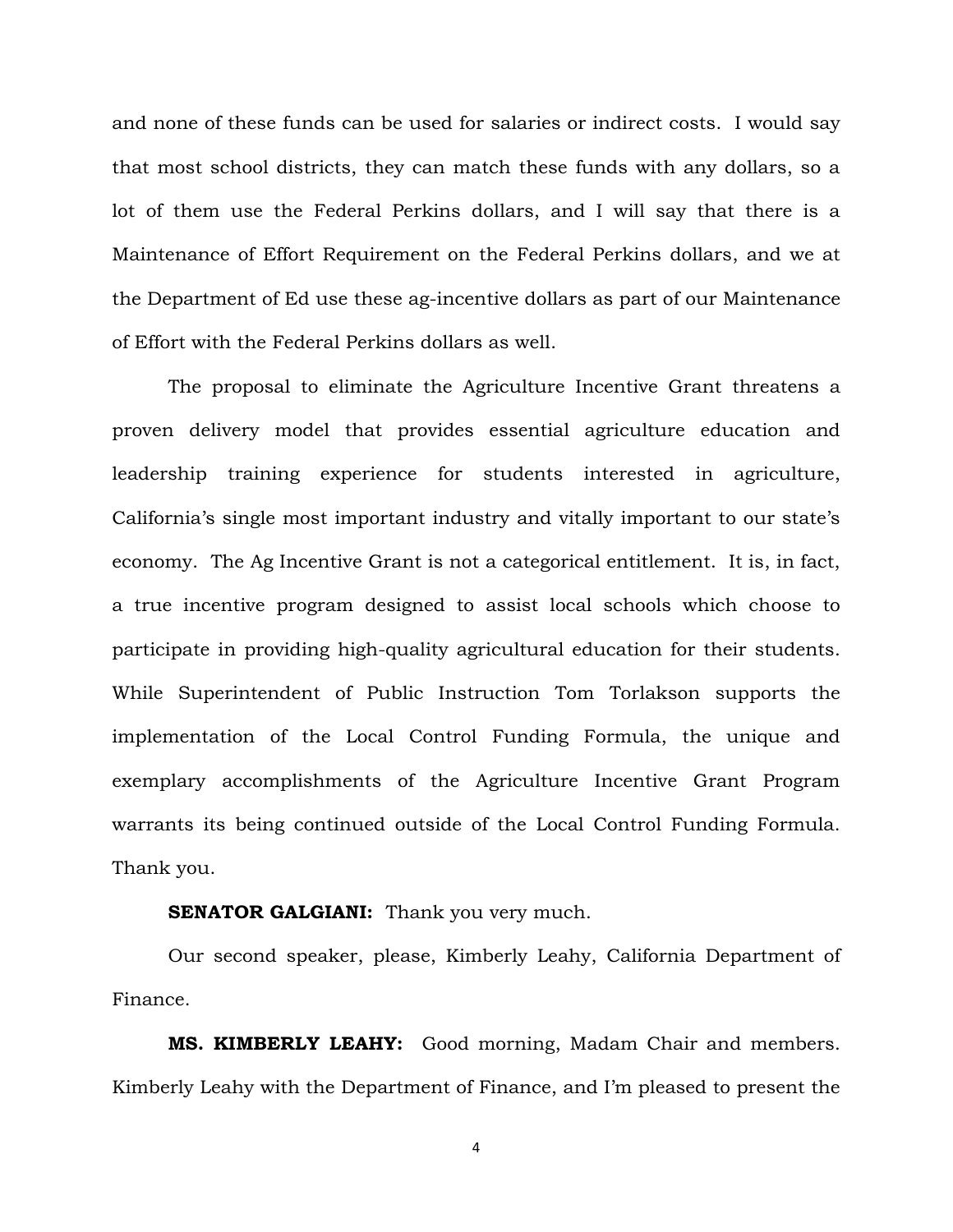Governor's 2014-15 budget proposal related to the Agricultural Career Technical Education Incentive Grant Program. The 2013-14 fiscal year is the first-year implementation of the Local Control Funding Formula for K-12 schools. The Local Control Funding Formula replaced revenue limits and most categorical programs and established a new formula that distributes funding on the basis of student need and any matter that provides greater flexibility to local districts.

During last year's budget deliberations, the funding for the Agricultural Career Technical Educational Incentive Grant Program and a specialized secondary program was proposed to be included in the Local Control Funding Formula. However, the final budget bill presented to the governor preserved these two programs as categoricals. As a result, the governor issued a signing message directing Department of Finance staff to examine whether these two programs should continue to exist as categoricals. As a result of the Department of Finance staff review, the governor's budget transfers the funding for these two categorical programs to the Local Control Funding Formula. The districts that currently receive these funds will continue to receive these funds but without the programmatic constraints or associated administrative requirements. Consistent with the principles of the Local Control Funding Formula, we believe this will provide local educational agencies greater flexibility to offer these programs in ways that meet the needs of their students.

The current Agricultural Career Tech Ed Program provides \$4.1 million annually to districts through an application process administered by the state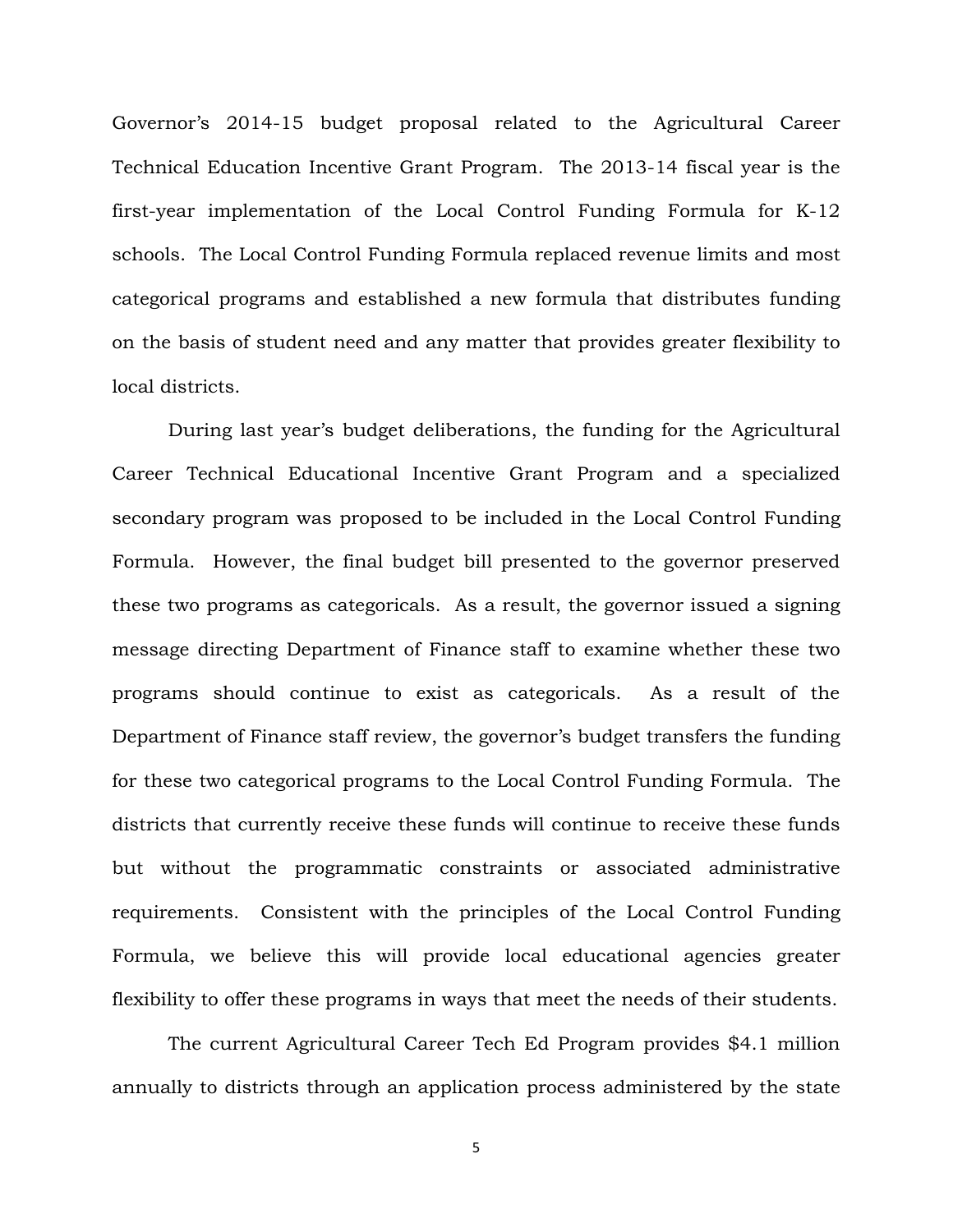Department of Education. The funds are for any non-salary, program-related expenditure, such as instructional equipment, supplies, field trip costs, and leadership activities. These are all costs that can be covered with funds from the Local Control Funding Formula. Moreover, a district operating an Agricultural Career Tech Ed Program is already dedicating significant general purpose funding for teachers, which typically represents the bulk of this program's costs.

Historically, categorical programs have focused on the inputs. Districts were required to report on expenditures and enrollment but not on the outcomes, such as completion rates. Under the Local Control Funding Formula, districts must demonstrate in their Local Control Accountability Plan how they are serving the needs of their students. The Local Control Accountability Plan emphasizes the importance of programs such as Agricultural Career Tech Ed by identifying Career Technical Education as one of eight accountability priorities. It requires local districts to address career technical education by reporting on outcomes, such as the percentage of students who have successfully completed career technical educational courses or career technical education programs of study.

In communities where the Agricultural Career Tech Ed Program is important, districts can continue to fund it under the Local Control Funding Formula. Moreover, we believe that including the funding for this program in the Local Control Funding Formula will give districts greater flexibility to offer, augment, and customize their program to meet the needs of their students.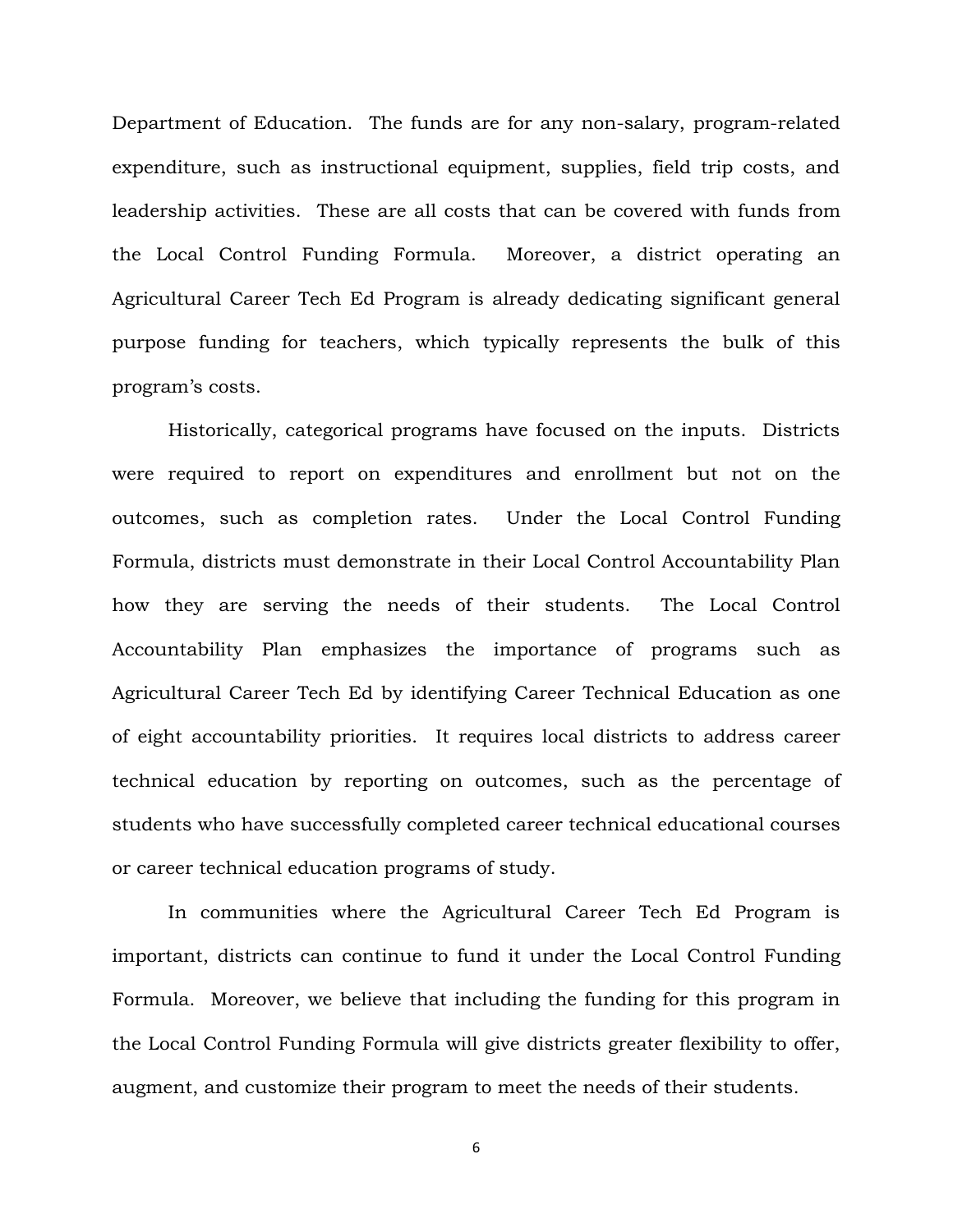I'd be happy to answer any questions.

**SENATOR GALGIANI:** Thank you very much.

Next, we have Natasha Collins from the Legislative Analyst's Office. Welcome.

**MS. NATASHA COLLINS:** Thank you, Madam Chair, members. I'm Natasha Collins, LAO. The sergeant is distributing a handout that goes over the background of K-12 funding and accountability in California, as well as providing some information on the Agricultural Education Grants we've been speaking of this morning and the LAO assessment and recommendation with regard to the governor's proposal.

Page 1 provides a background on how K-12 schools are funded in California. Historically, schools have been funded in two ways: first, through general purpose monies, which are unrestricted and can be used towards any educational purpose and, second, through categorical funding that funds dozens of categorical programs. These are restricted funds that have reporting requirements and spending requirements associated with them. To give you kind of a sense of what the budget for education is in California, in 2013-14, K-12 schools received approximately \$50 billion. Over time, the state adopted many categorical programs. But over time as well, researchers and practitioners concluded that the categorical system had major shortcomings.

First of all, there were many complicated formulas that districts and schools needed to adhere to in order to receive their funds. Also, there is high administrative cost associated with these reporting requirements. Moreover,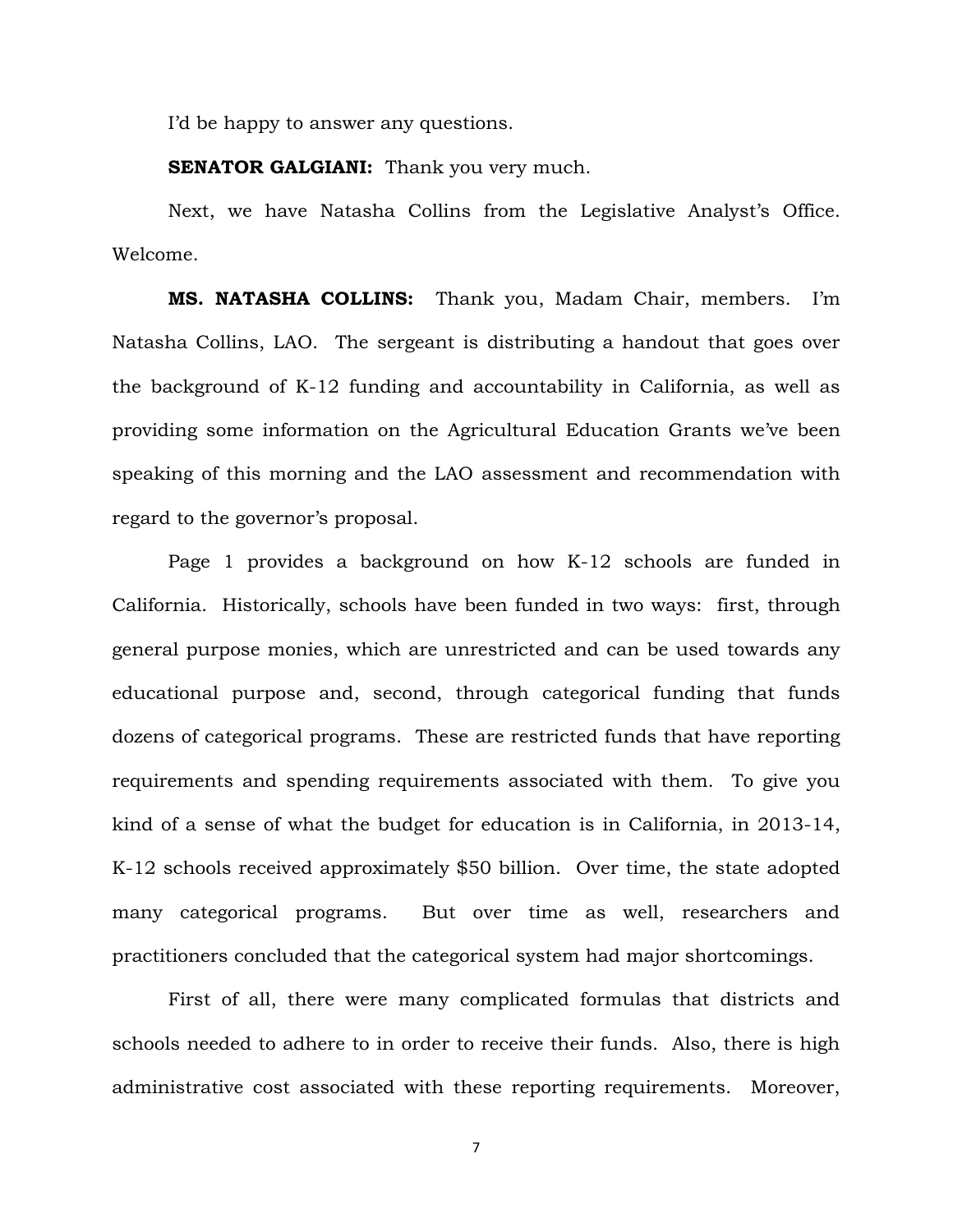the critique concluded that this system was more compliance focused rather than student focused, and it made it very difficult for districts and schools to target their funds towards student needs.

As a result of these shortcomings, last year the legislature restructured the categorical system by implementing a new streamline funding formula known as the Local Control Funding Formula or LCFF. The LCFF removes spending restrictions from two-thirds of categorical programs and took this associated funding and folded it into the LCFF to be distributed to districts based on the characteristics of their students. Students in higher grades get a higher funding rate, as do districts with students with high English language learners and low-income students as well as foster youth. The intent of the new formula was to provide a simpler system that would better enable districts to direct their funds to meet student needs.

On page 2, we provide a brief overview of the accountability system in K-12 schools here in California. The state uses the Academic Performance Index, better known as the API, to determine whether schools are meeting student needs and to make schools accountable to student performance. The API historically has been based almost entirely on student assessments, so these are the star tests and the CAHSEE tests we're all familiar with. However, to better reflect student achievement, the legislature enacted legislation that required the superintendent of public instruction to use other indicators to determine student success through the API. One of these indicators is college and career readiness. As the Department of Education indicated earlier, there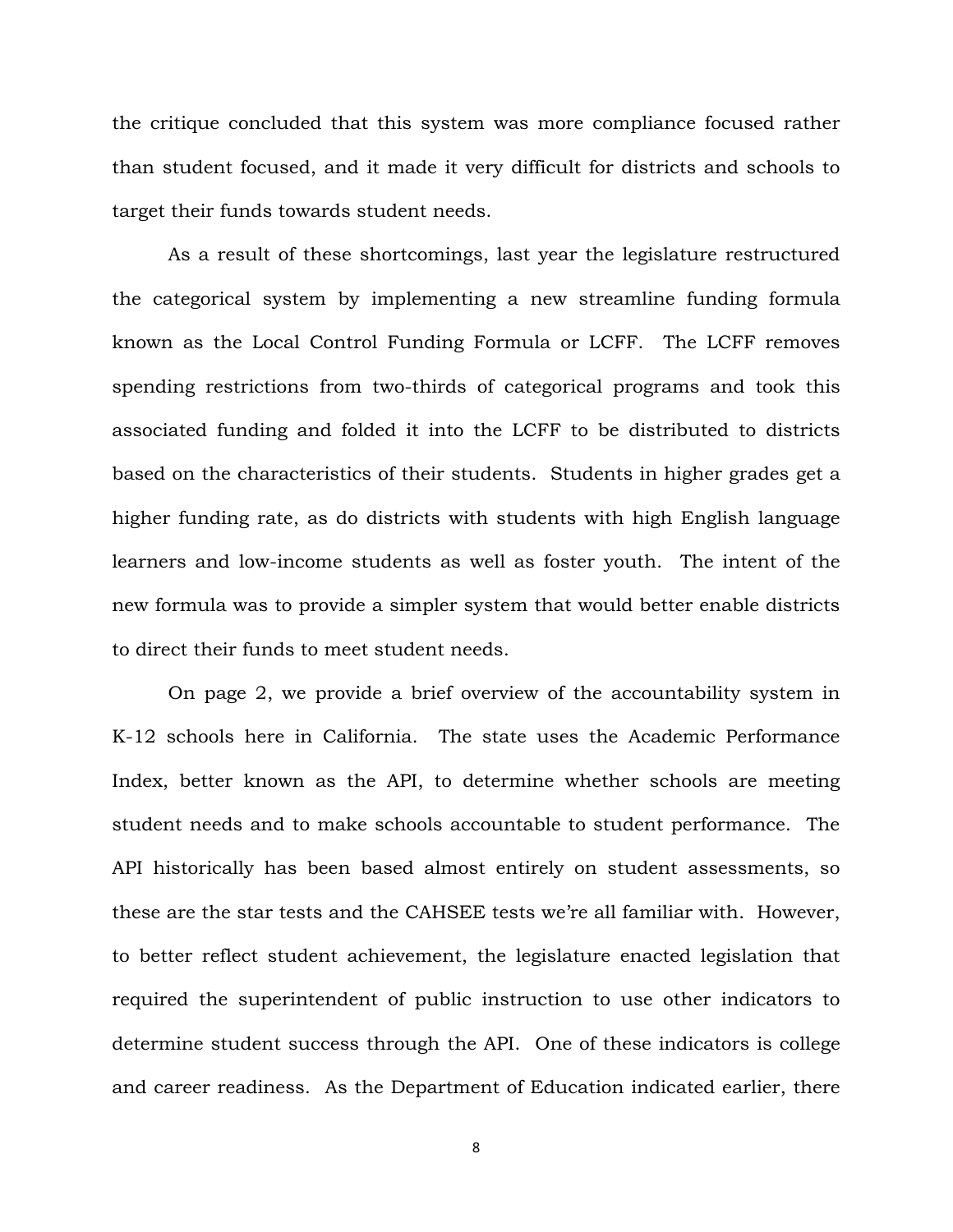are 15 sectors that they have identified as career technical education industry sectors. These include construction, health services, transportation, and agricultural education, amongst others. So these indicators need to be included by the 15-16 school year. These could include college and career readiness indicators and graduation rates, things of that nature.

In addition to the Academic Performance Index, which the state has historically used, as the Department of Finance mentioned, the legislature recently adopted the LCAP, or the Local Control (and) Accountability Plan, in conjunction with the LCFF, or the new formula. The LCAP has eight state priorities, including student achievement and engagement, that districts will be measured to make sure that they're being held accountable to students' success and performance.

Moving to page 3, we have an overview of the Agricultural Education Grants which the Department of Education did a great job of outlining. I'll just make a few notes to reiterate some of the important points. The Agricultural Education Grant is a categorical program. In 13-14, \$1.4 million was awarded to over 200 districts in California. The grant averaged \$18,000. As was mentioned, this grant is restricted to non-salaried items and is primarily used to purchase equipment and support fees associated with conferences and student field trips. These funds cannot be used towards teachers' salaries or instructional costs. Applicants—this is a non-competitive grant—so if applicants operate an approved agricultural program, they are eligible to receive the grants. However, they must meet certain state standards, and they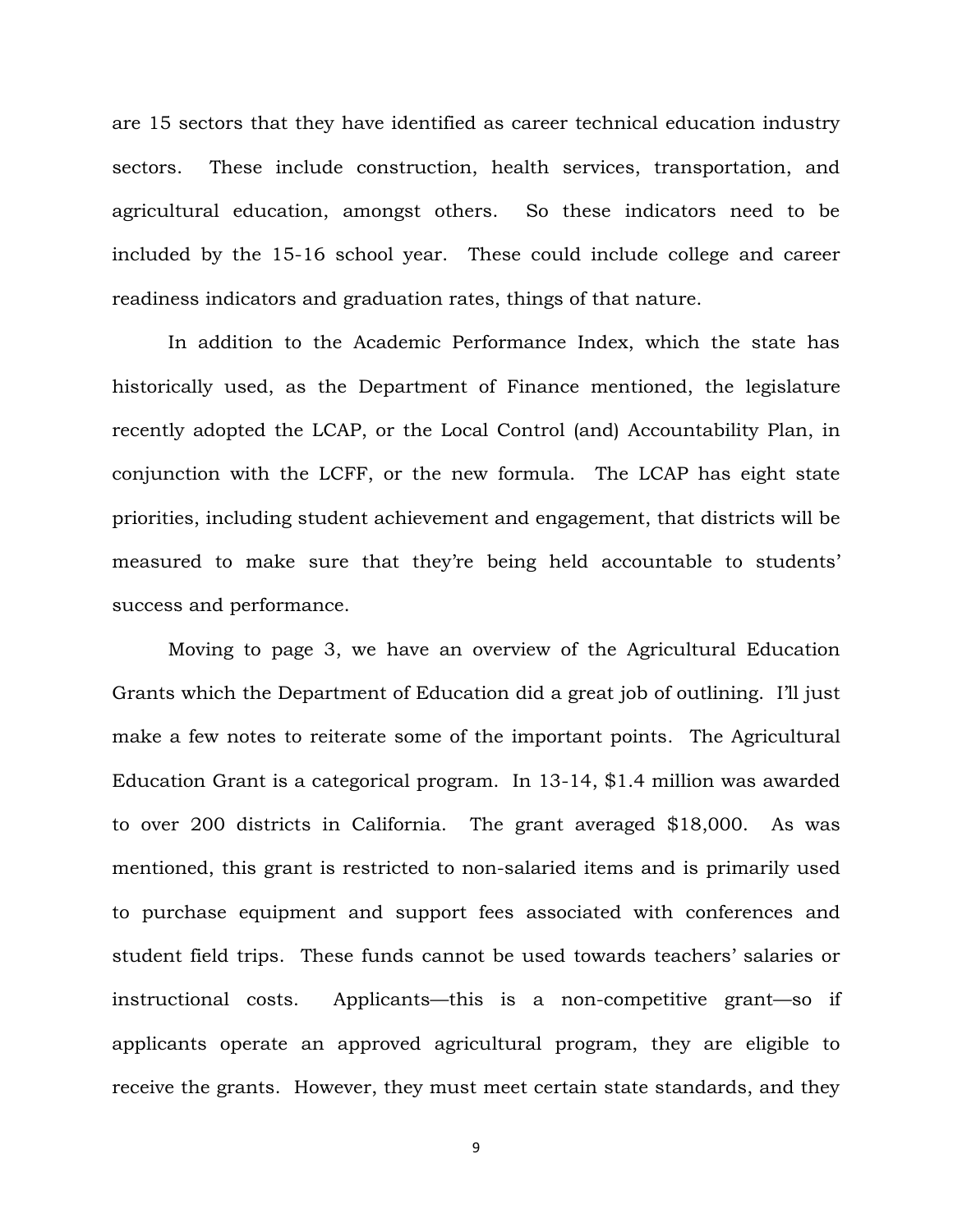must provide matching funds unless they acquire a waiver. One of six state evaluators evaluates these programs annually on things like leadership and career opportunities and development.

Moving to page 4, we summarized the governor's proposal for this budget year. As mentioned earlier, most categorical programs lost their spending restrictions in 2013-14 and became part of the new Local Control Funding Formula. Agriculture education grants were retained through this process, and the governor proposes to fold this funding into the LCFF in the coming year. Districts who now receive this funding would continue to receive this funding moving forward. However, the spending restrictions and reporting requirements would be eliminated, and districts which are governed by locally elected boards would make the decision of how to use this money. They could use it exactly as they do now or use it in other ways to target student needs. Though not directly part of the Agricultural Education Grant Proposal, the governor also has proposed to increase funding for high school students this year. High school students will receive at least \$700 more per student to be directed to districts. The districts with their locally elected boards will decide how to use this money. There are no spending restrictions on this money so they could direct it in any way they wish including towards career technical education programs like agriculture.

Page 5 provides the LAO assessment and an overview of the governor's proposal as well as our office's recommendations. We recommended adopting the governor's proposal to fold agricultural education grants into the Local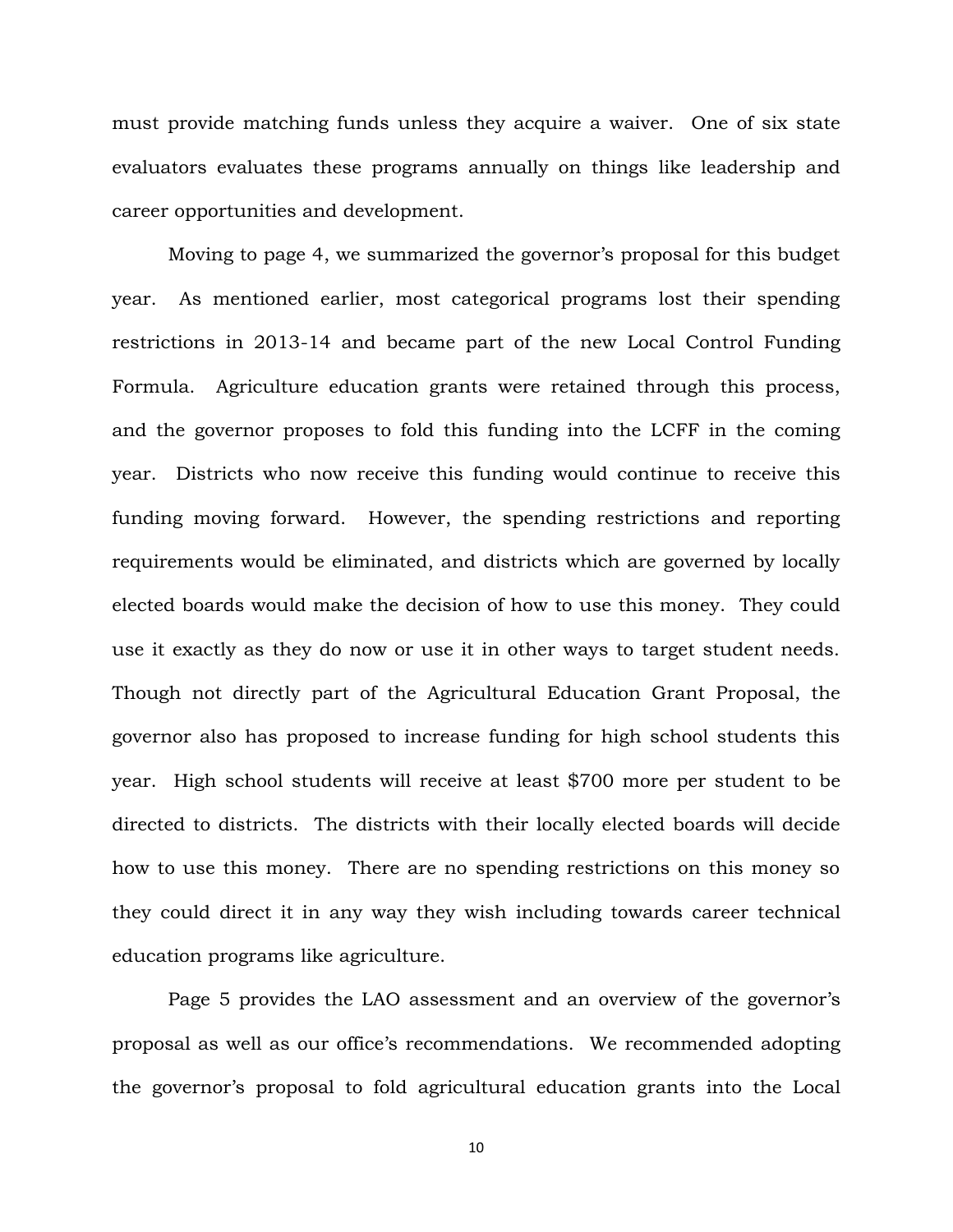Control Funding Formula moving forward. Our review has found that this is consistent with the legislature's decision to provide more local control through the Local Control Funding Formula. Currently, districts spend their funds, their unrestricted funds, on equipment and field trips routinely and all other educational areas. In fact, annually districts spend about \$300 million on equipment and materials. We aren't clear on why there is set-aside funding for one career technical education industry sector. Agriculture is one of 15 industry sectors in the state that the California Department of Education has identified. Usually, districts must use their Federal Perkins money or their unrestricted funds to purchase things like equipment and field trips and the fees associated with conferences.

Lastly, the state is providing more money for high schools now, and this money could be directed towards these types of programs. Moving forward, as well as adopting the governor's proposal, we recommend holding schools accountable to CTE student outcomes as the new Academic Performance Index and the Local Control Accountability Plan to do.

Thank you. I'd be happy to answer any questions.

#### **SENATOR GALGIANI:** Thank you very much.

First, I have a couple of questions for Russ Weikle with the Department of Education.

First of all, when were state funds first available for Ag CTE, and can you discuss in further detail why quality criteria were developed?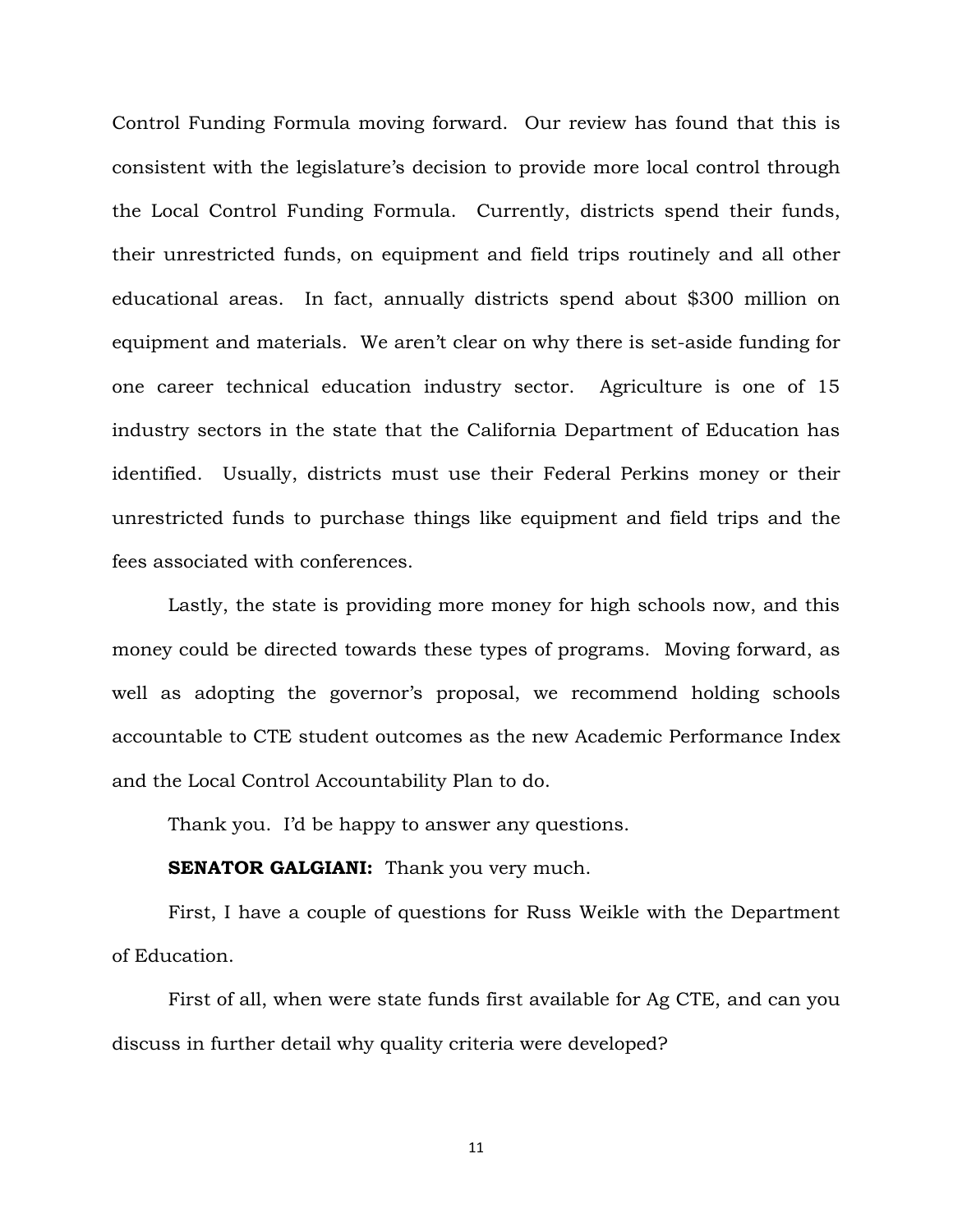**MR. WEIKLE:** Well, the funds first started in 1983 with the Hughes-Hart Education Act. And, actually, that act also established a statewide Agricultural Advisory Committee and that was coming out of the needs of business and industry for stronger ag programs in the state. I think the most important part of the Ag Incentive Grant is the fact that we do have 15 quality indicators, including requirements of properly credentialed teachers, that they run a student organization that's integral to their classroom activities. And, basically, the ag education methodology uses or utilizes three integral components: and that is classroom and laboratory instruction tied in with student supervised agricultural experiences, and leadership, and interpersonal skill development. And while it's true that rolling this money into the Local Control Funding Formula school districts could choose to continue to run agricultural programs, there's no guarantee that they would implement those programs with the fidelity they have that this ag incentive grant brings. They can certainly not follow, if they choose to, this methodology of the three integral components, and we know these programs are successful and have evidence of high student achievement. And to roll that into the Local Control Funding Formula and hope that we see that same level of achievement, we would not agree to.

**SENATOR GALGIANI:** Okay. Under the LCFF model, how will CTE programs be counted when applying for Perkins funding, and how would your department account for expenditures?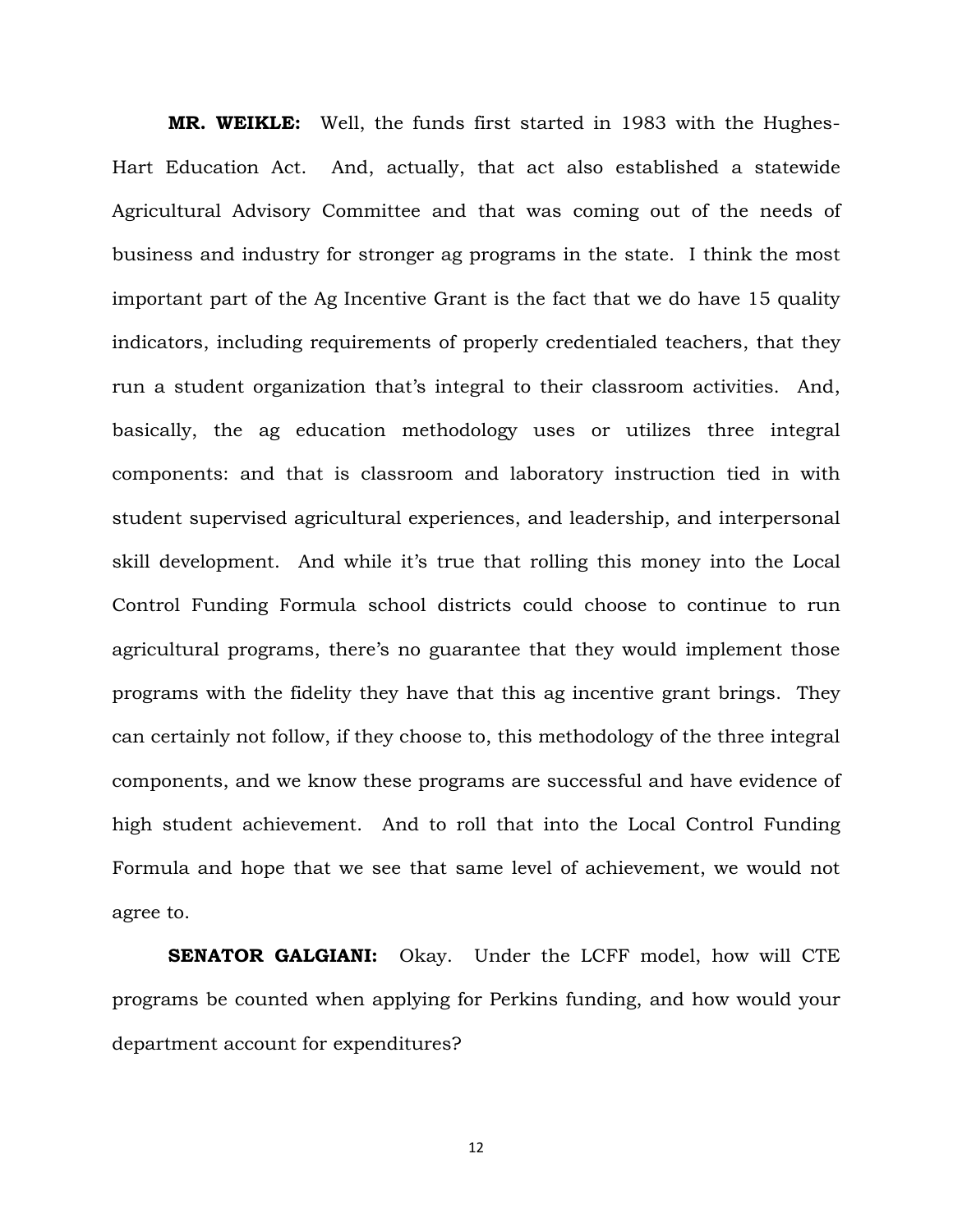**MR. WEIKLE:** That's actually difficult. We used what we call SACS codes, School Accounting Code System, and within that code system, there's one code is called the Resource Code and that's where the money comes from. So for Perkins Federal dollars, there's a resource code. For General Fund dollars, there's a resource code. Then, there's also a goal code, and the goal code is where the money is actually expended. So, for instance, in career technical education, we have a goal code of 3,800; the ROPs have a goal code of 6,000. So the department could actually have, from those districts who properly report using the SACS codes—we would know how much money is spent on career technical education, not necessarily how much money is spent per industry sector or in any one specific industry sector. And the other problem with SACS codes is that they're used district—they're self-reported, and it's a local determination on where to charge those expenditures.

So, for instance, if I buy paper for a classroom, whether it be a math classroom or an ag classroom, I could charge that off as a general expense rather than an expenditure for career technical education, and then it would that expenditure then is not accounted for under career technical education. And the same thing with many, many supplies and especially in programs like our ag biology classroom where they're buying science materials and science equipment, many of those could be charged off as General Fund expenditures. When that happens, then the state is in a position that it's difficult to track our Maintenance of Effort Requirement with Perkins. With categorical programs, we've always known how much we have in categoricals and how much is spent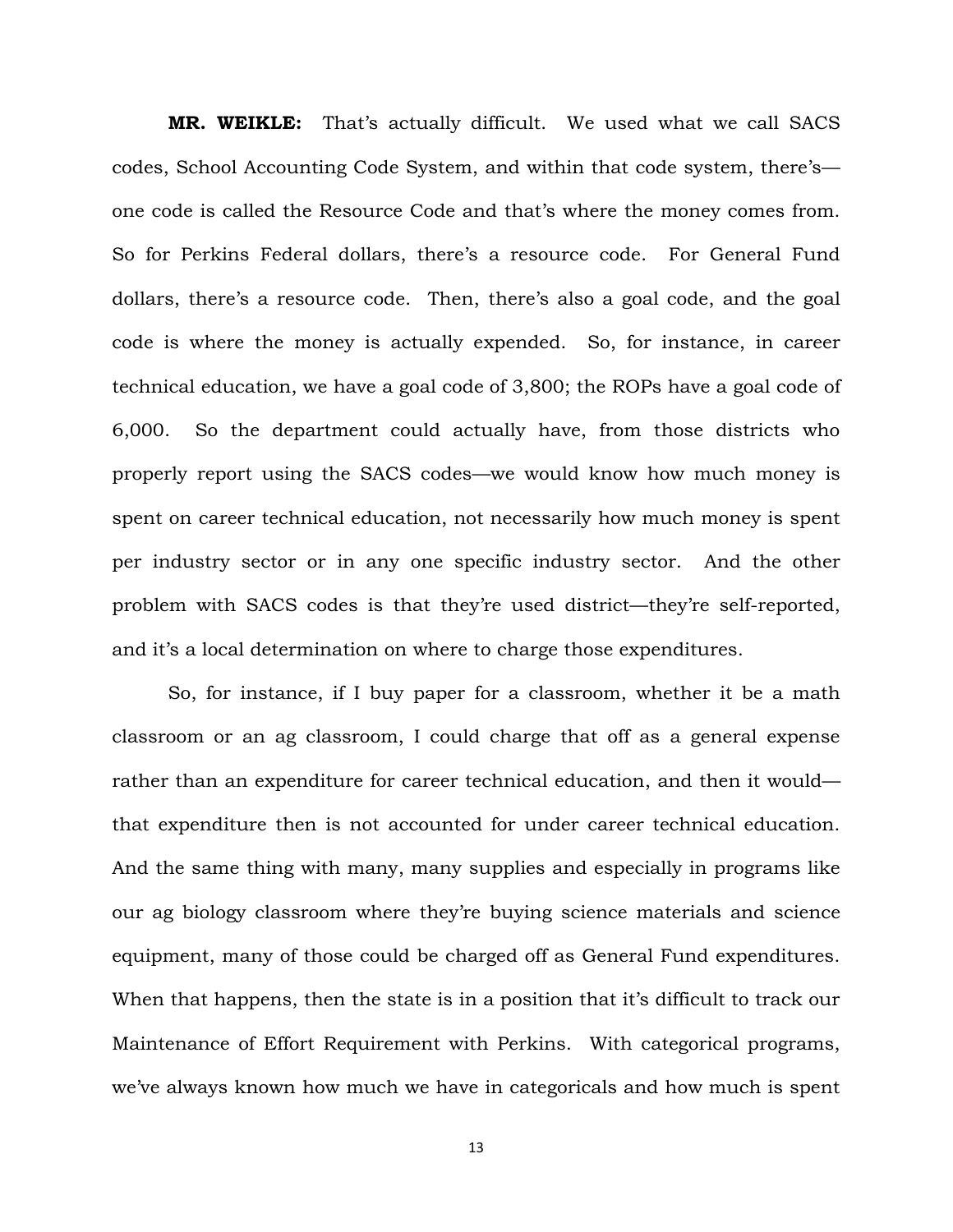within those categoricals. Now, we have to rely on our SACS codes to provide us that information.

**SENATOR GALGIANI:** Thank you. Kimberly Leahy, what is the likelihood that agriculture, CTE, will continue to be funded by the local districts if the \$4.1 million is transferred to the LCFF, in your view?

**MS. LEAHY:** It would be locally determined and that is the core principle of the Local Control Funding Formula, to provide that flexibility for locals to determine how to best meet their students' needs. If these programs meet their students' needs in graduating from high school and moving on to career or post-secondary education, the likelihood that they will continue to provide these programs is very high. Furthermore, in the Local Control Accountability Plan, they're required to address how they're serving their students, and one of those eight priorities is identifying the career technical education that their students are participating in.

#### **SENATOR GALGIANI:** Thank you.

Can you explain in further detail how the categorical program funds would affect the target-based grant for schools and how our "hold harmless" fund is considered in the target grant?

**MS. LEAHY:** I will need to defer to Chris Ferguson from the Department of Finance, please.

**SENATOR GALGIANI:** Thank you.

**MR. CHRIS FERGUSON:** Chris Ferguson with Finance.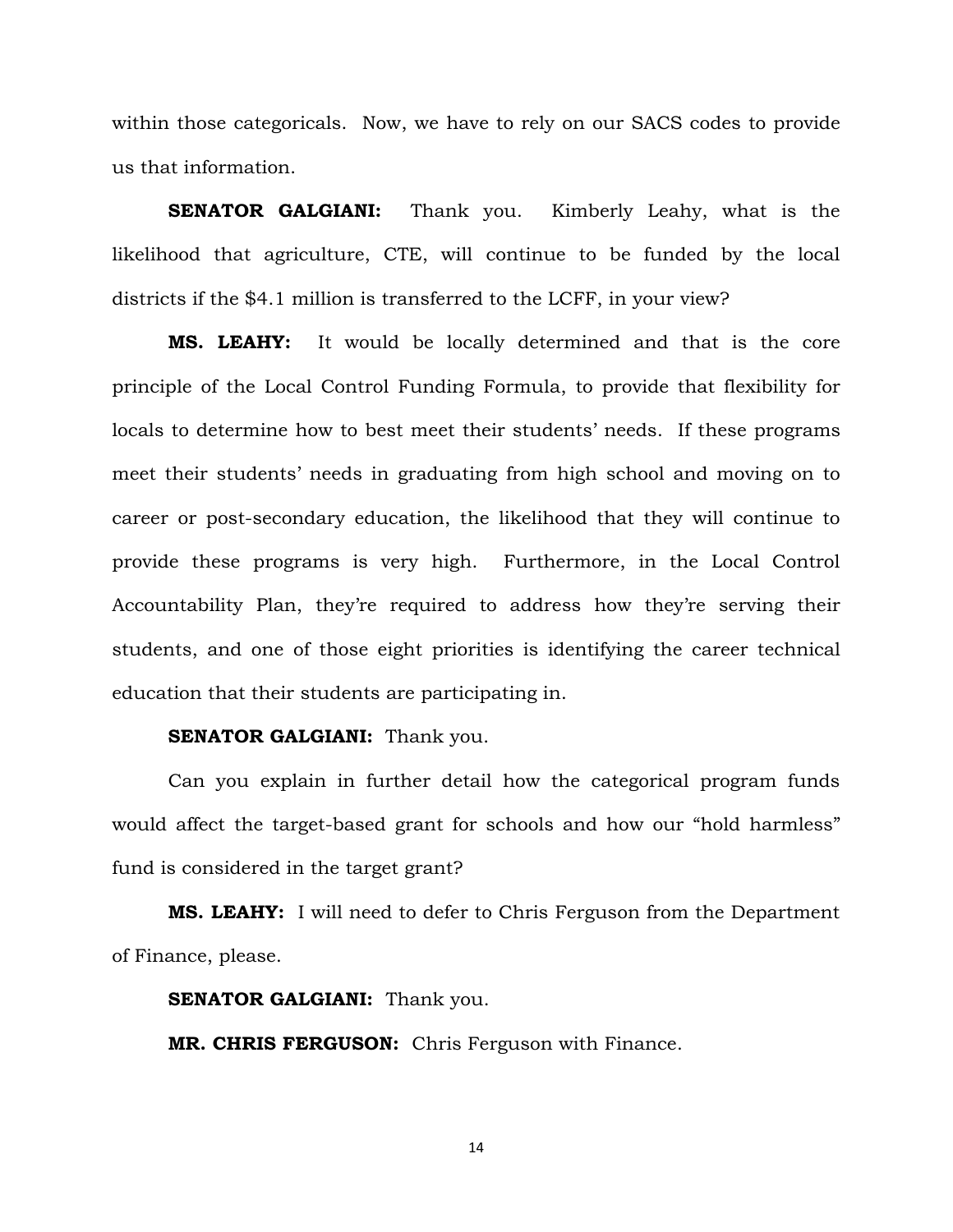The structure within the LCFF is such that these funds would be built into a school district's base for transition and minimum state aid, their hold harmless amounts, and those are the starting points to transition to the LCFF. So in essence, every district is held harmless to those amounts. Any funding they've received in 13-14, they would continue to receive moving forward. It would have a minor effect in closing those gaps between the LCFF target, which is the aspirational goal of where we'd like to—of where the formula will ultimately fund school districts and where they're starting at.

#### **SENATOR GALGIANI:** Thank you.

For Natasha Collins, can you explain in further detail how the categorical program funds would be counted as hold harmless funding?

**MS. COLLINS:** Districts who would continue to… Would you like to explain it? [Laughing] I'm sorry.

**MR. FERGUSON:** Sure. Again, the hold harmless works because we're keeping those funds with those districts that receive them in 13-14. So on top of all of the Local Control Funding Formula funds that they're receiving in the 2013-14 year, you would add the Agricultural Incentive Grant funding to that amount and that would be their starting base.

So, for example, if it was \$50 billion in 13-14, it would be \$50 billion plus \$4.1 million, being the starting point for that transition to be LCFF targets. Ultimately, over the eight-year projection, we had estimated approximately \$65 billion in total funding would be provided to local school districts through the Local Control Funding Formula.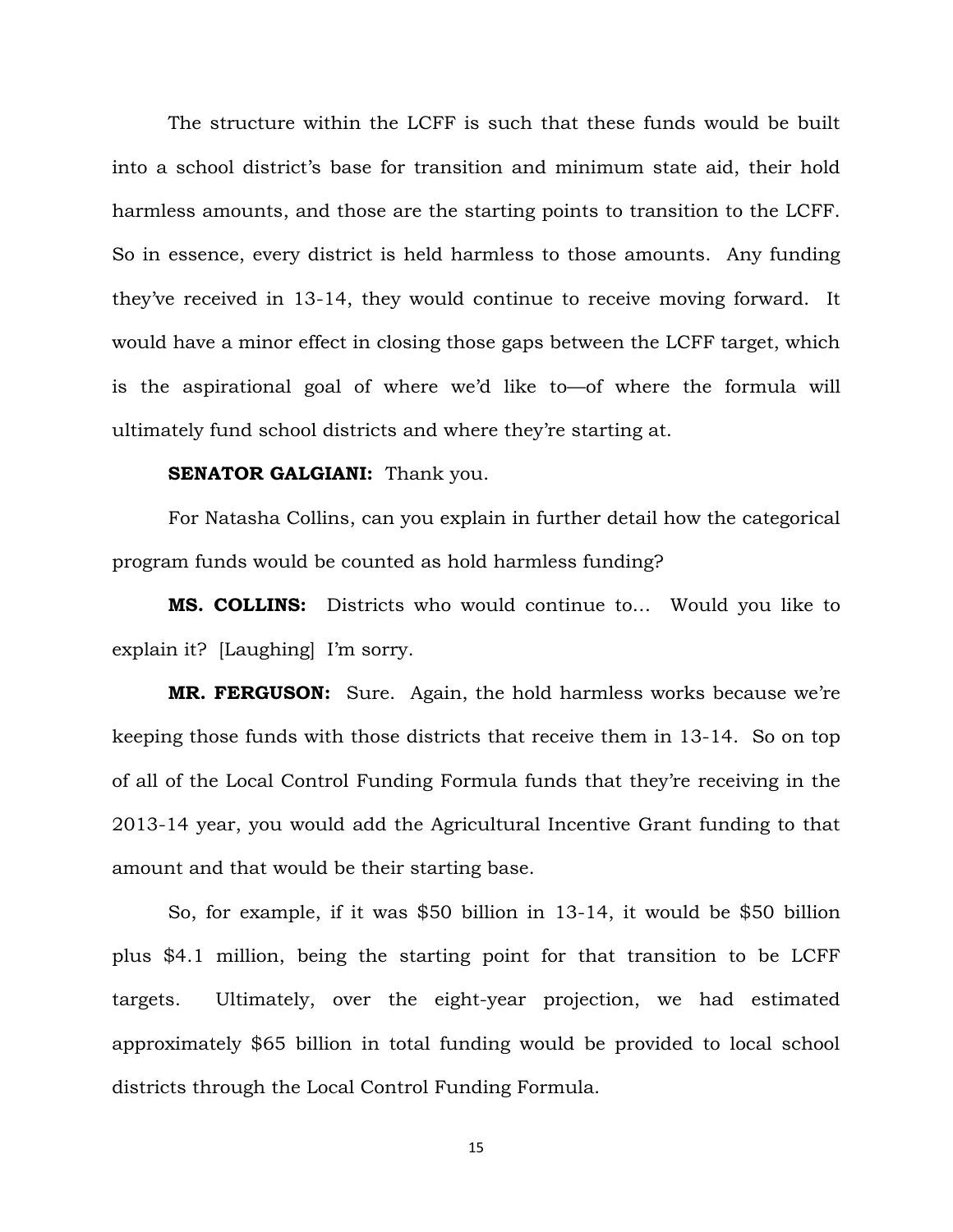**SENATOR GALGIANI:** Wouldn't this make schools reach their targets faster?

**MR. FERGUSON:** Very, very incrementally. Ultimately, the difference between the starting point when we began transition to the LCFF and the school district's base over the eight-year timespan, we projected approximately a \$25 billion gap. So we're looking at closing that gap by \$4.1 billion—or \$4.1 million—which is less than a tenth of a percent.

**SENATOR GALGIANI:** Okay. Thank you very much.

Thank you, to the first panel. We appreciate you being here and your time and interest.

I would like to welcome Assemblymember Rudy Salas, who has joined us this morning, and invite him to make any comments, particularly given that he has introduced legislation in this subject area. Please.

**ASSEMBLYMEMBER RUDY SALAS, JR.:** Absolutely. Thank you, Madam Chair. Thank you guys for joining us this morning, as the second panel comes up. [Pause]

Great. How are you, gentlemen?

#### **UNIDENTIFIED SPEAKER:** Good morning.

**ASSEMBLYMEMBER SALAS:** Good morning. Thank you, guys, and thank you, Madam Chair, for allowing me to sit in on this informational hearing. Obviously, we know Ag Incentive Grant does a lot more than just providing technical skills. It provides leadership skills; it provides the foundation and really our future leaders. But, you know, a couple of things I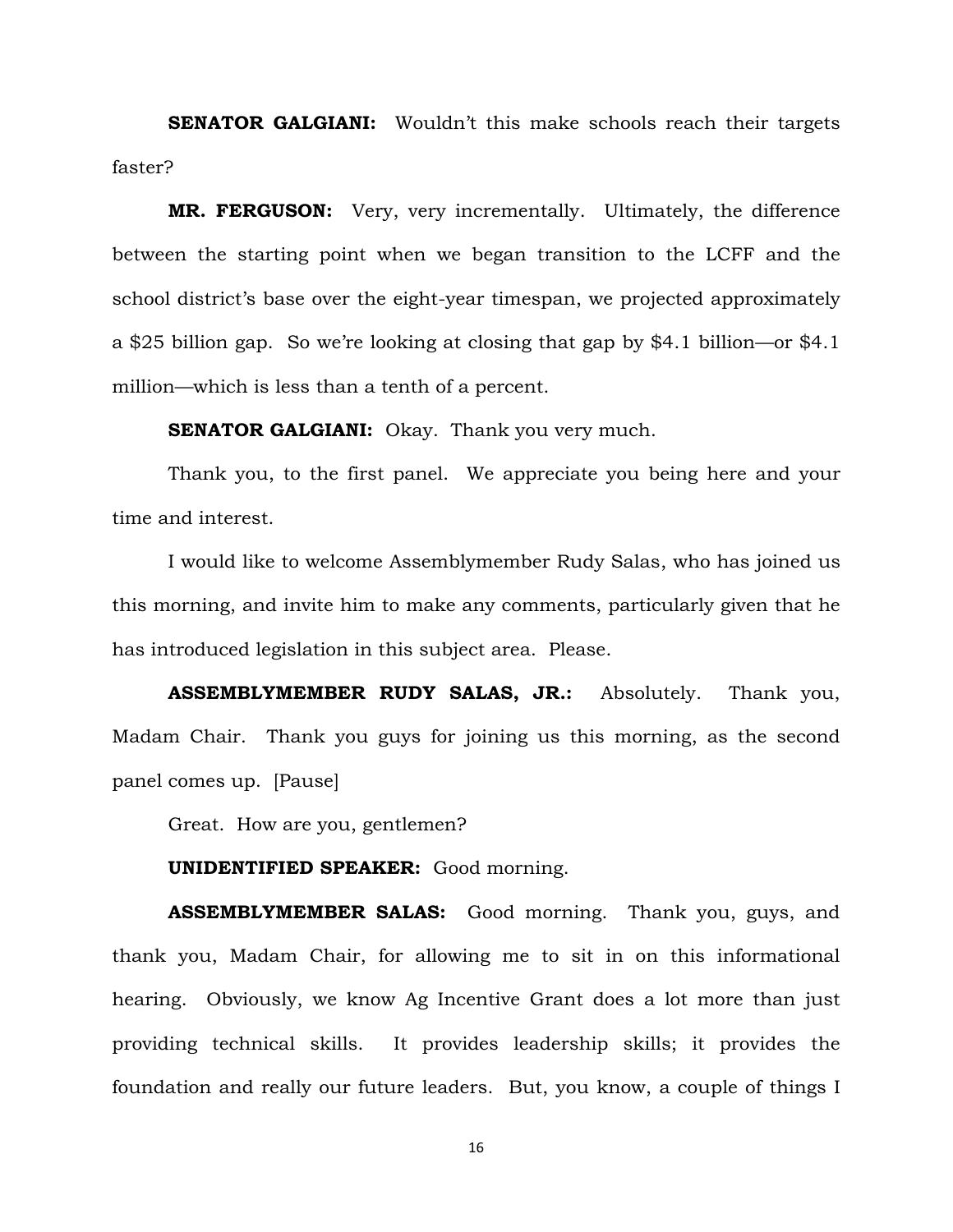wanted—based off the first panel, what I had heard was: One, there's a hold harmless funding so that we can move forward with this. Secondly, there is distinctions between the Ag Incentive Grant and, for instance, other categorical programs—right?—for instance, the 15 quality indicators, the advisory panel, with folks out in the community, the business community, their own community. And so to me, those are things that distinguish this program a lot further than anything else. Let's say that you do some funding based on a perpupil—on how many students are actually there. There's a lot more that goes into this.

I know from my own personal experience, just meeting with a bunch of the different programs and a bunch of the students, that there are—there's an inclusion; there's additional fundraising; there's additional outreach to not only the community but the business community so that we make this program work. And so I think it would behoove us and the administration to recognize that, to see how this is different, and to see how important it is and how important this funding is.

You know, I want to commend the chair, Ms. Galgiani, for not only having this hearing but, you know, she also joined me in signing a letter to you, to the governor, and to both leadership houses about how important this funding is. And just yesterday, she added on—hopefully as a principal coauthor—to my Assembly Bill 2033 to restore the funding for this program. And so, I would hope everybody that's listening and watching will join us in that effort by writing in letters, making phone calls. I always tell people we have an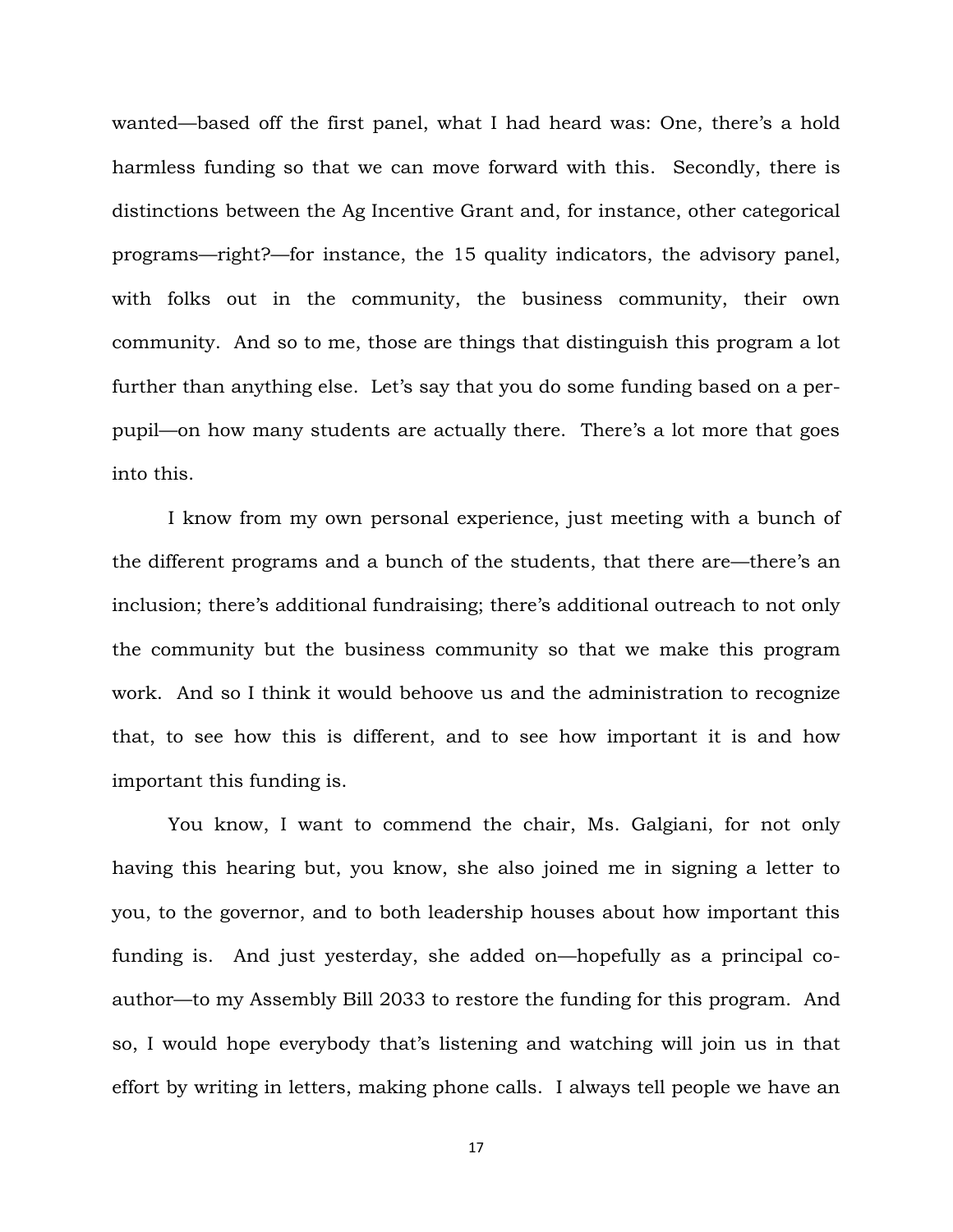instrument of change; and a lot of times, we have that instrument of change in our pockets, and it's called our phones. If we could just make a couple of phone calls during a break, during a commercial break, I mean, as you're walking down the halls of the Capitol—that we can do that, and we can make our voices heard. So thank you, Chairwoman, for allowing me to sit in and for joining me—well, for joining all of us—in this important struggle.

**SENATOR GALGIANI:** Thank you and thank you for joining us this morning. I really appreciate it.

Our second panel of stakeholders and community leaders: Jim Aschwanden, Executive Director of the California Agricultural Teachers Association; Alan Peterson, Principal of Atwater High School; Dave Gossman, agriculture educator, Atwater High School; and Julian Parra, FFA student, from Galt High School. Welcome.

Mr. Aschwanden, would you like to begin?

**MR. JIM ASCHWANDEN:** Thank you, Senator. Thank you for your leadership in calling this hearing, giving us an opportunity to share some thoughts with you, and thank Member Salas for taking time out of his busy day to get here as well.

My charge today was to try to give some background information on the formation of the Incentive Grant, what led to its creation, kind of where we are and where we would be going forward. It's interesting because the late '70s in California saw a tremendous growth in technology in all areas, including agriculture. Those of us that were entering the ag education profession in the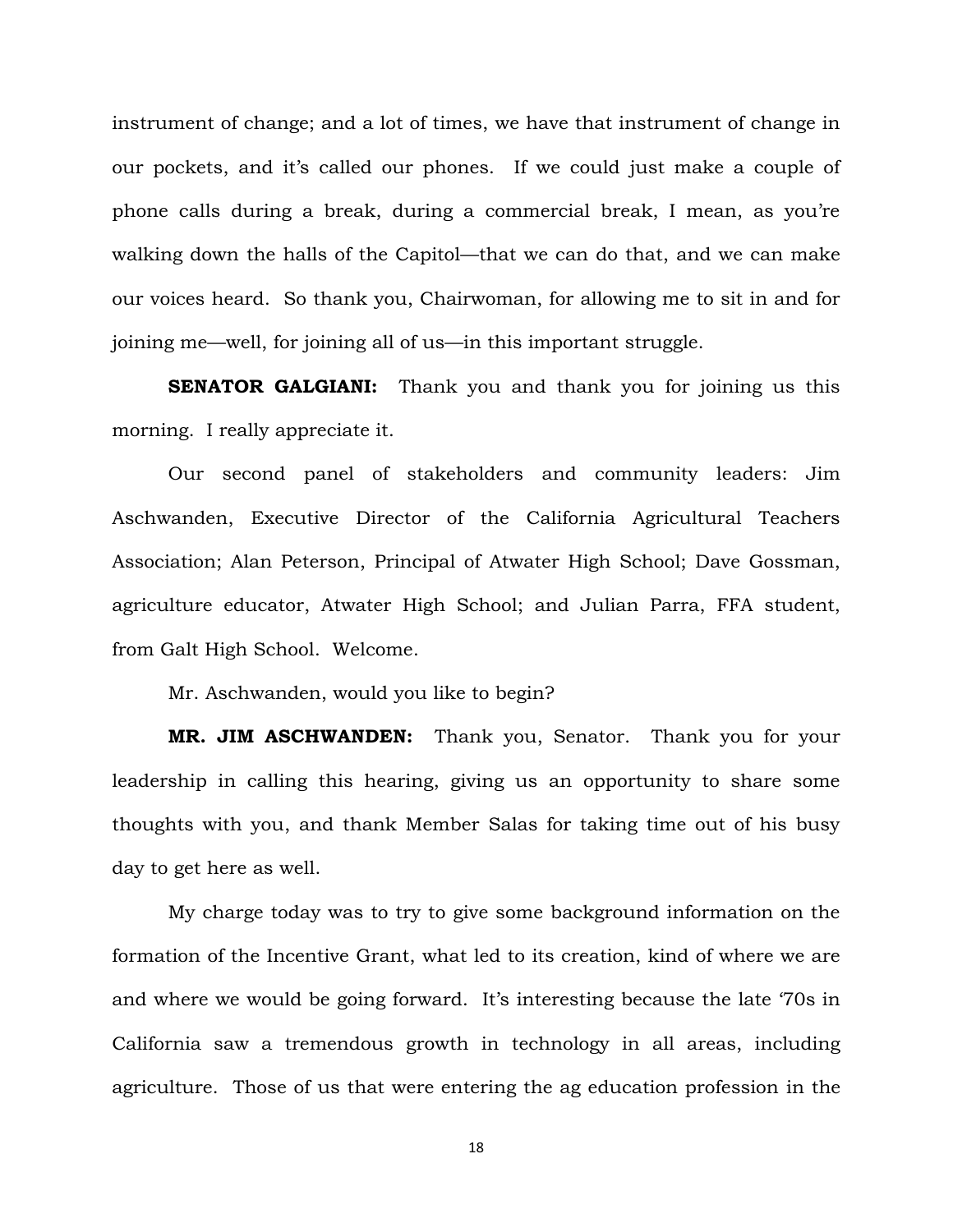mid and late '70s were struck by this kind of dynamic change that was going on in our classrooms and the students that we saw and their interest level. And so the ag education profession and the ag industry really took that moment to look at what we were teaching. And the question was: Are we doing what's needed for the future of California, for the future of our students, for the career opportunities that our students will be facing? And there was a saying at the time that ag education could no longer be about sows, cows, and plows, that it had to undergo a reflection of the technology and all of the innovation that we were seeing in the ag industry.

So the industry partnered with ag education. And in fact, the legislature got intimately involved with the passage of SB 187, which created this Industry Advisory Committee that was charged with going out and answering, What is needed? What do we need to be doing to ensure the future dynamic state of California's agricultural production, the social impacts of the kinds of decisions that we were going to be facing, and the needs of our students? And that group spent over a year traveling throughout California looking at the points of excellence, where ag education is working really well: What are they doing? Where are the common traits? And out of that, over a yearlong effort, came a report, called the "SB 187 Report," to the legislature that said these are areas where we see dramatic improvement when you implement these kinds of activities; and there were 15 areas that specifically were addressed in the "187 Report." Without question, people recognized that there were common threads that identified excellence in ag education programs.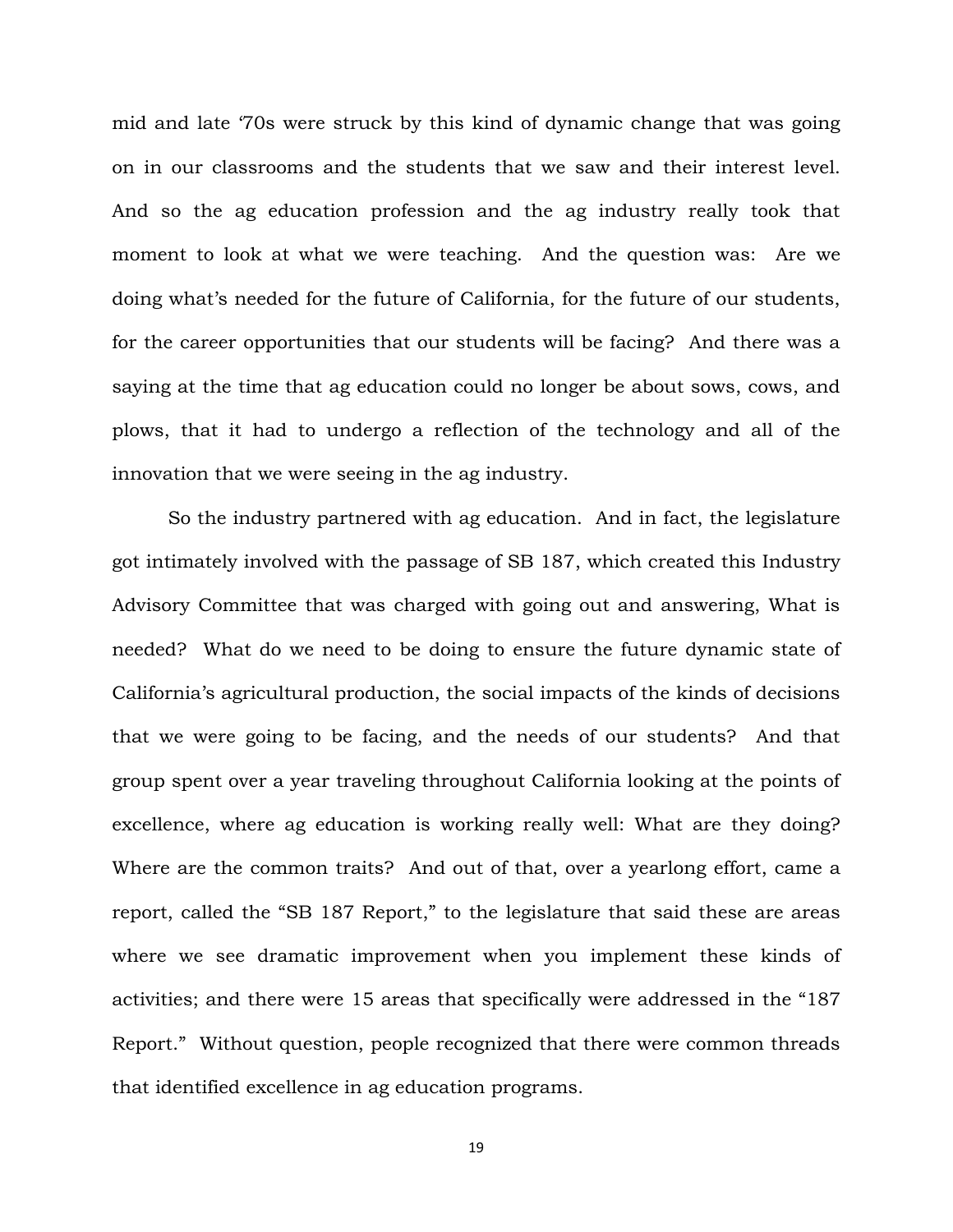The next trick was—okay, it costs money to implement some of these things. These are not inexpensive programs. My father took ag science in the same building that I took ag science in. When I took shop, I learned on exactly the same equipment that he had used pre-World War II. When I returned to Galt to teach ag mechanics in 1978, I taught on that same equipment that my father had learned on in 1940. It takes money to invest in equipment replacement and to keep up with technology. The legislature understood that, had a very robust debate, because at the time, the price tag for implementing those 15 program standards was \$6 million. Governor Deukmejian, at the time, and legislators kicked around some ideas and said: okay, look, instead of footing the whole bill, what we really need to do is to create an incentive. This isn't about an entitlement. It's not about a categorical. It's about an incentive. So if districts are willing to commit some of their resources, the state will match via an incentive grant the costs of implementing these program standards of excellence.

At the end of the day, the negotiated term was \$3 million was available from the state. The other \$3 million had to be made available through local efforts, and it created a renaissance in ag education. Our enrollment was in the mid-20,000s at the time. Today, as noted, approaching 78,000 students. The impact of those standards will be discussed a little bit by some of our panel members.

I do want to focus on what we have and what's at stake. The Ag Incentive is not a categorical. It is an incentive-based program, much like, the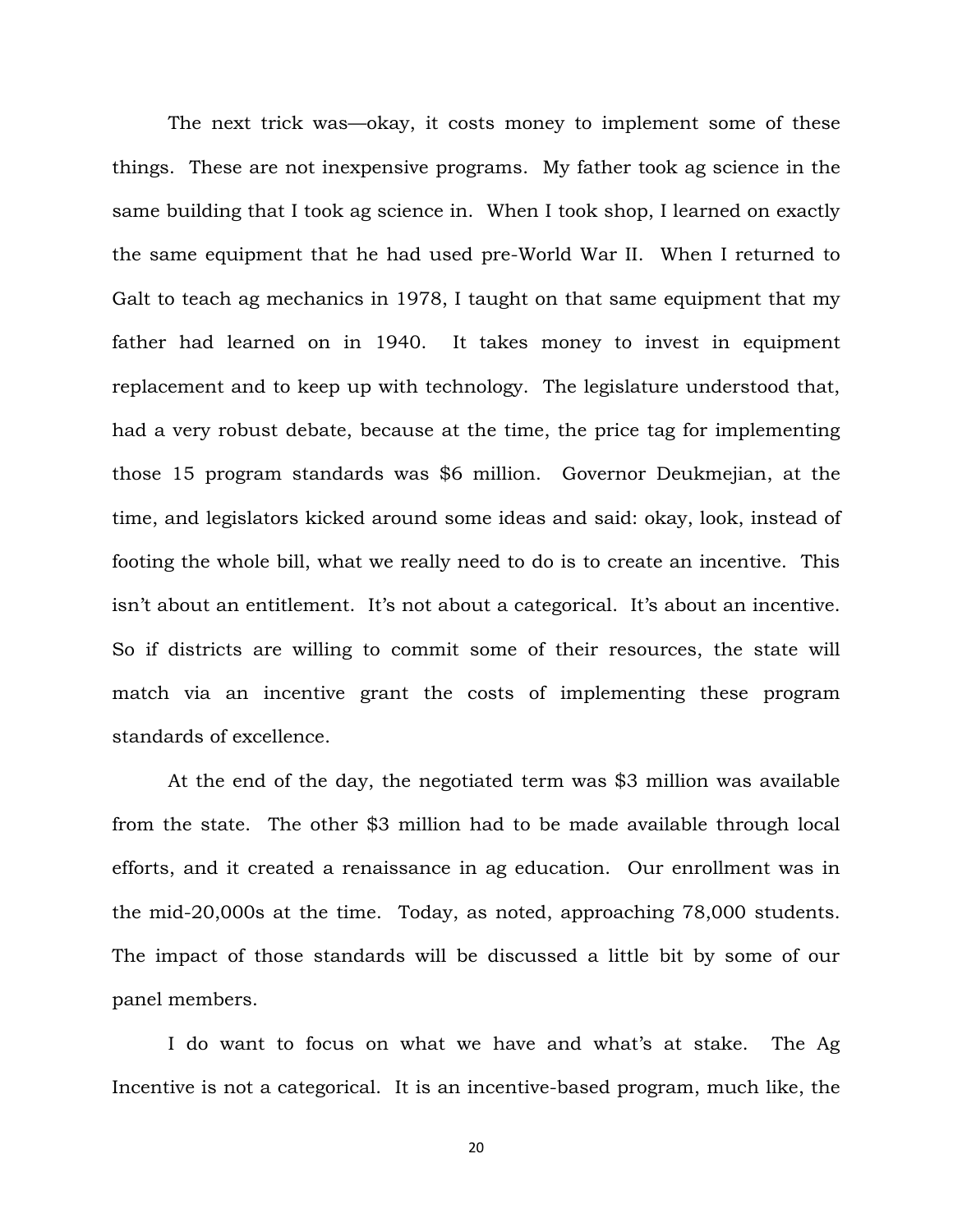same—it's exactly the same funding process used for California Partnership Academies, which are not being proposed to be moved into LCAP or at LCFF. It is a program that drives schools to choose among several options what level and kind of ag program they have in their community. The local control is on the front end. This is not a state mandate. You do not have to have an ag program. You do not have to participate in the Ag Incentive Grant. Districts choose at what level they're going to meet these standards and what investment they're going to make which entitles them then to receive this incentive. And so there is perfect local control and it is output oriented. This isn't about inputs. This is about what are you doing: How many students do you have involved in various activities? What level of progress are you making in your curriculum and in your equipment replacement? And all these things are evaluated. It is not simply: well, here's some money; do what you want with it. There has to be a systematic program of improvement that's identified, and the local advisory committee has to meet at least twice a year to validate that progress. It is very output oriented.

Finally, I want to kind of address some information you were just given that really is not accurate. The statement was made that if the Ag Incentive Grant is folded into the base that districts will continue to receive Ag Incentive Grant funding. They will not continue to receive Ag Incentive Grant funding. They will receive hold harmless funding in lieu of the Ag Incentive Grant which is now part of the base. You can't have it both ways. It can't be included in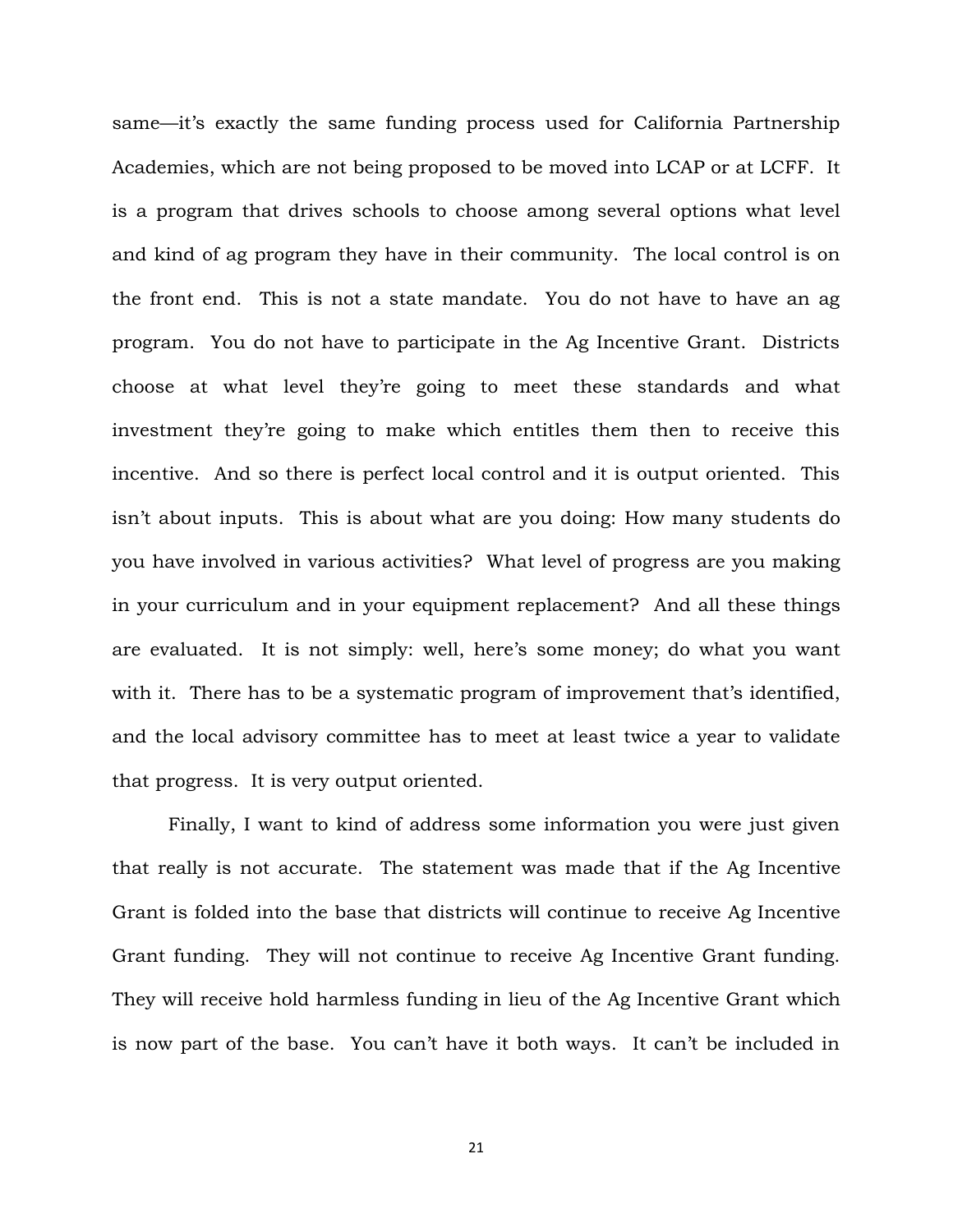the base and given to specific schools. That's part of the conundrum with the Ag Incentive Grant. It has never been an entitlement.

I sat on a local school board for eight years. I served two terms on the State Board of Education. I "get" school funding. I understand the need to have some of the categoricals that were really entitlements given more flexibility. And if I were a district superintendent, I would think LCFF, as it's constructed today, is a pretty good tool. That doesn't mean that every program fits it, and there are non-categoricals like ag and partnership academies that don't fit the model.

What does happen over time, this hold harmless disappears when districts get to their target, and districts that currently receive incentive grants do not get their target adjusted. And so the statement that you'll continue to receive funding is accurate, as long as you're talking about the amount of time that it takes you to get from your base to the target. But once you reach target, there's no adjustment made. The incentive grant has literally been lost into the base. And what's doubly tragic in my mind is it makes the standards irrelevant because there's no longer a nexus between performance and funding. Schools are going to get the funding whether they keep a good ag program or they nail the door of the building shut. It won't matter anymore. And schools are kind of closing. There are three drivers, that it's the universal law of education: Schools do what they're required to do; they'll do what they need to do in terms of being measured; or they'll do what they get funding to do. And if you don't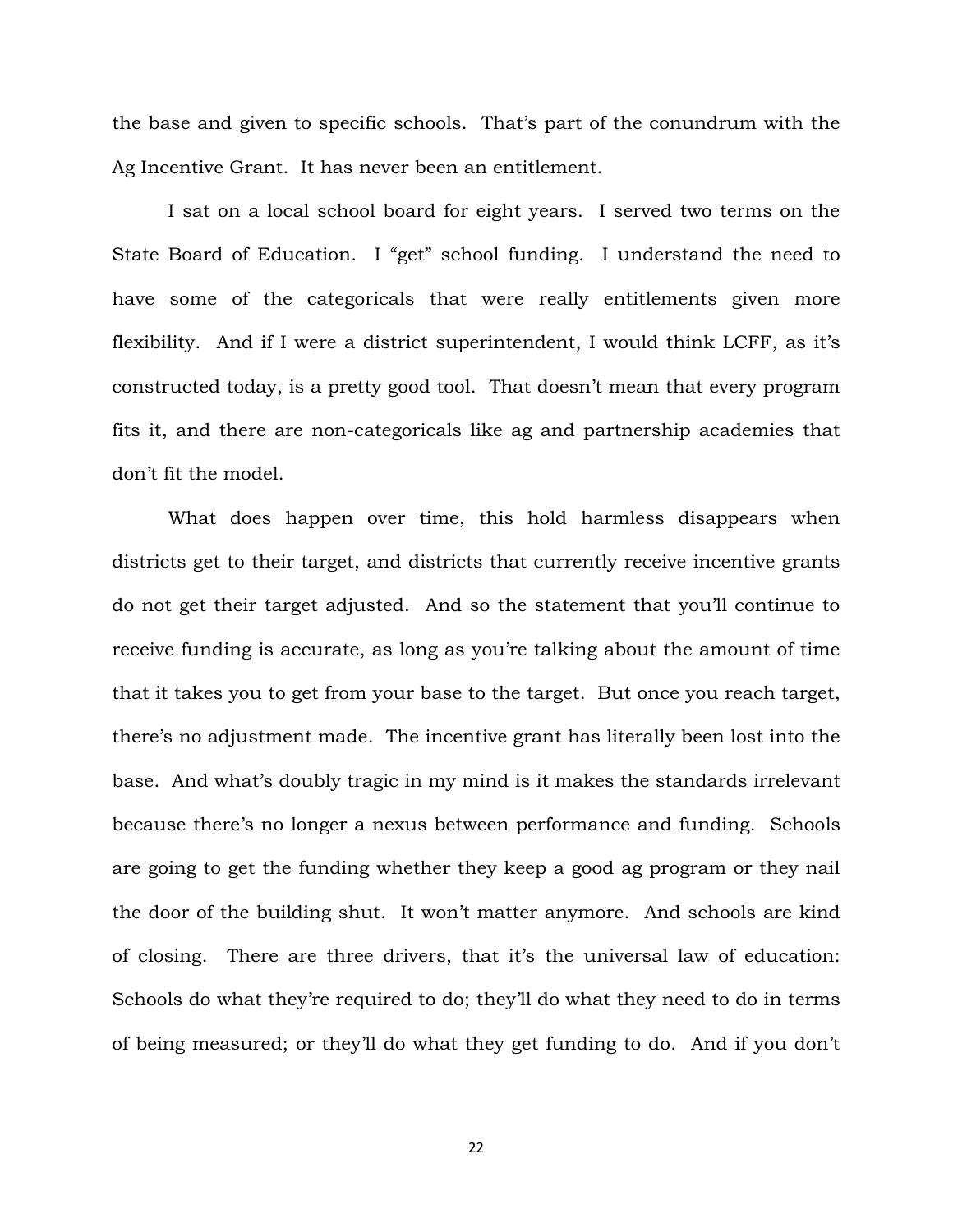have one of those three safeguards, you disappear. If it's not required, measured, or funded, it doesn't matter.

Now both LAO and Department of Finance threw out the philosophy, the idea, that, of course, some schools will continue to do these things; and it's okay to have a 10,000-foot kind of philosophy—not so good for us on the ground level who have already seen the impact. In terms of general career tech, we all know that ROP's part of the base now; and a lot of career tech funding has been included in the base. In one year, last year, we lost 101,000 students in career tech programs in California. There's 101,000 students that have less access to career tech now than they did a year ago. We also lost 19.6 percent of career tech teachers in California. The report is in the back of the folder that you were given. Those are Department of Education numbers, not our numbers. Those are Department of Education numbers.

Now, I'm going to submit that if there had been 101,000 students denied access to math courses this year or that we would have lost 19.6 percent of our science instructors the roof of this building would have blown off. But somehow, the fact that it occurred in career tech seems to be lost to both the Department of Finance and LAO. They continue to tell the story of the philosophy of how it should work while the philosophy has already hit the brick wall of reality in the real world. If you want to know what the future of ag education is without the Incentive Grant, where schools do what's required, measure of funded, simply look at what's already happening to career technical education in California. That is ag education's future.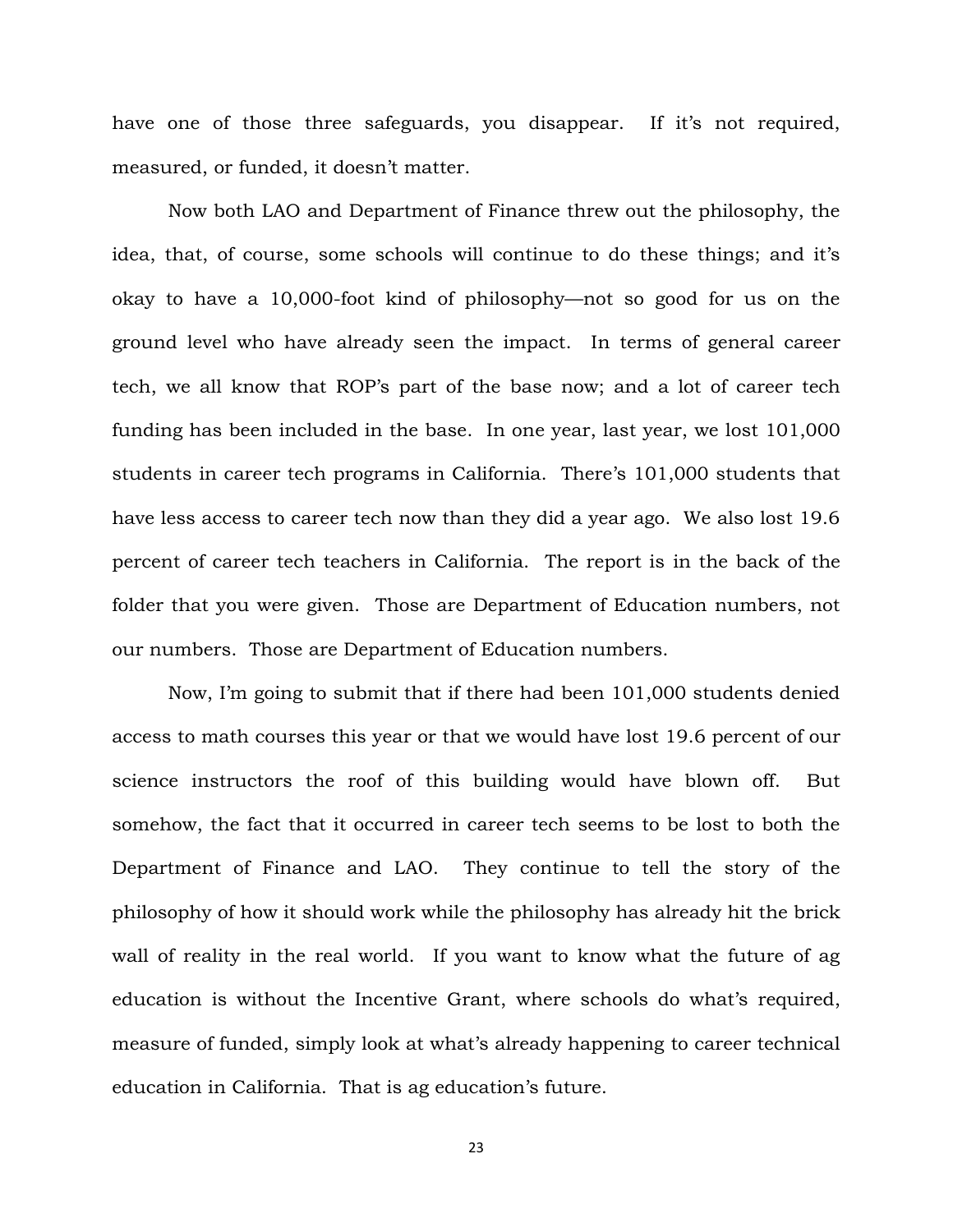**SENATOR GALGIANI:** Thank you very much. Those are some amazing statistics I'd never heard before. Thank you.

Second, we have Alan Peterson, Principal, with Atwater High School.

**MR. ALAN PETERSON:** Good morning, Senators. Thank you for having us this morning, giving us this opportunity.

At Atwater High School, we are approximately 71 percent Hispanic, 19 percent white, 5 percent Asian, 3 percent African American; and overall, 81 percent of our students receive a free and reduced lunch, 81 percent.

Demographically, we are challenged. We have gang issues. We are economically challenged. We are social-emotionally challenged, many from broken homes, yet our performance has excelled. Yes, we are a farming community, but our student population is far more urban-like than farm-like. Politicians spend a lot of time talking about the achievement gap, who's to blame, or arguing for or against the educational silver bullet of the month. No Child Left Behind left 20 percent behind. Many aspects of the Common Core are outstanding, but it will not be the silver bullet.

The achievement gap is titled and measured all wrong. It should be called the "involvement gap;" and we should measure student involvement in ag, CTE, athletics, band, and clubs. Show me an involved student, and I will show you a high-achieving one. Engaging students in school by connecting them to a caring adult that instills the value of hard work in competition is what we strive for at Atwater High School. It's what guides me every day. If leaders focused on that, they would find class suspensions will decrease every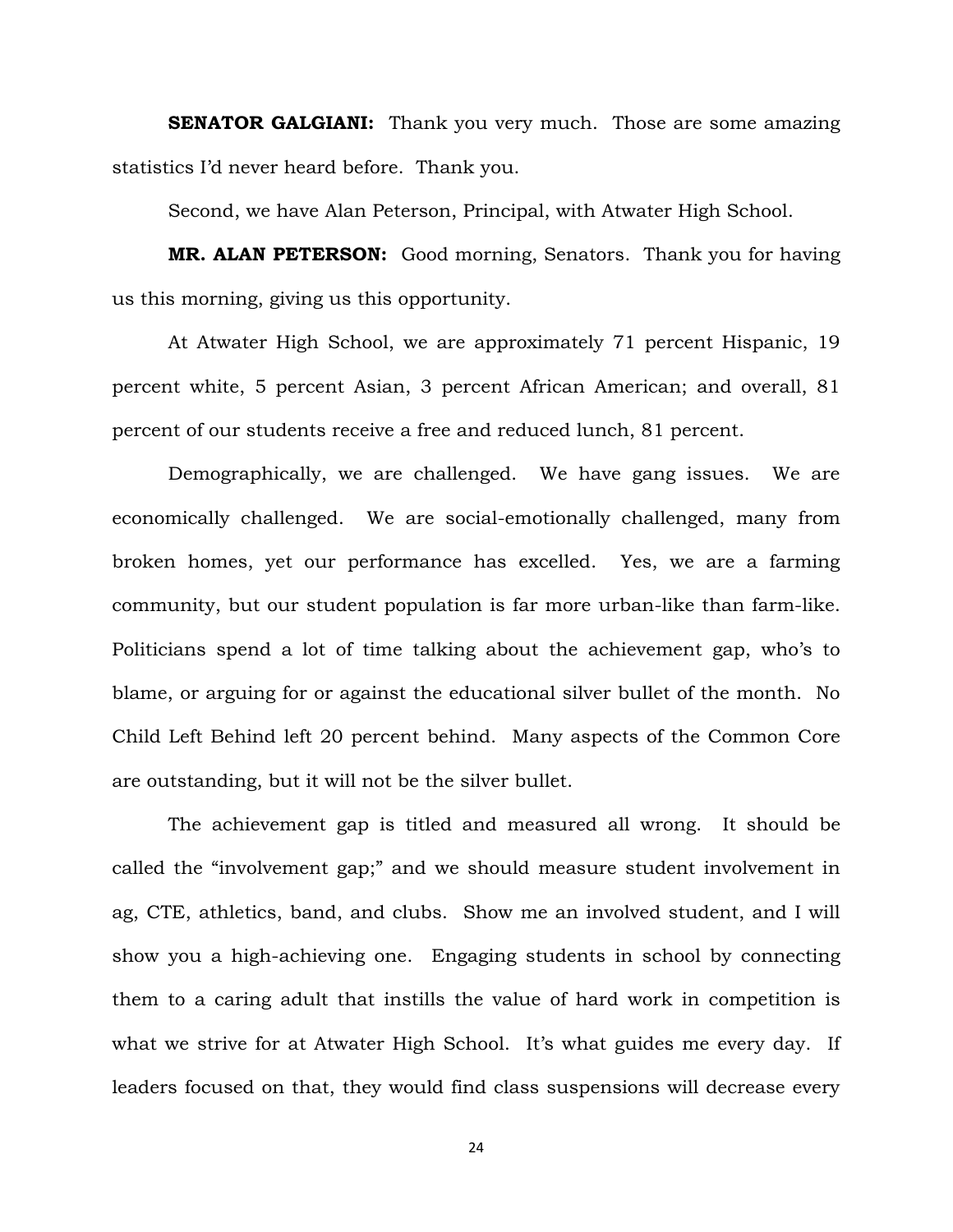year; grades will increase every year, as will test scores; and the need for independent study and alternative ed will go down. From 2009 to 2012, a fouryear period, our white students grew on the Academic Performance Index from 780 to 835, or 55 points. Our Hispanic students grew from 684 to 786, or 102 points. Our economically disadvantaged, 684 to 789, 105-point growth. And our students with disabilities, 474 to 612, 138-point growth. We are closing the achievement gap by giving students a reason to believe in their school. Our graduation rate is 97 percent. There is not a school in the state with a higher rate that looks like we do demographically.

The numbers are simply an outcome of an involved student body. We have 87 percent involvement rate amongst our students; and amongst staff, 70 percent. I share this background information because it's important for you to understand how all this ties together. The \$4 million the Ag Incentive Program offers our students statewide is simply the best allocation of educational resources that has ever come out of Sacramento, in my opinion. It is a consistently strong program. The Incentive Program is just that, an incentive an incentive to provide a quality, structured, measured program. It is serious "bang for your buck."

The success and growth of our ag program is a major component of our overall success. In the last six years, we have added three teachers and grown to more than 900 students in our ag department. We not only teach outstanding A-G courses and CTE courses, but our students get involved in nationally competitive judging teams, and these sorts of activities keep them off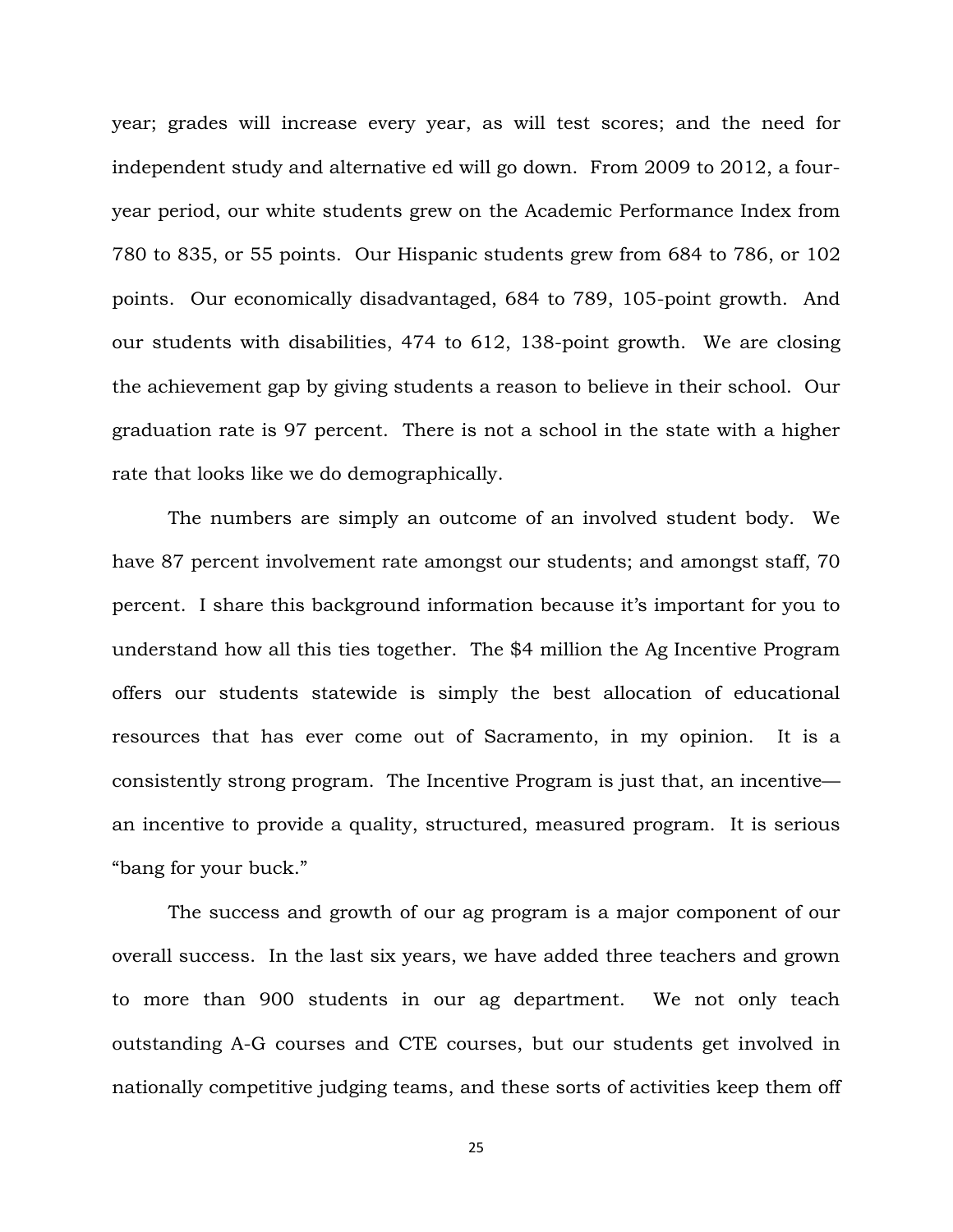the street and involved in positive character- and skill-building activities. Our ag students do not come from farming families. Relatively few show animals at the fair.

I want to stress to all of you, most of our students who participate in ag are city kids. They come from apartments, duplexes, mobilehomes, and homes on city lots. We have seven ag teachers, each with their own entrepreneurial small business—horticulture, floriculture, ag mechanics. They are real businesses. They are not a program or an experience. They produce students that leave our high school with real, tangible, relevant skills. We have students that make \$20 an hour the week after they graduate. Why? Because our shop teacher is known as an outstanding welding instructor, and his top students are sought after throughout Merced County.

This sort of success does not happen by accident. Our teachers are held accountable by the state through the Ag Incentive Program, an agreed-upon criteria that guides their instruction as it applies to leadership, career exploration, their curriculum, and personal or professional development. Can you imagine each district providing this sort of methodical oversight to ag in the future? No. That's like allowing individual districts to write their own Common Core assessments. Ag is the backbone of the state. It's the lifeblood of the valley. Are we really willing to allow earmarked ag incentive monies to be on the table and at the mercy of local politicians and unions?

Atwater High School receives approximately \$20,000 in Ag Incentive monies which the district matches so it's really \$40,000. Our program is at the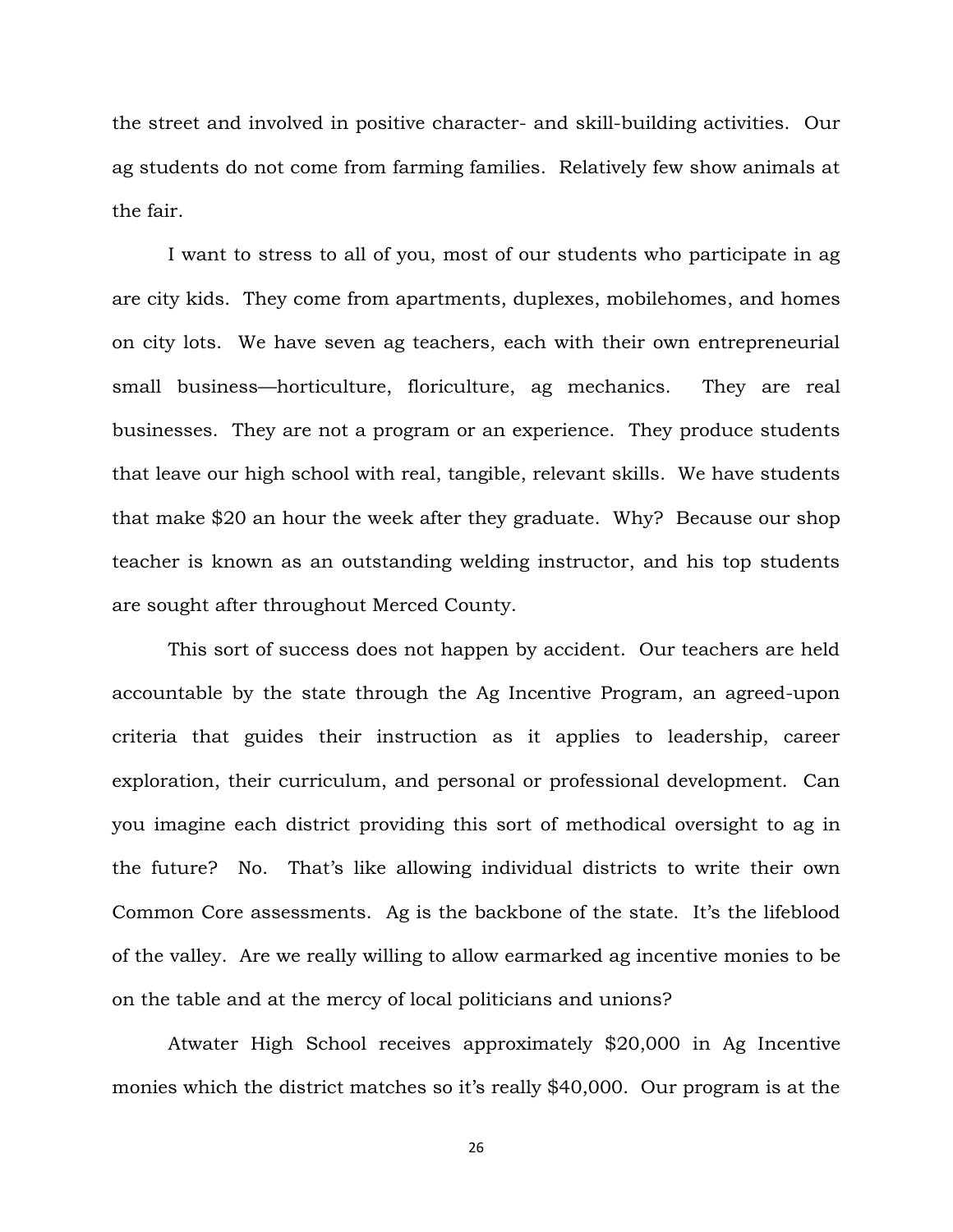highest end of the allocation due to the high numbers of students involved. Should those monies be wrapped into LCFF? Our district will continue to support ag at its current levels for now, but for how long? And what will happen in more urban areas? It's not all about the money. It's about the structure and the network of support the programs provide.

Most of my staff are veteran ag teachers. They know what they're doing but the industry standards change. The Incentive Program keeps them up to date on those changes. Beginning teachers need this accountability and structure. The Ag Incentive Program provides staff with a plethora of support that enables them to gain valuable information. The accountability, support, and professional development opportunities are essential in small districts, especially those in more urban areas where ag does not carry the same political clout that it does in the valley.

LCFF is a good idea. Local communities should have a direct voice in the allocation of district funds. Just remember, boards are political bodies, just as those in this room. Everyone has a special interest; everyone has a personal bias. When you look at the state as a whole, there are far more school districts that currently offer strong ag programs in urban areas because of the Ag Incentive Program and the stringent guidelines they must meet. They may be a one-woman or a one-man show; but because these monies exist, they are able to influence and educate many students that otherwise would not know where chocolate milk comes from. That was a joke. [Laughter]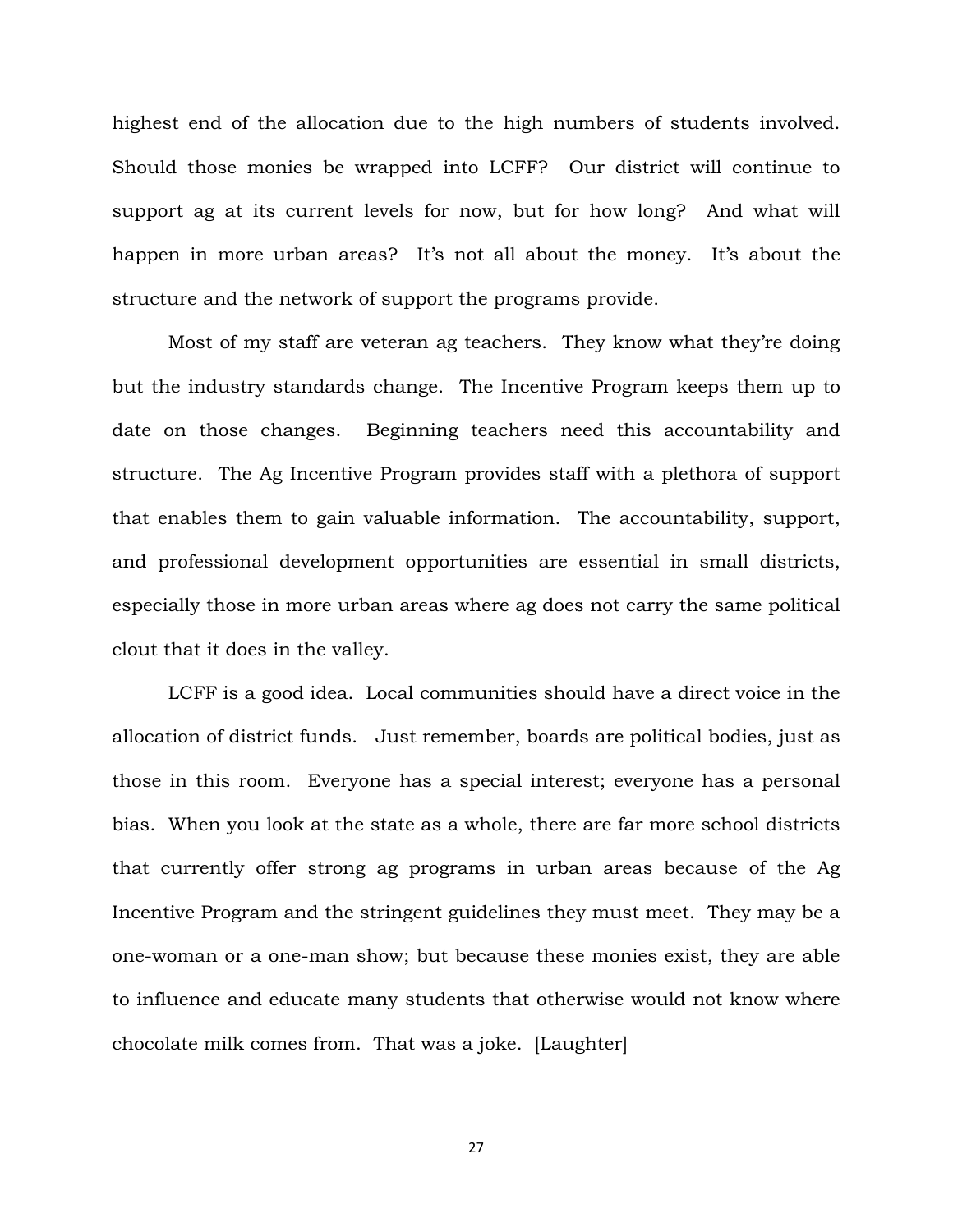The Ag Incentive Program is not a categorical program. It is a voluntary incentive program. It provides structure, accountability, professional development that is second to none in this state. These funds need to be earmarked so we can guarantee our schools will continue to offer a high-level, relevant ag education. Not every principal has the ag background I have; not every district has a superintendent that understands the value of ag as we do; and not every community has a board member that believes in the personal development ag provides in our district like we have. It's for that reason we ask you to maintain the Ag Incentive Program as is.

Finally, I would like to invite all of you, the governor, and any of your staff to Atwater High School to see what it's like on a day-to-day basis.

**SENATOR GALGIANI:** Thank you very much. Thank you.

Now, I would like to invite Dave Gossman, ag educator from Atwater High School. Thank you.

**MR. DAVE GOSSMAN:** Well, good morning and thank you very much for this opportunity. I consider it an honor, and I know my wife's very excited because I get to wear the new suit she bought me for Christmas, so she's very thankful as well. [Laughter]

You know, this isn't about, you know, necessarily \$4.1 million. This isn't about grants. This is about kids. And, more importantly, it's about young adults who, when they enter high school, really only have three years to get prepared for the real world, because in three years after they enter high school as a freshman they have to get ready to apply for colleges or universities or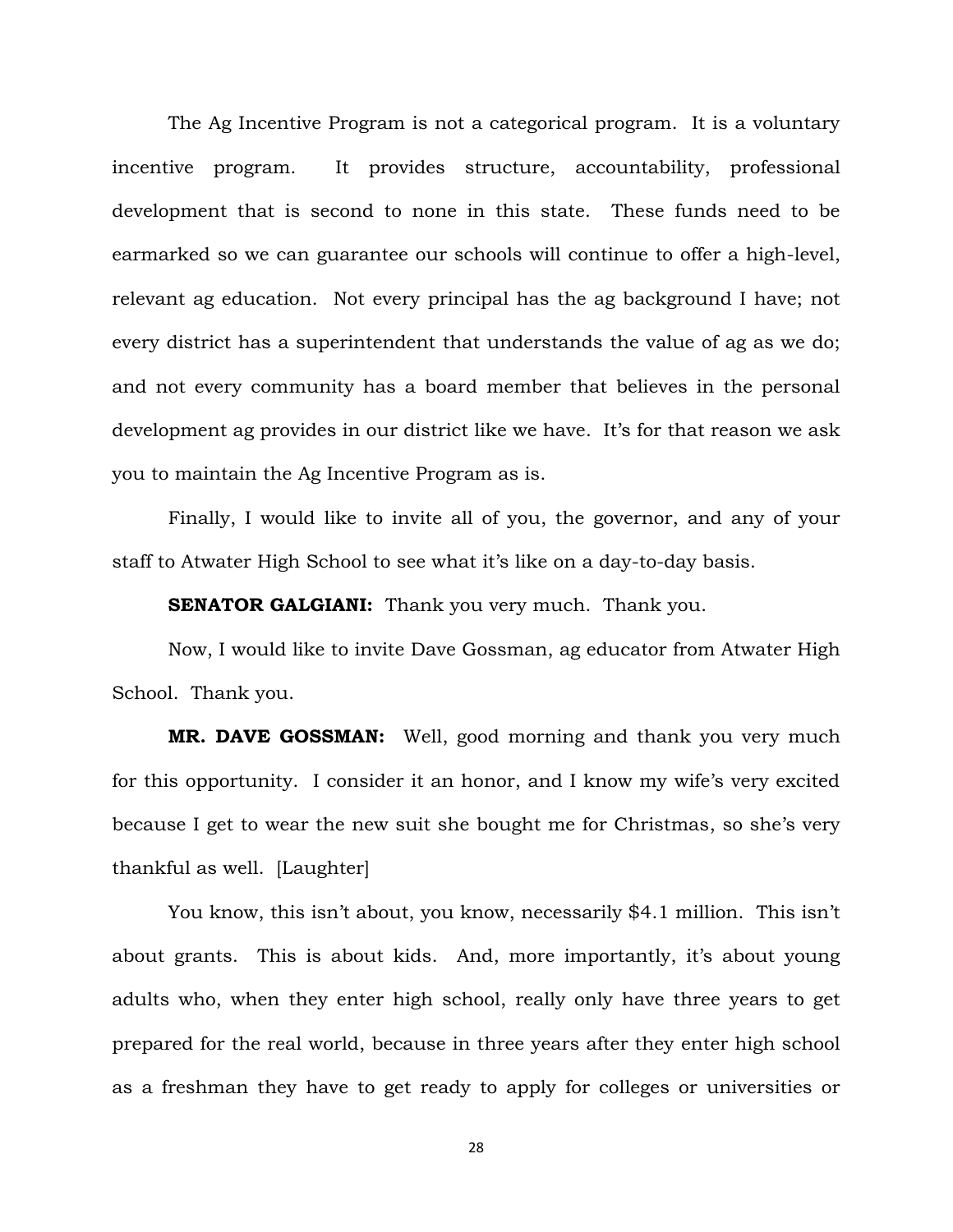kind of have some direction. I'm here as an educator. I'm here as someone on the frontlines, and I'm going to speak from the heart; and I'm also just going to speak from the frontlines who are represented. Some of those are behind me here.

The biggest problem with agriculture education is the word "agriculture." I'm going to be completely honest because that word "agriculture" comes with a stereotype. If I say "agriculture" right now, visually in your mind, you're probably visualizing a farmer or a tractor or a crop or a livestock animal. I know it's true. Agriculture is happening right now. Somebody's visualizing that, and it comes with a stereotype, and it's obvious—agriculture education is the pipeline for our future. We rely on ag every day. But it's much, much more than that. It is a proven education model, a proven commodity, that does everything that not just the ag industry but parents and communities and schools and districts and taxpayers want. It encourages kids in a culture where they graduate with self-confidence and direction in life, one where they graduate, one where they go on to a career, one where they can go on to college or a university, and everything else in between all of those angles. It's not just about ag kids; it's about all kids and an opportunity for them to be successful.

I think the best way to share this example is with Atwater High School. I am not an ag background teacher. I grew up in Southern California and on the Coast, but I'm a product of ag education; and I graduated with self-confidence and I graduated with direction and I fulfilled my dream in a career. And it was because of that, that I came back as a teacher.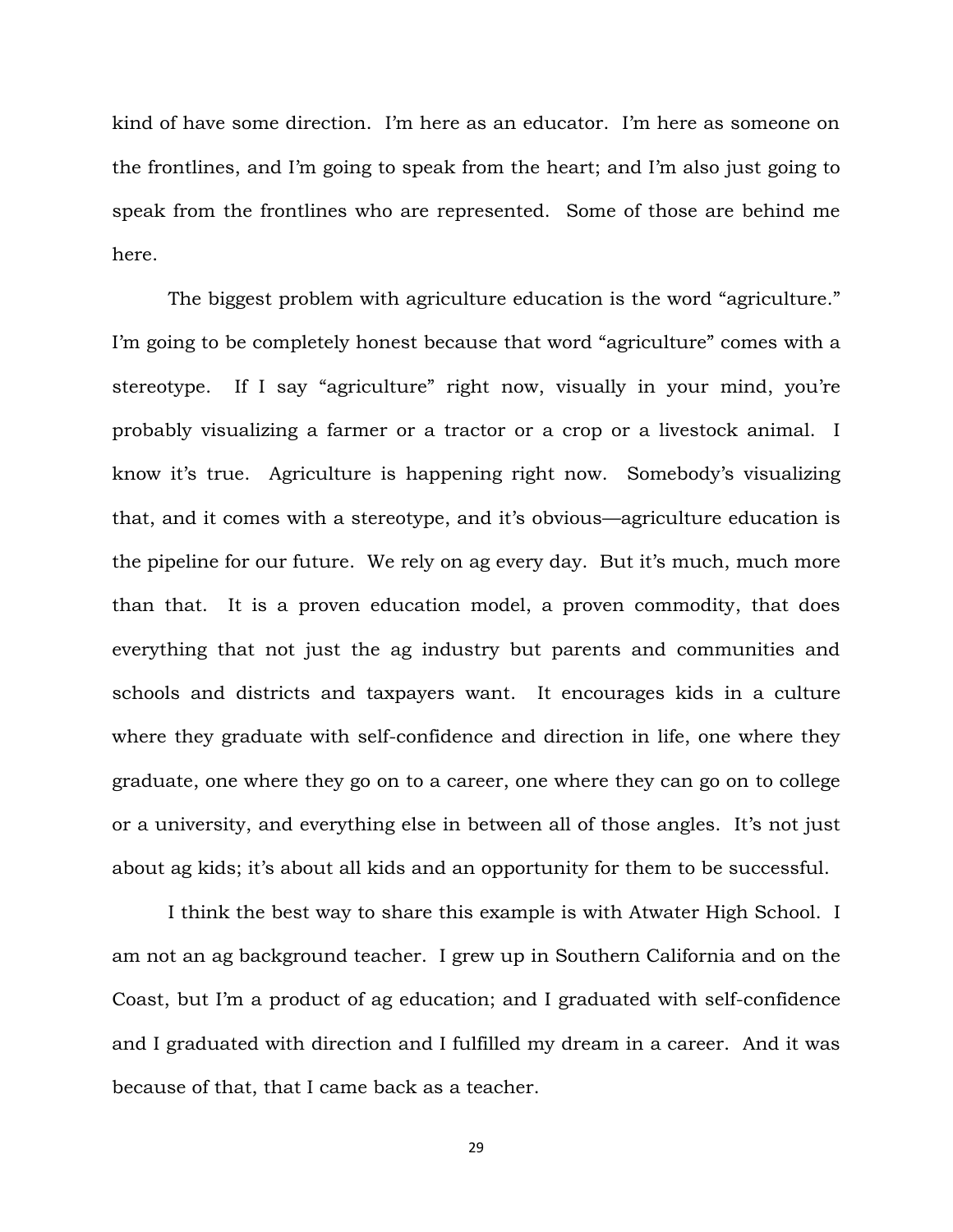I brought a picture and I ask you to take a look at it. And it's just of 47 or 48 students, and it's just a small percentage of the over 900 students. In fact, when Senator Galgiani visited us about eight, nine years ago, we were about 300 ag students at Atwater High School; but today we're over 900. We've tripled in size. And of those 900 kids, I can honestly say that 95 percent of those are non-ag background kids. They are the city of Whitten and the city of Atwater. And as our principal shared with you, they represent a lot of the challenges and lifestyles that's throughout the state.

Now, how is it that we got 900 kids to take ag that have no ag background? Well, I'll tell you. If you ask any of those students, even the ones behind me, their answer at their age is going to be the word it's *"*fun." Why is it fun? Because they're involved. But as an educator, it's one of the best teaching jobs you can have because, like, for example, if you're in geometry you're stuck with a triangle all year. But in ag, you can go to any of the sciences—earth science, biology, chemistry, even physics. If you're into business, you've got sales, you have marketing. If you're into the other science, you have plants, you have floral. You've got fine arts. You've got all these A-G core classes. But more importantly, you've got life-skill classes. You've got the shops, the building, the construction. You've got critical thinking. I mean, this is Common Core before it became common. You've got people that are challenged; you've got people public speaking; you've got leadership. You've got everything that you want; but again, it comes with that stereotype of the word "agriculture." And even though we're in an ag town and even though there's ag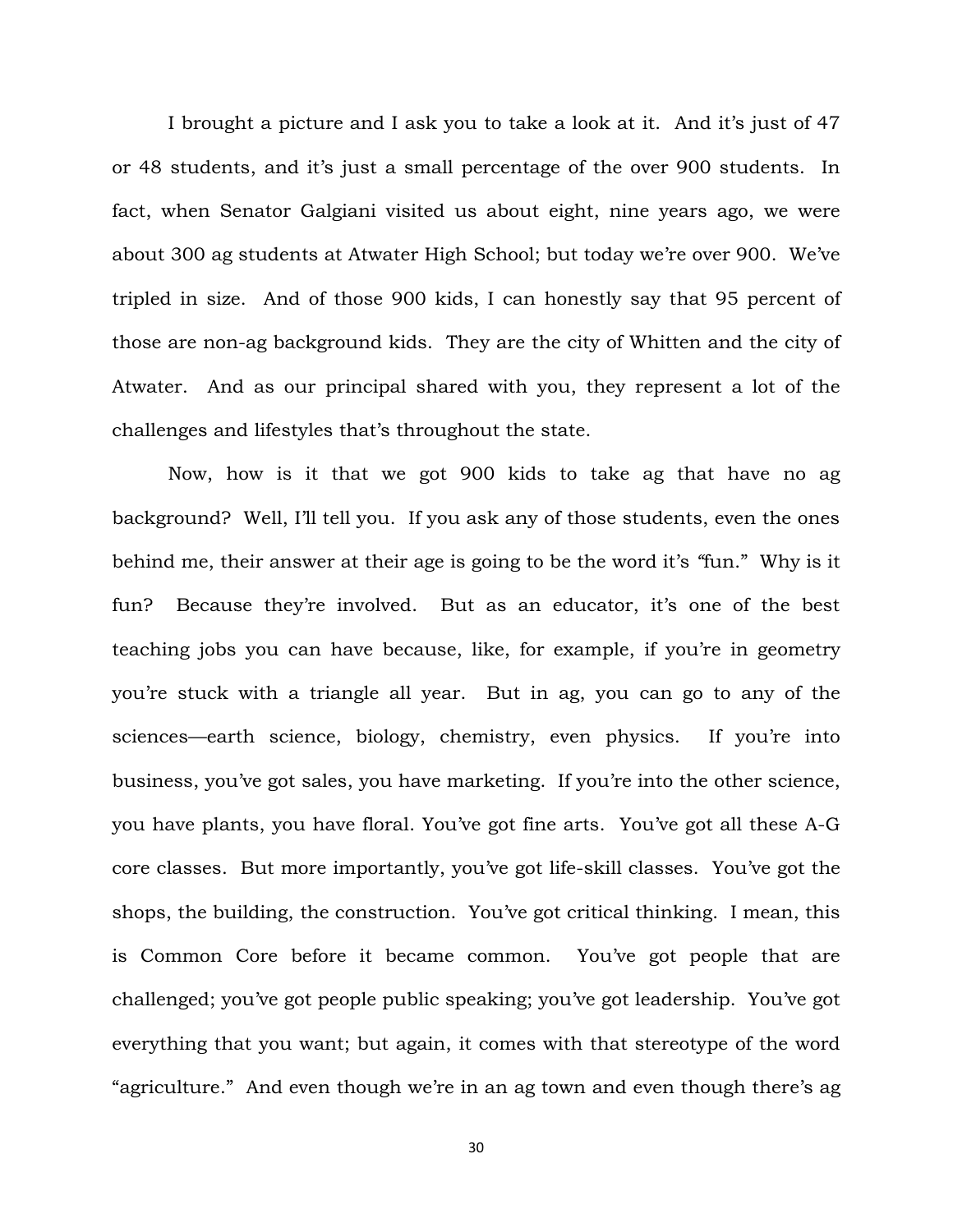all around us, every time we get a new counselor or a superintendent or a new board member, we have to reeducate that person on ag and open up the doors and show them it's not all about ag. If you take a look at this picture here, there's only two people that have an ag background. They happen to be blond, and they're Dutch, and they have a dairy, so they stand out pretty easily in this photo. But there are students in here—there's an Hispanic young man who graduated who has recently competed in the decathlon and is the highest scored in the county. He was accepted to both Berkeley and Cal Poly in a nonag major, and yet he was in ag. In fact, he recently spoke at the Rotary a couple of weeks ago, and he said, when I came to school, yes, I had good grades; yes, I had direction; but I was extremely shy. But he was involved in the floral team; and because of that experience, he's one of the most talkative individuals that we know now.

There's a young man, an African American, in here whose goal is to be an airline pilot. In fact, he was interviewed in the news. And they said: What's the value of ag? Why are you in this? And they said, specifically, what do your parents think? And he laughed. And I recognize that laugh because, as parents, if your son or daughter from a non-ag background area is going into ag you immediately get that stereotype. He laughed. He goes, yeah, they don't know what to think. But here's a young man who is at this contest. Here's Team 1, first high individual. And I'm seeing a young freshman develop more confidence, more critical-thinking skills, more life skills. And if he goes on and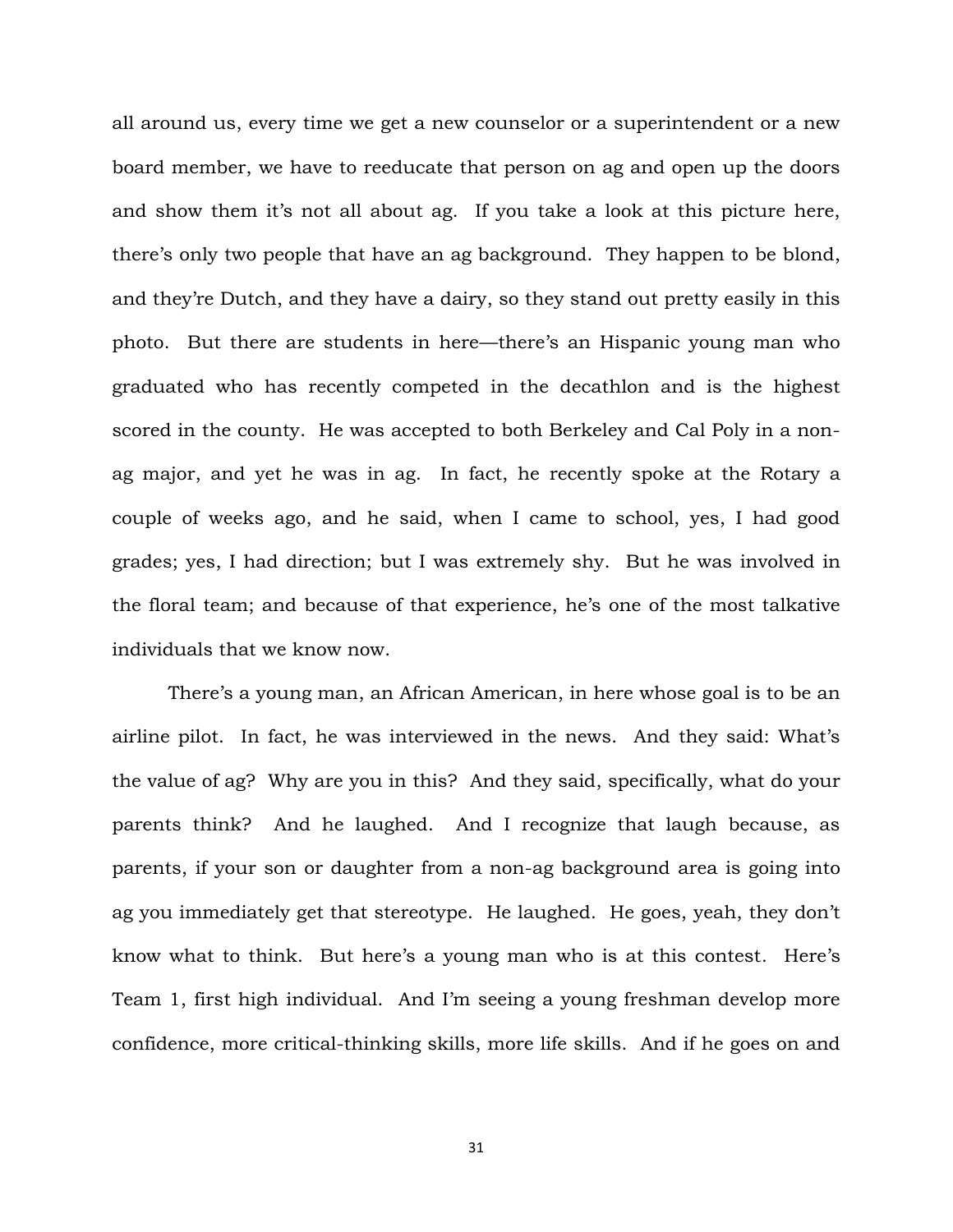becomes an airline pilot, I think that's great. Isn't that what we want, these students to graduate?

It's not necessarily about the money, the \$4.1. I think what's everybody's focus is on the money. What's the most important is the parameters. You know, why do we have a fence line in the backyard? It's because if you don't, things tend to wander or get lost, and that's what's at stake here. If you just put in a big bucket and let everybody decide what to do, I guarantee you that you're going to lose a product that has proven to be successful, a product that, you know, although these are Atwater kids, every one of their stories and backgrounds and interests can be found at every school throughout this state. I mean, to me, this is a "no brainer." If you were going to change the \$4.1, if you were going to make a change in the incentive grant, I would have assumed that you would double it or add more money because, as any business, when you're getting a maximum return on any investment you want to keep investing in that.

I think the "proof is in the pudding." I think the biggest challenge for me as a profession and all of us ag teachers is educating people and breaking down the stereotype of education. But the bottom line is you have a product that makes a positive difference in the lives of young people, and it meets all needs, graduation on to the UC and everything else in between. And it doesn't matter whether they are ag background or it doesn't matter whether they're going into ag. Yes, it's important; and, yes, industry is focusing on that. But most importantly, it's about these kids and our future. And when you look at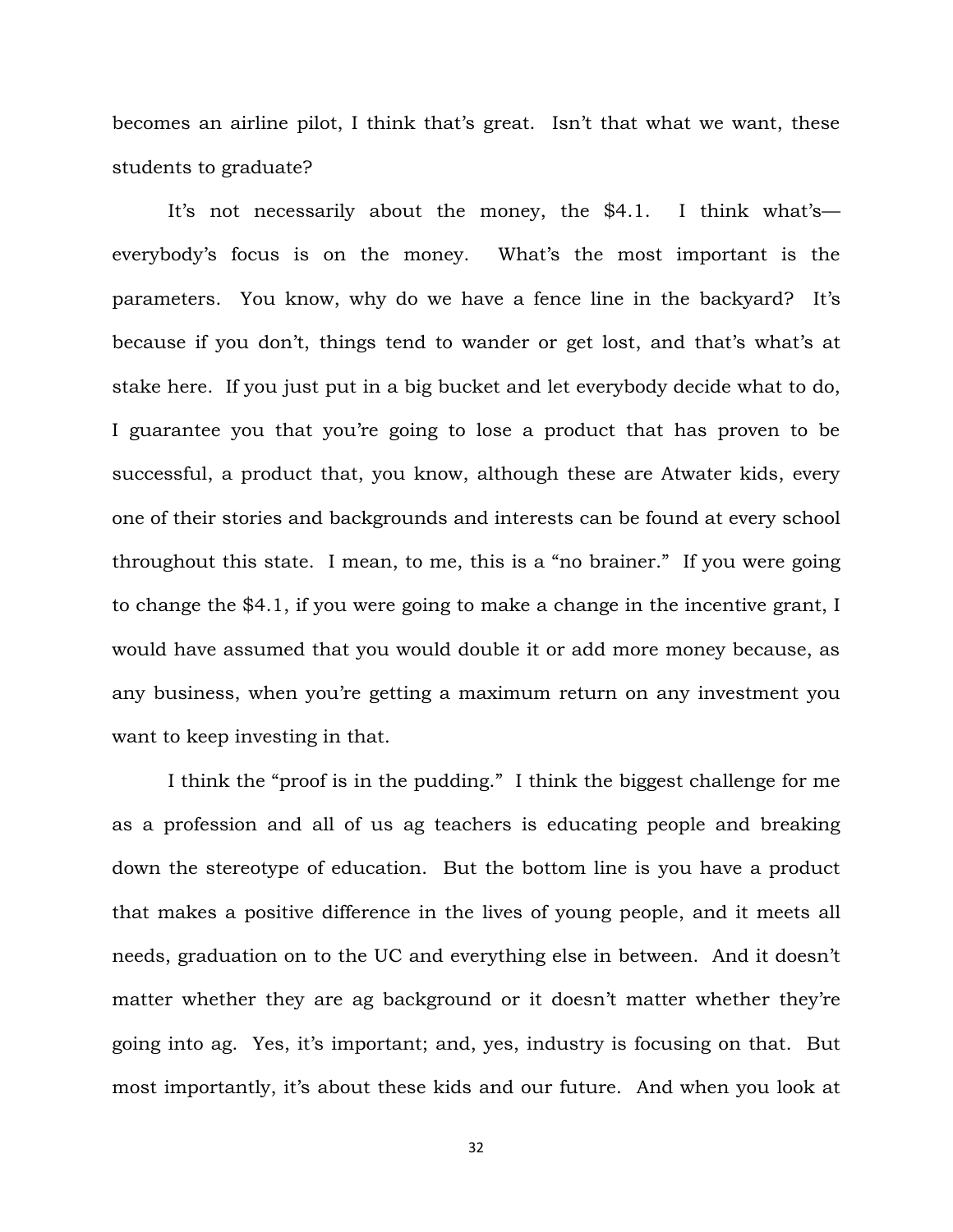the drought and the challenges that they face, and they're going to be the ones that are going to be challenged to come up with solutions, it's important to keep investing in that.

For that, I just thank you for your time and the opportunity.

#### **SENATOR GALGIANI:** Thank you very much.

Next we have Julian Parra who is an FFA student at Galt High School. Thank you.

**MR. JULIAN PARRA:** Good morning and thank you for this opportunity, as well.

Well, let me tell you about my story. My freshman year, it was the most difficult time that I have, like, passed. My parents, unfortunately, went back to Mexico and kind of left me with no support. I now stay with my aunt and my sister, and it's kind of hard because she works and she works nighttime. She doesn't get home until, like, 1:00 in the morning because she's a nurse. In my freshman year, I got into—like, I was very excited. But with my parents leaving, kind of left me with, like, no support. I didn't want to go to school. I was hanging around with people that I didn't think I would hang out with in high school. They were people that weren't the best influence, and I was beginning to think that I wasn't going to make it nowhere in high school. I wasn't going to strive and be the person that I wanted to be, and I wasn't going to be the role model for my sister, and I was going to let my parents down.

My ag teacher would tell me to, like, get more involved. I wouldn't listen, and it kind of like just brought me down. I didn't want to go to school, like I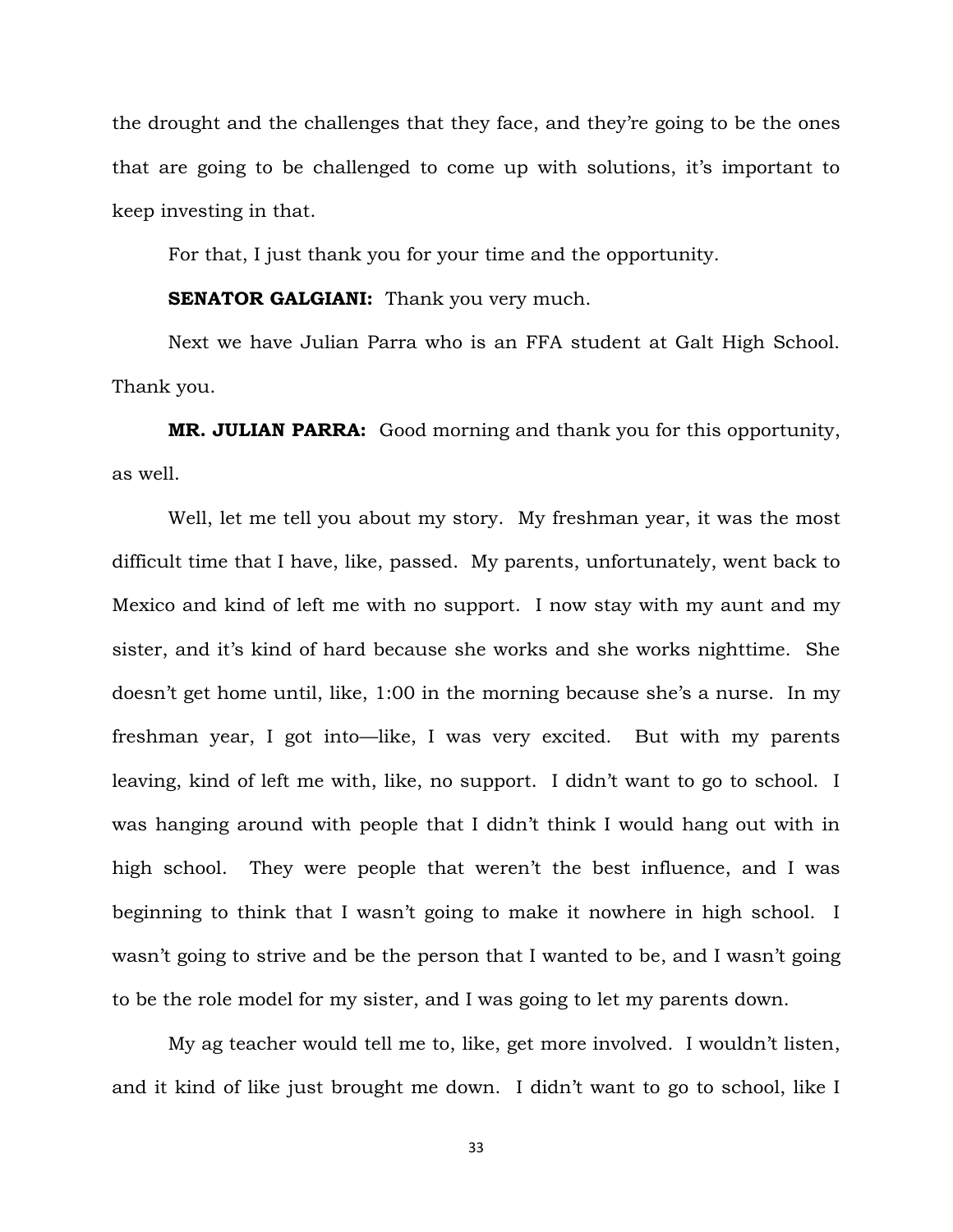said. Then freshman year ended. Sophomore year started, and I got placed into another ag class. And my teacher kind of encouraged me, and I listened. And I got this jacket, and it means a lot to me because, like, I think this saved me from being, like, with gangs. And knowing that I don't come from an agricultural background, it means a lot to me because I remember my first leadership conference. The day before, I texted my ag teacher. And I told him that my head was hurting, my stomach was hurting, I was getting sick, and I wasn't going to be able to make it; but that was a lie.

He was, like, "No, you'll be fine. Trust me. You'll have the best time of your life."

Those two days that I went to the conference were literally the best two days of my life. And I don't know—I just think this program has really helped me a lot, and also my grades have improved a lot. In my freshman year, I got cut from the soccer team because I had a 1.3 GPA. And coming into my sophomore year, I got on honor roll for the first time since  $7<sup>th</sup>$  grade with a 3.5 GPA. And now it's my junior year, and I'm more involved. I'm showing an animal at a fair. And I'm excited about it because last year I showed a rabbit, and it was a little tiny thing, and now I'm showing a—now I'm showing a pig; and it's, like, this huge thing. But, I mean, I've got to pull through.

And also, like, my friends are also in this program, and they didn't—they weren't fans of ag. They'd always call it something else. And, like, knowing that they're having fun in this program now, really puts a big smile on my face because, like, I was the only soccer player that was in that program. And now,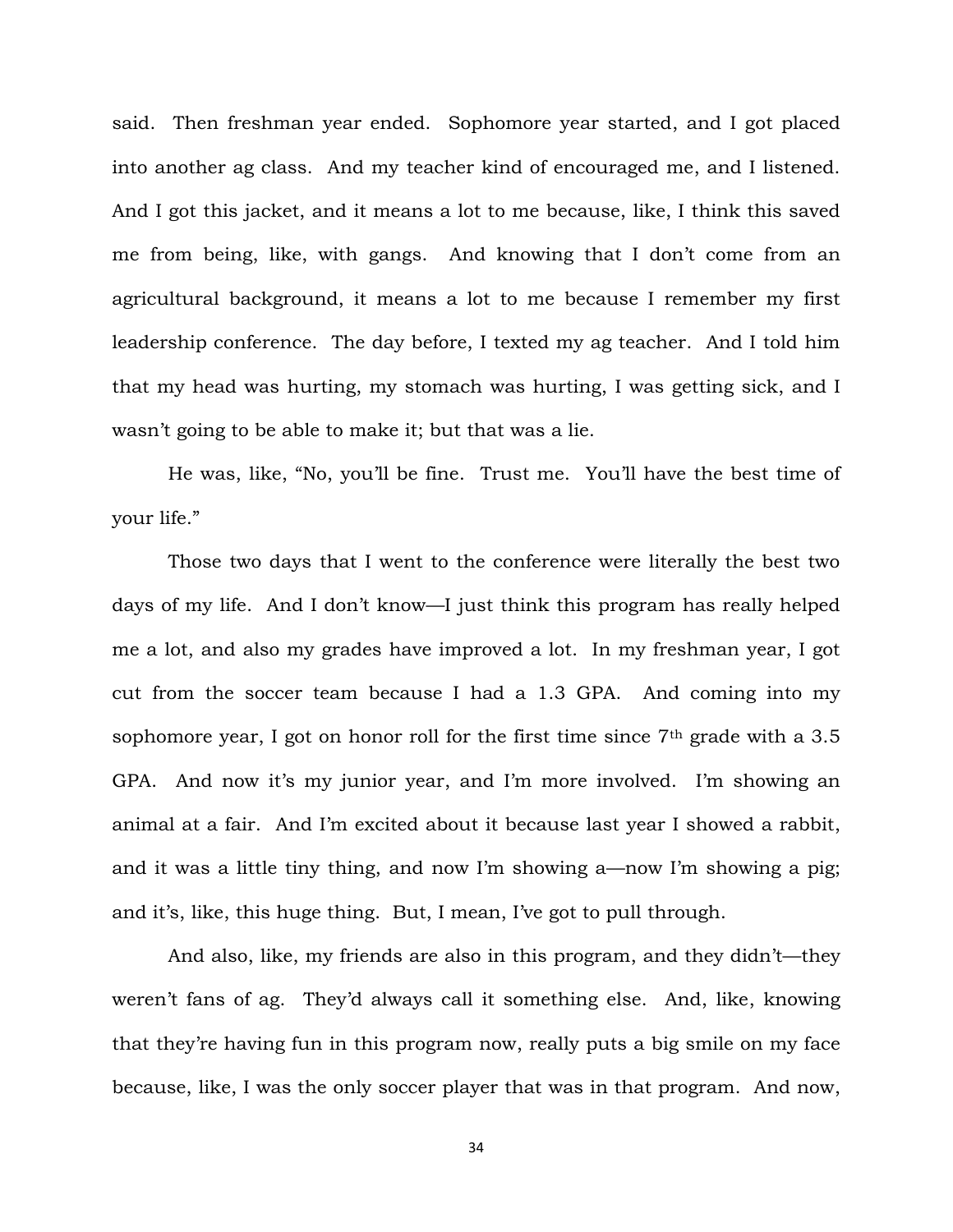the whole varsity and JV team is on the ag program and has really helped them as well. And this year, no one got cut from the soccer team due to the FFA program.

And my sister is a freshman in high school, and also she's in the FFA program. And I just feel like if this money is gone my sister will not have the same support as I have gotten. And knowing that my parents aren't here to support us as well, I know that she'll struggle; and I want the best for her, so I hope the money stays.

#### **SENATOR GALGIANI:** Thank you very much.

I have some questions now, the first being for Jim Aschwanden with California Ag Teachers' Association.

What alternative funding sources are available to Ag CTE?

**MR. ASCHWANDEN:** Well, that's been a real challenge. Quite frankly, we're supported well by industry. We have a lot of students like Julian that'll show at the fair; and there'll be industry support to pay a lot more than market value for that animal; and that'll go to Julian and help him earn money to go to college and to start that process. And so we have a lot of instances where industry folks have stepped up.

The challenge that ag faces, quite frankly, is in the larger context. Many of our courses are, were, ROP courses. That money's gone. And so we've got cost pressures now because we've lost over \$300 million in ROP funding that has now disappeared. And as I noted earlier, a lot of districts and county offices are simply walking away from that effort. That's going to impact us. I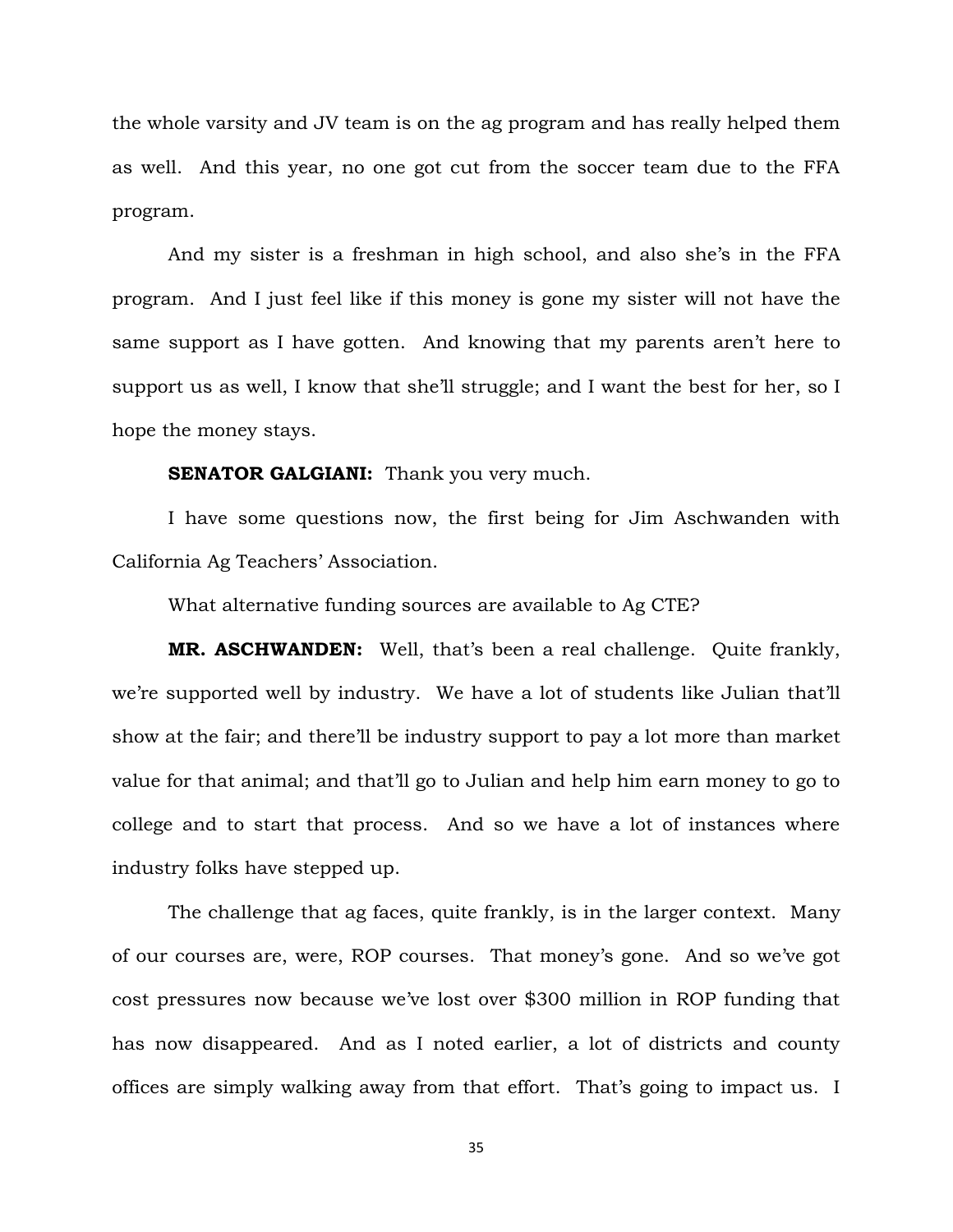mean, the Incentive Grant's \$4 million. What percent of ROP used to support ag that no longer will be there?

We also had—unfortunately, California had a lot of financial problems. One of the first things that got cut a few years ago was funding for fairs and shows. Julian is going to pay a lot more in terms of fees to show his livestock at the fair. He not only has to pay an entry fee, we now have to pay a clerk fee to pay the fair to hire somebody to actually process the entries. Our students statewide now have cost pressures to make up for the insurance difference, so many of our students have to actually pay an insurance fee to show at the fair. We've had cuts to the Career Technical Student Organization Fund. In 1979, Senator Leroy Greene authored a bill that created a small fund for career tech student organizations to help, kind of, the statewide program of FFA and FHA-HERO and VICA and all the different student organizations.

The education budget at that time was \$9 billion—well, a little over—well, \$9.8 billion. The state set aside \$500,000 for supporting student organizations in career tech, including FFA. The budget is nearly \$51 billion now, and the support, state support, for career tech student organizations in the budget is zero. That is a \$230,000 impact to the state FFA state operation to help organize these conferences that Julian noted that were put on. So we already have incredible cost pressures that we're facing, budget cuts in other areas. So if the question is, are there other funds out there, we can't even begin to know how we're going to swim upstream the way it is.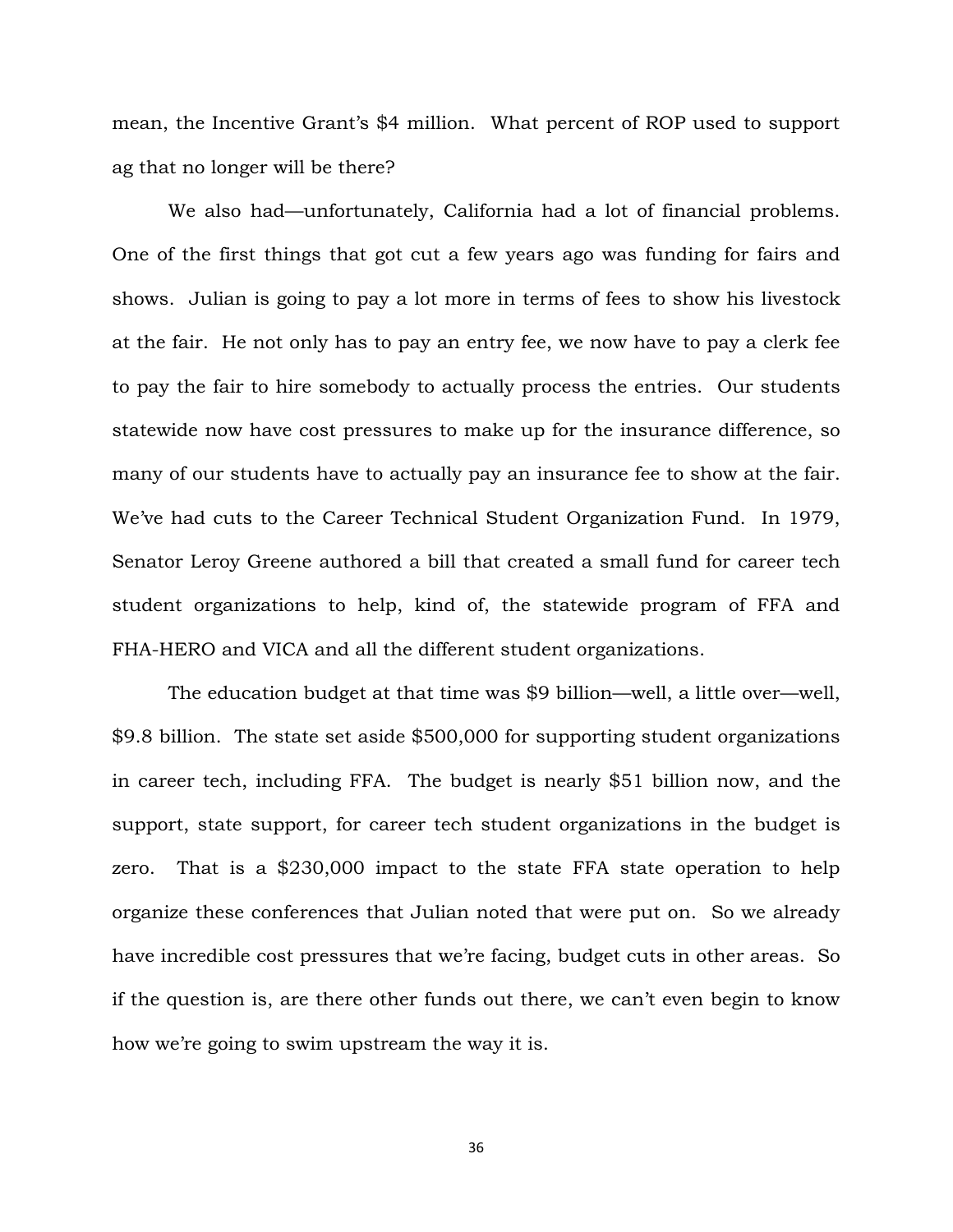Will the industry respond? We hope. Will some districts continue as long as they can to help us? Yes. Is there an alternative pot of money out there? No. And I'd like to keep the discussion focused on reality because the Department of Finance \_\_\_\_\_\_\_\_\_\_ all this money that we're going put into education, understand, require fund measure. The measure part, we're implementing Common Core. The legislature and the governor this past year created the largest single categorical pot of money I've ever seen, over a billion dollars, for implementing the Common Core. It's not going to be enough. And as we develop the testing and assessment that goes with Common Core, it will consume more billions of dollars. And at the end of the day, when we fully implement Local Control Funding Formula, it's been estimated that we're going to move from 49th in per-pupil spending in this country to 44th.

There isn't going to be enough money to do all the things that this principal's going to want to do on his campus. And ultimately, he's going to have decisions to make when that target is reached and there's no more adjustment for ag. If he's going to continue to fund to ag, he's going to have to cut something else. And so when you talk about these alternatives and this extra money, keep it in perspective. It is not this kind of grand and glorious "Nirvana" that suddenly is going to rain down money on California schools. That pressure is not going to go away; and quite frankly, Senator, I don't know how we're going to do this. If we keep the \$4 million, how do I make up for the ROP?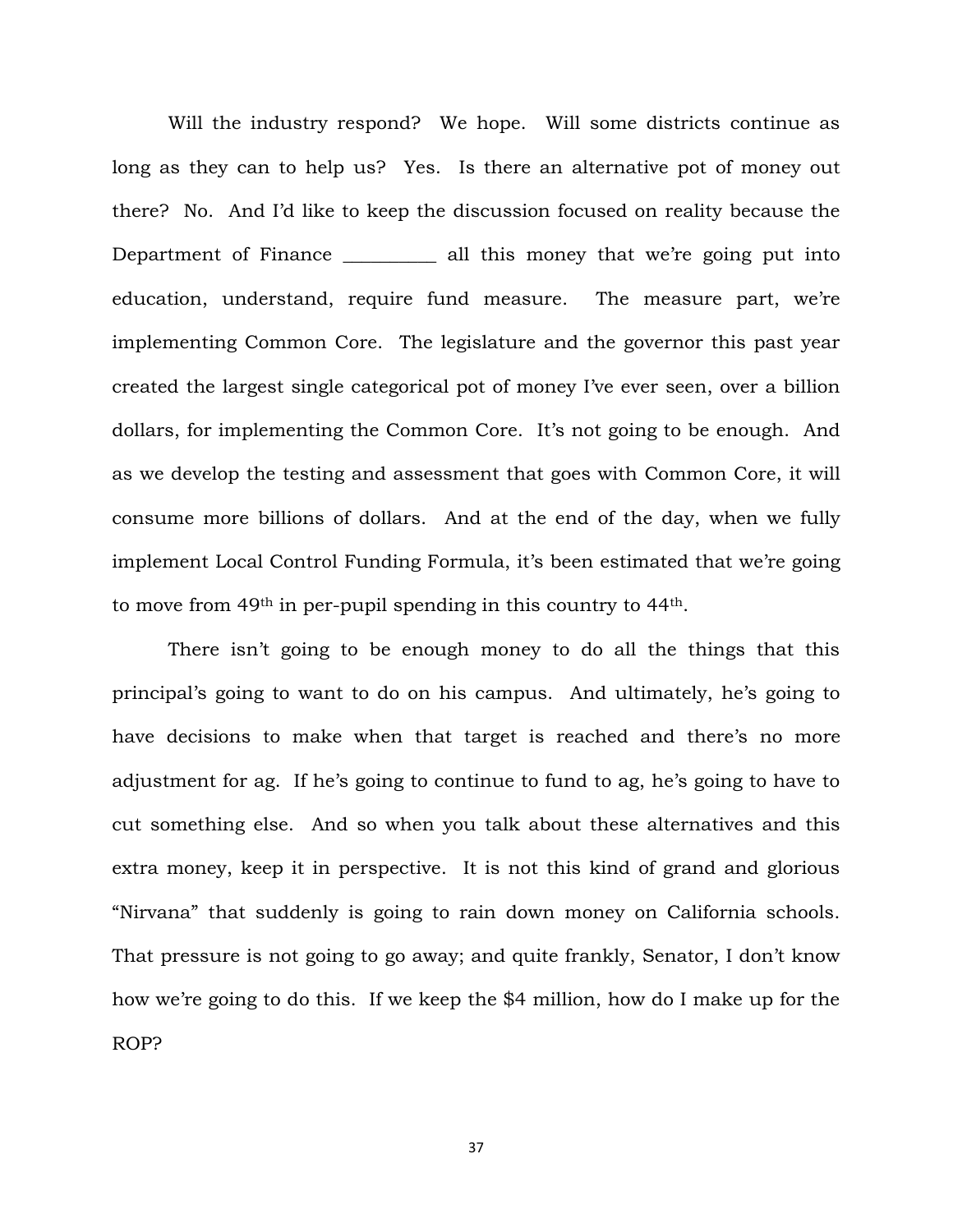**SENATOR GALGIANI:** Thank you. I think we knew the answer, that there aren't other pots of money out there, but I wanted to hear it from you.

**MR. ASCHWANDEN:** Thank you.

## **SENATOR GALGIANI:** Thank you.

Second, for Mr. Peterson, how often are you in contact with other schools to discuss ag classes, and is it helpful to discuss classes and programs with other principals and schools?

**MR. PETERSON:** Yeah, absolutely. In our district—I would say not all the other ag programs are as robust as ours. You know, we talk—we have that conversation on a monthly basis with principals in the district. I get calls probably monthly from board members or principals or teachers from other communities that want to come or talk about how we've done, what we've done, so that's kind of how that conversation goes.

## **SENATOR GALGIANI:** Thank you.

And Mr. Gossman, can you please describe leadership training that you provide to your students so we have a sense of what that is in practical terms?

**MR. GOSSMAN:** That's a big one because leaderships can be defined in so many ways. I think our biggest philosophy at Atwater is… Well, from a teaching perspective, I think the important aspect of the Ag Incentive Grant is that we have a lot of—we've got a huge game plan to implement. It's not like a regular teacher where, you know, you've got, you know, if you have a core class and it's pretty much Monday through Friday. As an ag teacher, because of those standards there, we know getting into the profession that this isn't a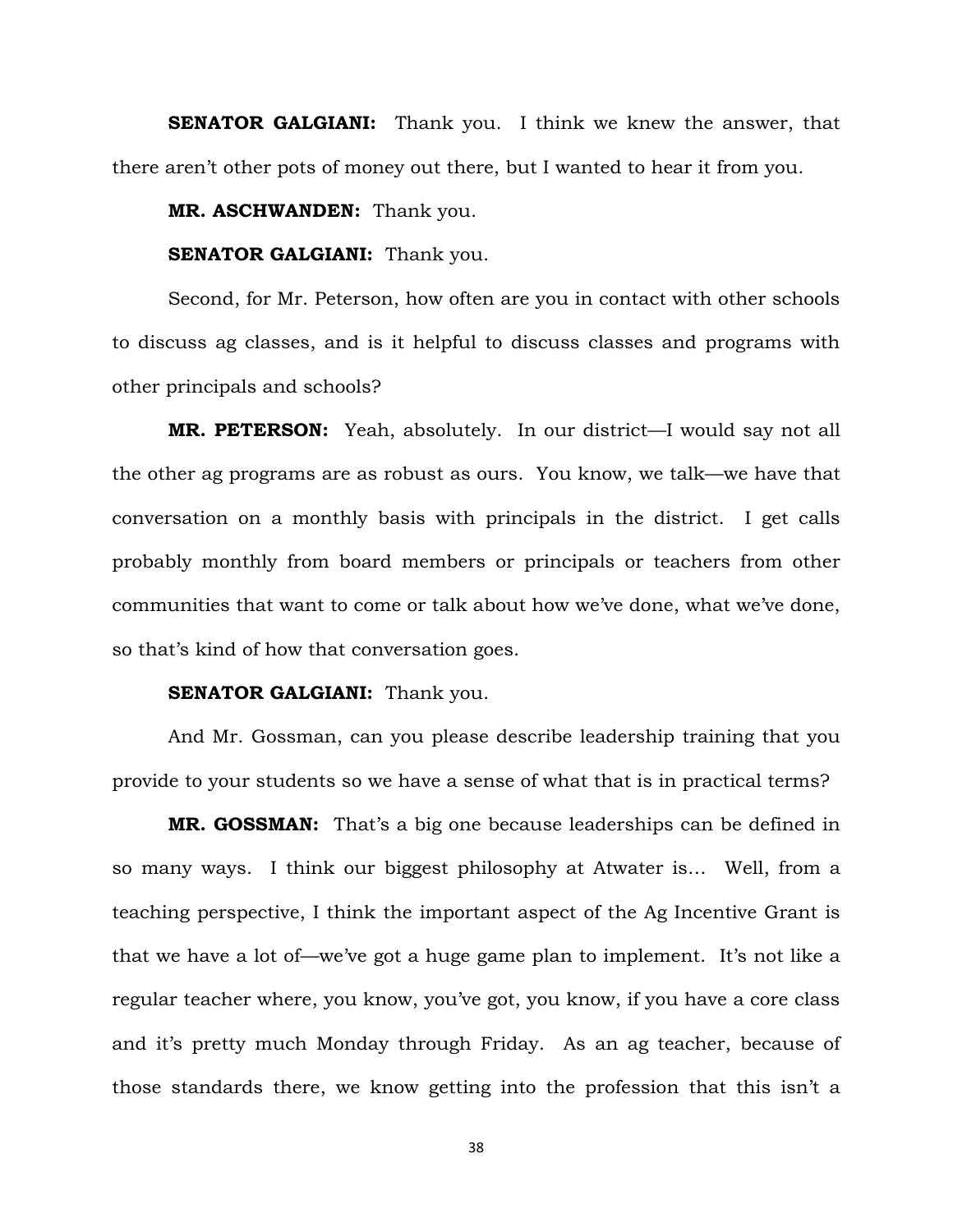Monday through Friday. It's a Monday through Sunday, 365, especially if you're taking care of facilities at the school. So that's an important aspect of the Ag Incentive Grant because for the future teachers coming in they already know what they're going to be held accountable for. They know where the bar is.

In terms of leadership in the students, I think the biggest aspect to our success is getting students involved. It really doesn't matter what judging teams they're on. It doesn't matter what their projects are, what type of shop project, what kind of livestock. It's about getting them involved and opening up doors where a lot of the opportunities they're taking part in they're leading. You know, leadership can be defined as, you know, influencing others towards a common goal. Well, we lead as teachers to the common goal of getting students involved. But through that student involvement, they're gaining the leadership skills, the communications, the critical thinking, the hands-on applications, general skills, I guess, initiative. I guess the best type of leadership project—product—is that if they're a four-year pathway ag student they're going to graduate with self-confidence. And through that confidence, they're going to lead by example. They're also going to influence their experience on their classmates or other generations behind them. And then they're going to take that confidence and make a positive difference, not in just their future but society's future. To me, that's—you've got a product; you've got an education model.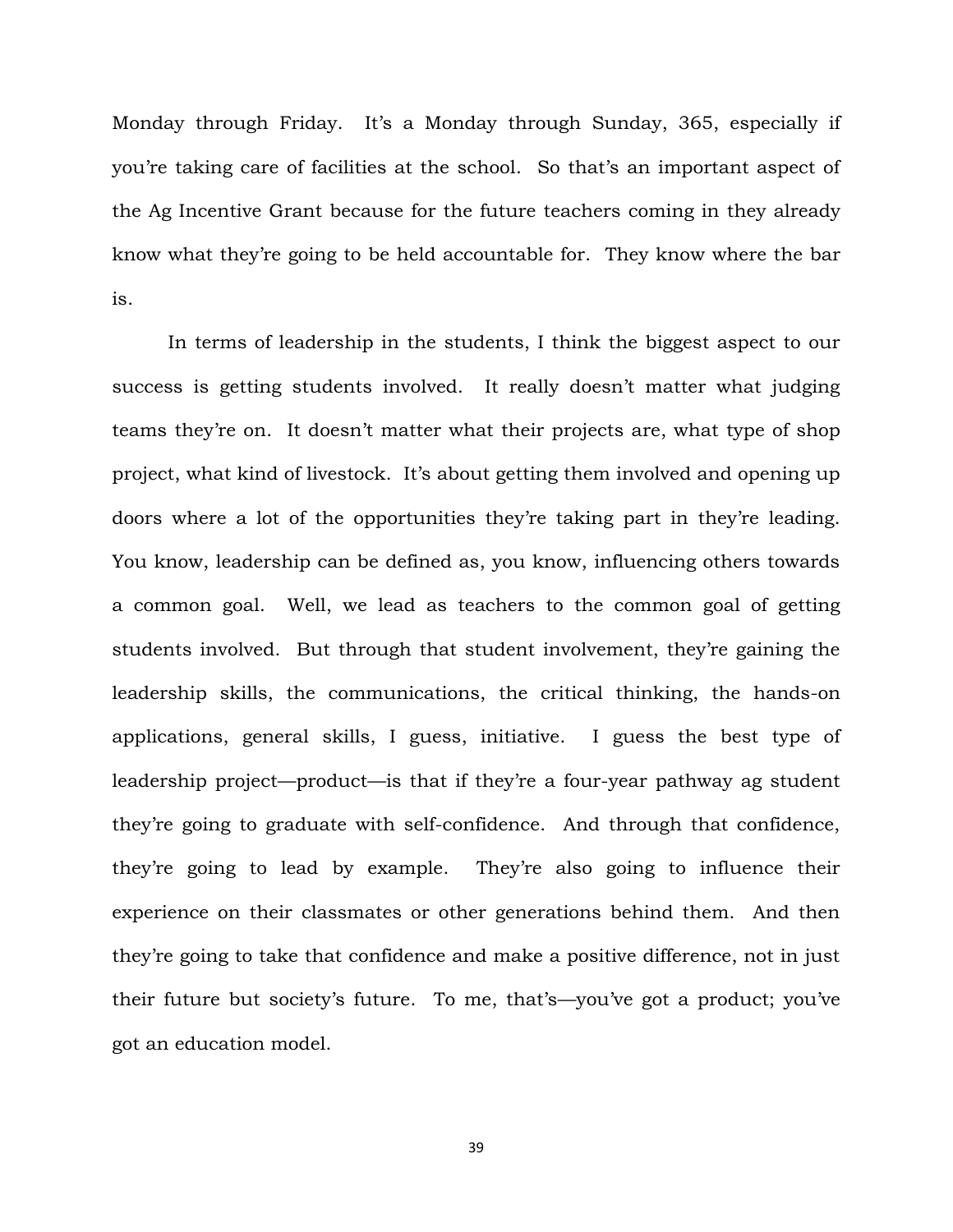If it was called the "Bill Gates' Three Circles," it would probably would be nationally renowned; but it says "Agriculture Education." And I think, again, the challenge is, it's the stereotype. But I'd like to think that, you know, as you gain insight and so forth, you're seeing that it goes way beyond agriculture.

#### **SENATOR GALGIANI:** Thank you very much.

And you would like to make another comment?

**MR. ASCHWANDEN:** We do have a lot of very structured kinds of leadership development plans. For example, we have what we call an Integrated Leadership Development Model, and it's one of the things that's under great cost pressure because of the cuts to the student organization. We start with freshmen. They're called "greenhands," and there's greenhand conferences throughout California. And it's about getting kids' mind around the concept of what is agriculture? It isn't sows, cows, and plows. It's ag journalism, ag research, ag marketing. It's the gamut. And getting them to understand, regardless of whether you see it yourself in this industry, it's time in your life to start setting goals. So the focus of greenhand conferences is goal setting, getting a vision of who you, kind of, who you are and where you might be headed.

In their sophomore year, they attend something they call the Made for Excellence Conference, and these tend to be more about how do you—what tools do you have in your toolbox? What kind of person are you? What skillset have you developed so far? Start thinking about what your resume would look like. What have you done? What is your sellable skill?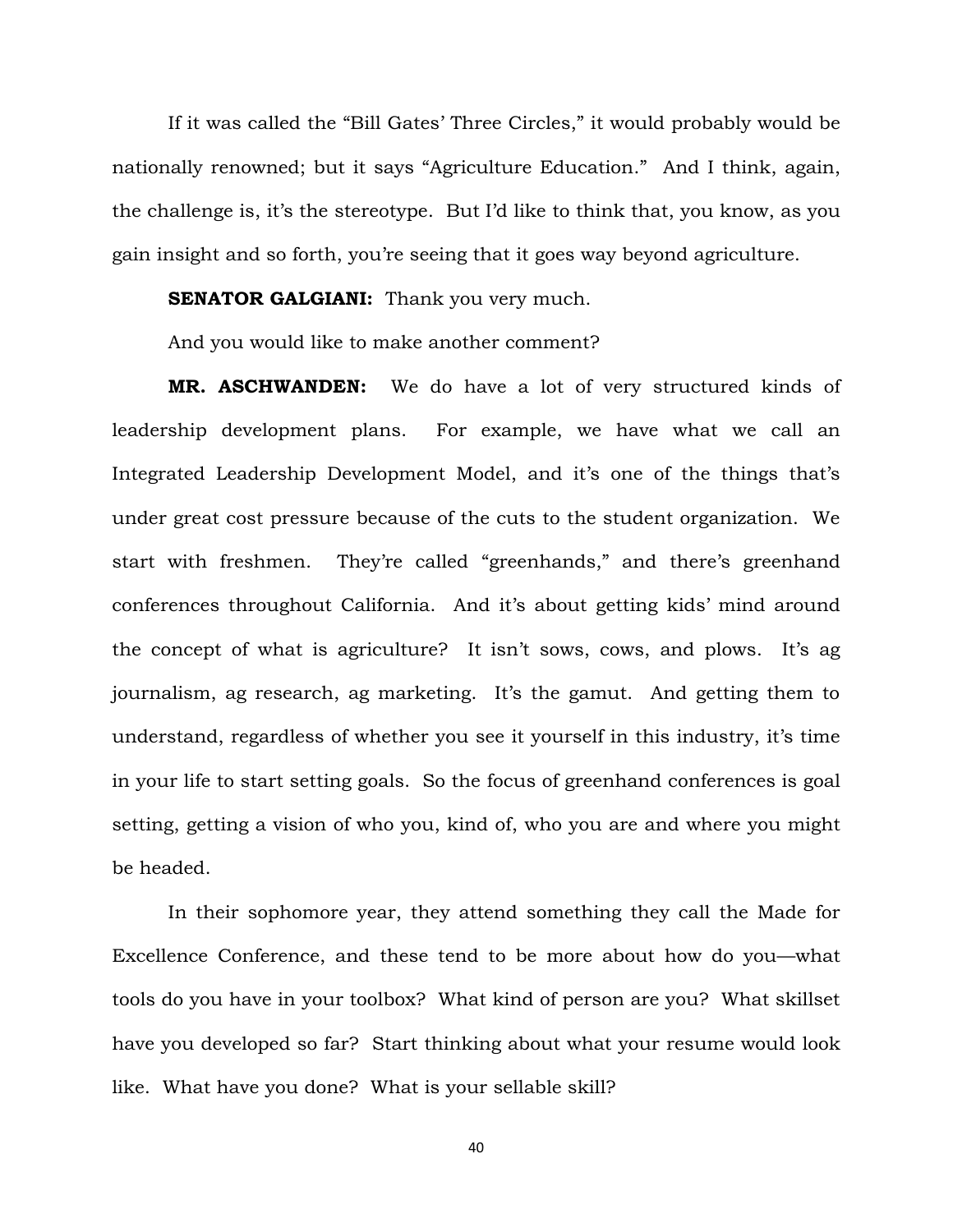Then their junior year, they would attend an Advanced Leadership Academy where the actual leadership training is much more structured. It's about what kind of leadership there are: the drum-major kind of leaders, and there are leaders that get people to do things that are unbelievable without being an apparent leader. And all those styles of leadership are discussed.

And then kind of the capstone of that was we select a very elite group of kids, come to Sacramento for a week, called the Sacramento Leadership Experience—and several of them were in the building last week. And those kids write bills; they represent every district in the state. And so we have a kid from San Joaquin County representing Rod Wright's district, who has to defend the use of water down in Rod Wright's district and that we better get these canals built and get some water down to Southern California. And it's a real "eye opener" for kids to have to put on the value system and the thought process of folks that maybe aren't the same perspective as they have. And so it's really a capstone course program designed for that real leadership kid that's going to be a leader in the industry or is going to be a state legislator someday, we hope.

And then you throw in all the other things that we do on weekends with kids, our career development events. There is a movement in education right now to badge—they call it badging. If a kid does something and he takes a course and he becomes proficient, it's like you go to the auto repair place and there is a front-end alignment badge and there's a brake badge. Well, we don't give badges to kids. We see how they rank. We have them compete. If a kid is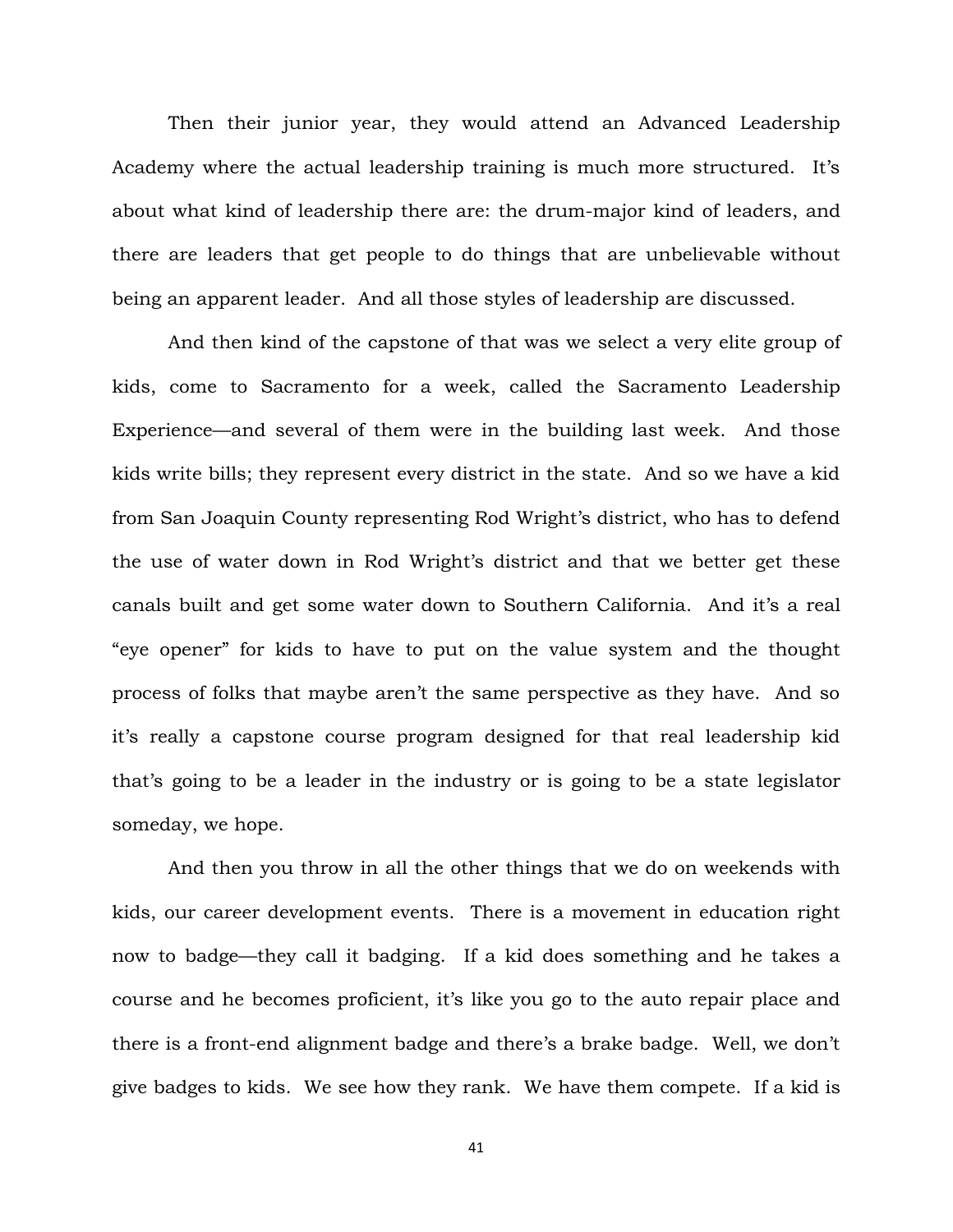good at tearing a small engine apart and putting it back together, we don't give them a certificate that says you can do it. We structure a whole career development event series where they travel all over the state competing against kids and other schools that do the same thing. And when you are the high individual in the state of California, that's more than a badge, and it means an incredible amount to the industry.

Again, as Mr. Gossman said, this is about grown kids in a leadership continuum. We don't take freshmen and say, well, these six seem to be my smartest ones, those are the ones that will be the chapter officer someday; I'll work with those. We value every child, whether we think they're going to be the next chairman of the Senate Ag Committee or if they're going to be a kid working on my lawn mower engine when I take it into the repair shop. They're both valued equally. We both want them to exude leadership and understand what leadership is. And so it's formal, in terms of I could give you a list. And Dave's right—it's a philosophy that every kid matters. There's a great t-shirt that says, you know, "In Ag, everybody is somebody." That's it.

**SENATOR GALGIANI:** Very well said. Thank you. Thank you very much.

I would like to thank Senator Lois Wolk for joining us this morning. Would you like to make any comments?

**SENATOR LOIS WOLK:** No. **\_\_\_\_\_\_\_\_\_\_\_\_** [inaudible]**. SENATOR GALGIANI:** Okay. Thank you very much.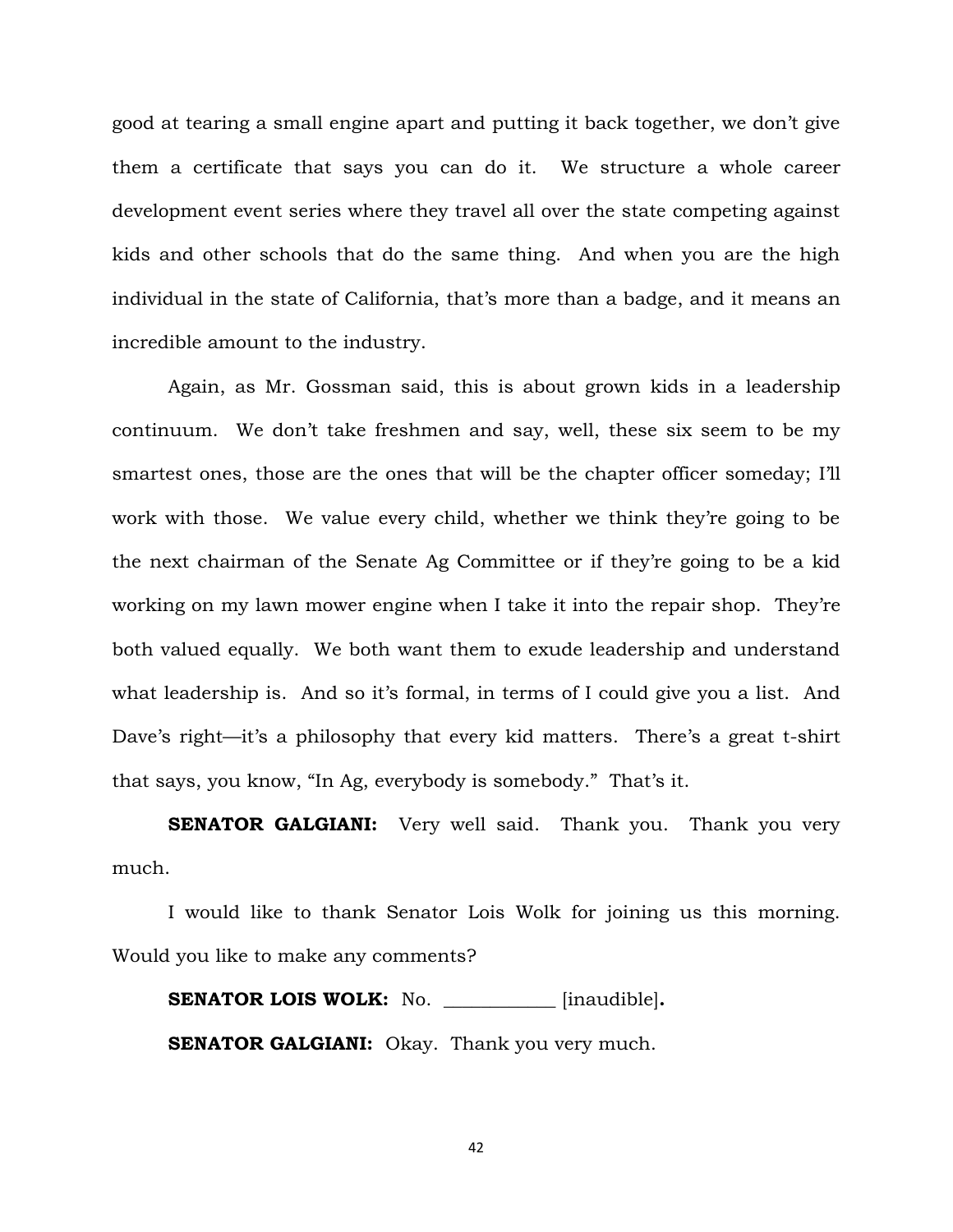And Julian, perhaps you can share with us why it is that you decided to get into the ag program and whether you have decided yet what future career you're hoping to be part of.

**MR. PARRA:** Well, I decided to join the ag program because, well, the opportunities. There's a lot of opportunities, like, for example, public speaking, like what he said, joining judging teams, and I'm on the vegetable judging team, which is kind of fun. Well, it's fun because the field days are fun, visiting all the universities and colleges. And also when I graduate high school, I want to become an ag teacher because, like, I want to pass forward what I have been taught and give others, like, the opportunity to strive as well.

**SENATOR GALGIANI:** Wow. I know that makes a lot of people here in this room feel like this is a very beneficial program for that purpose. Thank you.

Well, thank you to all of you for your presentations. And I would like to now call up members from the third panel on UCCE Advisor and Farmer Perspective, Morgan Doran. Oh, I'm sorry—the Status of the UC Cooperative Extension Program. And to share with us, we have Barbara Allen-Diaz, Vice President of the UC Division of Ag and Natural Resources.

**MS. BARBARA ALLEN-DIAZ:** It's fine with me if you want my other colleagues up at the same time, if you want to have more of conversation information. It's up to you.

**SENATOR GALGIANI:** We can go ahead and do that. That would be Panel 4. We have Morgan Doran, County Director and Farm Advisor, from the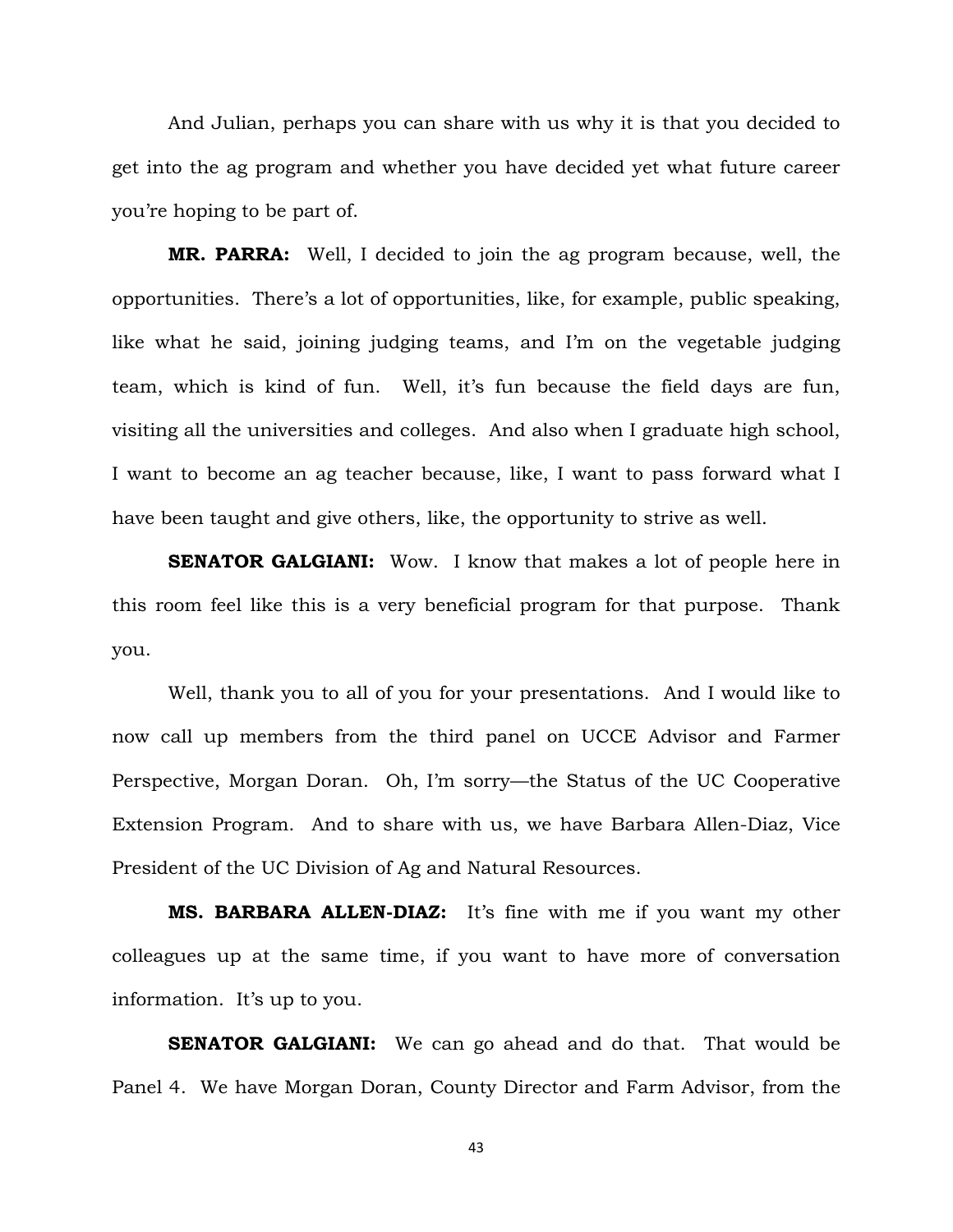UC Cooperative Extension from Solano County; Donald Bransford, President, from Bransford Farms; Dr. Brent Holtz, County Director and Farm Advisor, for the UC Cooperative Extension of San Joaquin County; and Gary Barton with the Barton Ranch. Thank you.

Thank you, and we'll start with Barbara Allen-Diaz, Vice President of the UC Division of Agriculture and Natural Resources. Thank you.

**MS. BARBARA ALLEN-DIAZ:** Thank you very much. I'm very pleased to be here. I'm going to spend just a couple of minutes and talk about kind of an overview because in your packets you had a lot of material presented; so I'll do a thumbnail sketch—happy to answer any questions—and then I'll let my colleagues give some specific examples.

#### **SENATOR GALGIANI:** Thank you.

**MS. ALLEN-DIAZ:** As you know, the University of California was designated as the land-grant university as part of the Morrill Act back in 1862 because President Lincoln and the folks that worked with him then were incredibly visionary in believing that higher education should be accessible to everyone, from all walks of life, and so the land-grant system was established in California. The University of California and the Berkeley campus became the first land-grant university in this country with a focus on agriculture and the mechanical arts which evolved to be engineering and science and math, okay? So within then the land-grant university system, the Hatch Act, a federal act, established or created ag experiment stations which were attached to the land-grant university. So the ag experiment stations in California then,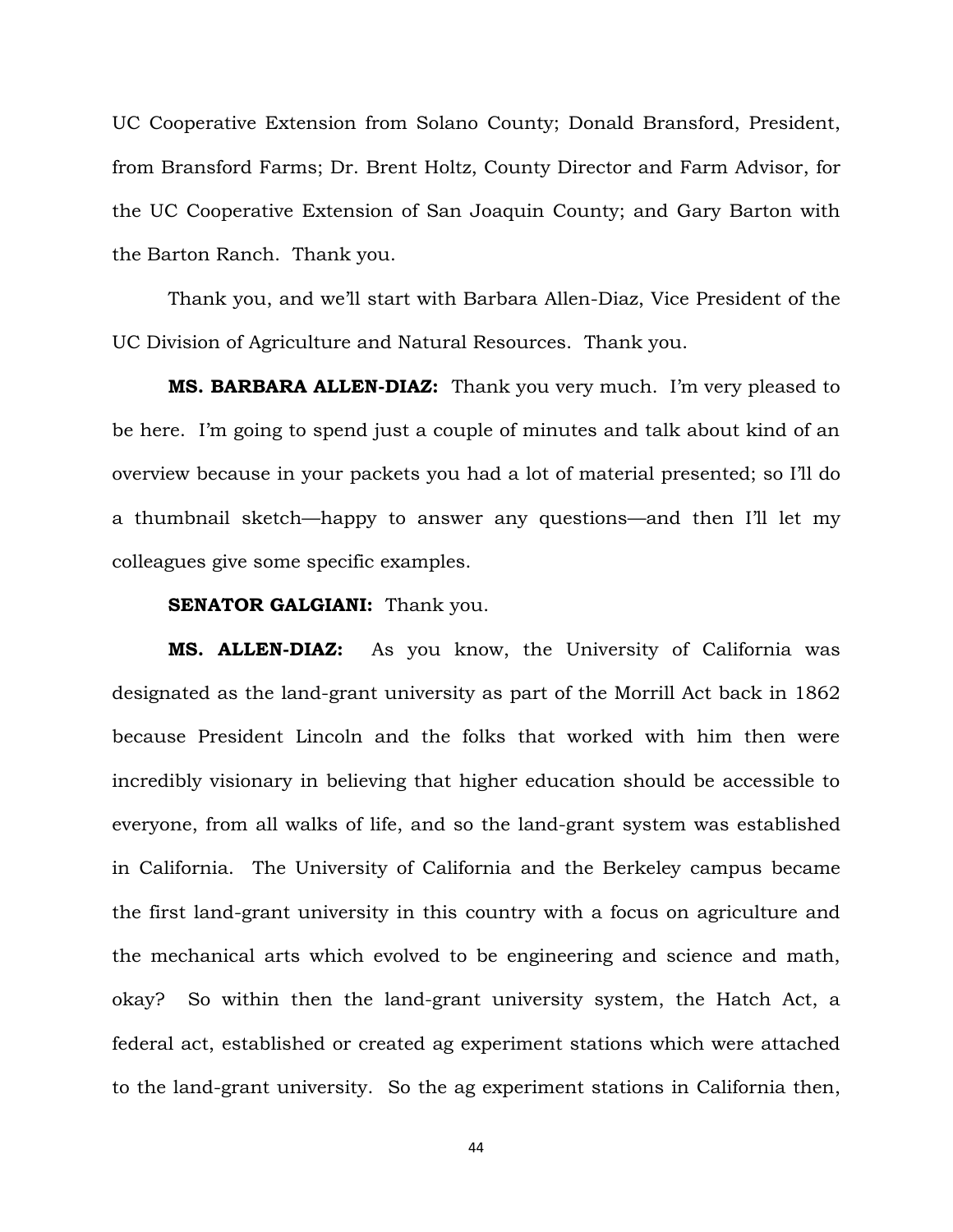as the University of California grew, the ag experiment stations started at Berkeley, at the first campus, and grew to include Davis, so UC Davis and UC Riverside. So those ag experiment stations with a focus on research and agriculture were attached in our ten-campus system to those three campuses.

Then Cooperative Extension was created by the Smith-Lever Act in 1914, and we are celebrating our 100th anniversary of the Smith-Lever Act. I have a handout for you that isn't in your packet about that, that I'd like to give you later.

In addition then, there's a number of programs that you've heard of, of course, that came right along with the creation of Cooperative Extension which is attached to the land-grant university but system-wide with programs, academics, research, and education programs in every county in California. And so out of that then, the Division of Ag and Natural Resources within the University of California has three arms, and those arms are: The Ag Experiment Station located on those three campuses, Cooperative Extension located in all the counties, and the Research and Extension Center system which is nine facilities that allow for folks to do research and hold public programs in education across the state, from the Oregon border all the way down in the desert four miles north of the Mexican border. So there's nine of these research and extension centers that cross about—which we then manage 11,000 acres, and there's some over 300 research projects. Seven of them are agricultural oriented; and two of them are wildland, livestock oriented—sheep and cattle, okay?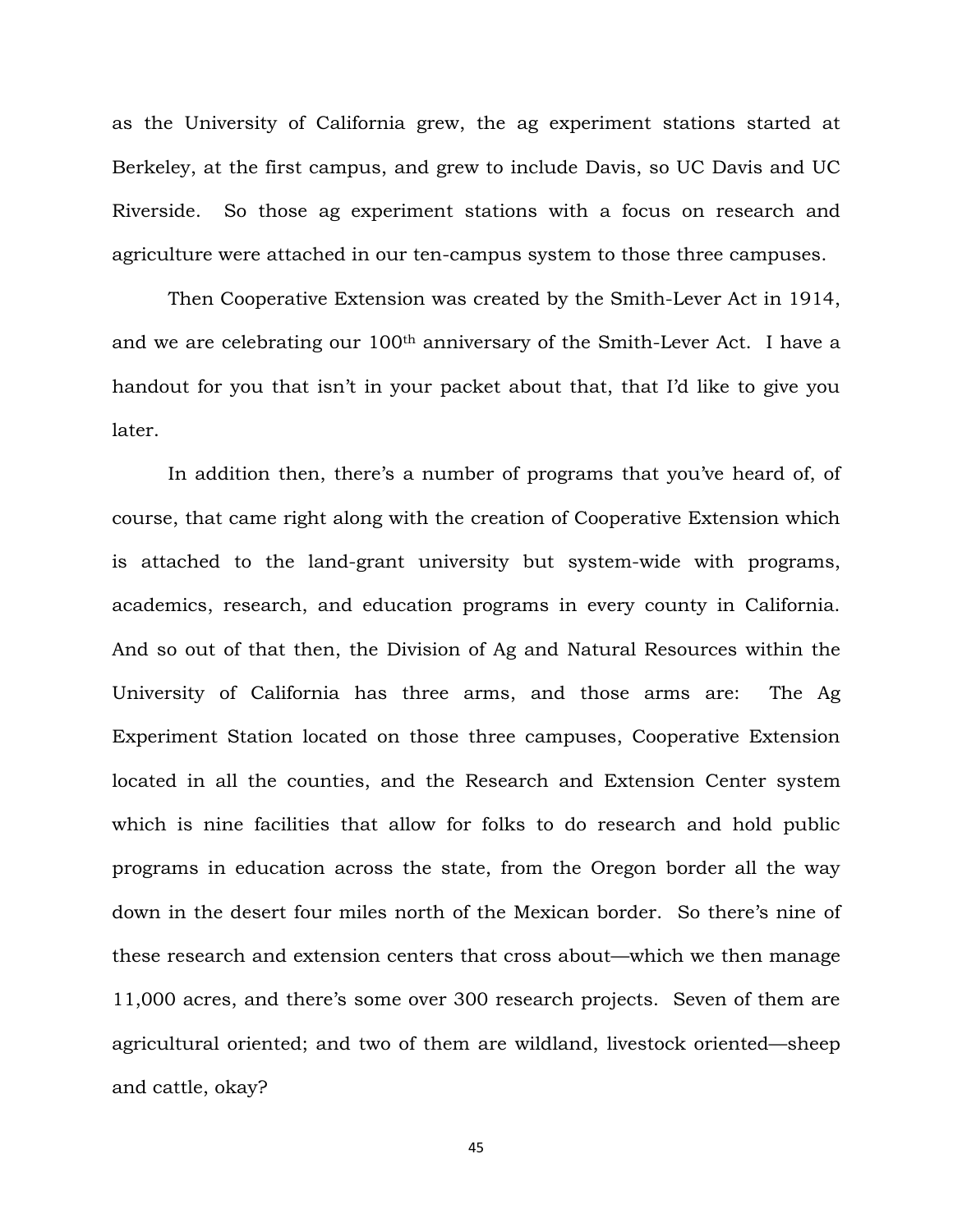So out of that then, it's a partnership from the very beginning funded by federal funds through the Hatch Act and the McIntire-Stennis Act, which is forestry, and the Smith-Lever Act, a cooperative extension. So there is a portion of our funding that comes from those federal acts and have since they were created.

Another portion of our funding comes from the state in partnership. So our state funding flows from here to the office of the president within the UC system and now flows back out to the campuses, as of two years ago, and is tax back.

Our third source of funding is from local counties, so the third part of the partnership is our local county boards of supervisors that provide both monetary and in-kind support for our Cooperative Extension programs. So that partnership has been strong for over 100 years.

So, as you know, we have a variety of programs, many of that you heard of, from 4-H youth development programs, to nutrition education programs, our master gardener programs, our 4-H, and Nutrition Education Program. We have over 30,000 adult volunteers which provide in-kind, through their volunteering, income to the university, to the division, that's valued at about \$30 million, from their work in our programs. We have a number of, reaching a number of students and families within those nutrition education and 4-H programs of about 220,000 kids and their families. So again, the expanse is a systemwide, statewide set of programs. And I haven't even begun to mention our agriculture productivity, pest management, water, water conservation,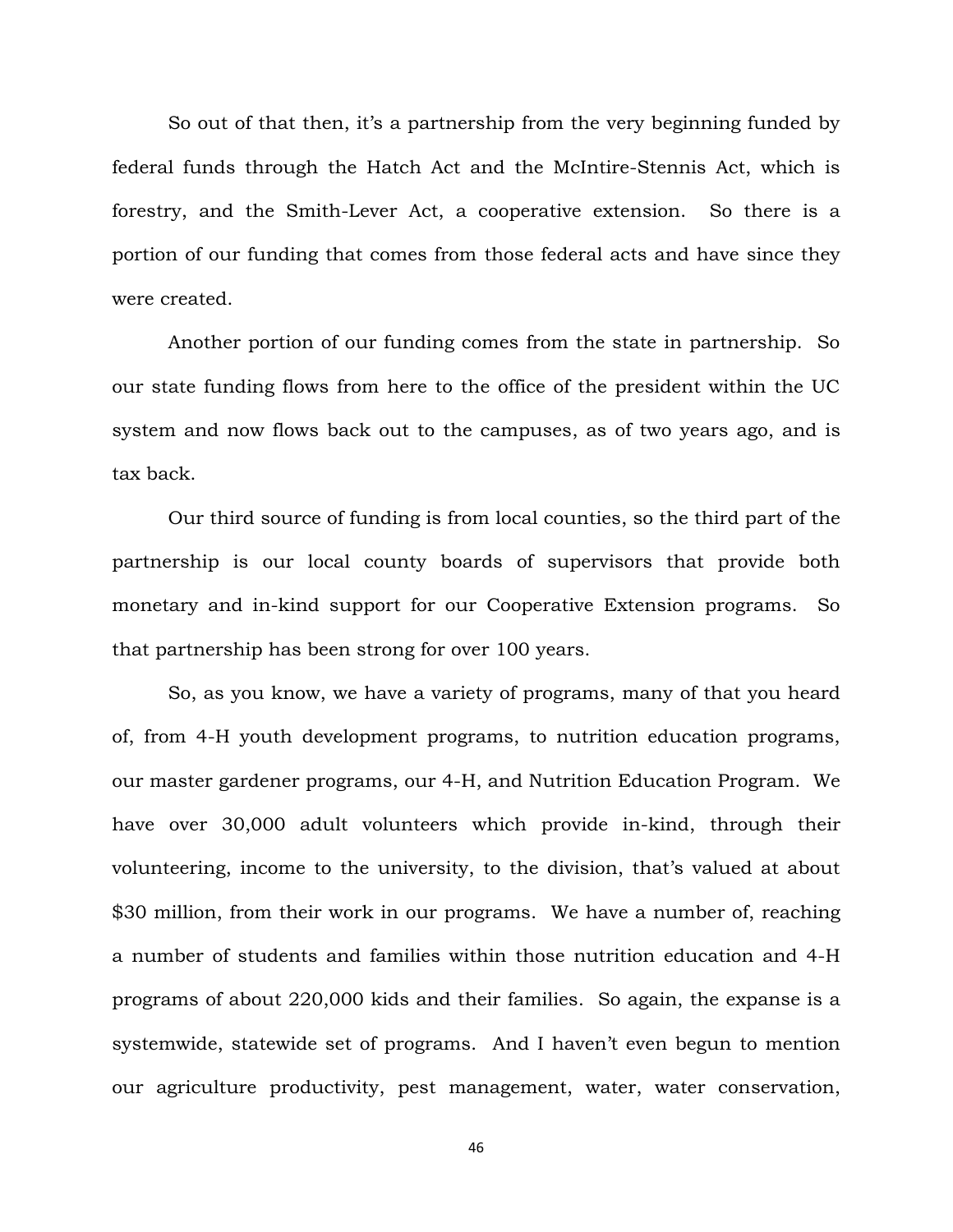irrigation programs—all of those incredibly important programs which I'll let my colleagues give you some specific examples.

The biggest challenge within the division is our aging demographics, which you mentioned earlier. We expect that about 50 percent of our Cooperative Extension academics will retire within the next five years. That has caused us to very, very much devote priority to hiring or rebuilding our Cooperative Extension footprint throughout the state. And to that end, as you can imagine, these aging demographics, we have every single year many people retiring. And over the years, as budget cuts have occurred, we've been unable to hire back the same numbers, not necessarily the same area but the same numbers of people, because budgets have been reduced. So we've done a lot of work in reprioritizing and consolidating and becoming administratively more efficient so that, for the first time last year, we hired more people than left. So we are feeling pretty good that we actually turned the curve, and the rebuilding of the Cooperative Extension academic footprint has a huge opportunity to come into being.

So last year, we hired about 44 Cooperative Extension academics. We're on target to hire 70, total of 70, by the end of this year, and our plan is to continue that rebuilding. Now, we've done a little bit different model—which I just want to touch on before I turn it over to my colleagues—which is, we really have tried to engage folks, like sitting on either side of me, in the prioritization of what is important to our local communities—farmers, ranchers, school boards—what's important to those local communities in the university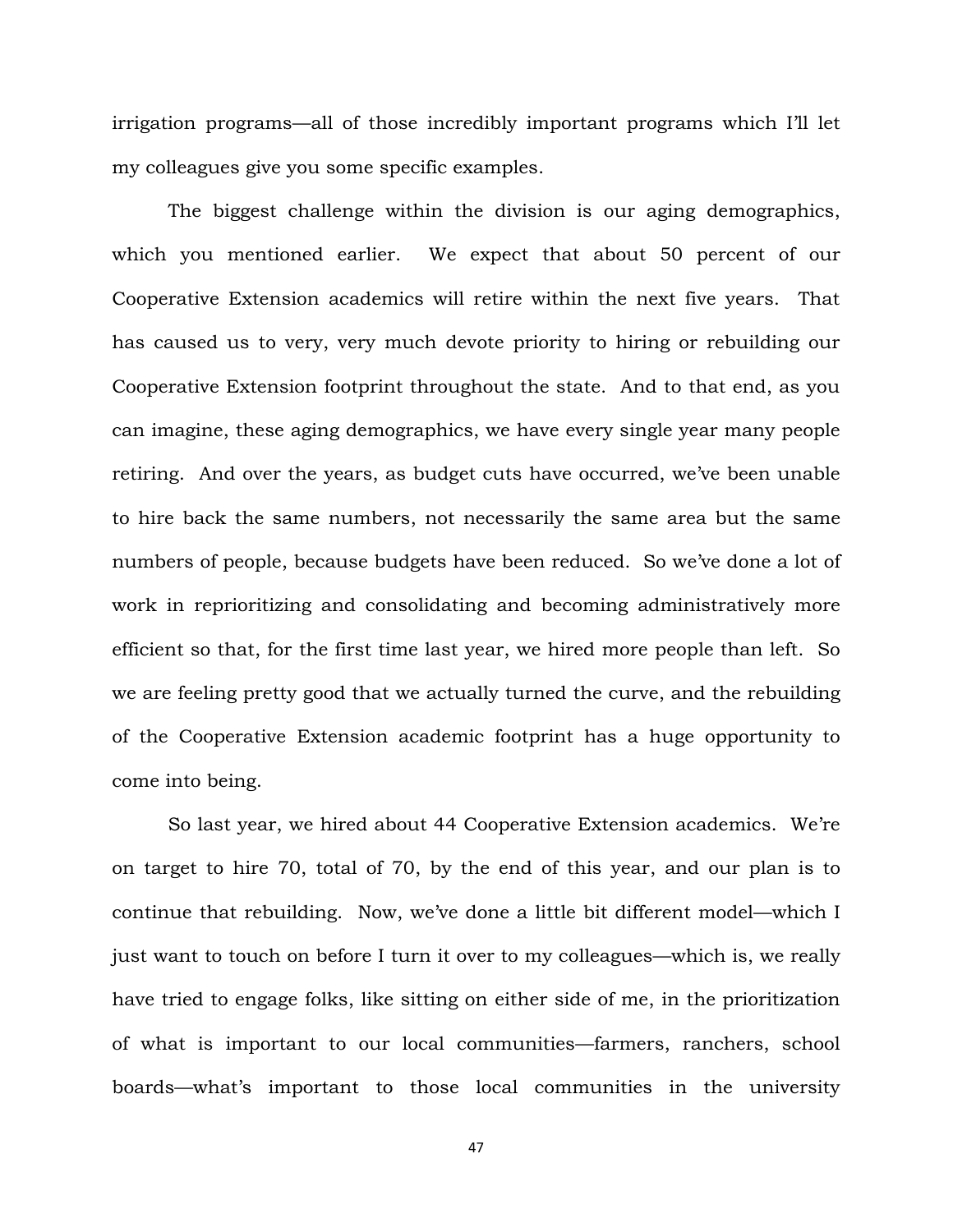providing science and service and education in the local communities, because often for UC our Cooperative Extension academics and programs are the local face of the University of California. And so in our process for identifying priority positions, we've really engaged our local clientele in that process where they, at two ends, not only get to help provide input on what positions should look like but then once we release a position to be hired—say, it's in pomology, let's say it's in rice—then we have folks like Don, ask them to take more of their time and actually serve on search committees along with our UC academics to hire the best possible people back into Cooperative Extension. So that's been a process that were two…, this will be the third year, that we're doing our searches in that manner, in order to be really relevant to the folks that we're serving. And yet, as you know, the University of California, our belief in the highest-quality science that we do and then being able to translate that in some transformational way so it's actually practical and applied, is critically important to us.

So I'd like to stop there and let my colleagues—if that's okay—and I'm happy to answer additional questions.

**SENATOR GALGIANI:** Thank you very, very much.

Next we have Morgan Doran, County Director and Farm Advisor, the UC Cooperative Extension from Solano County. Welcome.

**MR. MORGAN DORAN:** Well, thank you very much. It's a pleasure to be here, and I really appreciate you taking the time to listen to us today. So, yes, I am a livestock and natural resources advisor; I have been since 2001.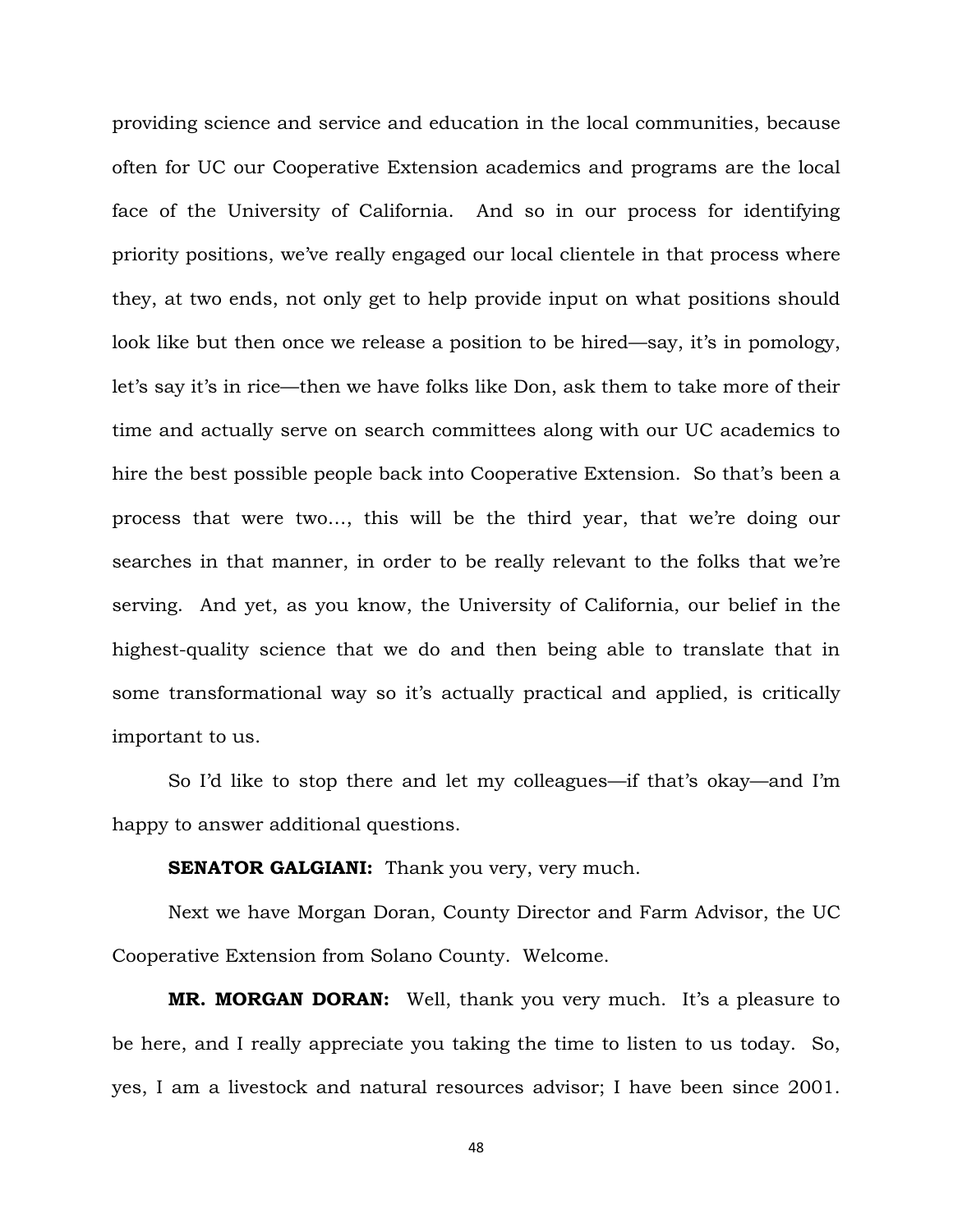And couple of years ago, I became the county director for the Solano County office.

So I wanted to talk a bit about an advisor, from an advisor perspective. You know—and I'll mention about some of the public perspective as well. So the UC system, it's really big, and it can be really mysterious for a lot of our public. And I see Cooperative Extension as a bridge into that system, and it's not a one-way bridge. The land-grant system needs to develop information and deliver that to the public. That's what Cooperative Extension does. But it's a two-way bridge in that, yes, information is going from the university out to the public; but it's also taking information and ideas from the public to the university. So it's essentially an access point for the public to the university the university system, the university resources.

So advisors, as Barbara said, they are county based. Advisors are researchers. We conduct research, locally based research projects. We're educators holding workshops, addressing phone calls that come in, doing farm calls. We're program managers, so many of us manage our own programs that we have, whether it's agriculture, nutrition, youth development, and we serve through those programs as that face of the UC and that access point for the greater public to the UC resources. But generally, advisors have either a county base or a county appointment or, what's more common these days, is a multi-county, multi-county assignment. And typically, we have a pretty focused disciplinary focus of our programs, and those programs are built basically on work that we have done prior, the interest or research. But once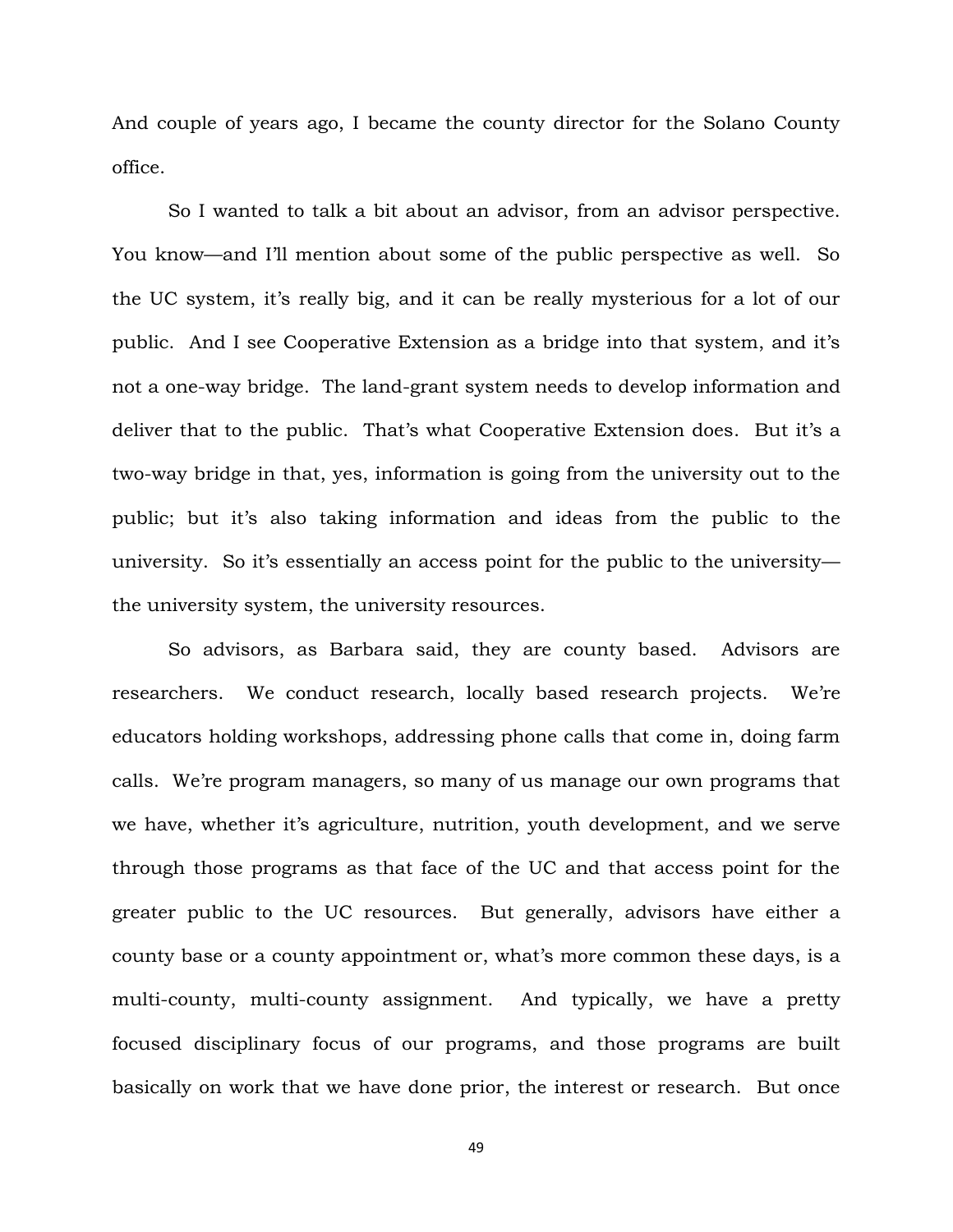we get established in our program, in our job, it builds more off of the relationships that we maintain in the communities so that the contacts that we have with our clientele really drives a lot of what we do and how we do it. It's also driven by our academic peers. Remember that two-way bridge. We're taking information from the university out to the public; that drives some of the research but also the other way is our clientele telling us what they need. And telling us what they need, we take that to the university so that we can develop a team of researchers to address particular issues. They could be local; they could be regional; they could be statewide; they could be nationwide. And so one example of how this team works is something that I've been involved with. It's a Ranch Water Quality Program.

Back in the 1990s, mid-90s, there was a Cooperative Extension specialist who foresaw the need for there to be a Ranch Water Quality Program, research on ranch water quality. Some people thought, well, might be going out on a limb, but a program was developed. A research program was developed around that with colleagues on campus and colleagues out in the counties. A few years later, a few years down the road, the regulatory process, the state regulatory process, created a regulation that really drove our clientele to need those resources; and we were ready. We had our resources deployed. We were still generating information through this team effort, but we were basically essentially ready to provide information to our clientele and deliver a research-based education program so that they can comply with the regulatory programs that were implemented on them. So that's one example. We have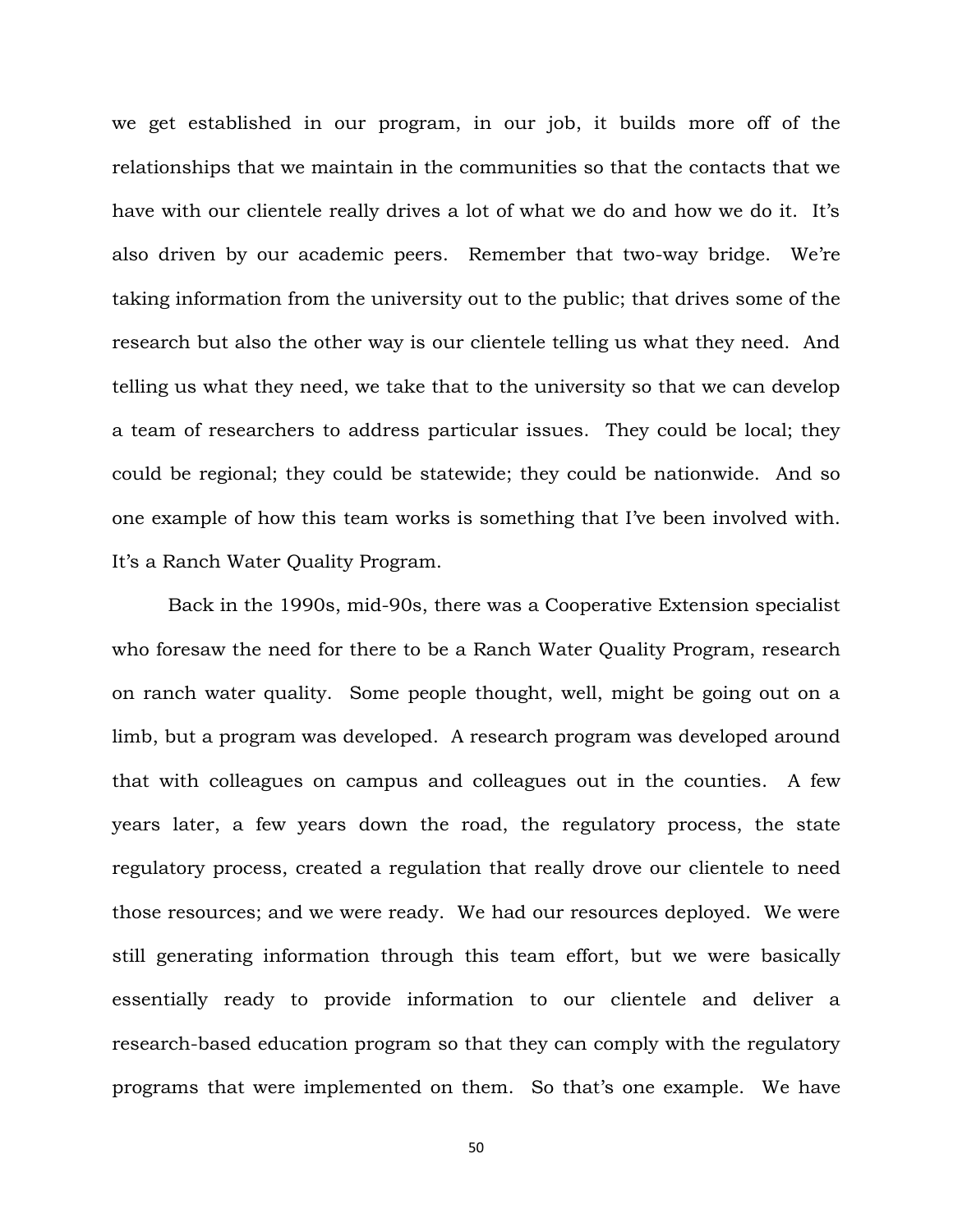many other examples across our system with how this network operates. And it's worked well for 100 years, as Barbara mentioned; and that's an incredible, incredible feat.

We've had challenges and Barbara mentioned the main one being the retirements that has come and is still coming. We have fewer advisors trying to do the same job that we did 20, 30 years ago. Are we evolving? We certainly are. Back when Cooperative Extension was much younger, we had advisors covering a single county and perhaps a single discipline. Nowadays, we have advisors covering multiple disciplines and multiple counties. I, myself, I cover four counties—Napa, Yolo, Solano, and Sacramento counties. So there are fewer of us trying to do the same job. And just an example in the area that I cover, those four counties, since I started in 2001, we have lost 40 percent of our advisor positions, and we're about to lose two more by June. So we'll be down to, I believe, about ten advisors in that four-county area. We are rebuilding, but we have to, we have to operate differently. The new technology is enabling us to operate differently. Also, we're restructuring our county offices to more of a regional model, so we're partnering with the counties to work with us in developing a regional framework for us to operate with those county resources and hopefully operate—the intent is to operate more efficiently so we can put those savings into programs.

But the risk, there's a big risk that comes with this. As I said before, the core of our programs comes from our contact, our face time with our clientele, so that we can understand their needs and they can engage with us on the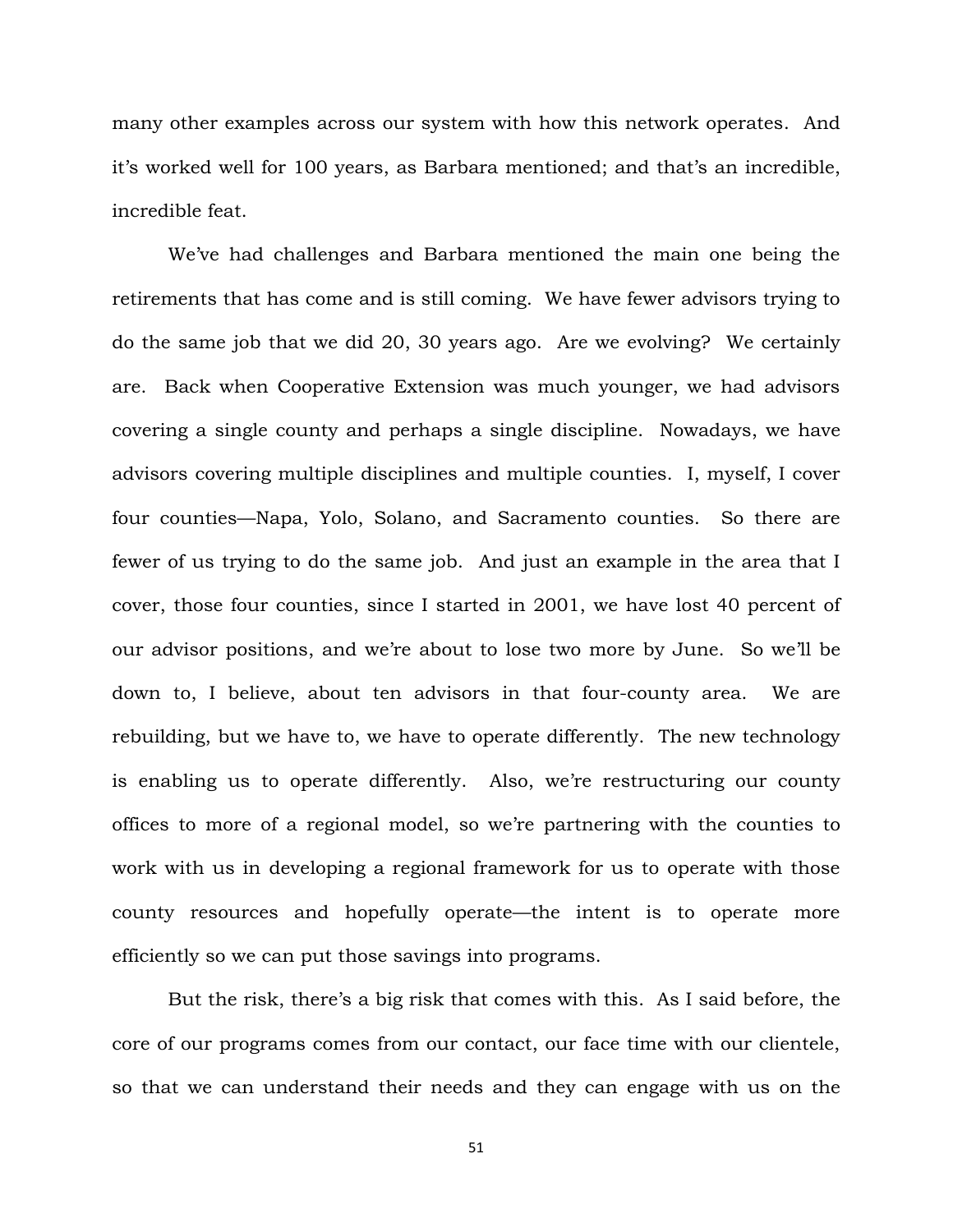research projects. And if we spread ourselves too thin, then we risk sacrificing that relevance. So it's a fine line that we need to manage with regard to the number of people and the way that we operate more efficiently with the fewer people.

So going forward, there are many issues in California. You're quite aware of them. And our Ag and Natural Resources' Strategic Vision for 2025 does a great job of describing how we intend to address those issues. But essentially what we need to do is maintain our productivity with regards to natural resources and ag, in agriculture. We do have people covering lots of those issues, all of those issues, from water quantity, quality, soil quality, air quality, food safety, exotic pests and diseases, and nutrition, and youth development. So we essentially are, as a system, a farm-to-fork system. We even go beyond the farm. We're covering the resources that feed the farms, and we're also a rural-to-urban organization. Our programs are covering, our programs are very much in urban areas—more traditionally in rural—but we are well-established in urban. We have the youth development programs and a lot of opportunities. There are many opportunities, not just for new advisors, I hope; and some of the people that are behind us might see some opportunities in the future and their future for working in the Cooperative Extension. There are a lot of opportunities to address these issues that are coming before us in California. The key for us is maintaining a critical mass so that we can maintain the relevance of our programs to our clientele, our citizens of California.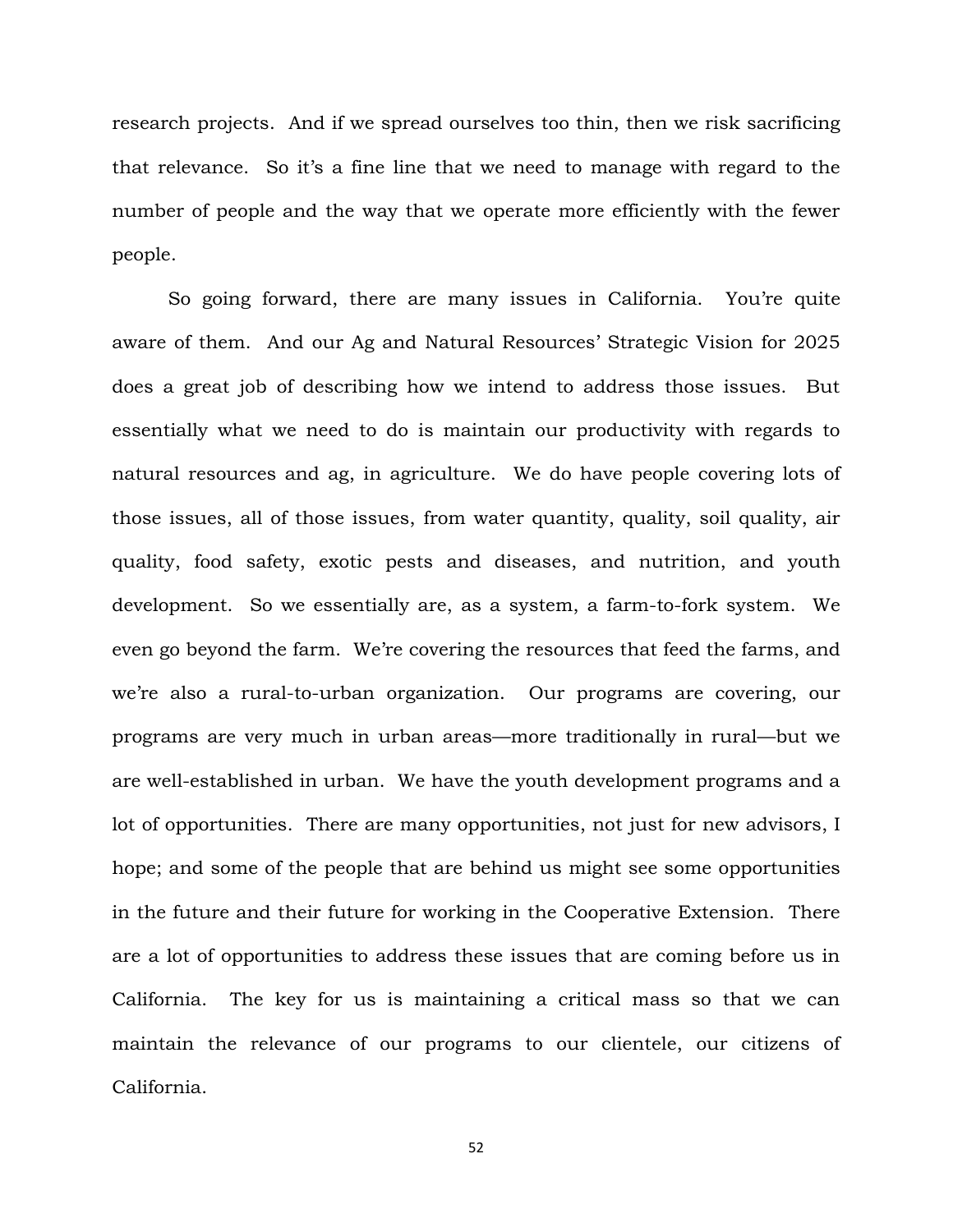**SENATOR GALGIANI:** Thank you very much.

And our third presenter, Donald Bransford, President, from Bransford Farms.

**MR. DONALD BRANSFORD:** Thank you, Madam Chairman and Senator Wolk, for the opportunity to testify or make comments today.

Before I start—I've been on the school board since 1981 in Colusa County, and I just want to emphasize what the last group said. This is about kids, maintaining these educational programs in the high school. This is about kids. This is about student involvement and their ability to have success. It's a proven educational model, and it's an incentive program that we have to preserve. It's just so important, and I hope we're able to preserve it.

Again, I'm Don Bransford. I grow rice, almonds, and prunes in Colusa County. I'm also chairman of the UC President's Advisory Commission on Ag and Natural Resources, and I'd like to just make some general comments about the importance of Cooperative Extension to California agriculture and then more specific comments about my relationship as a rice farmer with the Cooperative Extension. I think you will see that Cooperative Extension has impacts that go well beyond the fence around my farm.

If California were a country, it would be the tenth largest economy in the world. Excuse me, if California agriculture were a country, it will be the tenth largest economy in the world. In order to continue our lead, it is imperative for the University of California Division of Agriculture and Natural Resources [ANR] to continue to play a major role in the ongoing challenge of keeping California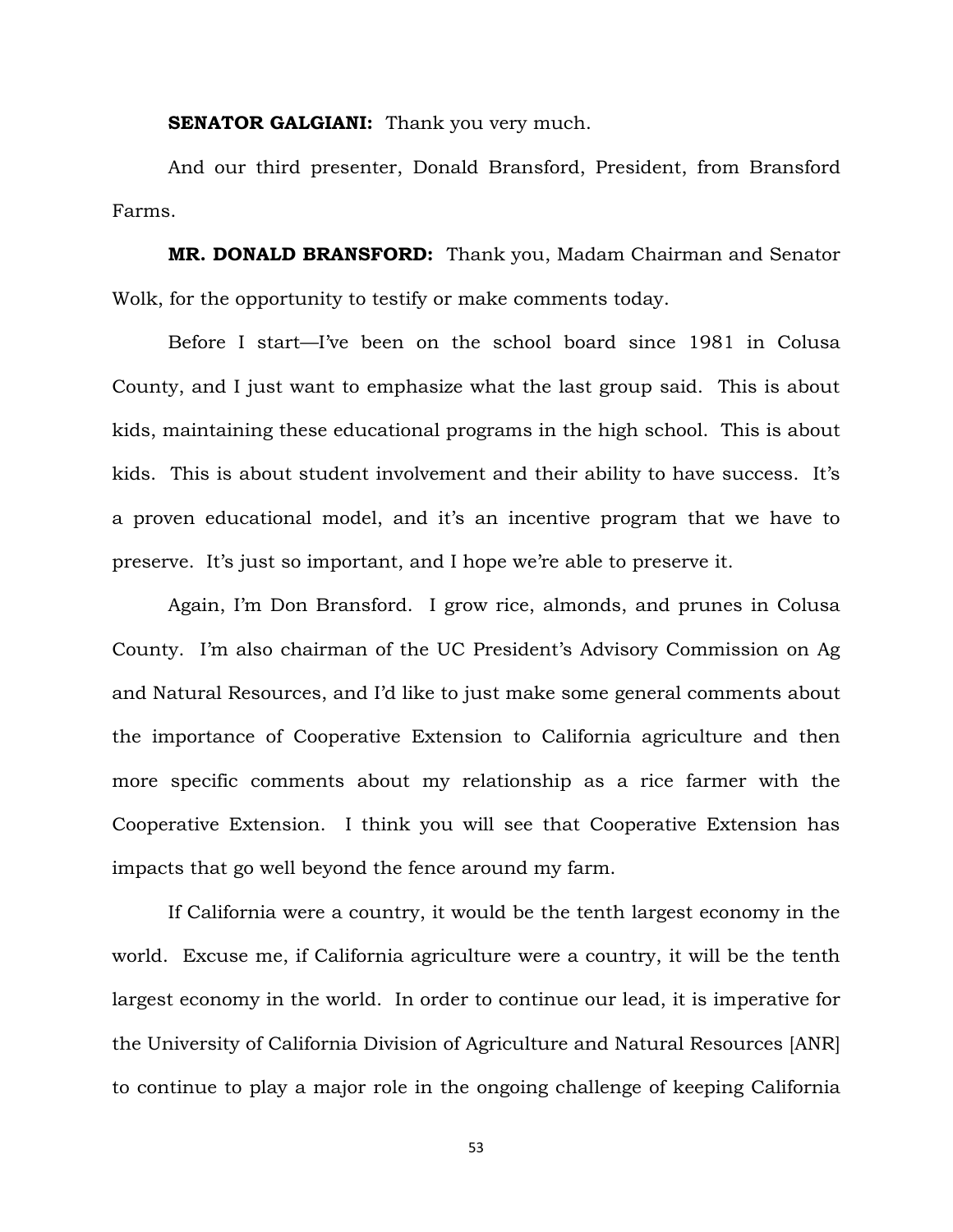agriculture at the forefront in food production and resource management. Much of our success has been the result of the direct linkage between ANR and agriculture.

Today, the Agricultural Experiment Station and Cooperative Extension are best described as a vast network of researchers and educators that work together to develop and provide science-based information and applications to families, farmers, ranchers, and decision makers. ANR harnesses the power of much of UC's research; and applies it to the critical issues facing California and the world. And I can't overly emphasize that. They're the linkage that provides the application of science on the farm.

Responsibility for this vast network is vested in the Division of Natural Resources. ANR is a critical partner with California farmers and ranchers, providing growers with scientifically tested production techniques and improvements in food safety and addressing environmental concerns. Cooperative Extension specialists and advisors, in addition to the Ag Experiment Station faculty, are on the cutting edge of research that is used to address issues as they emerge. Because of ANR's structure, it has been able to apply a systemwide approach to deliver programs to stakeholders in an expeditious manner to help resolve these serious public policy challenges. The resources and expertise that ANR and UC are able to provide are unmatched anywhere in the United States or the world.

Now, I'd just like to turn to the rice farming business and the relationship, and hopefully it'll give you an idea of some of the on-farm issues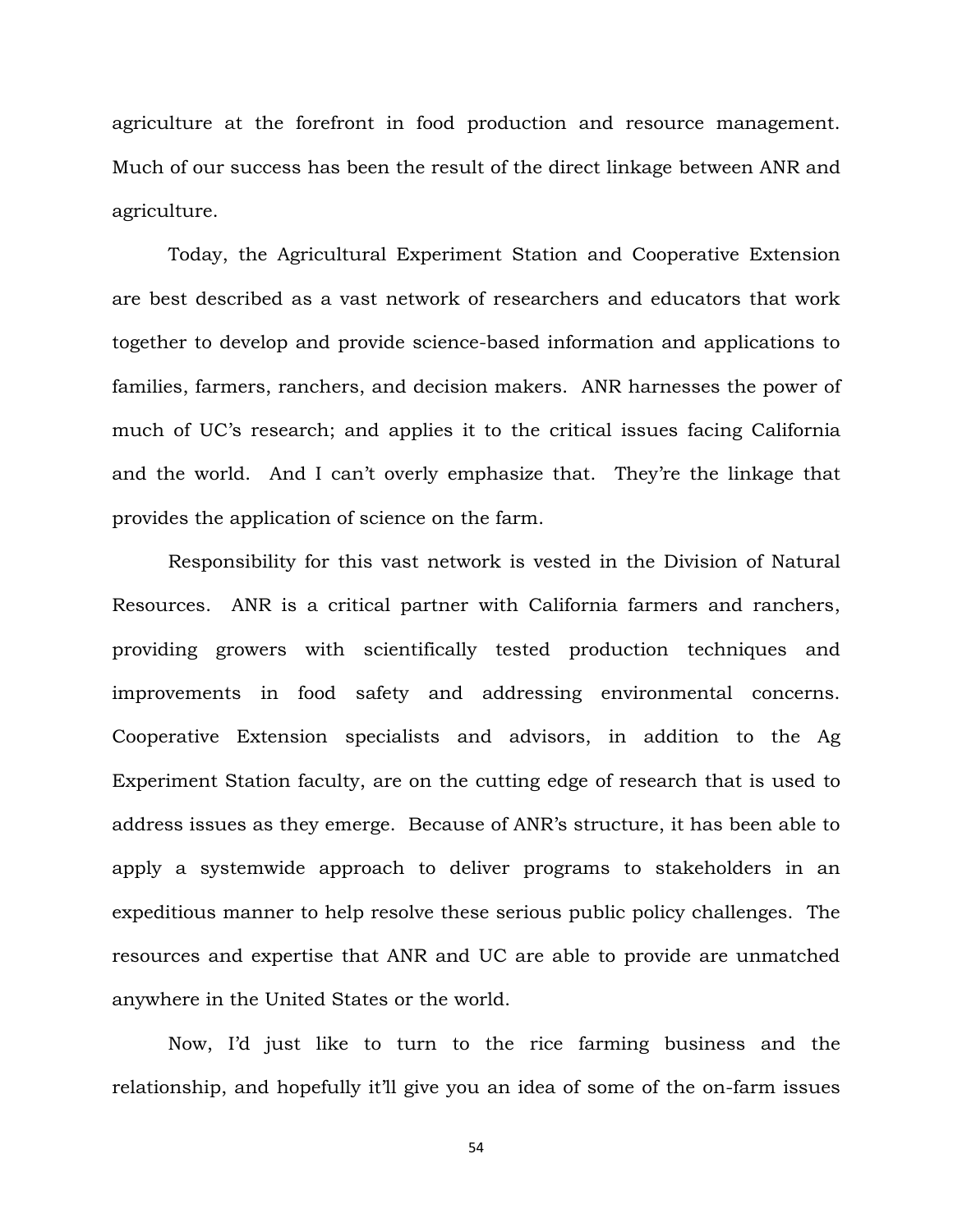and then off farm that they work directly with us. Currently, we have three Cooperative Extension specialists in the rice industry, and we're lucky in that our industry is concentrated north of here which makes it much easier than, say, dairy, which is spread around the state. And although we have three, during the cropping season, they're basically in the field every day because some grower has some problem, be it a new weed or they think it's a new weed; they can't get a stand established; the rice is dying, you know; or they're not clear on when to eradicate weeds.

While they're meeting the telephone calls from the growers, they're also setting up their research experiments for the growing season, either individually or in conjunction with the Experiment Station and/or the university. And so they are full time during the cropping season. And once that ends, then they're writing up the research projects; they're putting on seminars; they're writing newsletters; and so they are constantly on the go. As I was sitting, listening to the FFA teacher from the high school in Atwater, I thought, you know, some of the Cooperative Extension agents are kind of like those teachers. I mean, even though, you know, we're out there farming and we think we know a lot, we need that guidance coming from those Cooperative Extension specialists.

I want to talk now a little bit about water quality, which is a big issue in this state. And rice water quality has been a focus of the California rice industry for over 35 years, and Cooperative Extension has been instrumental in improving water quality associated with rice production. During the 1980s,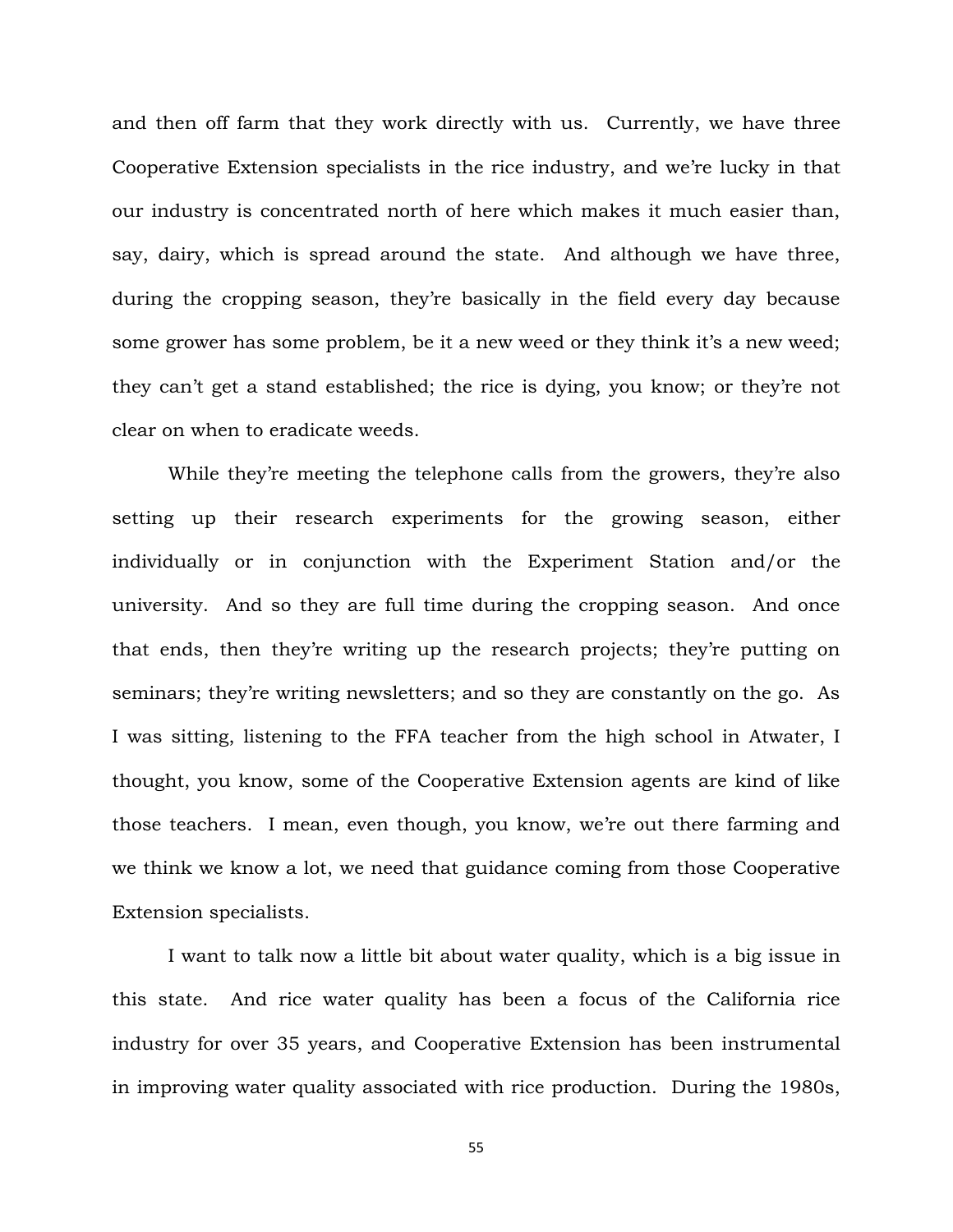rapid adoption of semi-dwarf rice varieties increased yields by 50 percent, boosting California's rice yield to the highest level in the world.

One of the reasons we developed these shorter varieties was because of the burning that we were doing, and we thought there would be less biomass if we did that. There would be less biomass, but one of the problems we didn't anticipate is, with the shorter varieties, the tall weeds were very competitive. And as a result of that, there was some introduction of new herbicides, and they ended up into the Sacramento River and impacted the taste to the drinking water here in Sacramento. And consequently, UC Cooperative Extension immediately responded by investigating methods to reduce pesticide runoff and wrote a leaflet to educate farmers on innovative management techniques that could minimize downstream pollution from pesticides and herbicides; and, actually, that leaflet was a mandatory requirement with the State Water Resources Control Board in our agreement with them on the use of these chemical herbicides. The leaflet was distributed throughout the industry and became a required reading for pesticide use permits. Cooperative Extension also worked with the California rice industry to develop and promote systems for recovering excess water from rice fields, further reducing pollution.

As a direct result of these efforts, pesticide residues from rice fields were reduced by over 98 percent from the 1981 levels. So at the time, we were the model in ag in terms of pesticide reduction. More recently, work by Cooperative Extension included an extensive water quality research project that contributes data addressing water quality constituents of concern and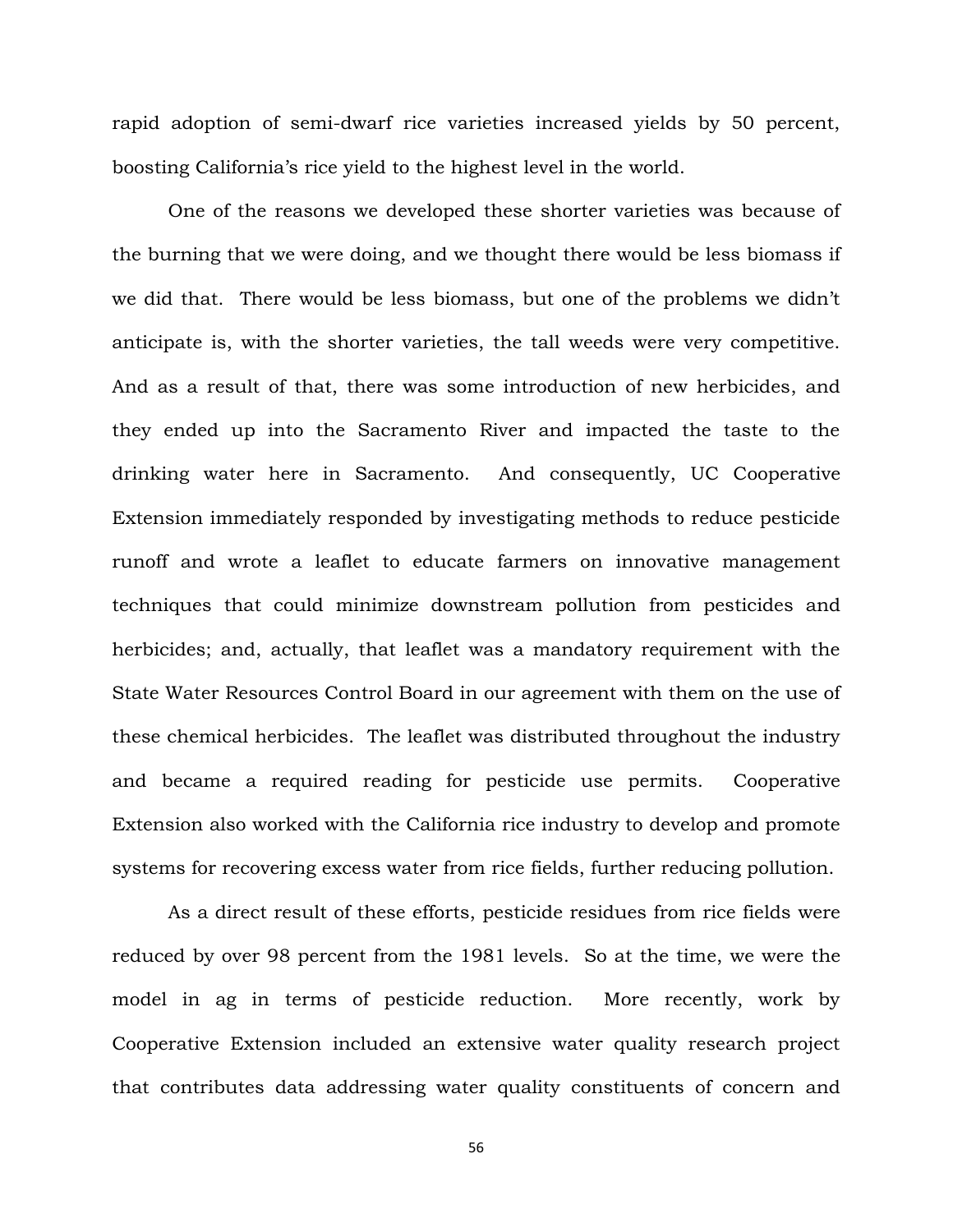surface water relating to rice farming. The data was instrumental to the rice industry in meeting the requirements of the rice-specific conditional waiver of waste discharge requirements for irrigated lands in the Irrigated Lands Regulatory Program.

I'll just move on to breeding and the breeding program. In collaboration with the Rice Breeding Program at the Experiment Station, Cooperative Extension evaluates the performance of approximately 100 potential new rice Experiment Station rice varieties for California with a series of varietal trials in commercial production fields. The trials determine suitability of the varieties under climatic conditions and their yield potential. Varieties from this public program are grown on over 90 percent of California's half-million acres. Collectively, they have helped push average yields to 20 percent above national average and captured a worldwide reputation for the highest quality.

Also, I'll just touch on air quality, which is a big issue. As you know, we used to burn every acre of rice and that has since changed. During the 1990s and early 2000s, Cooperative Extension worked to help rice farmers adjust to increasing restrictions on the burning of rice straw left in the field after grain was harvested. In the early 1990s, the California Legislature mandated the severe phase down of rice straw burning by the year 2005. In response, Cooperative Extension initiated and led an interdisciplinary team to develop effective solutions to the rice straw issue for the California rice industry as well as preserve habitat for migrating water fowl and increase biodiversity.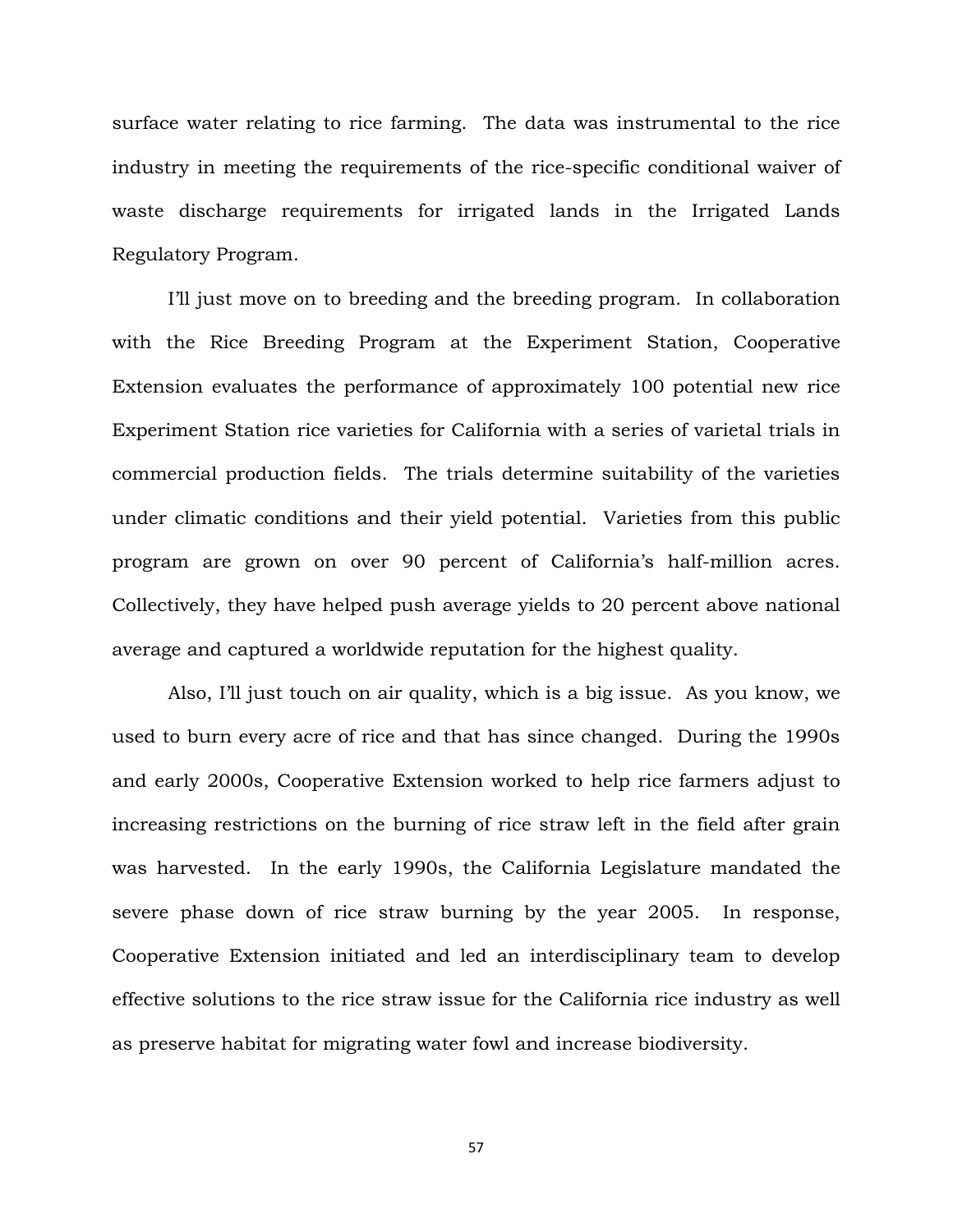Cooperative Extension conducted extensive research to investigate economically feasible alternatives to straw burning which resulted in effective practices that were widely adopted by the industry. It demonstrated that winter flooding of fields can effectively decompose rice straw and provide crucial habitat to overwintering waterfowl. This resulted in improved air quality, and the winter flooding of rice fields has provided critical habitat to biodiversity, something you're hearing about more and more in a drought year. You know, you're starting to see conservation groups concerned about how much rice will be taken out of production. It is estimated that winter-flooded rice fields provide 60 percent of the food resources available to wintering migratory waterfowl in the Central Valley. It is estimated that replacing the waterfowl food resources currently provided by flooded rice fields in the Central Valley would require an investment of more than \$1.5 billion in new wetland restoration and management.

So, you know, most of these successes are a direct result of our engagement with Cooperative Extension. And as I said previously, the Cooperative Extension agents and specialists that work in our industry are very, very busy; and a number of years ago, the industry was having trouble with new weed populations, and so we actually endowed a chair within the University of California at Davis to deal with weeds. And more recently, we have endowed a second chair that is more of a nitrogen specialist that is in ANR, and that's about a \$1.3 million investment. Now is that… And other commodities are also looking at or have endowed chairs. But I just want to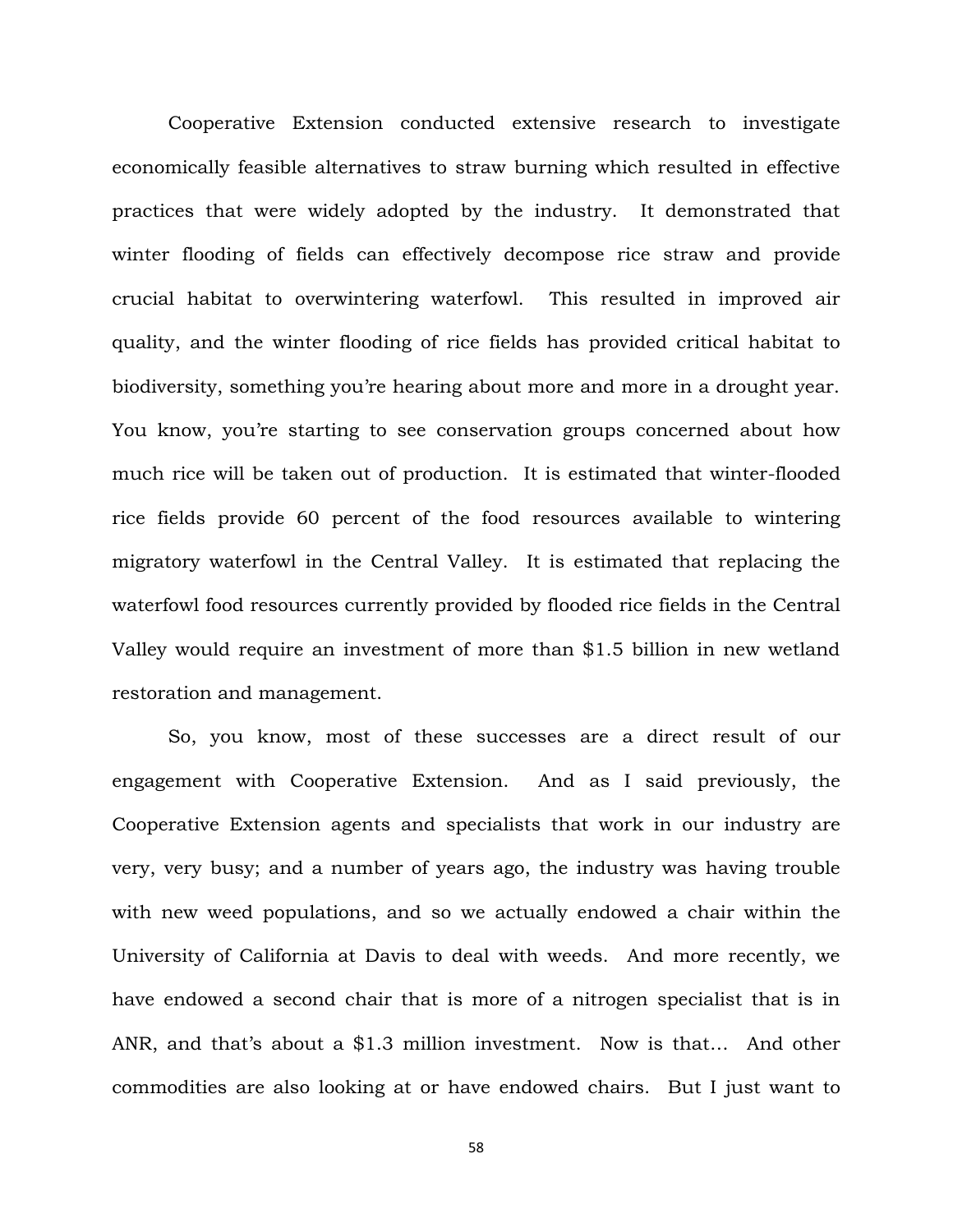say, you know, there are a lot—there are over 400—crops grown in the state, and Cooperative Extension tries to meet the needs of all of those commodities, and so there are just not enough people. Secondly, many of the commodity groups are not organized like rice, and so it becomes more difficult for them to make that investment.

So with that, I would just say that the recession has caused dramatic cuts in everything, and we sure hope, from a grower perspective, agriculture perspective, that we see Cooperative Extension grow back to its former self. Thank you.

## **SENATOR GALGIANI:** Thank you very much.

Senator Wolk, would you like to ask any questions or make any comments?

**SENATOR WOLK:** Thank you very much, Madam Chair. I was telling the chair that I have to leave—I have an 11:30 appointment—but I wanted to make some comments about something I hold near and dear to my heart, and that is the Co-op Extension and all that it's done, having served on the Yolo County Board of Supervisors and representing Yolo and Solano and now Napa and Sonoma. I mean, it's really a wonderful, wonderful program. But I wanted to congratulate you in particular, Barbara, for, you know, taking on in 2008 ANR, you know, reorganized itself essentially and set up different priorities which truly do reflect the 21<sup>st</sup> Century and a unique approach. So on invasives, on sustainable food systems, natural systems, all of that, and healthy communities, all of that is areas that you've been branching out on and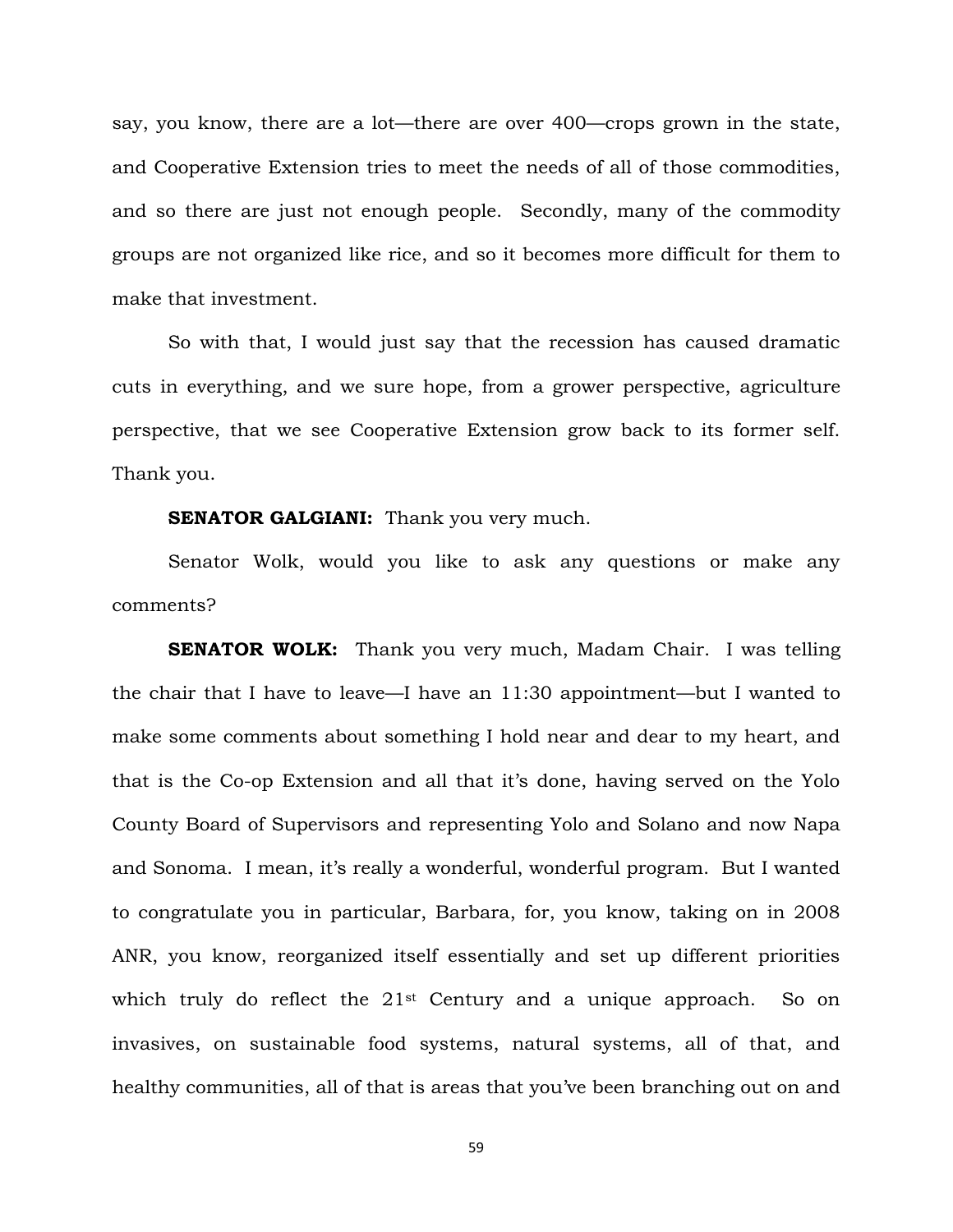this sort of makes it clear—and water, of course—so I really congratulate you for that.

And I wanted to say to Don, I've known you, of you, and you a long time. I had no idea you were on the school board in addition to everything else you do.

# **MR. BRANSFORD:** Secret, secret. [Laughter]

**SENATOR WOLK:** Secret. But I think the rice issue—and I'm glad you brought it up—is a real example of how all these partners work together—the university, the industry, Co-op Extension, research—and solved a difficult problem. Balance had to be found between the importance of the industry and people's health, and it's just a wonderful success story I'm glad that you highlighted. There are many others as well, but that's one that I've been aware of for many, many years and grown up with in public office. So thank you for that and certainly everything that you do in Solano County.

So thank you, Madam Chair, for letting me butt in.

#### **SENATOR GALGIANI:** Thank you very much.

I, too, remember the rice problem. I was working for Senator Pat Johnston at the time when that was the big topic of discussion. I remember it well. Thank you.

### **MR. BRANSFORD:** It's a good thing.

**SENATOR GALGIANI:** Next, we have Dr. Brent Holtz, County Director and Farm Advisor from the UC Cooperative Extension from San Joaquin County.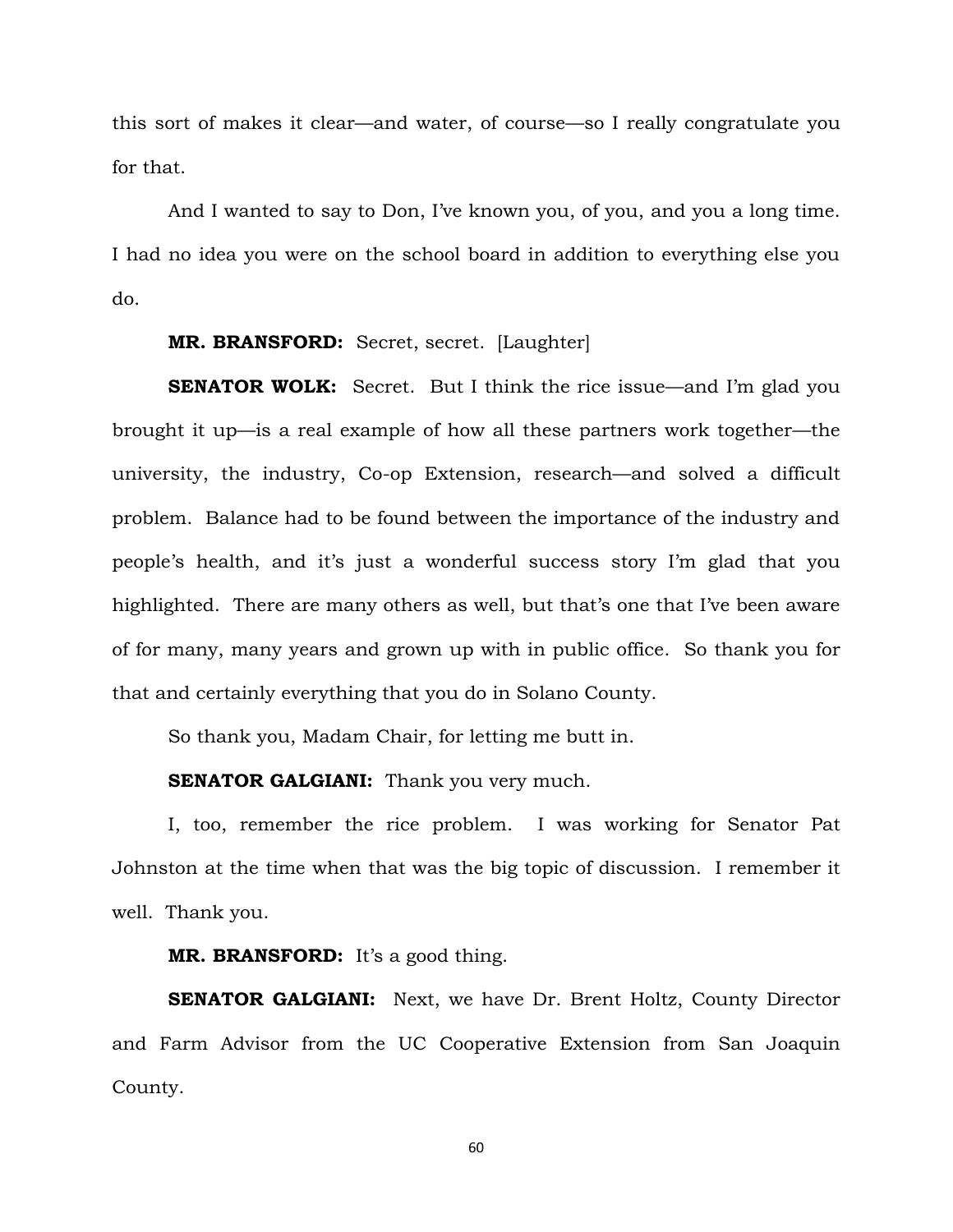**DR. BRENT HOLTZ:** Senators, thank you very much for inviting me here. I'd like to echo a lot of the thoughts my colleagues have already mentioned. We've been around 100 years, and we're still celebrating that this year. I was asked to talk a little bit of the overview of Cooperative Extension in San Joaquin County. And we do have five farm advisors in San Joaquin County that work on crop-related issues, and most of our advisors work with helping growers improve their production ag practices. But many of their practices are designed to, in later days, have been to meet environmental regulation or to mitigate their use of nitrogen efficiently and so more and more where our research has taken on an environmental bend.

I do want to mention that I think early on when Cooperative Extension was formed, we were basically a conduit from the university land-grant institution, as already mentioned, to the farmers. But I think there's been a transition in recent years where there's a need to do local research in local counties, and a lot of the farm advisors—we all have to have master's degrees but I think the latest study, I think 85 percent of the new farm advisors hired now have Ph.D.s which reflects, I think, an interest in advisors actually conducting research at a county level. I think that's important to mention. There's research being done by Cooperative Extension on a local-need basis. We also have an environmental hort[iculture] advisor which serves the urban population and landscape and management—and I'll talk about that in a minute. We have a nutrition family consumer science advisor, who also has six nutrition educators on her staff; and I think they participated in the farm-to-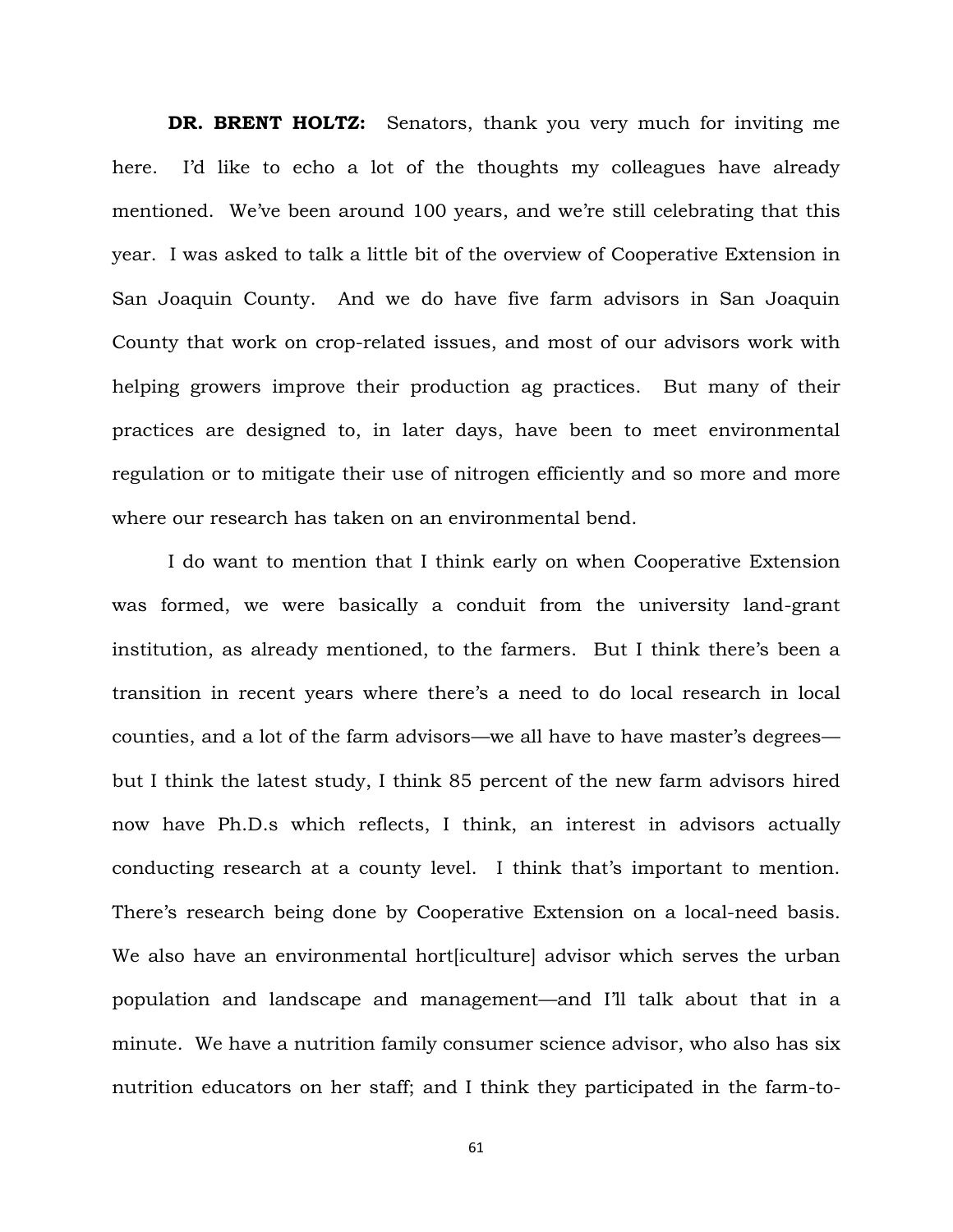fork event that you helped sponsor in San Joaquin County last year. So we thank you for that.

I think, as Barbara has mentioned, we, during the course of the budget cuts through the previous years, we've lost a number of advisors. I believe when I started as a farm advisor—it's hard to believe 20 years now—we had over 300 farm advisors; and I think we're around 150—I'm not sure. We're up to 200 now because we've been hiring back. I've got a **\_\_\_\_** grant. [Laughter]

## **SENATOR GALGIANI:** Since which year? I'm sorry.

**DR. HOLTZ:** I started in 1994. And so during a lot of my career, we've seen a lot of advisors retire; and they're not always replaced in the same role they had before; and we've seen these multi-county partnerships form. So in San Joaquin County, to be specific, we lost a 4-H advisor about seven years ago that we haven't been able to replace yet, but it's currently being recruited. Now, though, it's being recruited as a joint position with Stanislaus County. But the reason that our 4-H program was able to stay together during these seven years is we've had 300 adult volunteers that really come together and support that program and have kept it going. We had a small-farms advisor that we lost in San Joaquin County that also did entomology; and we haven't had that replaced; so we have a need in entomology in San Joaquin County. We lost our environmental horticulture advisor about seven years ago. And in this case, San Joaquin County came to the table for us with diverting funds from public land waste—AB 399, I think is what it is—and San Joaquin County provides the University of California \$200,000 a year to fund an environmental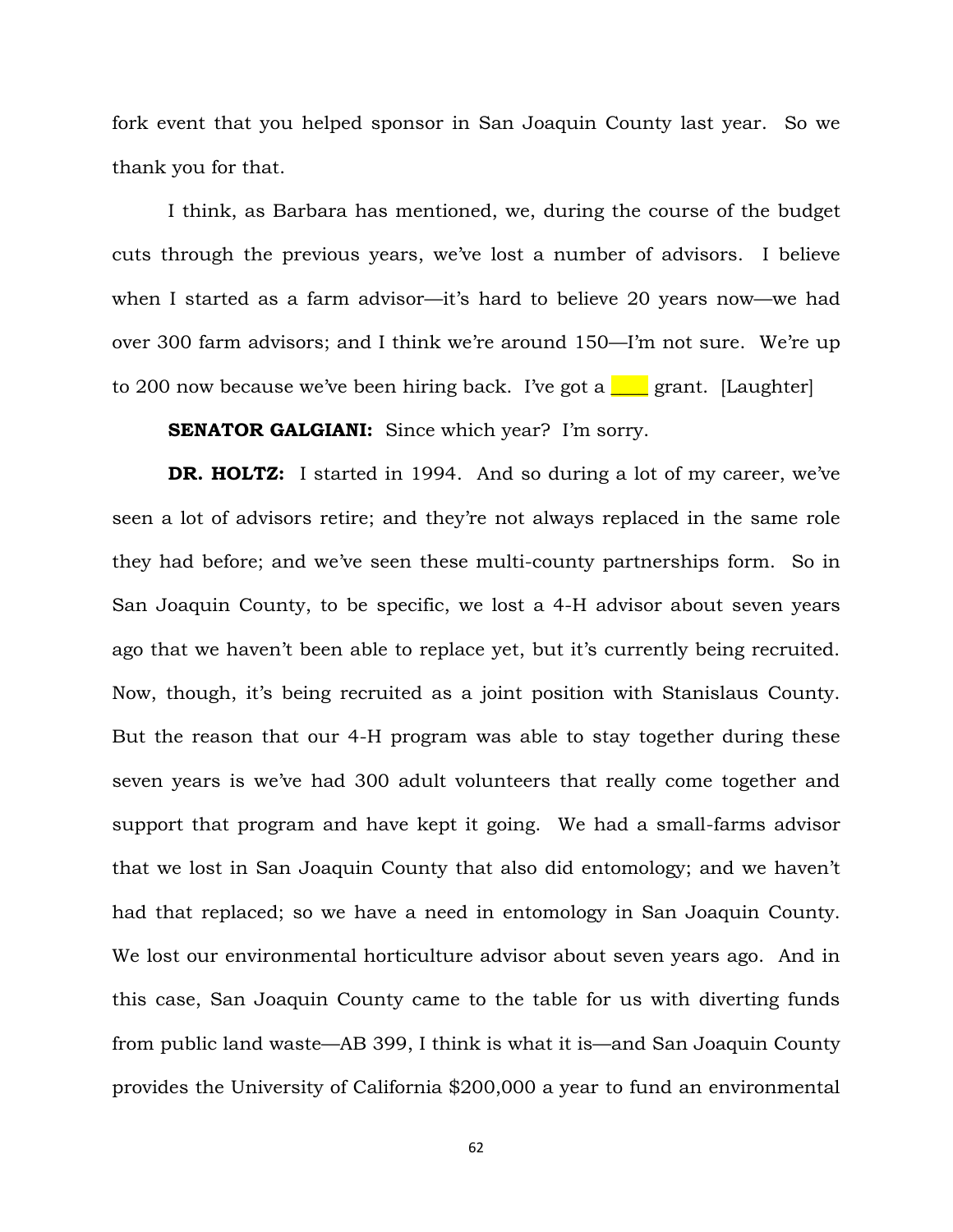hort *[iculture]* UC advisor and a program rep in the Master Gardener Program. And because of that funding, we've had a master gardener coordinator; and we're up to 150 master gardener volunteers, which are having a big impact in our county. So we've been able in some cases to obtain funding from the county. We've also lost a dairy advisor and a range and natural resource advisor; and those positions were hired back as cross-county positions; and they're in Stanislaus County now. But as far as impact in a certain office, if you lose a person and they're not there anymore, it feels like a loss even though programmatically we're covering that, that area. So I think there has been a loss. We've seen our numbers dwindle, and there's not a person to our right or left anymore.

Previously, before I came to San Joaquin County, I was a pomology farm advisor in Madera County. During that time period, the advisor to the south of me retired and the advisor to the north of me retired, and I was impacted by trying to maintain an extension program to almond farm advisors. And by the way, when I'm not being a county director, I'm trying to be the almond farm advisor for San Joaquin County.

One of the things that has changed, I think, as farm advisors have taken on more roles, is how they distribute their information to their clientele. Fortunately, technology has helped us. Many of us have newsletters now we're sending out electronically, which helps the cost, or we have web pages; or I participate in the Almond Doctor blog that David Doll, one of our younger farm advisors, started in Merced County. And so I think that technology has helped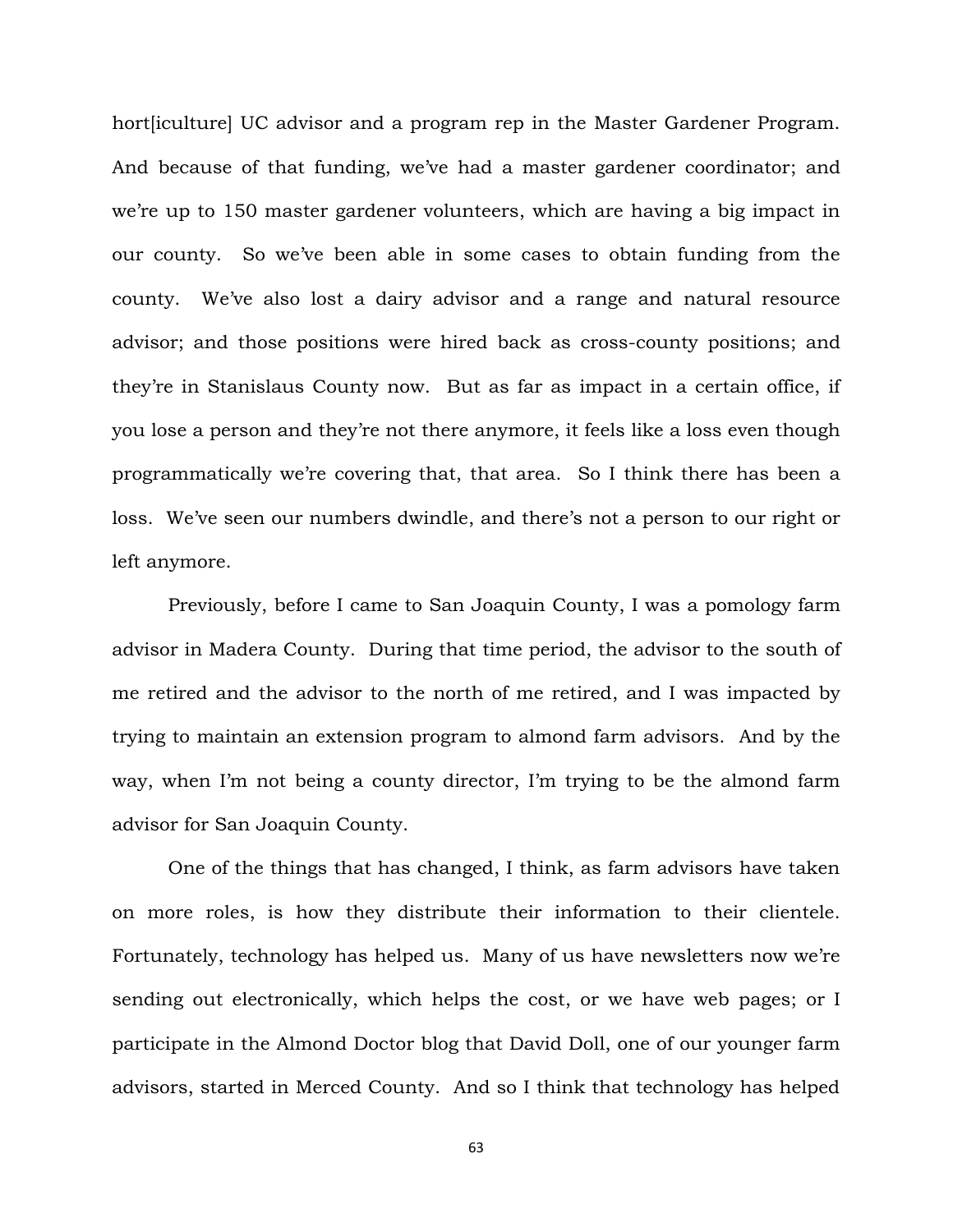us reach a lot more growers than we're used to. I write an article for "Pacific Nut Producer" magazine that goes out to 10,000 nut growers every month or ten times a year, so we're taking advantage of technology to reach more people than we ever did before. And a lot of us get international emails and as a result of technology too.

The drawback, I think, of all this technology and spreading us out is that, I think, we do lose a little bit of the one-on-one contacts that made the Cooperative Extension so strong in the first place with our clientele out in the field. And we can't have everything; but I think that that was one of our big strengths, is getting farm advisors like us out visiting with our grower cooperators so we can see their need in the field; and we can adjust our research programs to meet their need. And that's still very important for what we're doing.

You also asked me to talk about alternative sources of expertise that the growers and our clientele may find if they're not relying on us. And that, I think we've seen a large increase in pest control advisors and crop advisors in the agricultural fields. And in some cases, that's good for us. We've made them our clientele. The only problem with some of these relationships is many of these crop advisors are associated with fertilizer companies or companies that are selling products. And so, often they'll give you advice, but they want to sell something along with that. So I think one of the real values of Cooperative Extension that we are still out there is our unbiased advice that we give growers in the field on how to grow their crops and as best as they can.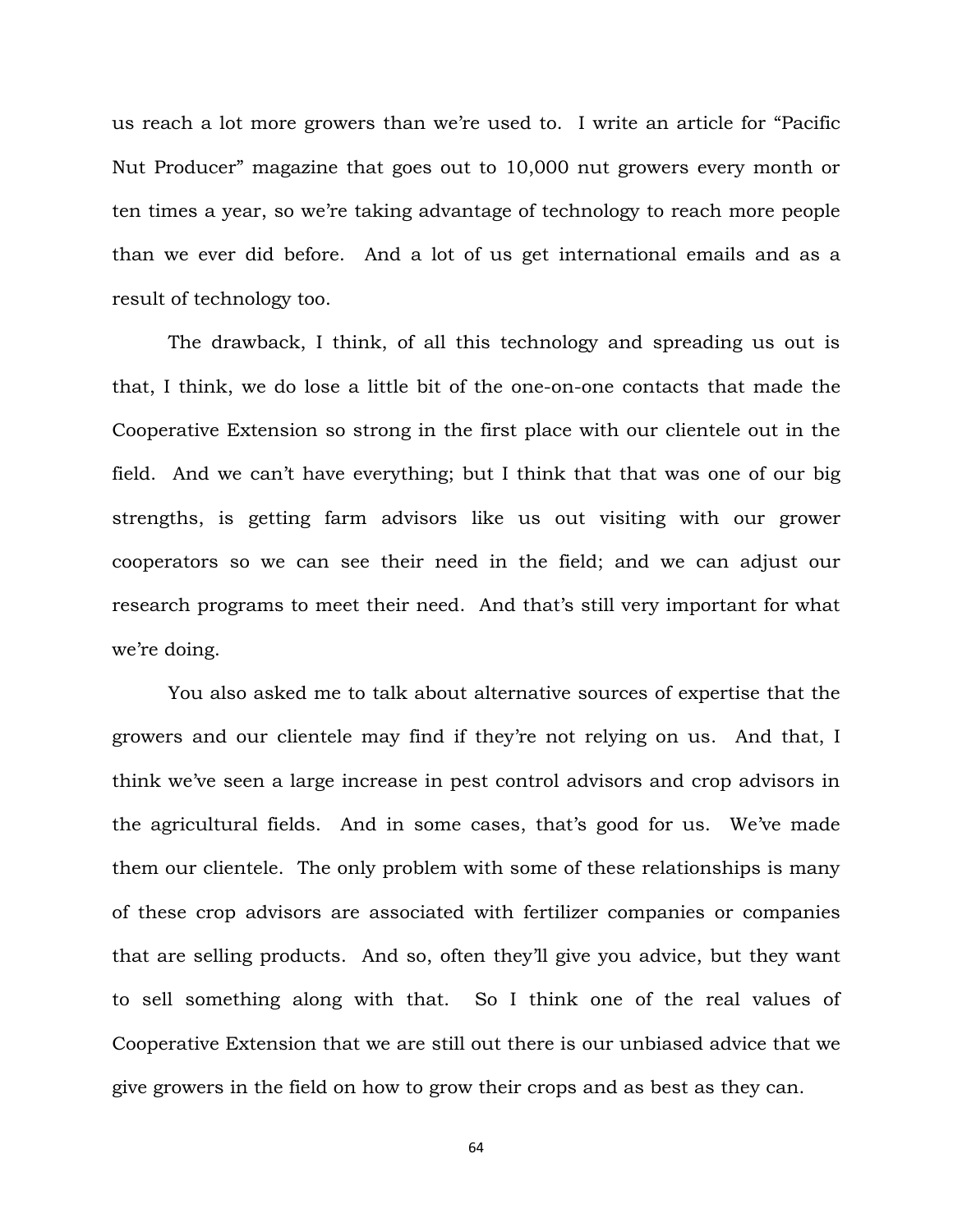I think that was all of my points.

**SENATOR GALGIANI:** Thank you. Thank you very much.

And our final presenter is Gary Barton from Barton Ranch. Thank you.

**MR. GARY BARTON:** Thank you, Senator Galgiani. Appreciate the opportunity to be here today, and I'll discuss what we hope is the ongoing efforts of Cooperative Extension for California agriculture.

As you mentioned, my name is Gary Barton. I'm part of a family that has been farming in California since 1912. We are now in our fifth generation. And all of those generations have been involved with direct contact with Cooperative Extension advisors. We—our—family business has benefitted greatly from the advice and the in-field cooperation that we've experienced with our farm advisors. It's been mentioned a number of times, but several of those people, particularly in our part of the farming world—we grow primarily walnuts and now olives for olive oil—but several of those advisors have retired; and a number of others who are very active in our part of California agriculture are approaching that retirement age. And we desperately need that infusion of new blood and new minds to assist those of us in California agriculture to continue to do the things that we do.

Our advisors have been active in helping us develop a number of changes in the way that we farm. One of those is the ability to—we hope—someday, no longer use pesticides to combat the primary pest in walnuts, which is called codling moth, and it's a challenging little insect. We are now, on all of our orchards, using what's called mating disruption, which is a pheromone to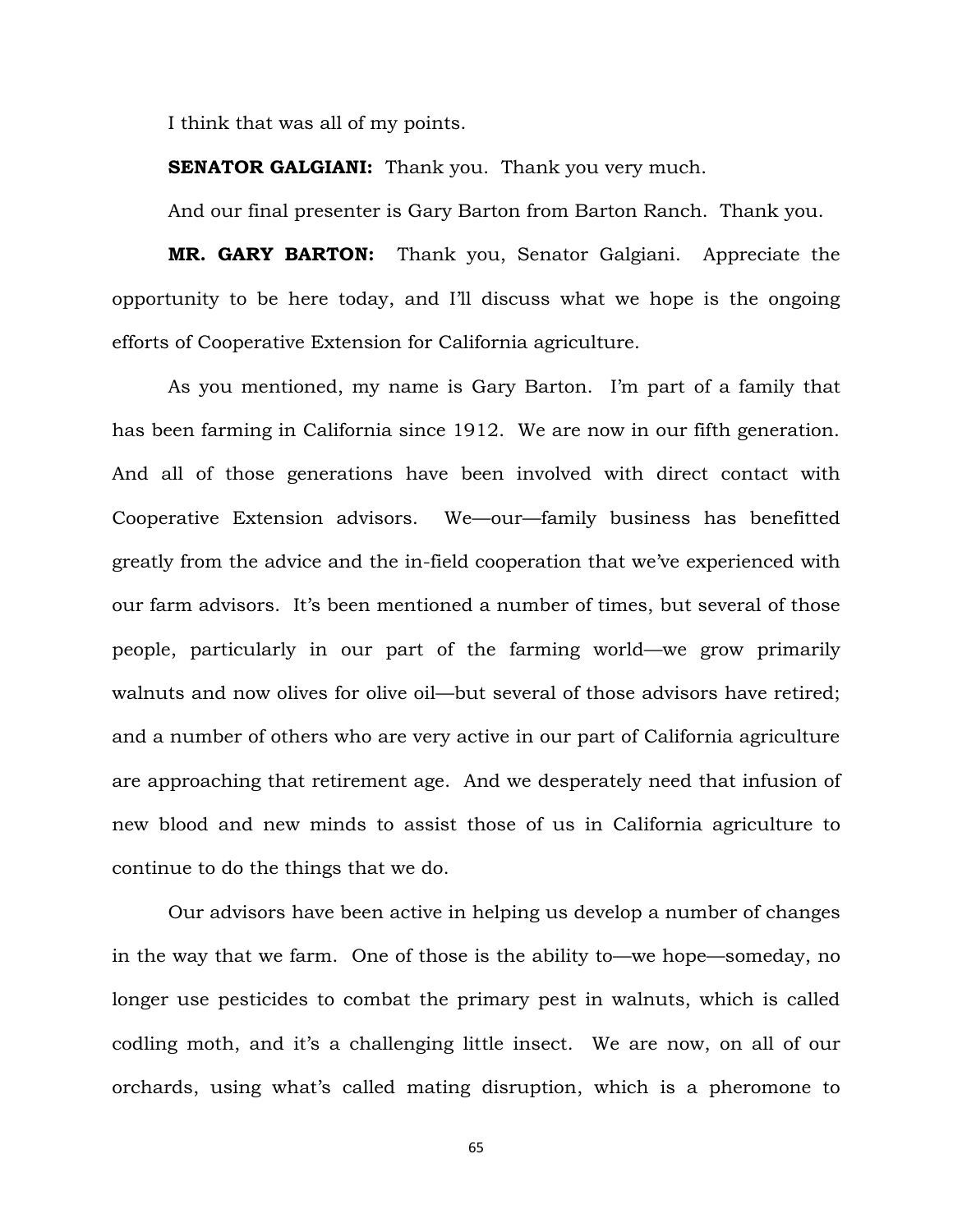confuse the flying moths, and we hope that someday soon that will result in, as I said, no longer using pesticides.

They've also been very active, and we've cooperated extensively in developing new irrigation techniques that have resulted in more efficient use of the water that we use. Efficiency of water use is something that's on a lot of people's minds these days, and we're grateful that through the efforts of our farm advisors that we've been able to reduce that in many of our permanent crops in California.

One thing that I want to really emphasize about the UC advisors is, these are people—these are men and women—who don't work on the clock. In fact, I would challenge anyone in Sacramento to find a group of people that is harder working and more dedicated than our UC advisors. These are folks who've been out at our farm at 5:00 in the morning; they've been out at 11:00 at night; they've been out on Saturdays and Sundays. They don't have a 40-hour workweek or anything close to it. Their dedication is exceptional, and it's because they're passionate about what they do and about the relationships I think that they've developed with those of us in the production farming community. Because of the investment that the state has made in this, California is clearly the leading producer of safe and high-quality food and fiber in the world. We have every expectation that we will continue to be, in part because, of course, we're blessed with an incredible climate, with the wonderful soils of the Central Valley, and, hopefully, with ongoing plentiful supply of water. By the way, thank you for your efforts to add storage to the state of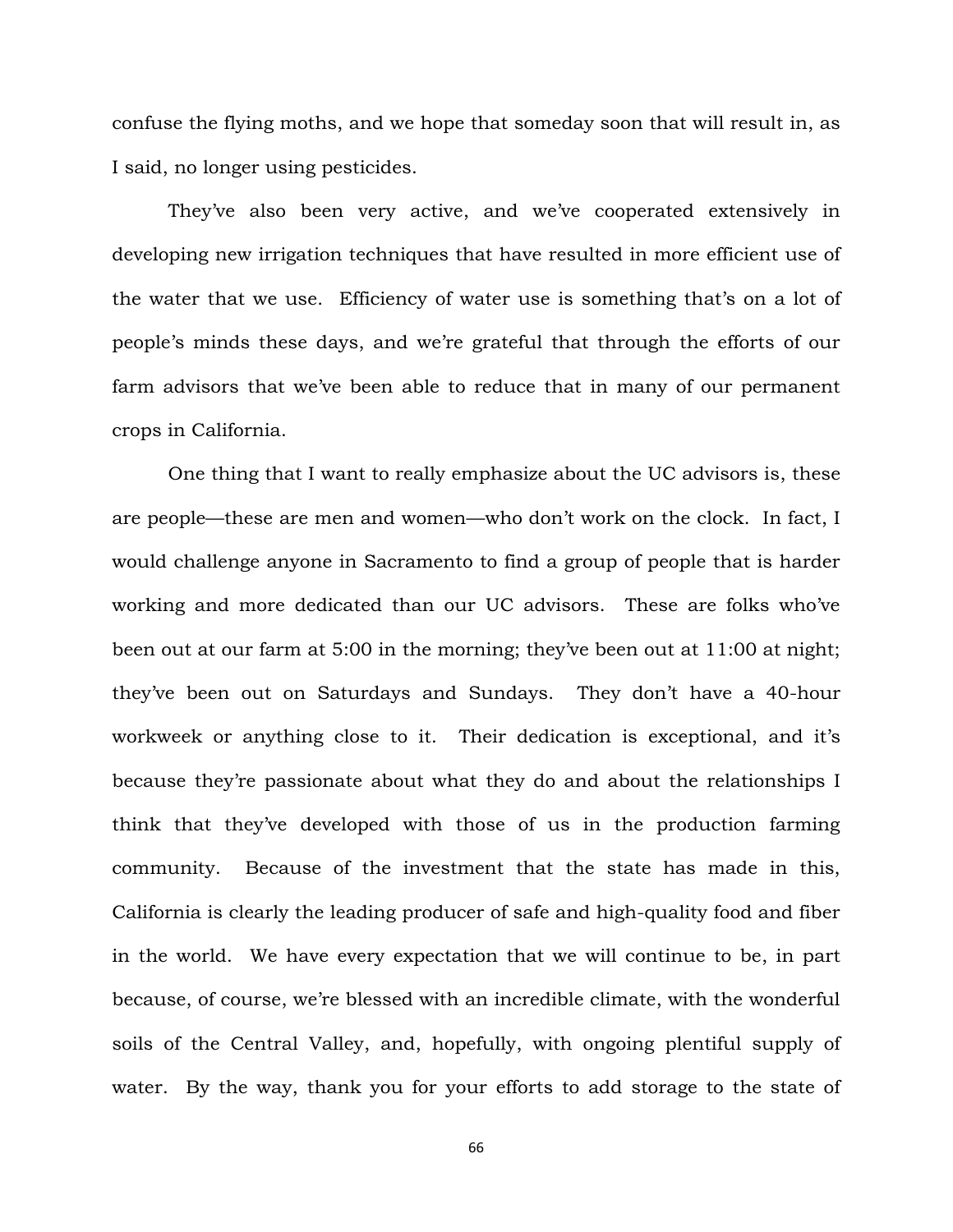California. That is a courageous stance and one that California agriculture, we greatly appreciate. And it is again through the dedication of these farm advisors and that cooperation with producers that we hope to continue to be on the cutting edge of food production in the world. The population in the world continues to grow. We're at, I think, 7.2 billion people. I think expectations are we'll get to 9 billion in 50 years. Those people need to eat. California has the opportunity to continue to export a lot of food. There's a geopolitical component to that, there are trade-balance components to that. And we're excited to be part of that. But this is a group of people that is critical to what we do, and we just hope that you and your colleagues continue to recognize the importance of what they do for us.

I'll just conclude my remarks by saying that our family hopes to continue to grow. We have now over 100 employees. In our early days, you know, it was just family members and the chickens and the cows and the vegetable plot and a few trees. We are excited about the future, and we hope that those of you in Sacramento will be excited with us and recognize the hard work that folks do at UC Extension to help us do our work. Thank you.

## **SENATOR GALGIANI:** Thank you.

I have a question for Barbara. Given the rate of retirement of advisors in California, how long will it take to rebuild the program to previous levels?

**MS. ALLEN-DIAZ:** A number of years, probably the next between ten and 15 years to rebuild to numbers that we were 25 years ago. On the other hand, I want to emphasize—one other time I talked about this federal, state,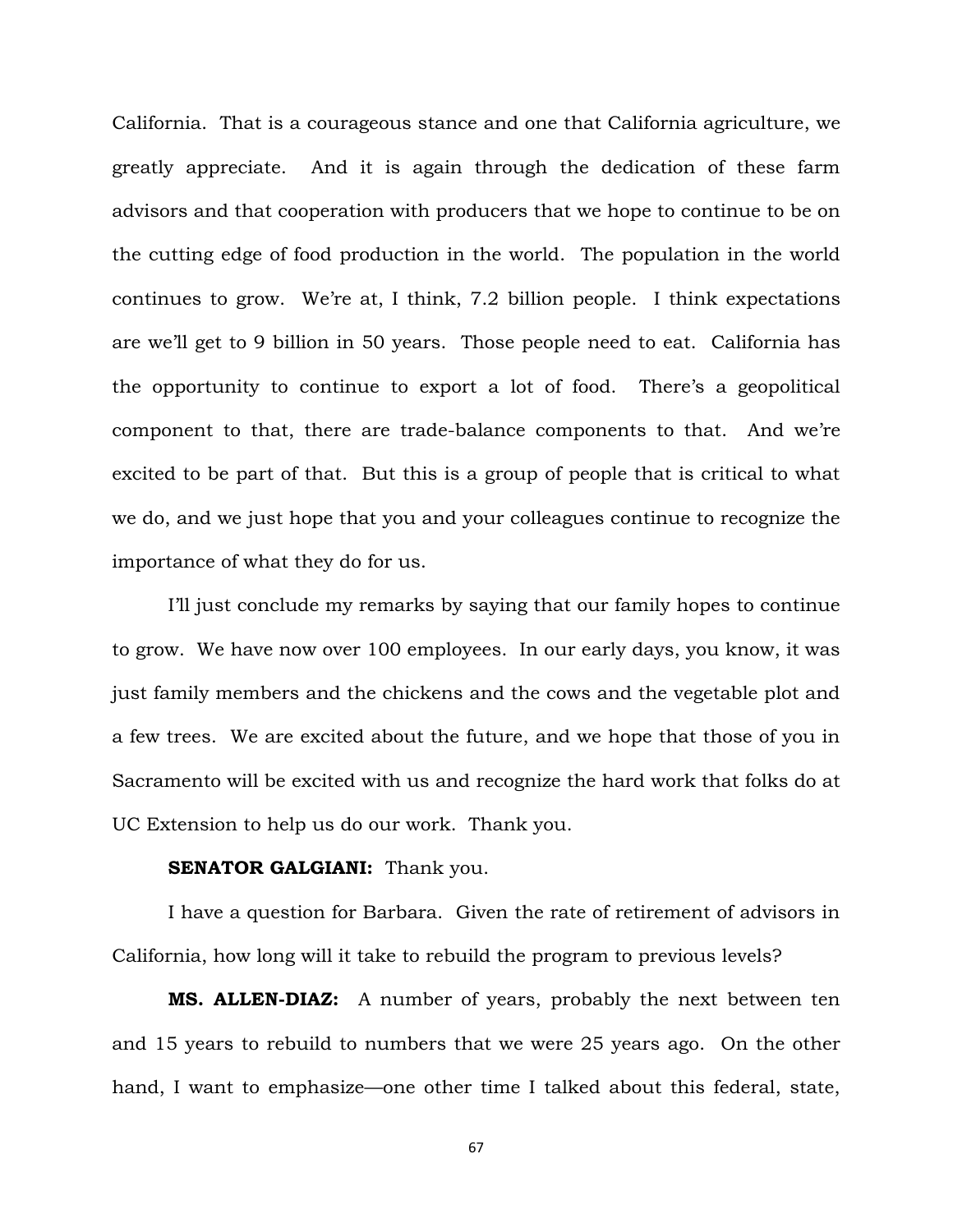and local partnership—and it couldn't be done at this point in time without the continued support of our commodity groups throughout the state, who not only had supported research for years and years for our farm advisors and nutrition advisors, our Cooperative Extension advisors, and specialists, but they also are really working with us now to help support positions to rebuild the Cooperative Extension footprint. And the model that we put together is the same for any group that's able and willing and interested to participate. And so far, rice was the first commodity group, and pistachios have also supported a position, as have the table grape industry; and we're in conversations with many more. But they all—it's the same model so that there's no…. negotiation, if you will, so that one commodity group gets a better deal with the university than another group, and I think that that's really important to emphasize that these folks are stepping up and helping us and what they're doing is funding positions for six years. And if the person is successful over those six years, we are—the university—is picking up those positions going forward, their salary support, benefits, et cetera. So it's a model that then we're staging, so we are in some ways mortgaging against the future, if you will, because we're having outside funding for six years and then we're picking up that funding, but it's allowing us to rebuild faster.

**SENATOR GALGIANI:** I would like to echo your comments, that in my time as chair of the ag committee I have recognized that the commodity groups have always been ready to step up to the table and be part of the solution, to address the problems and concerns that are raised in their particular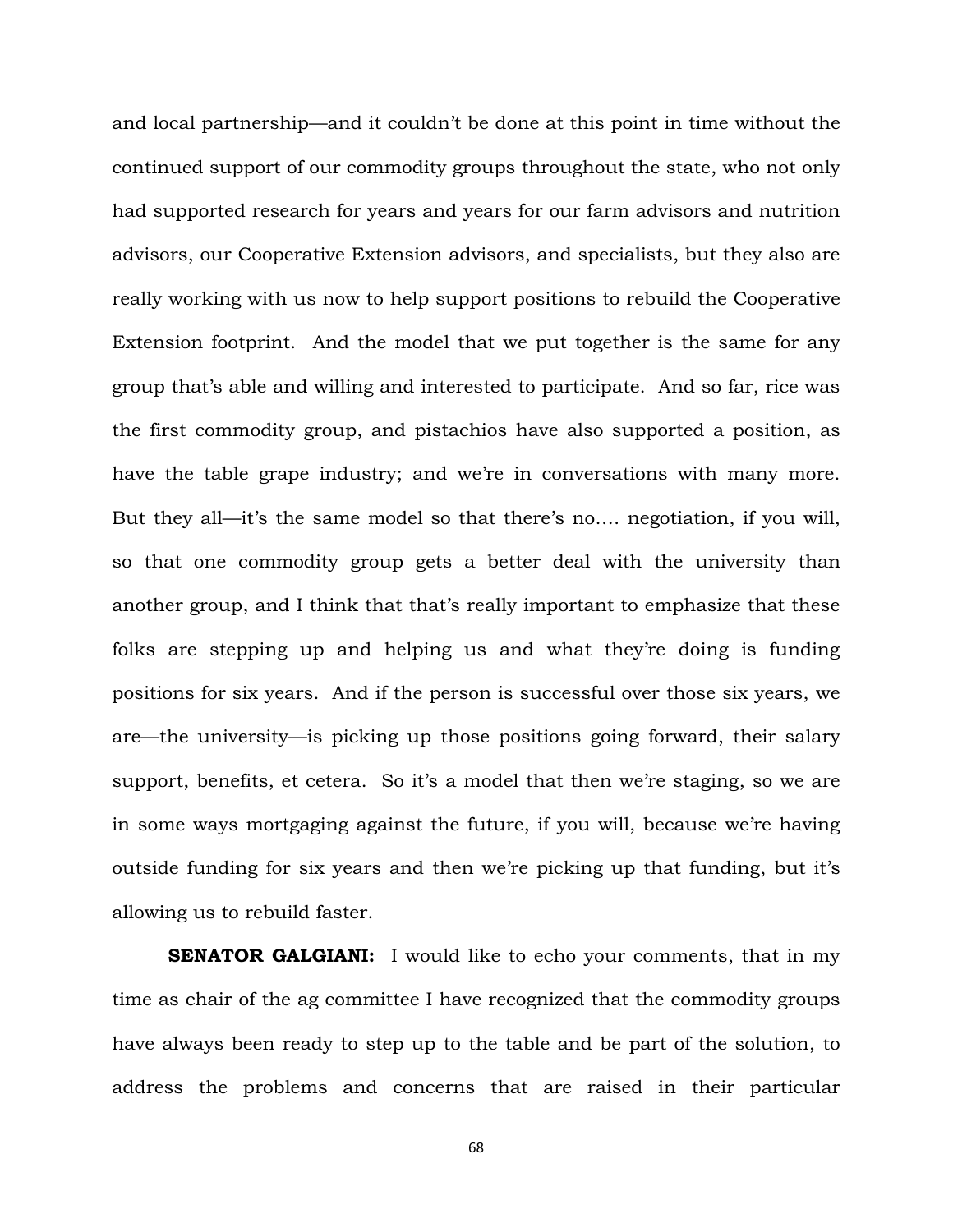industries, and they've been ready to self-assess and propose ways to combat those different needs.

**MS. ALLEN-DIAZ:** Couldn't have been done, you know, and can't be done going forward. It's a tremendous part of the partnership.

#### **SENATOR GALGIANI:** Thank you.

Well, at this point in time, I would like to open it up for public comment, and thank you for your presentations—very, very valuable. Thank you.

Thank you. Please proceed.

**MR. ISAAC VALENCIA:** My name is Isaac Valencia, and I'm a graduate of the Galt High School Agriculture Program. I'm currently a student at Chico State, and I'd just like to tell you my story.

My parents immigrated to the United States in 1987 with one goal in mind: They wanted to give their children better opportunities to succeed in life. For a long time, I thought soccer was my way out. I was pretty talented as a kid. And it wasn't until that I got to high school that I found a much more practical avenue—that avenue was the agriculture program. The hands-on approach and different learning model allowed me to flourish as a student. I became motivated and dedicated myself to school because of it. It was because of the efforts of others on my behalf in the program that I received enough money in scholarships as a senior to be able to pay for my first two years of tuition at Chico State. Once I arrived at Chico, the gifts just kept coming because I was actually able to obtain a job that continues to help me pay for college today. However, the reach of the agriculture program goes much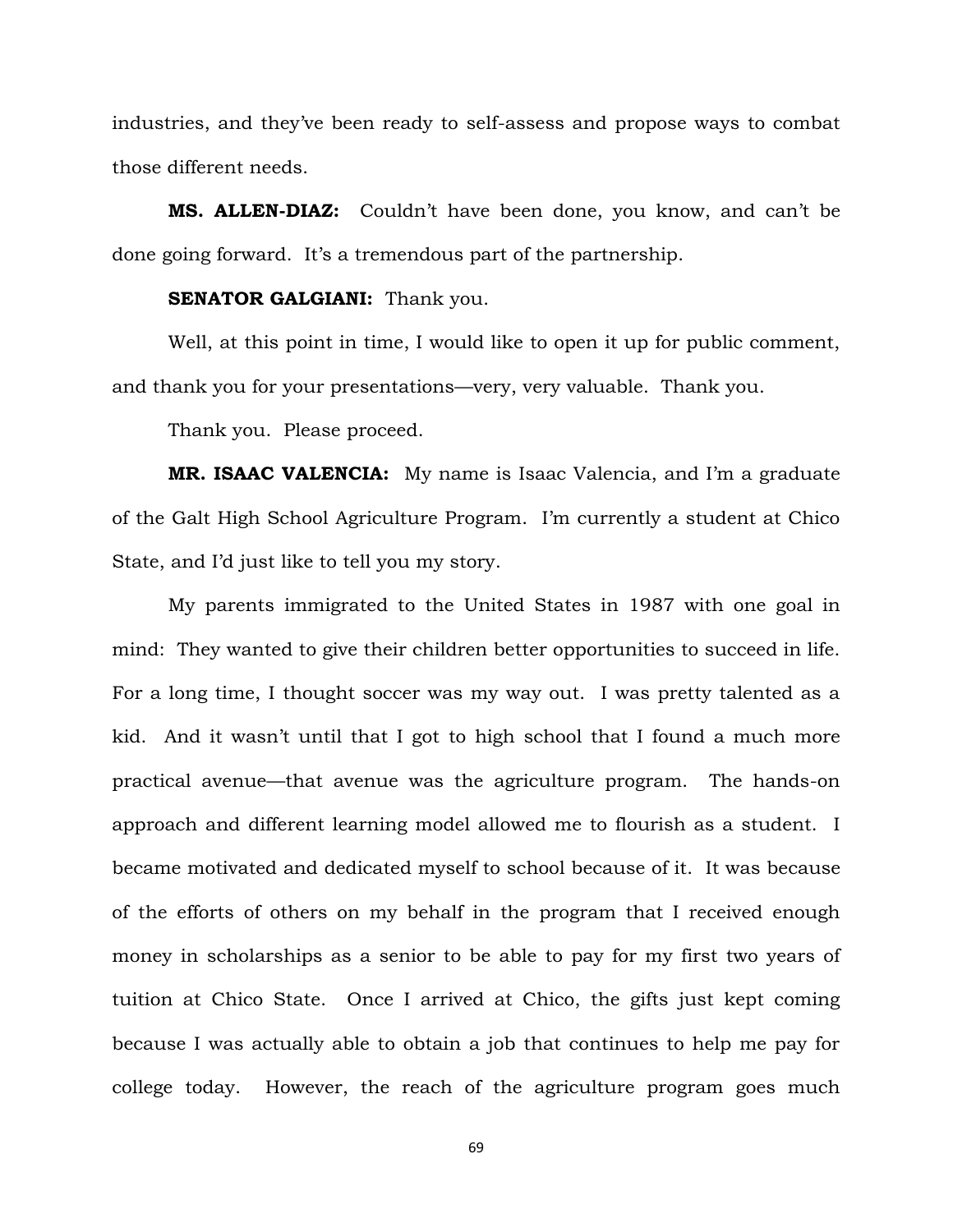further than just myself. After seeing the success with the program that it had on me, my uncles—who traditionally never value education—for my cousins, allowed them to get involved in their school and agriculture program because of this.

One recent example is my cousin Alex. He recently graduated high school, attended Butte College for the welding program, and is now working as a full-time certified welder. His life is infinitely better because of his study habits, work ethic, and skills he learned in his high school program. Without proper funding to agriculture programs like this, our successes like his or mine may never have been achieved.

I am currently in my fourth year at Chico State, and I'm majoring in agriculture science and education. I can't wait to get back in the classroom, as an agriculture teacher this time, and reach out to those students who would otherwise go unnoticed. I'm a living testament to the effectiveness of these programs and believe with continued funding they can and will continue to produce student success stories like my own. Thank you.

## **SENATOR GALGIANI:** Thank you very much.

Next, please state your name and where you're from for the committee.

**MR. ROBERT GORE:** Robert Gore from the Gualco Group. On behalf of the California Wine Grape Growers, we're in strong support of UCCE. The Cooperative Extension is amazing. They lift many times their weight.

Speaking as an individual, and a private individual, I've watched my son blossom at Davis High School at FFA. Our daughter just returned from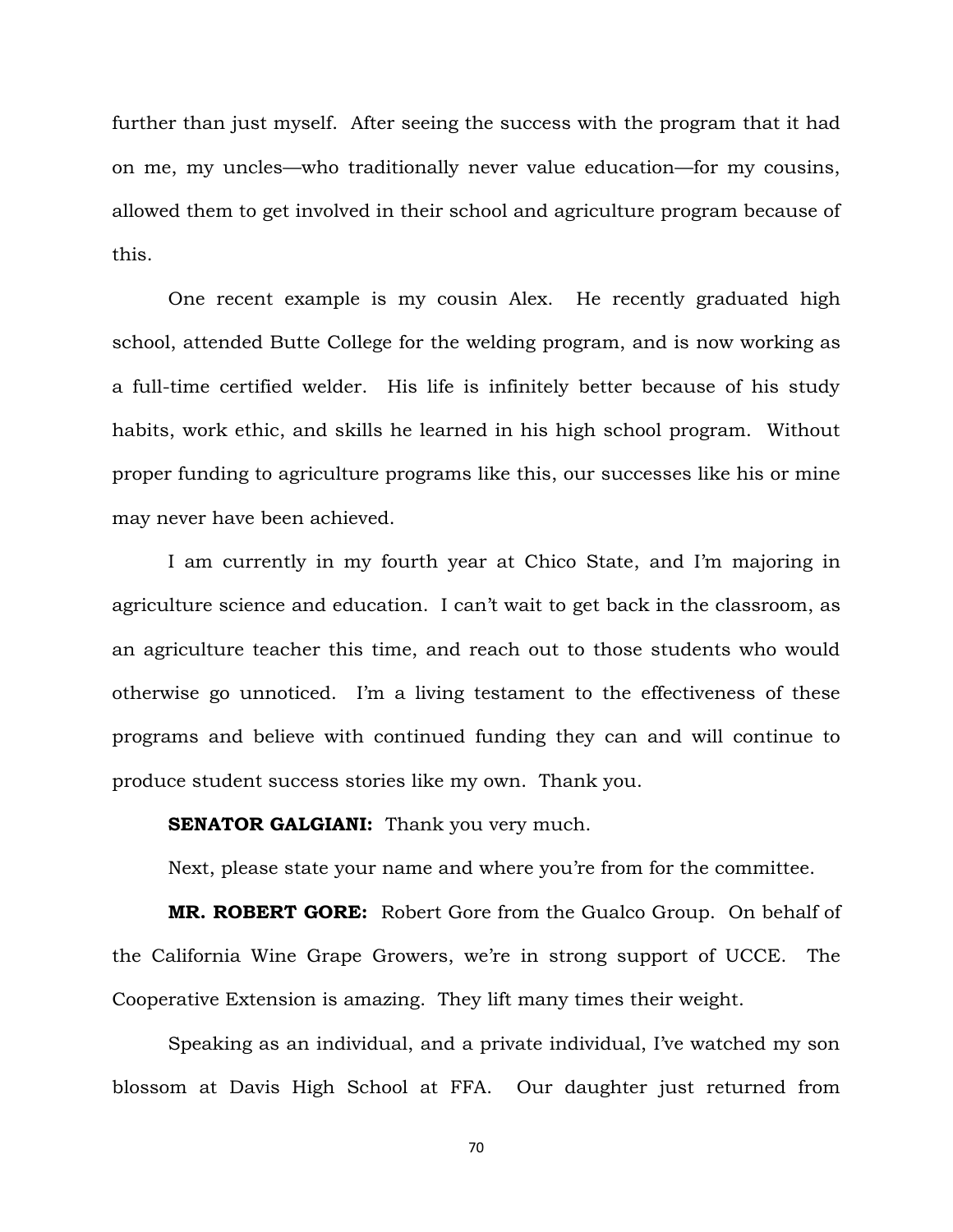Afghanistan where her FFA skills contributed significantly to her survival in combat. My sister is a professor of theater arts at Tennessee. She will only hire FFA alumni as her teaching assistants because of their ethic.

I can answer the chair's question. I coach football at Davis High School, and I'm on a couple of school district committees. The local fundraising environment is very competitive, very crowded. There's theater arts; there's music; there must be 20 sports. And FFA could raise money, but it would be extremely difficult. And they do now supplement their funds.

Lastly, I've been in Sacramento since 1984 and worked for two governors, helped put together the budgets from 2007 to 2010. I can tell you with absolute assurance this money will disappear if it's not allocated as a line item. Thanks.

#### **SENATOR GALGIANI:** Thank you.

Do we have others that wish to make a comment? Thank you.

**MS. ANDREA FOX:** Andrea Fox, California Farm Bureau Federation.

We are strongly in support of maintaining this funding for career tech education, ag education. These programs are very important. They're valued by the membership that we represent, who understand that along with a strong academic base that career tech ag education is very, very important for a well-rounded educational experience. And as you've heard here, there are many success stories, and there are more sitting in the audience that you'll hear from. It would be a great disservice to students to discontinue this funding for these programs.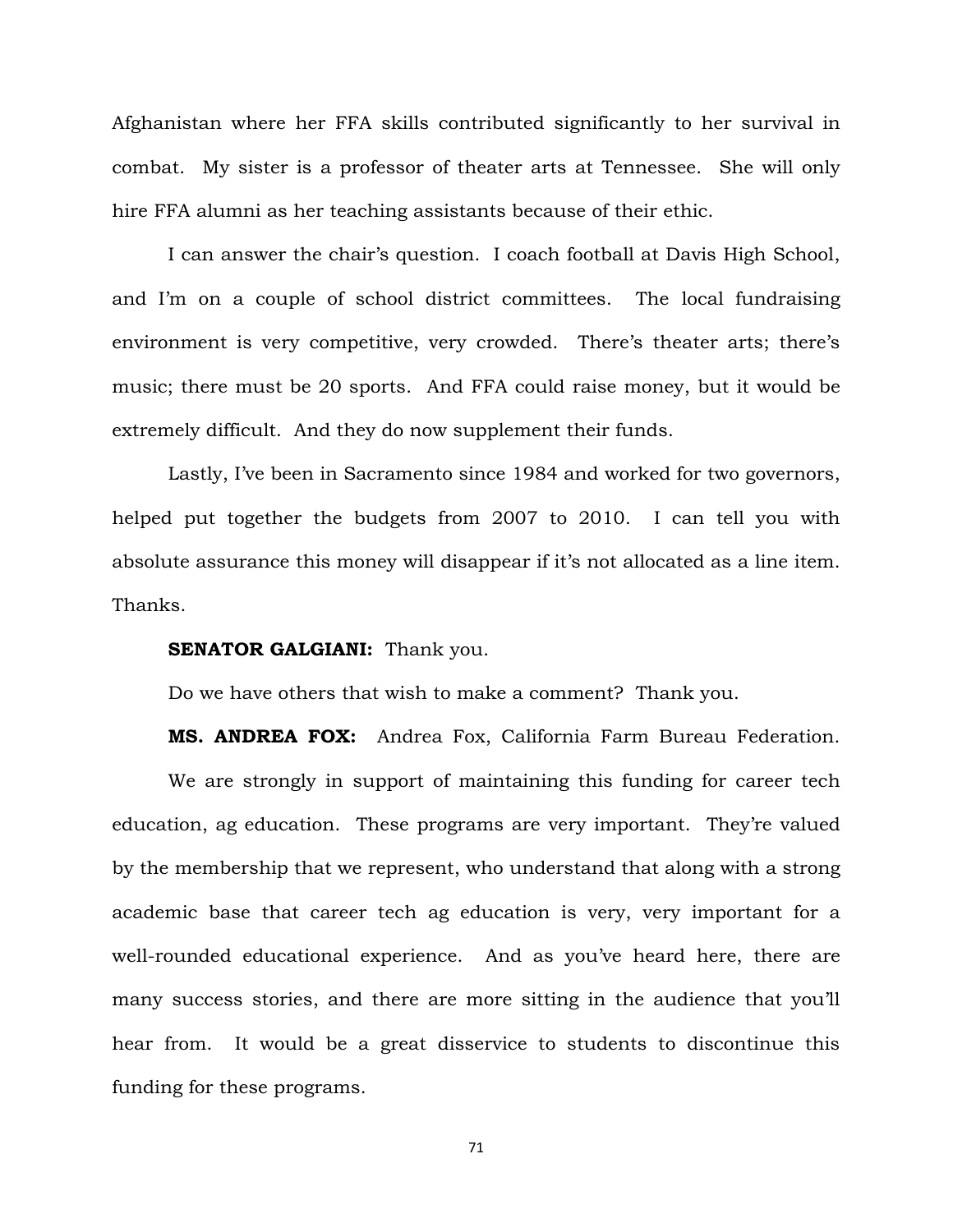**SENATOR GALGIANI:** Thank you.

**MS. FOX:** Thank you so much for having this hearing.

**SENATOR GALGIANI:** Thank you very much.

And next, if you would state your name and where you're from.

**MS. SAMANTHA CORREIA:** My name is Samantha Correia, and I am part of the Lodi FFA chapter.

Senator Galgiani and members of the Senate agricultural committee, it is a pleasure to be here. My name is Samantha Correia, and I am currently a senior at Lodi High School as well as president of our FFA chapter. These past four years, I maintained a very active role with my high school's agriculture program. From serving as the Delta-Cal sectional president to being one of the 47 California delegates chosen to represent our state association at the National FFA Convention, I've truly been enlightened and have found my passion.

The experiences that I have been given, the opportunity to participate in, are a direct product of the thriving California agriculture industry and agriculture education program which flourishes within our state. These agriculture classes do not just provide a hands-on setting for those who have aspirations to pursue a career in production agriculture but are a home to over 47,000 students across the state.

Agriculture education provides hands-on experience, leadership skills, knowledge of the industry, and the ability to public speak with ease. Whether our students enter into an agriculture career or become a doctor, lawyer, or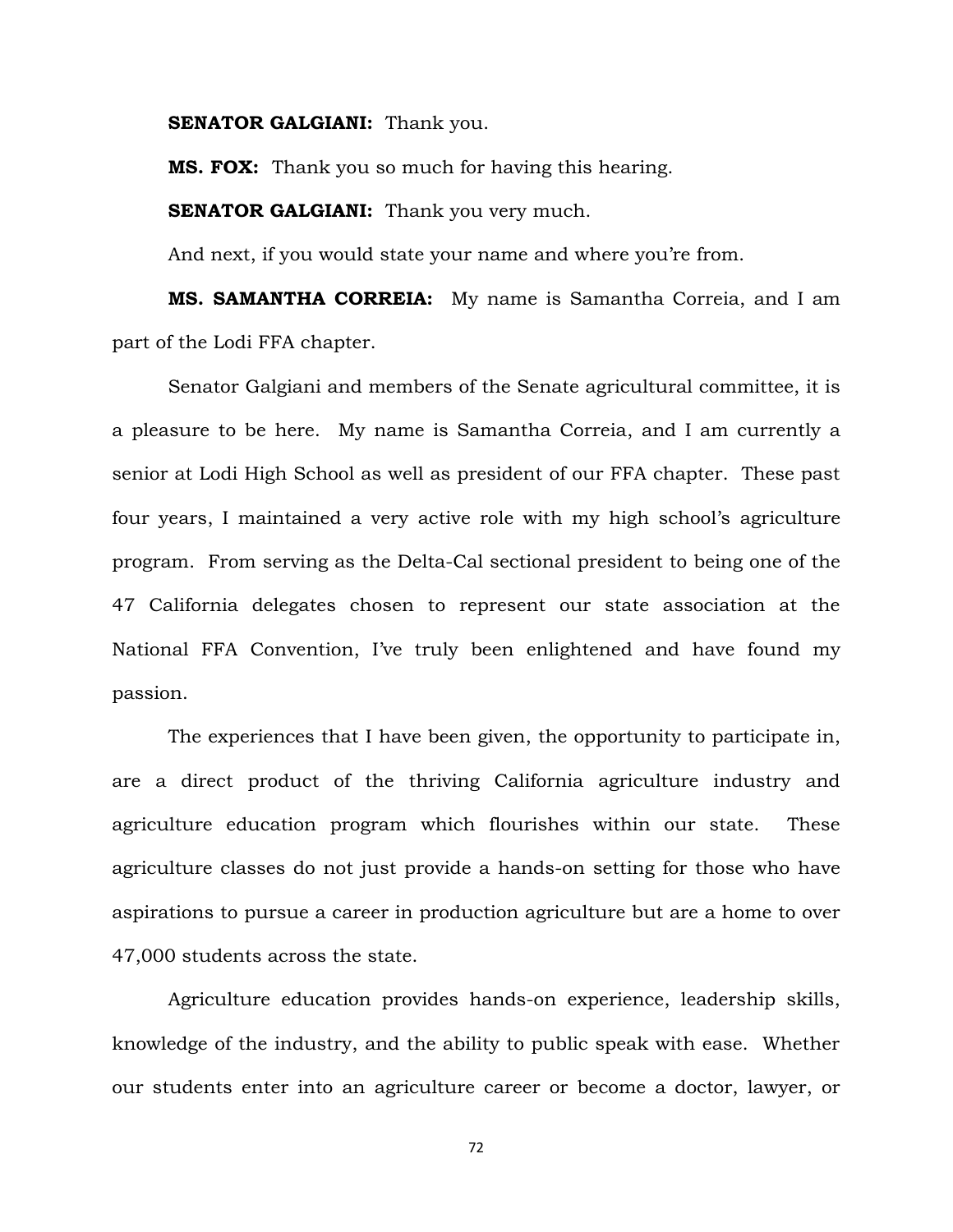even a senator, the hardworking and driven skills acquired through the three circles of agriculture education instill rare qualities that will make a positive difference on many people. All this would not be possible if the Ag Incentive Grant is eliminated. Though these monies will be allocated for the general education fund, there is no way to ensure that they will directly benefit the young people in all agriculture programs across our great state. The FFA is without a doubt the most efficient and most effective youth organization in the entire world, building young agriculturists and future leaders, such as myself. If the Ag Incentive Grant is eliminated, over 74,000 children across our state will be losing the opportunities that all of us here have been lucky enough to experience.

My younger sister will not have the same access to classes that my older brother and I have had across the past nine years. She will never get that same education, the same trips to leadership conference, and, most importantly, that feeling of one big family, the FFA family. Every single one of us has a different story, whether this organization saved one of us students from the streets, was a place to make someone feel accepted and welcome, helped a third-generation farmer further his knowledge of the industry, or simply helped a child with their public speaking skills and opened their eyes to the importance of the number one industry in the world. Agriculture education funding is absolutely essential to the success of our society.

Today I ask you, in considering the elimination of the Ag Incentive Grant and AB 2033, please remember all of us here today giving our testimony on the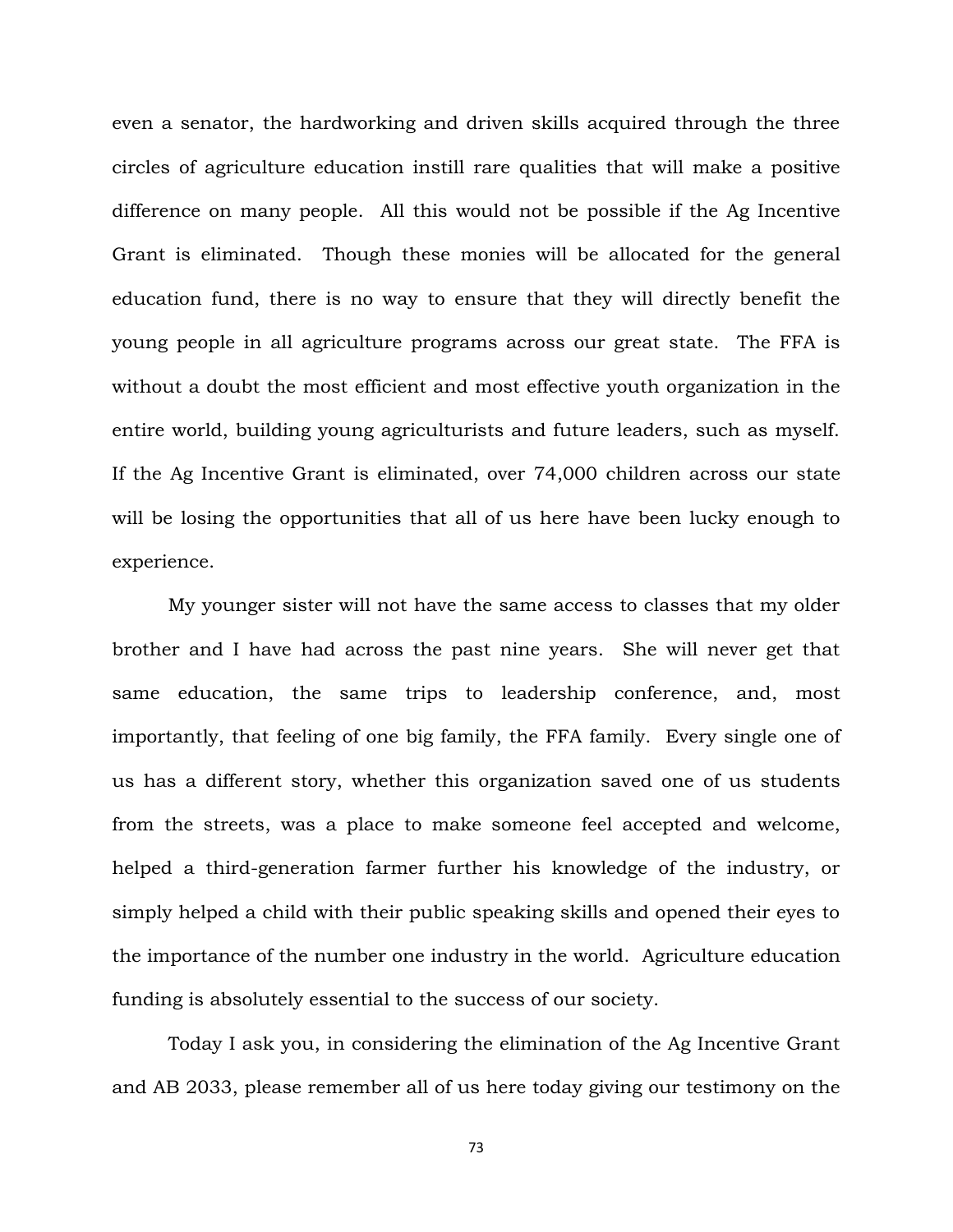importance of agriculture education because we are the voice of those 74,000 progressive, intelligent, and passionate agriculturists. Thank you.

**SENATOR GALGIANI:** Thank you very much.

Next.

**MS. YESENIA CONTRERAS:** Hi. My name is Yesenia Contreras, and I'm from the Lodi FFA chapter. I'm here to talk about the Agriculture Education Program, the mass effect it has had on me and schools all throughout California. The FFA is a program that developed premiere leadership, personal growth, and career success. And as a freshman and young member, I've seen firsthand that this is entirely true.

When I first started the agriculture program at my high school, one of the first things I experienced was the FFA creed. When I first heard about the FFA creed contest, I asked my teacher what it was all about. I discovered that apart from reciting the creed I had to answer three questions surrounding agriculture and the FFA creed. I became discouraged because I felt that my lack of production agriculture experience limited me from answering the questions to my full potential. However, my teachers encouraged me and told me that although I had no experience whatsoever I could compete just as well as the other kids who did if I wanted to learn and grow. With this knowledge, I worked as hard as I possibly could. Contest after contest, I've managed to make it through. And now, after months of hard work and determination and with the help of my two advisors, I will be competing at the state FFA creed contest on April 10.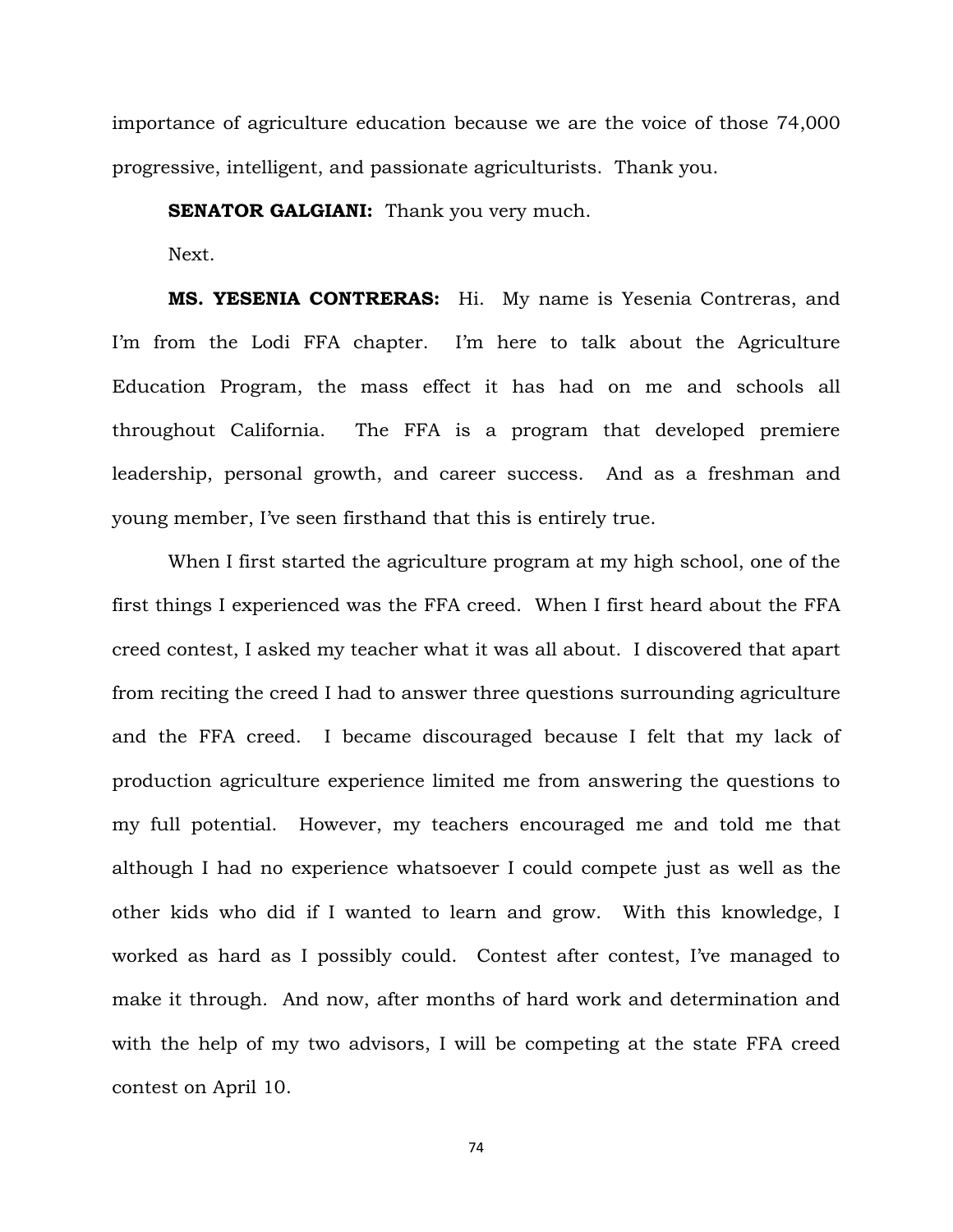This is just one example of the agriculture programs developing premier leadership, personal growth, and career success; and I am only a freshman. I am excited for my future years as an agriculture student and an FFA member at Lodi High as I have already met so many inspiring students. I've witnessed the impact the agriculture program has had on them, and I've realized how important it is that we have an agriculture education program in our high schools. I am positive there are many students—I'm sorry—there are many agriculture students and FFA members being impacted like I have all throughout this state. This will continue to be possible with the passage of AB 2033, which can maintain funding for the Agriculture Education Incentive Grant. This will ensure that schools with agriculture programs are supported and students like myself with no agriculture background will continue to be inspired to pursue a career in agriculture.

Once we are exposed to the impact and importance it has on our everyday lives, we are hooked and looking for more ways to grow as a leader in our community. Passing AB 2033 will continue to create leaders in all students and should be passed. Thank you for your consideration.

# **SENATOR GALGIANI:** Thank you.

And next.

**MR. ALEJANDRO RENTERIA:** Thank you for having me here today.

**SENATOR GALGIANI:** If you can tell us your name and where you...

**MR. RENTERIA:** Alejandro Renteria. I'm from Galt High School. I'm a senior and this my second year in FFA.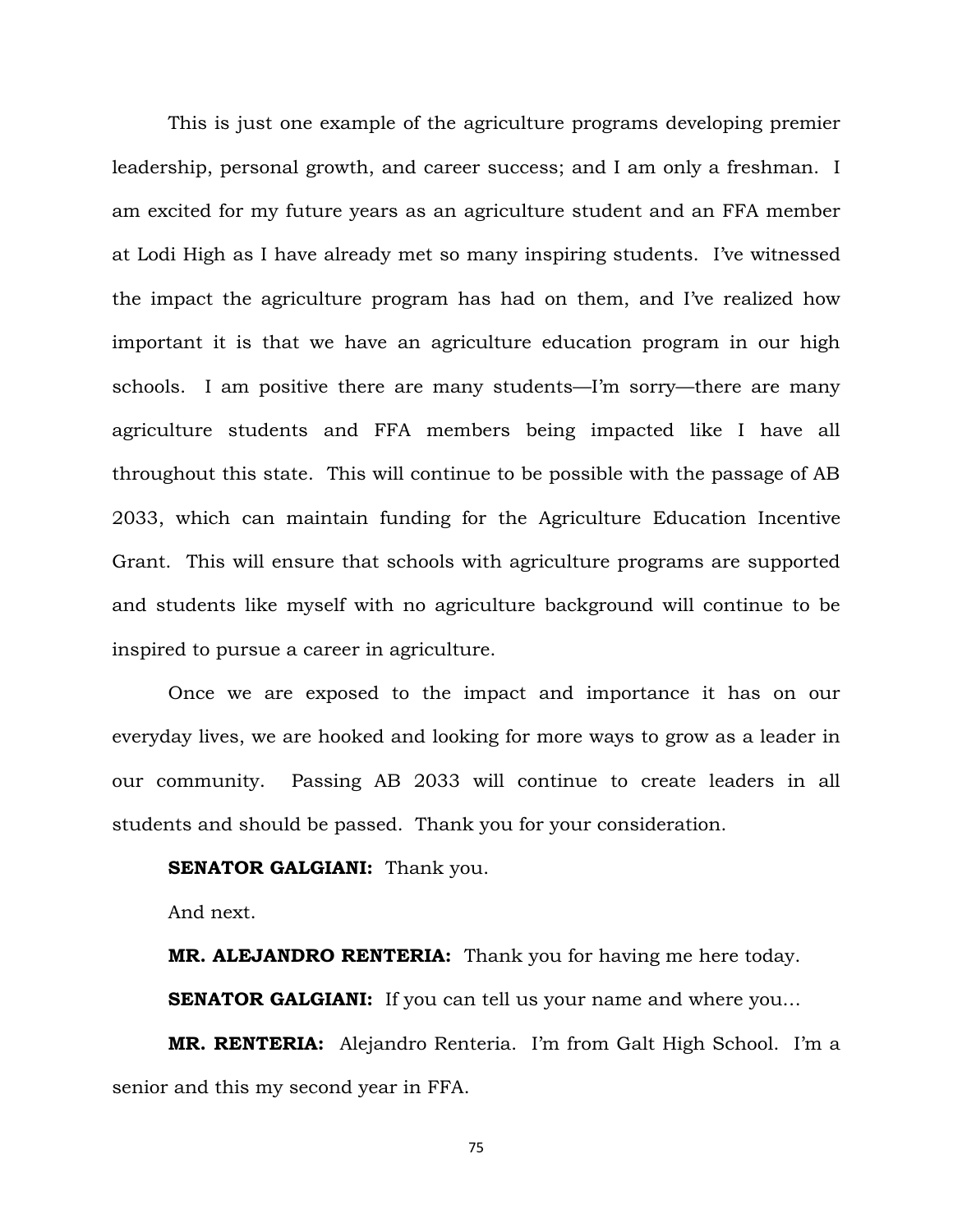My story from freshman to senior year, it progresses a lot because I came in freshman year thinking I was the big, bad kid; thinking, "Oh, I'm the coolest kid on campus;" but I was really just a freshman. I was getting kicked out of class a lot. My grades weren't very great. I had three Ds my first semester and that wasn't looking very great for me. I played soccer, and I barely got—made cuts—so I was barely on the team that year. Sophomore year was about the same thing.

And then junior year, during my soccer season, one of my teachers—or he's my teacher now—he reached out to me during my soccer season, and he told me to join FFA, and he said to trust him. I don't know this guy. Why should I trust *him*? But he took me under his wing; and ever since then, straight-A student, no misconduct in class, nothing like that. My grades have raised significantly—I'm sorry—and I couldn't even consider going to a four year but then I joined FFA and I've got to give it to them. They helped me so much.

I am now being scouted for soccer by Cal Poly, Chico, University of Nebraska, Omaha; and I was actually verbally committed to UC Davis. And my grades from junior to senior year is what changed that completely because I was a 2.3, 2.4 student; and within my junior to senior year, I turned into a 3.3, 3.4 student. And that's my overall GPA.

The skills I developed in agriculture is my speaking and everything maybe it doesn't sound like it right now because I'm stuttering a lot—but it's just a great place to be. I don't see school as a drag anymore. I always want to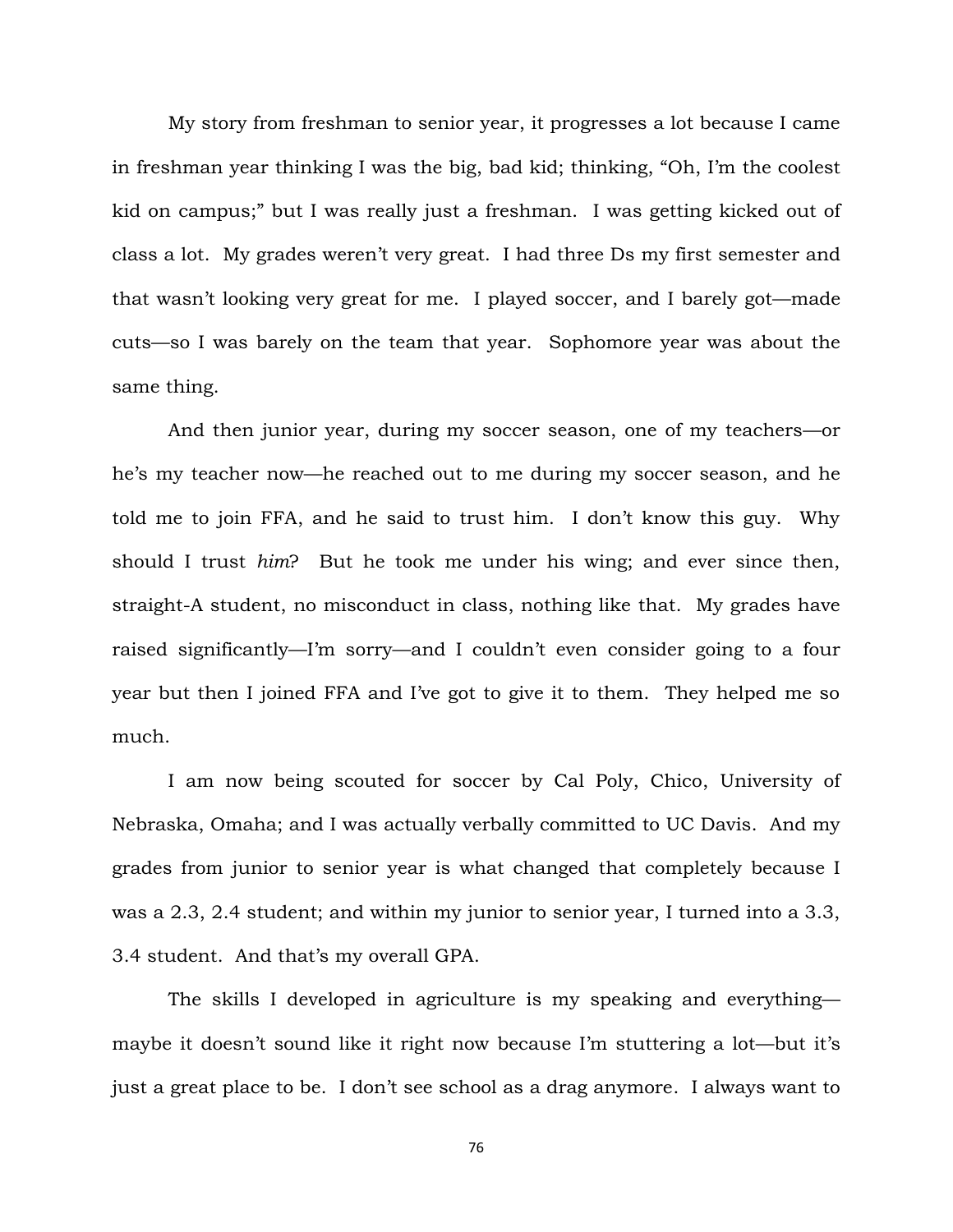come to school. I always want to see my ag family, and it's just a great place to be in the ag building. The rest of the kids in the school, they're just kids in the school. But when I see my ag family, they automatically put a smile on my face.

Right now, I'm in agricultural economics, and I learned about return on investment. Madam Chair, I can't think of an investment I've seen in my 12 years of school that has returned this remarkable. Just remember, when people come to this country in search of opportunity and can't seem to find it, this is a program that gives the opportunity to everyone. Thank you for your time.

## **SENATOR GALGIANI:** Thank you.

And our next presenter, your name and where you're from.

**MR. NICHOLAS BERNETT:** Hi. My name is Nicholas Bernett from the Lodi FFA chapter.

Inspiration—something every human being needs to succeed in life. Even though this might be a word someone can say or write down, this word can change lives, perspectives, and even the world. Inspiration can hit you at any point of your life, at your weakest moments or even your strongest. The great thing about inspiration is, it can be anything, from a person close to you all the way to an epiphany in the shower. Inspiration to me means something to look up to, something to help you succeed, and something to provide a source of direction for your life.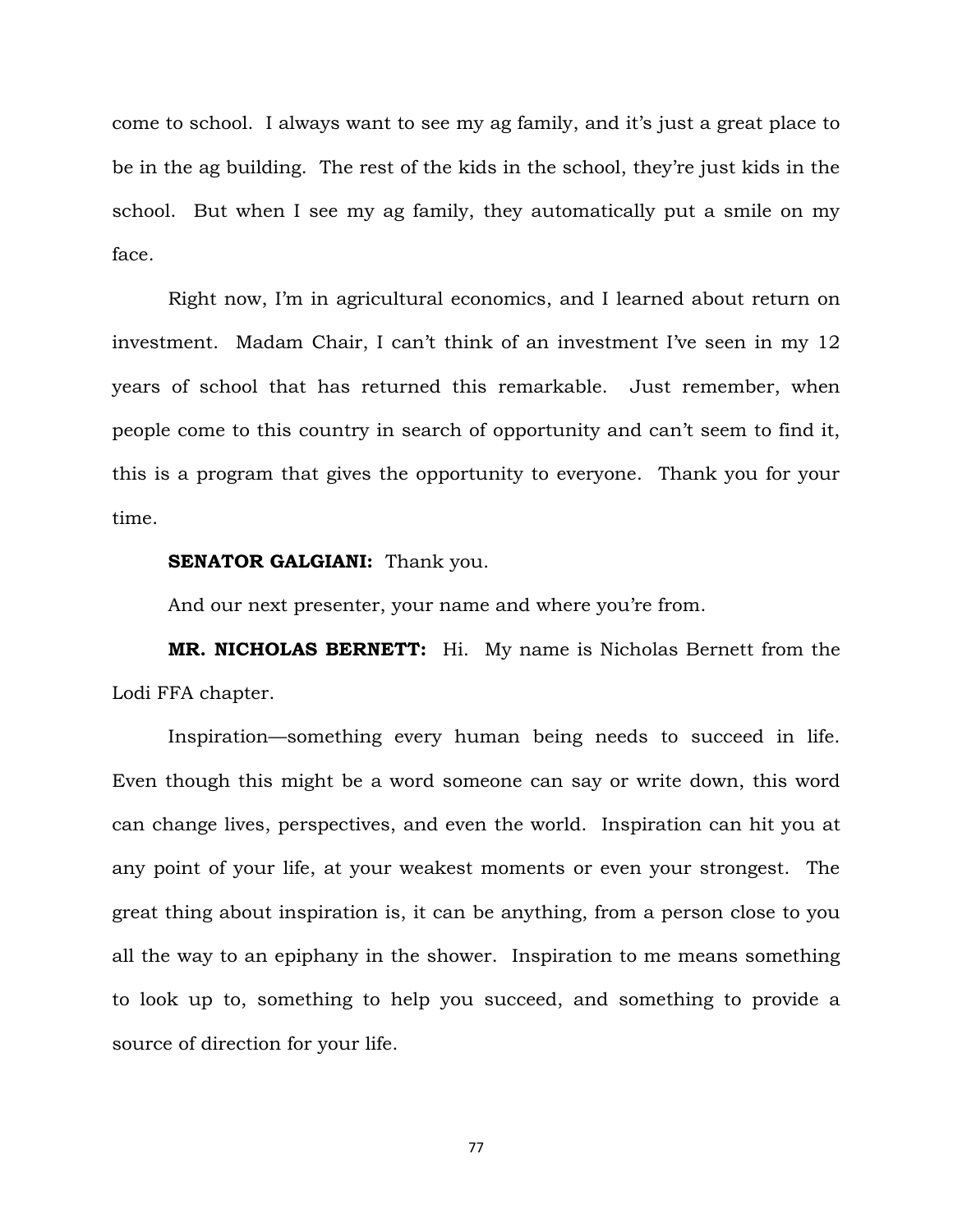My inspiration hit me at the beginning of sophomore year at a new school. Coming to a new school later in the year, I knew it would be hard to find friends because people already found their groups. So I decided to go to freshman orientation. I got put into a group of about six freshmen students and three seniors who are our leaders. Our leaders—I found out later—were all part of the FFA organization and agriculture programs. We started talking and getting along very well; and one of them, the president of Lodi's chapter, willingly invited me to come hang out with her and her friends. When we hung out, she insisted that I join the agriculture program and I get involved with the FFA. I took her advice, simply thinking, "Why not?"

Shortly joining the agriculture program, I realized that my inspiration hit me. I was welcomed with open arms to the program and organization. I found a place where I could eat lunch, and I found my family. Making a decision to joining the FFA pushed me to achieve greater goals. I quickly joined the impromptu contest, helped with different parades and meetings, and am currently in the vegetable-judging contest. Advancing in FFA contests, in the organization itself has already given me a better chance in college, careers, and life by granting me new qualities and skills. Having the great experience I have already encountered over the years, FFA wants me to get more people involved and join what is now my family.

Inspiration is waiting for everyone in the FFA, and it's here for anyone who wants to be inspired. So I leave you with this question: What or who inspires you? And imagine that person or thing getting taken away. This is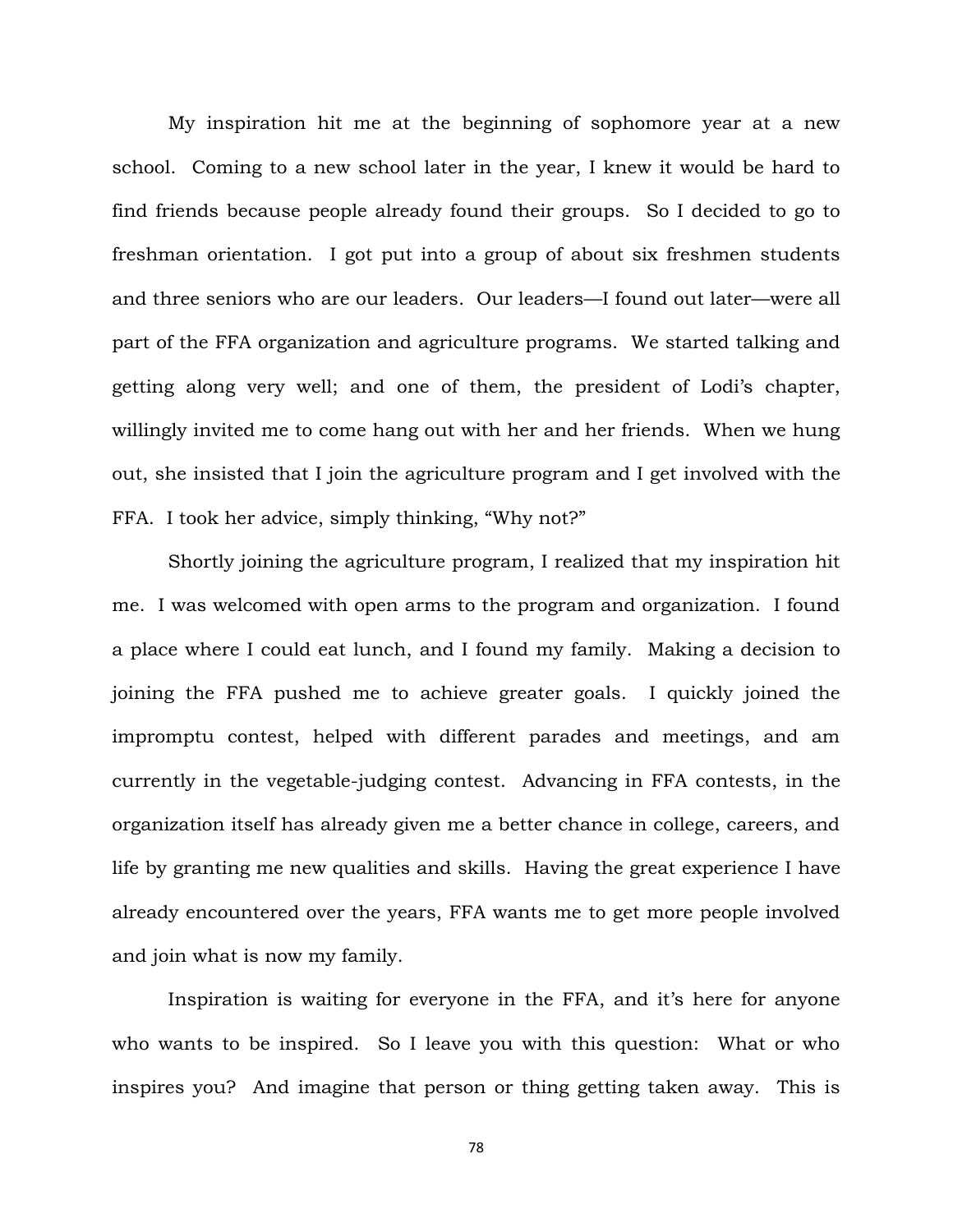the case for me and the other 74,000 FFA members throughout the state if you pass this Agriculture Incentive. Thank you for your time and consideration.

#### **SENATOR GALGIANI:** Thank you very much.

And next, our next presenter, your name and where you're from.

**MS. LUZ HERNANDEZ:** *\_\_\_\_\_\_\_\_\_\_\_* [inaudible] I'm a senior in high school. It's my fourth year in FFA. I'm just going to speak from the heart and let you guys know how this program has changed me dramatically.

I grew up in the city of Santa Barbara where I wasn't familiar with agriculture. That wasn't really—because I'm from the city. When I moved out here with my mom, she wasn't very supportive of what I wanted to do with my life. And so, her, like, not giving me that support, I turned to things; and I made very bad choices. I was hanging out with the wrong people. And now that I look at it, now that the FFA chapter has shown me, you know, responsibilities, and they've helped me grow, I look at it and I picture, you know, what would it be if I didn't have this program in my life. Like, would I be dead or in jail? Because I was hanging out with people that I shouldn't have been.

It's a program where I came in my freshman year and, you know, a lot of people are, like, you should do it, like, you should join. And I kept saying, "No, that's not me." I'm Mexican; and it was a stereotype, you know, only people that were in agriculture were blondes and blue-eyed kids; and that wasn't me. And I looked around and sophomore came around and I kind of started getting involved. And at the same time, I didn't—I still didn't like it. And I was still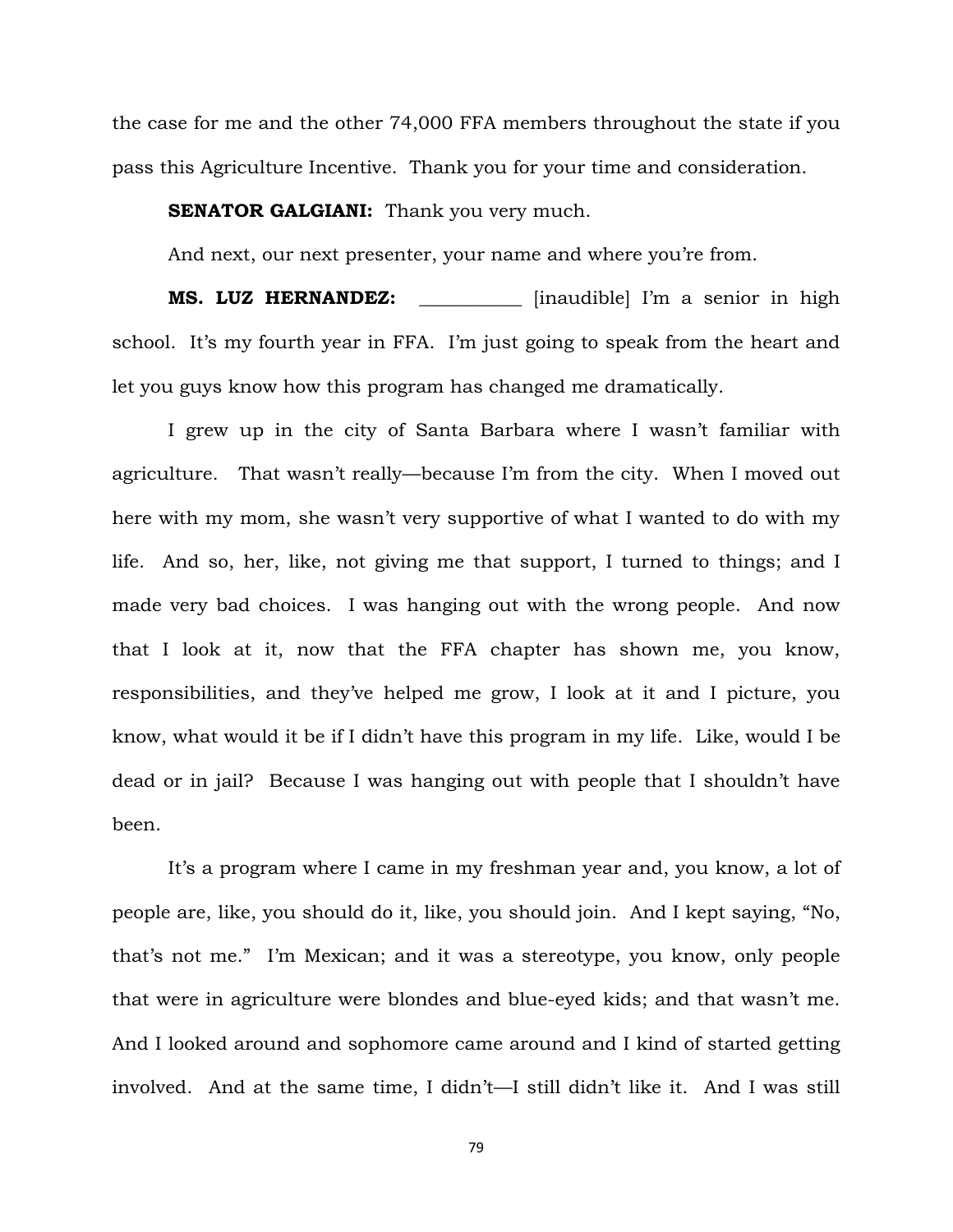hanging out with the wrong people. But then junior year came around, and it helped me grow so much. I got involved. And I pictured my life: where would I be right now, like, really, without this program?

I know our generation is getting more used to gangs and violence and drugs, and I think about it. Where would my little niece be now if this organization gets taken away from us? Would she be out doing the same thing that I was? What's going to happen to our generation? Are they going to go run the streets or can we keep this, you know, keep this, like, fund and give them opportunities, the same opportunities they've given me? I've grown so much. I was doing things I shouldn't have been doing, and my agriculture program is just somewhere where I can come; and still not have that support, even being a senior, from my mom. It's hard because she still doesn't "get it," and I can come and talk to my teachers. I'm comfortable with them, and I can ask them for advice, and they're always there to lend me a hand.

My current floriculture teacher, she has shown me so much. She's like a mom to me, and she's pushed me. And all of them, all the teachers, have pushed me to strive for what I want; and they've helped me reach my potential and now… At the beginning, I didn't know what I wanted to do with my life. I simply thought, you know, things are going to be handed to me, but I know now that you have to work very hard to get what you want. When I graduate, I'm hoping to go to school to learn floriculture and either open up my own floral shop or become a teacher. I've been in floral for three years now, and I've improved so much, and it's just a great place. I want you to think about it: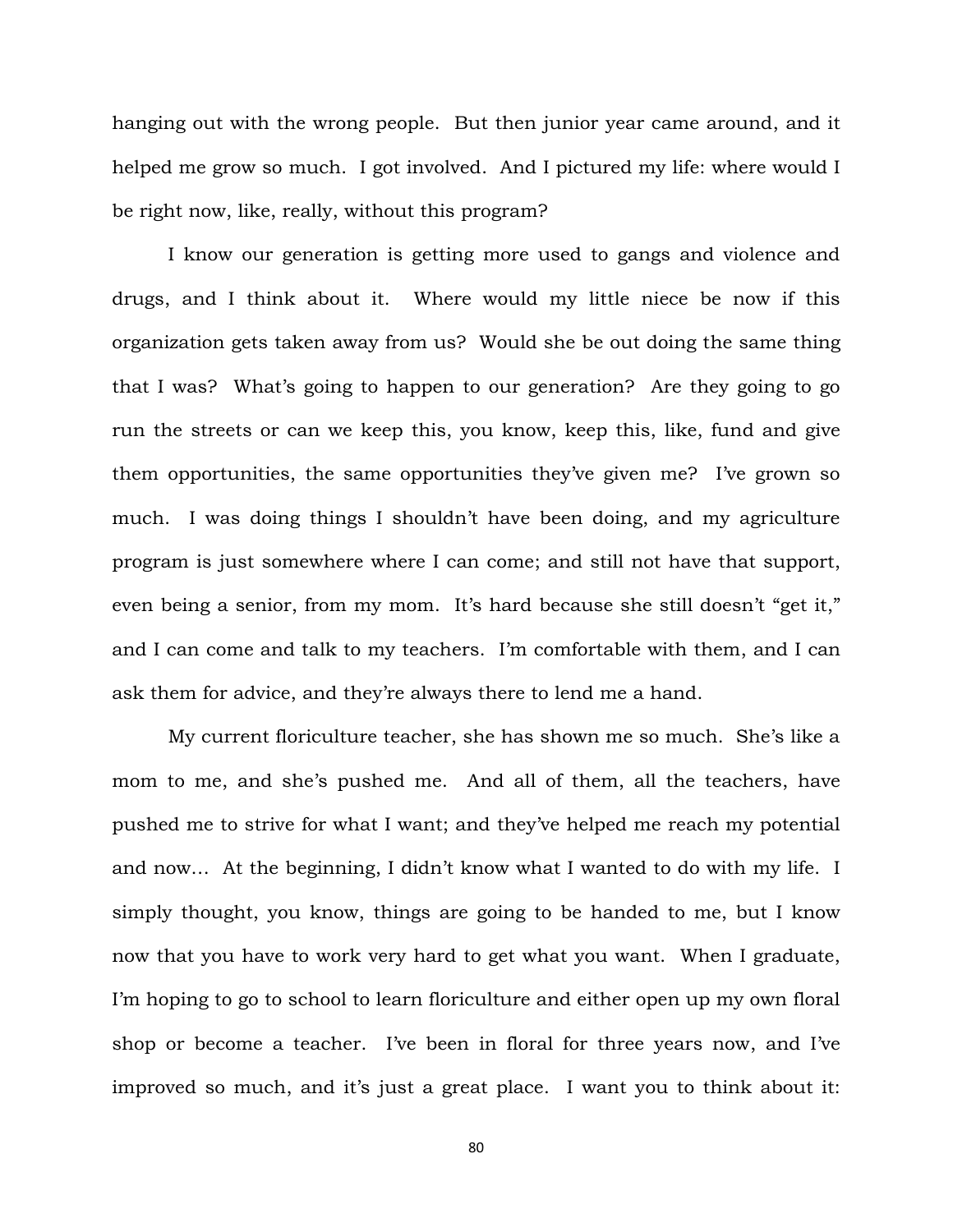Where would our future generations be without this program, without these opportunities, that you guys are giving us, for helping us fund this? Thank you very much.

#### **SENATOR GALGIANI:** Thank you, thank you.

Next.

**MS. GRACIELA BARAJAS:** Hi. I'm Graciela Barajas. I am 16 and currently a junior at Galt High School. I live with a family of five—my mom and dad, brother, sister, and I. I'm the oldest. My brother just turned 15, and my sister turned ten in February.

We are your traditional Mexican family. Both my parents actually came to the United States from Mexico—don't worry—they're legal now. Being the oldest in my family, my parents wanted me to set an example for my younger brother and sister. So, of course, they, along with my aunts, uncles, grandparents, cousins, neighbors, family friends, they all asked me what I wanted to be when I was older. And every single time, I would say, "Oh, I'll figure it out when I'm older." But it's just occurred to me that I'm older now; and I still don't know the specifics of the career I want to go in; and I don't know exactly what I want to major in. But despite these uncertainties and bumps in the roads, I am still the happiest and closest to figuring it out as I've ever been. That's because this year I had the privilege to be elected as a chapter officer, and, therefore, I was enrolled in my agricultural leadership class. And I promise you that that is the one thing I am most grateful for in my life.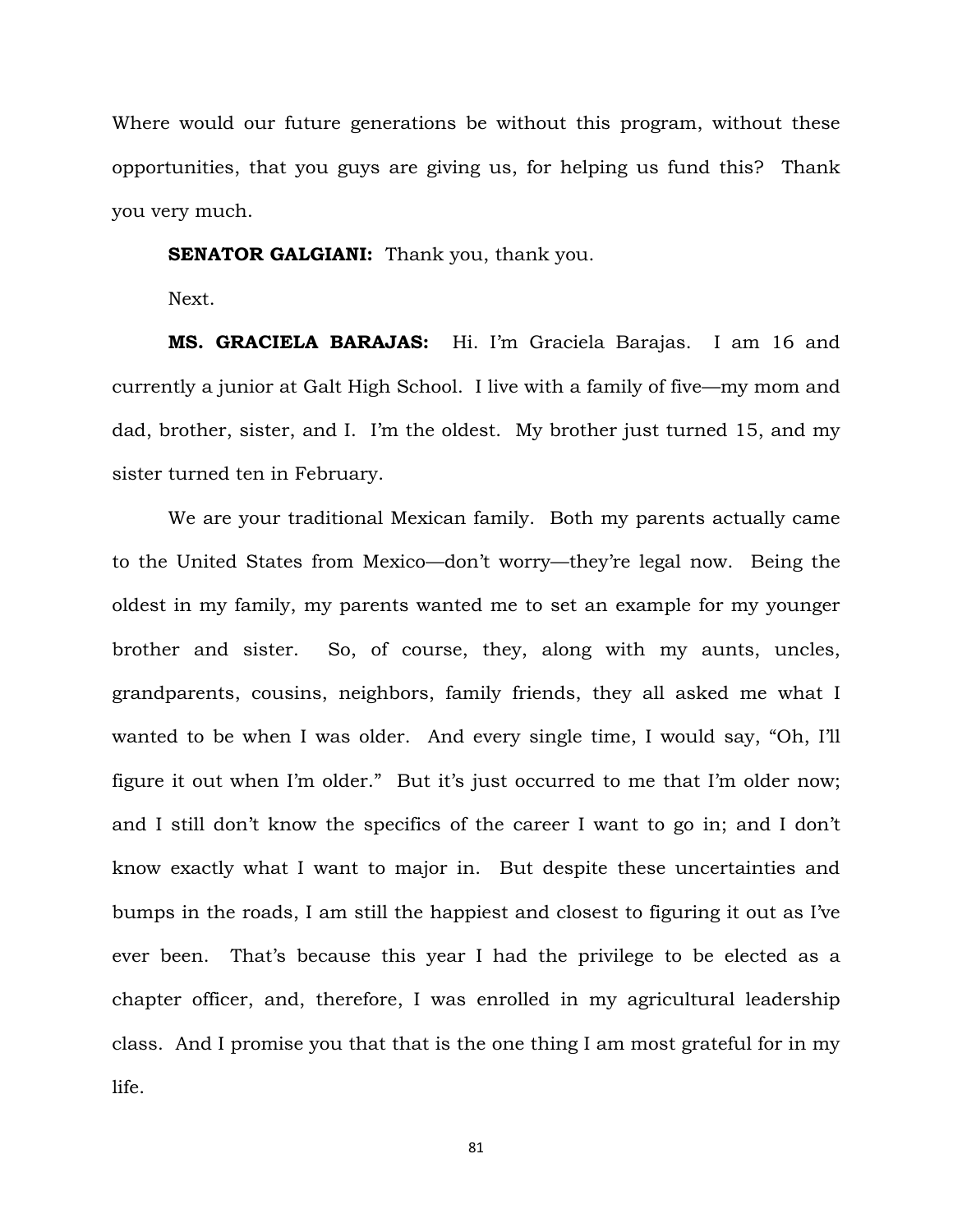Last year, I was in the ASB regular leadership class, and it was kind of a joke. We planned not-successful dances. We coordinated interesting rallies and mostly just talked about one another. It was kind of a "catty" class. Going to ag leadership, I had very similar expectations; but, thank goodness, our teacher was determined to make us better and greater than what we were.

In this past year alone, I have learned things that make people's lives worth living. Yes, we plan meetings and conferences and are role models in our school; but we've been taught how to be brave and how to be vulnerable, that taking risks that open us up for judgment, and, worst of all, taking risks that open us up for rejection is a part of life; that if we never do, we will never be able to appreciate every moment for what it is. What kind of class teaches that, a class that gives students valuable information in order to succeed in life? It's unheard of. And I'm not just talking about living an 8-5 workday, making slightly above minimum wage with a family of four in a town where the houses all look exactly the same.

We were put on this Earth for a reason: to live our one wild and precious life. We're here to make memories that we can tell our grandchildren when we're older, to avoid American restaurants whenever we can, and try things that we have absolutely no idea what they are but doing it anyways because why not? About falling in love with places, things, people we might never see again because it's better than not feeling anything at all. About learning a different language and then going to that country by yourself to practice and interact, putting yourself out there because, why not? We're taught to be bold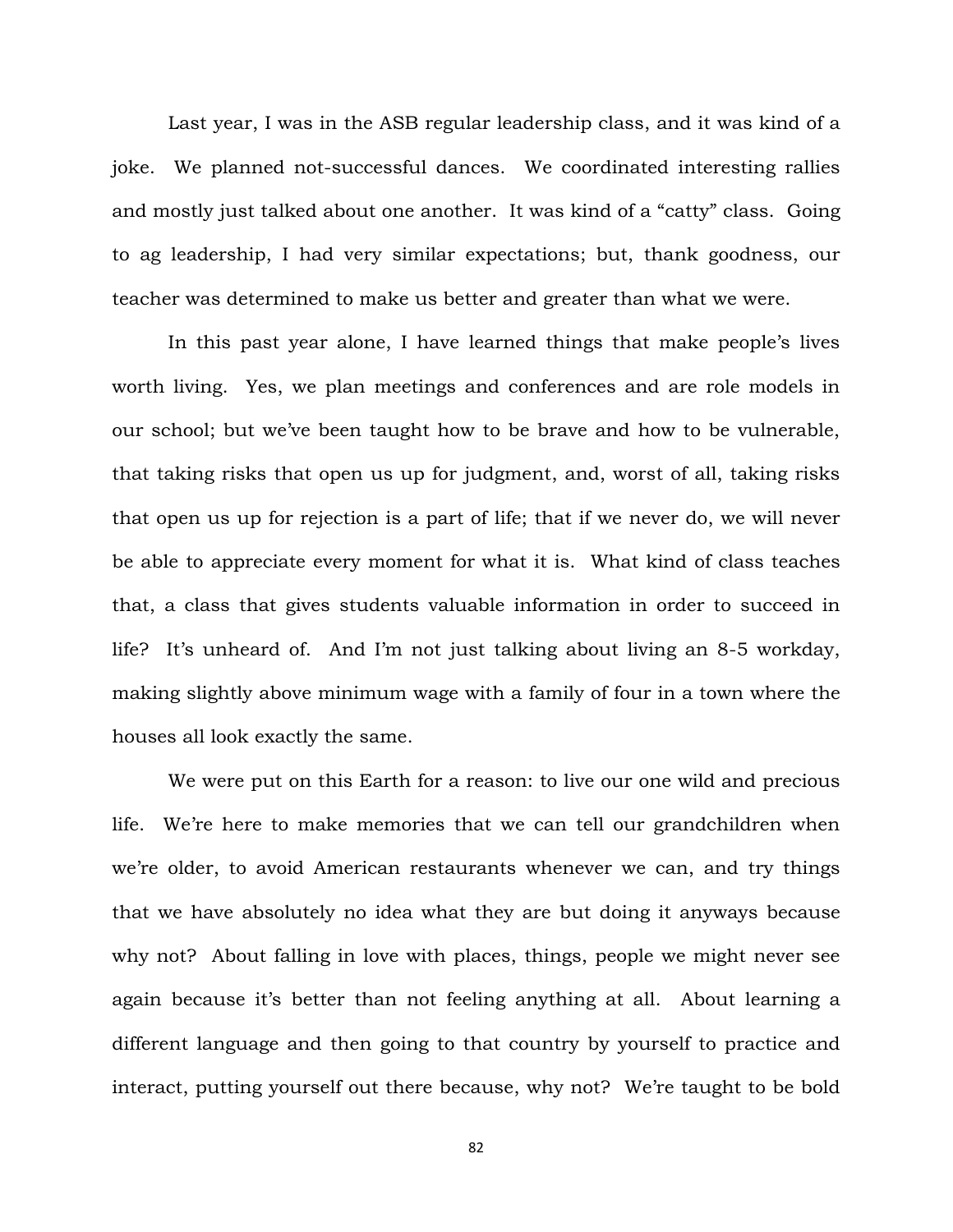and live extraordinary lives. We are on this Earth for a purpose; and this program, this national organization helps us learn that.

If the Ag Incentive Grant gets cut, then fine, okay. Chances are, my town will still fund our FFA program. But what about the 300 other schools in California? When will those kids learn how to be brave? In five years from now, when my sister's in high school, what if we get new school board members who don't see the value in funding ag education anymore? When will she learn that it's okay to take risks? And most of the times, it's not going to work out, and it's not going to be pretty; but in the end, it makes us better. When will she be taught that we were called to be bold?

For teens just like me who don't know where they want to be 12 months from now, this program and its advisors will help us figure it out. It's not just about farming and agriculture and the top ten commodities California produces. Healthy students all across the country learn how to be successful leaders and live extraordinary lives by taking chances. Thank you.

**SENATOR GALGIANI:** Thank you. Thank you very much.

And our next presenter.

**MS. JOANN DANERO:** Hi. My name is JoAnn Danero, and I attend Lodi High, and I am currently their chapter sentinel.

The Senate Agriculture Committee and Committee Chair Galgiani, I'm asking you to hear my story on why the FFA and ag ed programs deserve to keep our Ag Incentive Grant.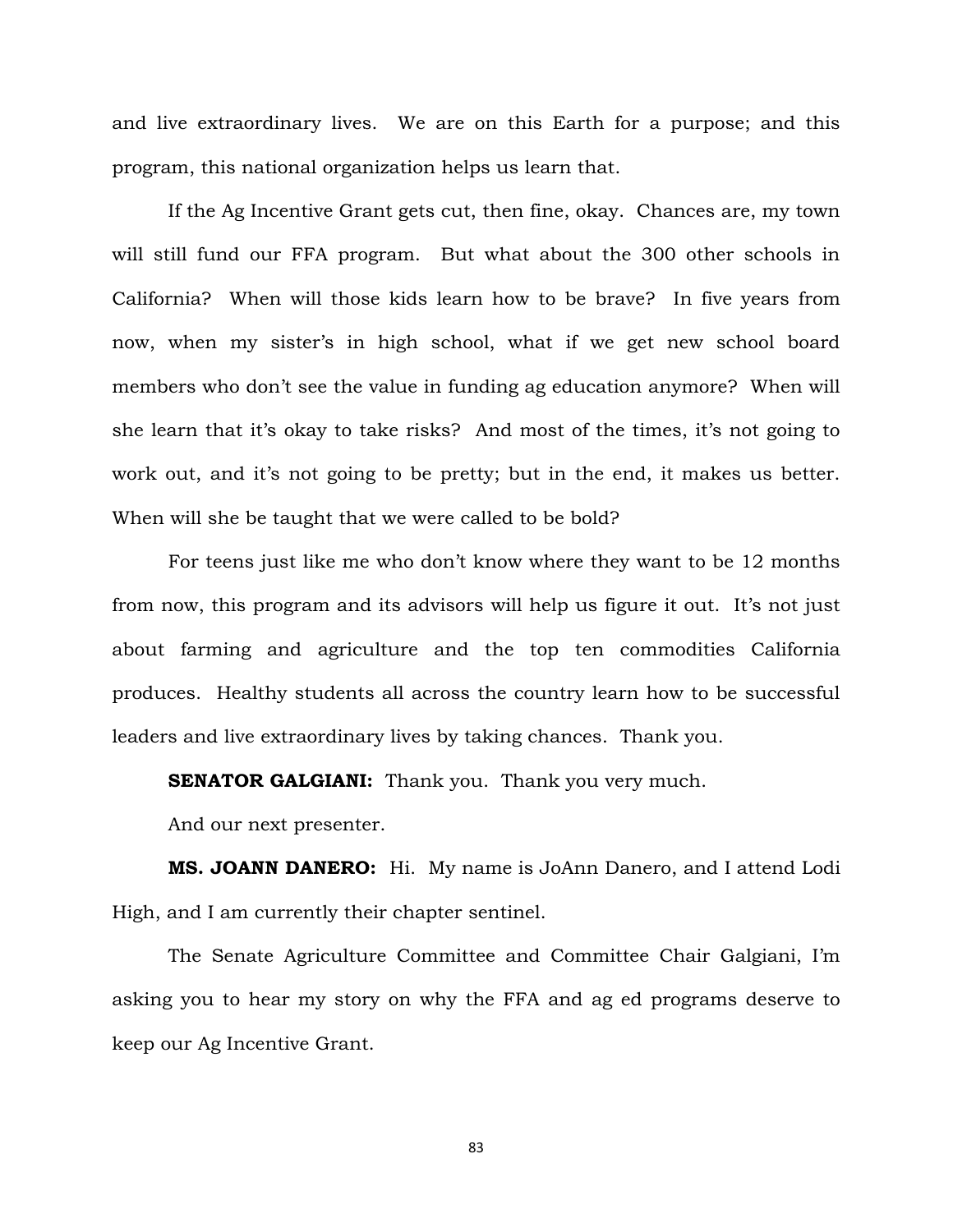Growing up, my sister Tara and I always tried doing things together, whether it was playing sports or even trying to figure out which color we wanted to paint our room; but our polar-opposite personalities always seemed to get in the way. Tara's quite the character with her dreadlocks and purple hair; but, hey, you can't pick your family, right? However, there is one thing she does and I couldn't wait to be a part of once I entered high school—FFA. Finally, we found something that strikes both our interests and escaped from a rough patch in our life.

In my freshman year and my sister's senior year, our parents filed for divorce, and it was around the same time our mother was diagnosed with Stage 3 breast cancer. Sure, I accept all this and wrap it all around our heads and knowing that there's nothing that we can do. We felt that FFA was like our safe haven. It was a place where we can go. We were blessed enough to find advisors and members to be vulnerable with when we felt the need to be strong for our family, for some family members who couldn't handle the stress and pressures which as we could.

Our advisors, they encouraged us to go to state conferences and join judging teams just to get our mind off of it, just to get our minds off of something that's completely out of our control, knowing that it's not our fault. But my sister and I aren't the only two students in this state that are overcoming many hard challenges. So you all know what it's like to overcome a rough patch in your life, so I'm asking you to not take away our safe haven that will better us emotionally and mentally. Thank you for your consideration.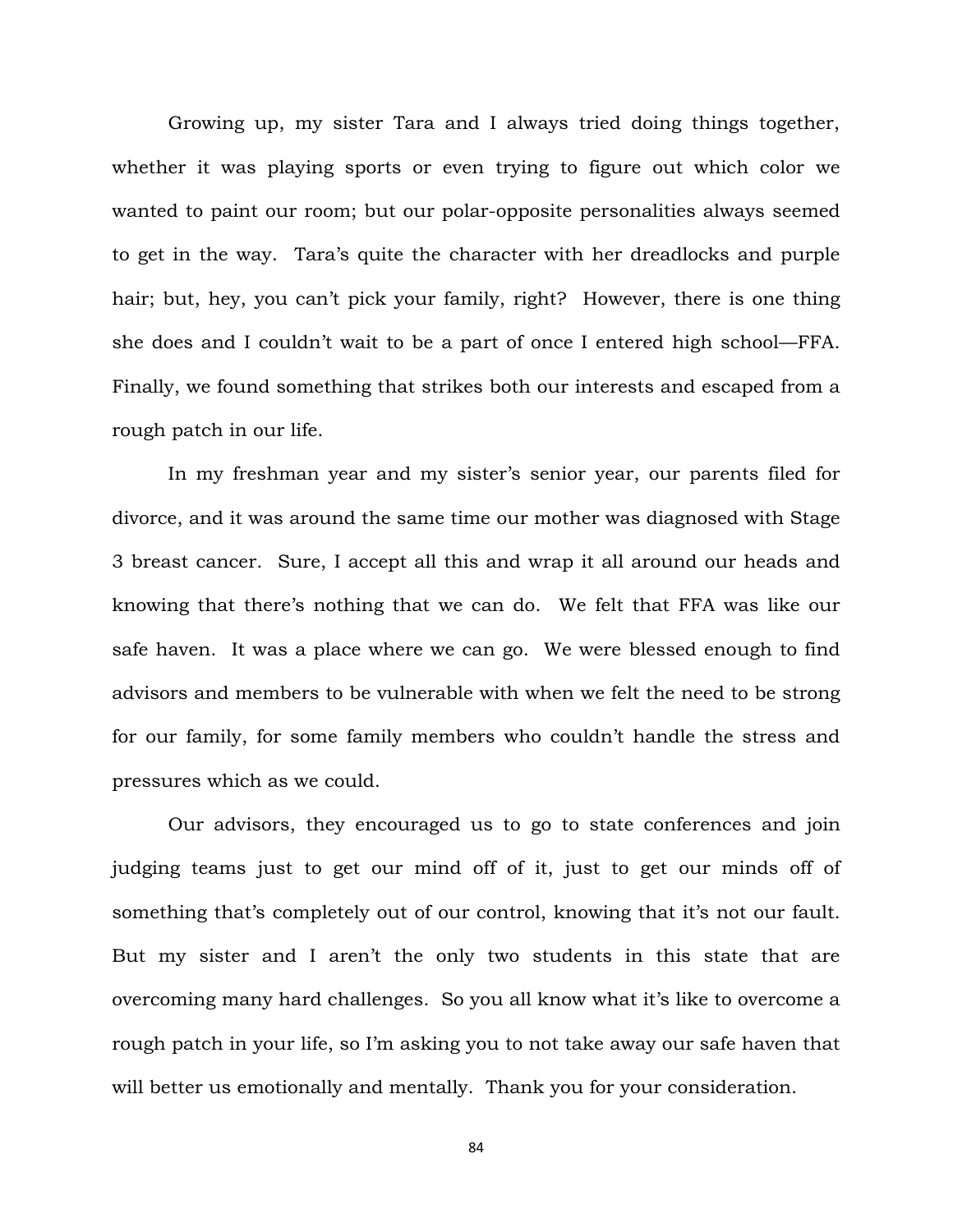#### **SENATOR GALGIANI:** Thank you.

Next.

**MS. CIERRA McCLURE:** Hi. My name is Cierra McClure, and I'm a senior from the Lodi FFA chapter. I became involved with FFA during my freshman year, and I've been an active member ever since.

My first day of freshman year, I walked on the Lodi High campus not sure where I belonged but hopeful that the school year would be as great as I'd heard. After a few days of school, I was still shy, and I was afraid to stand out too much. A great friend of mine, noticing that I was shy, which is not typically part of my personality, suggested I join an ag class. I decided to take his advice, and honestly it's one of the best decisions I've ever made.

FFA has taught me so many important lessons. But more importantly, it has given me a place to go where I know I belong, and it has allowed me to grow into the young woman I am today. FFA gave me a family I knew I could always turn to for support, through laughter and through tears. I became a very active member, joining various committees and judging teams. I made many new friends and created relationships that will last a lifetime. Besides gaining a second family, FFA has also inspired me in many ways. For example, my ag teacher has been a great inspiration to me and continues to be an inspiration every day. She cares genuinely about every one of her students, and she has taught us so much. It takes a special kind of person to be an ag teacher, and I know that kids across the state are just as inspired by their own ag teachers as I am by mine.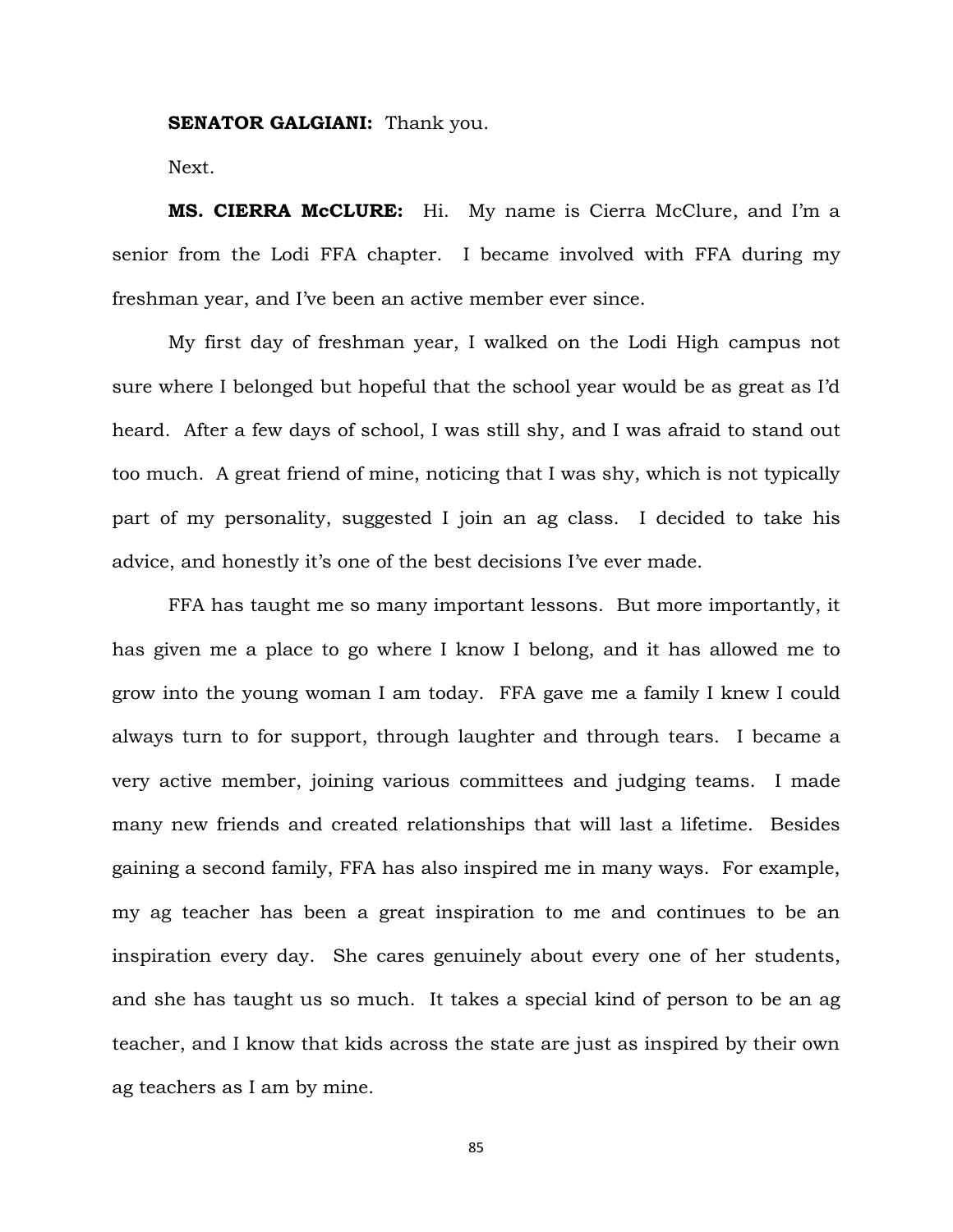Now, I'm a senior, and I wouldn't trade my experiences in FFA for the world. From going on field trips to being involved in leadership activities, the experiences have allowed me to grow in so many ways. When I graduate, I know I'm going to miss my FFA family, but I know that they'll always be here for me, no matter what.

For many kids, FFA provides a home to go to, a place to feel loved and wanted, even if they may not have that at their own homes. Without FFA, I wouldn't have the independence and confidence I have today, and I certainly wouldn't be right here. This program is important to many people besides myself, and lessons that can be learned through FFA are irreplaceable. The program encourages all its members to be strong leaders who are respectful and responsible. Besides teaching students the importance of agriculture, FFA represents a home to many students. And for that reason alone, the program should be continued.

In order to continue the Ag Education Program, we need the Ag Incentive Grant funding that will allow programs to meet the needs of students interested in ag. The funds are essential to the success of many programs, and the loss of these programs would be devastating to many students. Without the funding required to run these programs, many students will not understand the sense of belonging I have gained through being involved with FFA. Many students love being involved with ag, and the Ag Incentive Grant is needed in order for students to continue to enjoy the benefits of the program. Thank you.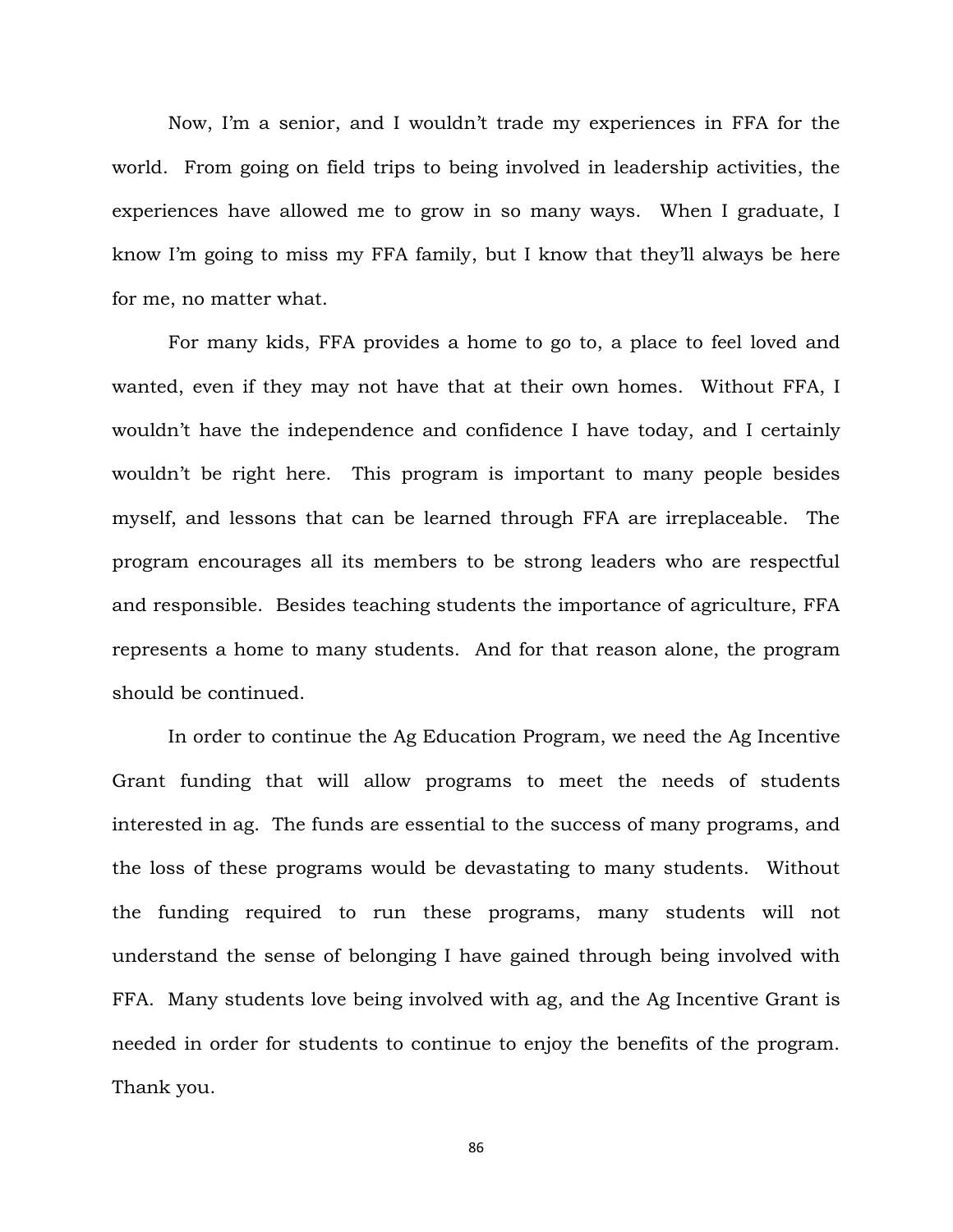**SENATOR GALGIANI:** Thank you very much.

Next.

**MR. JOSE MEZA:** Hello. My name is Jose Meza, and I'm here with the Lodi FFA chapter.

My freshman year of high school, I wasn't originally enrolled in any ag programs because in 7th grade I thought I was a skater; and in 8th grade, I did sports. So freshman year, I didn't know where I would fit in best. So as time went on, I talked to my friends that were in the ag programs, and they would tell me how much fun the class was. So I figured I would talk to my counselor and switch out of my original science class and enrolled into ag earth. At first, I was excited about the class because a lot of my middle school friends were in the class. So the class became more involved, and it just got more and more fun. During my freshman year, me and some of my good friends decided to do a competition called BIG, or Best Informed Greenhand. What this competition does is—it's a 200-question test, and it's basically about the FFA manual. So as a freshman and a greenhand, it was a good opportunity to learn about the background of FFA and everything that it is and that it helps do.

The first practice was actually fun, and we learned a lot about the history of the FFA. When the first competition came, we were the first tag team in the competition and decided that Lodi would always be in the top six; and for the whole year, we were. We also had the opportunity to go visit many different colleges and college campuses during the competition and that has really helped me decide what college I would like to attend.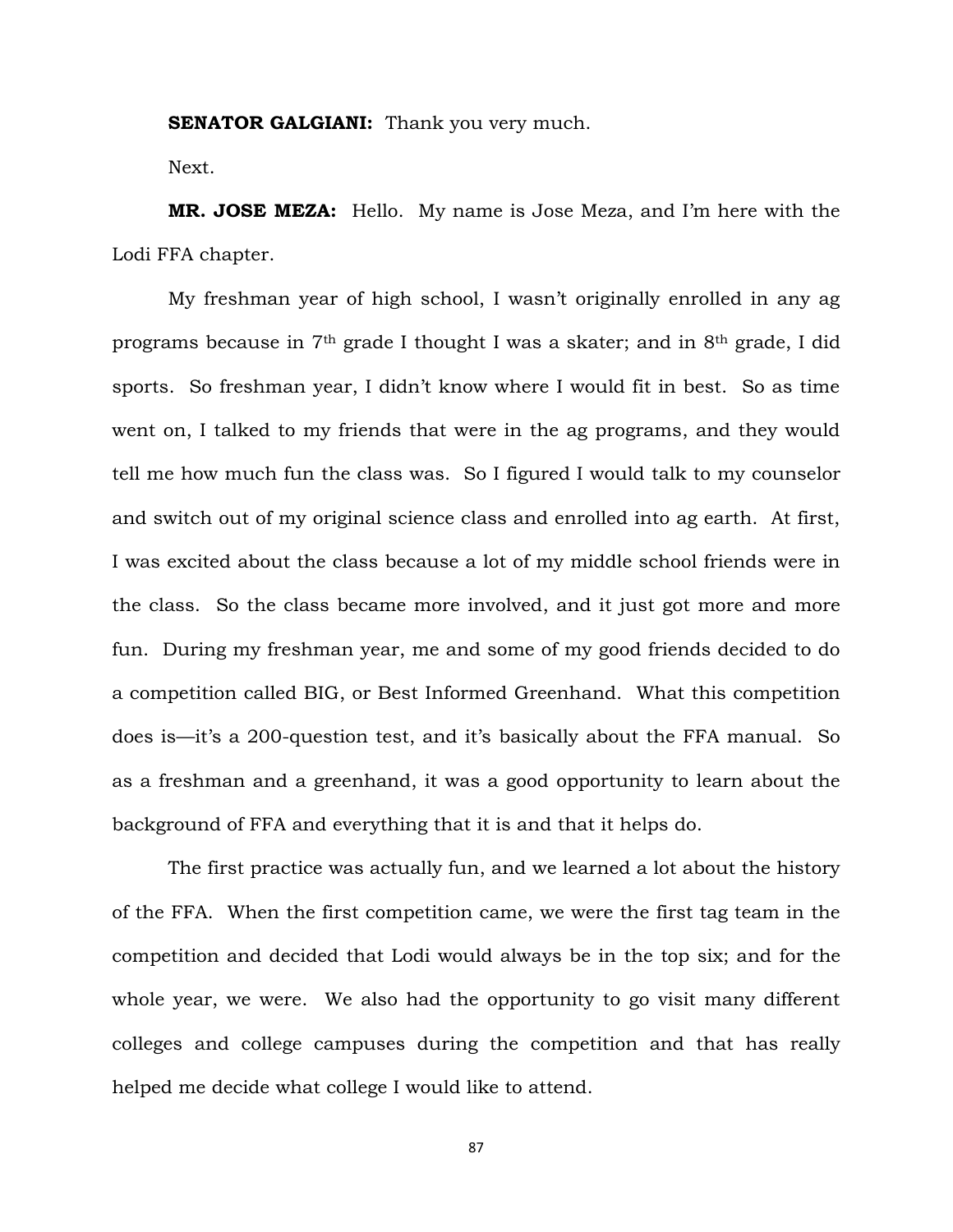While all this was going on, my friends were talking about fair and showing animals. I knew what it was because of 4-H, but I never actually had shown an animal at fair before. So I wanted to show a steer, but I started too late so I showed a lamb my first year.

After that, I decided I wanted more of a challenge. So my sophomore year, I decided to show a steer. And with lambs, if they really didn't want to move, you could just pick them up and move them. But a steer, it's a 1,000 pound animal. If it doesn't want to move, well, it's not going to move. I decided that that was a huge challenge in itself, but I decided I wanted more of a challenge, and I became an officer in my sophomore year. And my whole sophomore year, I became really involved. I was a chapter sentinel, and I was going to be attending the National FFA Convention in Indianapolis, Indiana. I had never done anything like that before, and it was really exciting.

That week I spent in Indiana with the officer team was the most fun I've ever had. Even now in my junior year, I've tried to be the most active member I could be. You see, I wouldn't have been able to experience any of that without the Ag Incentive Grant. The money is extremely important because, not only does it help us get the materials we need, it provides us with the experience that many of us will never forget for the rest of our high school careers. This grant has helped out many, has helped out the programs in many different ways. It provides my favorite class in junior year, floral, with flowers for us, to make all the arrangements. This act allows the FFA to connect with students in a way that regular classes just can't. The Ag Incentive Grant was created for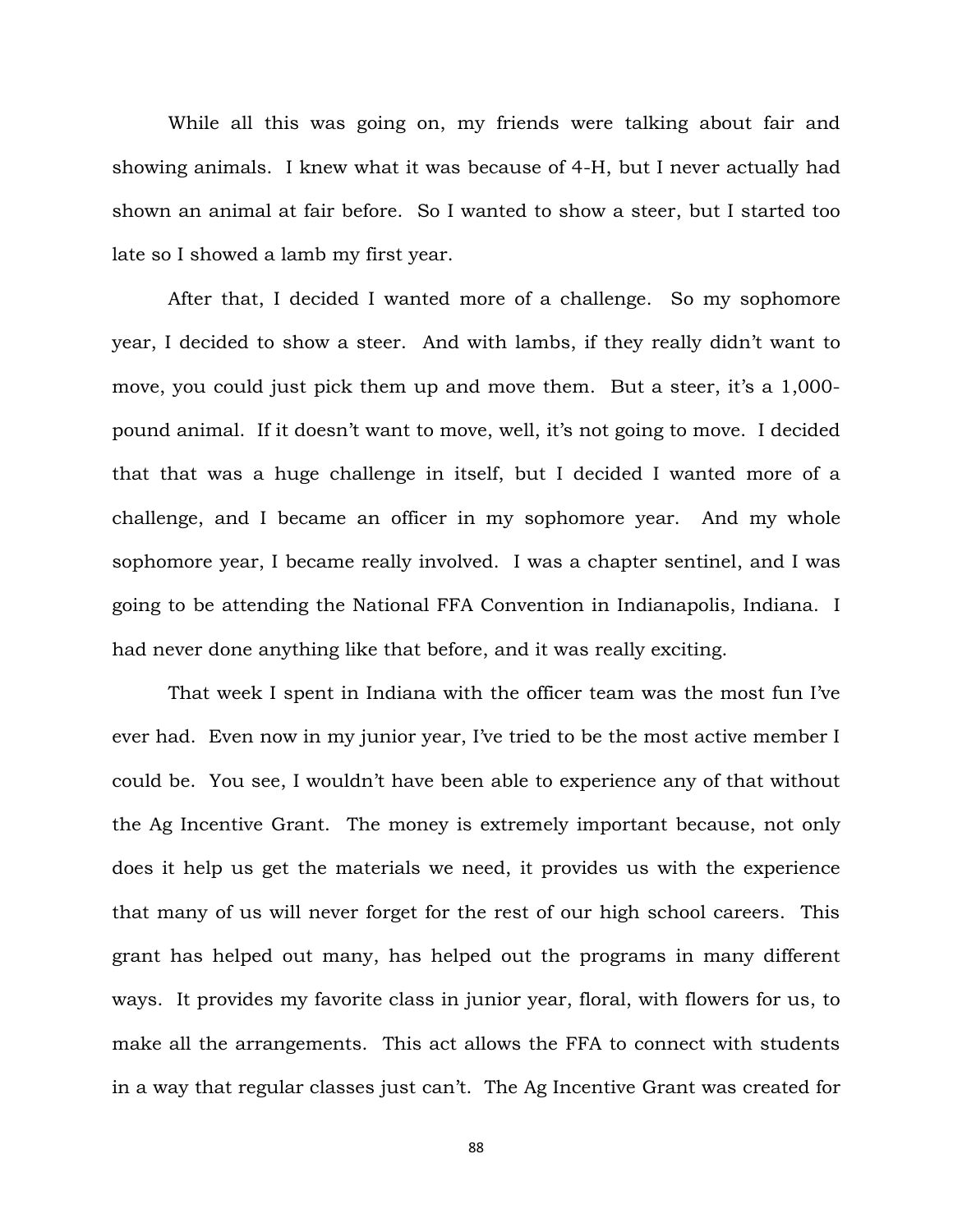a reason. And if you take it away, it's not going to change—it's going to change things in the ag program. The money we've always counted on to provide us with the materials we need will not just be gone, but many of the amazing experiences I've had will be gone for the lower classmen and for the other students who haven't yet had the opportunity to experience it themselves. Thank you.

**SENATOR GALGIANI:** Thank you very much.

And our next presenter.

**MS. LILY NICKEL:** My name is Lily Nickel, and I am from the Lodi FFA chapter. This is my second year as an agricultural education student and member of the FFA. My ag ed journey started when I was an incoming freshman. I decided to enroll in ag earth science because I wanted a hands-on science experience and because I thought it would be more relevant to the community that I live in.

From my first day of 9th grade until now, agricultural education has become so much more than a special science class to me. Since the 7th grade, I've struggled with depression. I didn't have confidence, purpose, or security. Agricultural education through the FFA has given me these things. That Ag Incentive Grant is just money; alone it can't shape students' lives. However, it can provide opportunities.

Personally, I've been given the opportunity to gain a sense of purpose. The FFA has encouraged me to explore career paths in the agriculture industry and find something I am passionate about. I've been given the opportunity to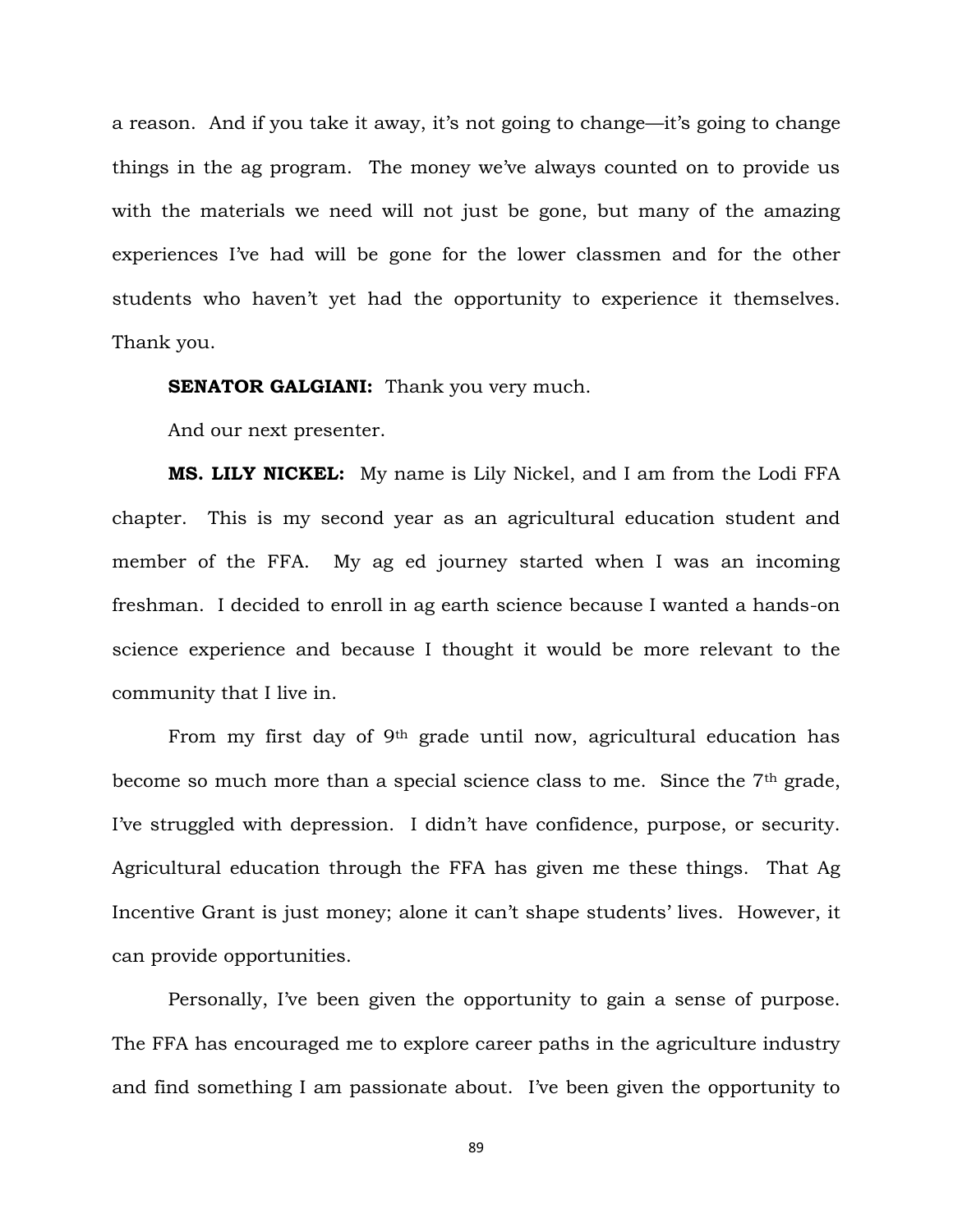build my confidence. My participation in multiple speaking contests and becoming a chapter officer has helped me become confident in myself and my own abilities. I've been given the opportunity to gain security through the friendships I've built within Lodi's ag department. The ag program in my school is often what supports places and events where students can seek a judgment-free environment. The Ag Incentive Grant has the power to provide these opportunities to students like me across the state.

I urge you to consider the importance of this grant to the future of agriculture education, the FFA, and, more importantly, California's agriculture industry. Thank you for your time and consideration.

## **SENATOR GALGIANI:** Thank you.

And next.

**MS. VERONICA VIRAMONTES:** Hello. My name is Veronica Viramontes, and I am a junior and in the Lodi FFA chapter.

I may just seem like your regular teenager speaking to you today. However, I have had first-hand experience within the agricultural industry. I am a second-generation farmer. My father has not only influenced me but the people involved in the agricultural program at my high school have as well.

In my freshman year, I was a timid and quiet individual, and the agriculture program changed me. Being involved in these agriculture classes and the FFA, I have transformed into a confident individual who has the drive to manifest my goals into reality. High school is a time in a teen's life where we find out who we are. The FFA and agriculture classes have allowed me to find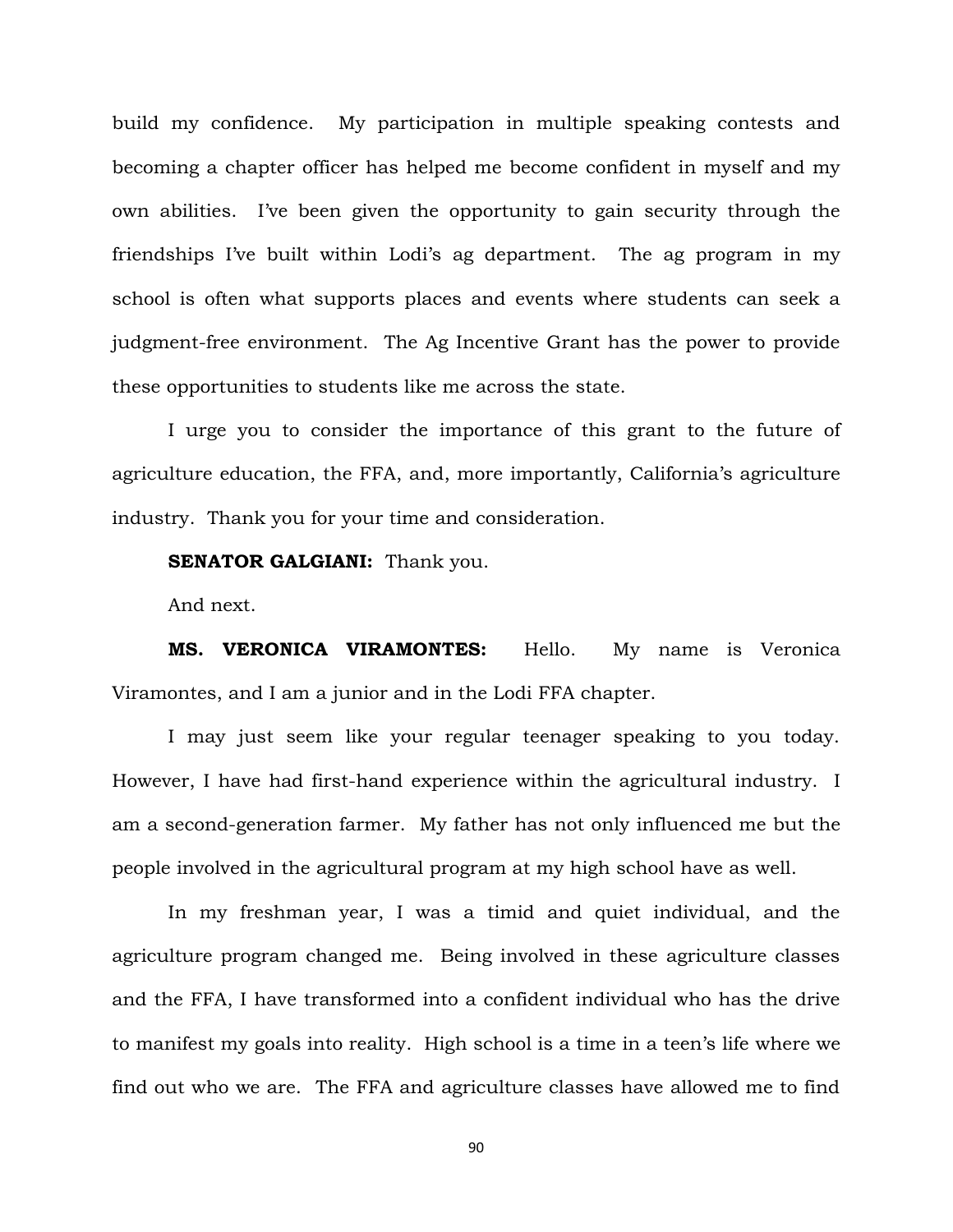out who I truly am and find a place where I know I belong, whether it's having lunch in the ag rooms every day or going to a judging contest or a leadership conference. If the state takes away the Ag Incentive Grant, what will the agriculture programs be in my senior year or for generations to come?

I believe that because of the agriculture program at my high school I have acquired the necessary skills that will assist with my future endeavors in pursuing my career in the viticulture industry. Without the Ag Incentive Grant, the youth will lose leadership and growth opportunities provided to them within the agriculture program. We are the future leaders of the agriculture industry in California. The agriculture programs develop those leaders, and it's only right to continue the funding to ensure that we are developing leaders of our rich agriculture industry that will be the reflection of our society's future. Thank you for your time and consideration.

# **SENATOR GALGIANI:** Thank you.

And our next speaker.

**MR. ZACHARY ZIEMER:** Hi—excuse me—I'm Zach Ziemer, and I'm a junior at Galt High School. When I first enrolled at Galt High School, I did not want to be there. I'm from Lodi where a lot of these kids are from, a town, it's like maybe 15 minutes away from Galt. But the lives I lived in Lodi and the lives I lived in Galt could not have been more different.

My freshman, very rebellious mind thought that I not only had—wanted to go to Lodi High but I had the right to be there like my dad and my brother. But no matter how much I fought, you know, my parents, saying I wanted to go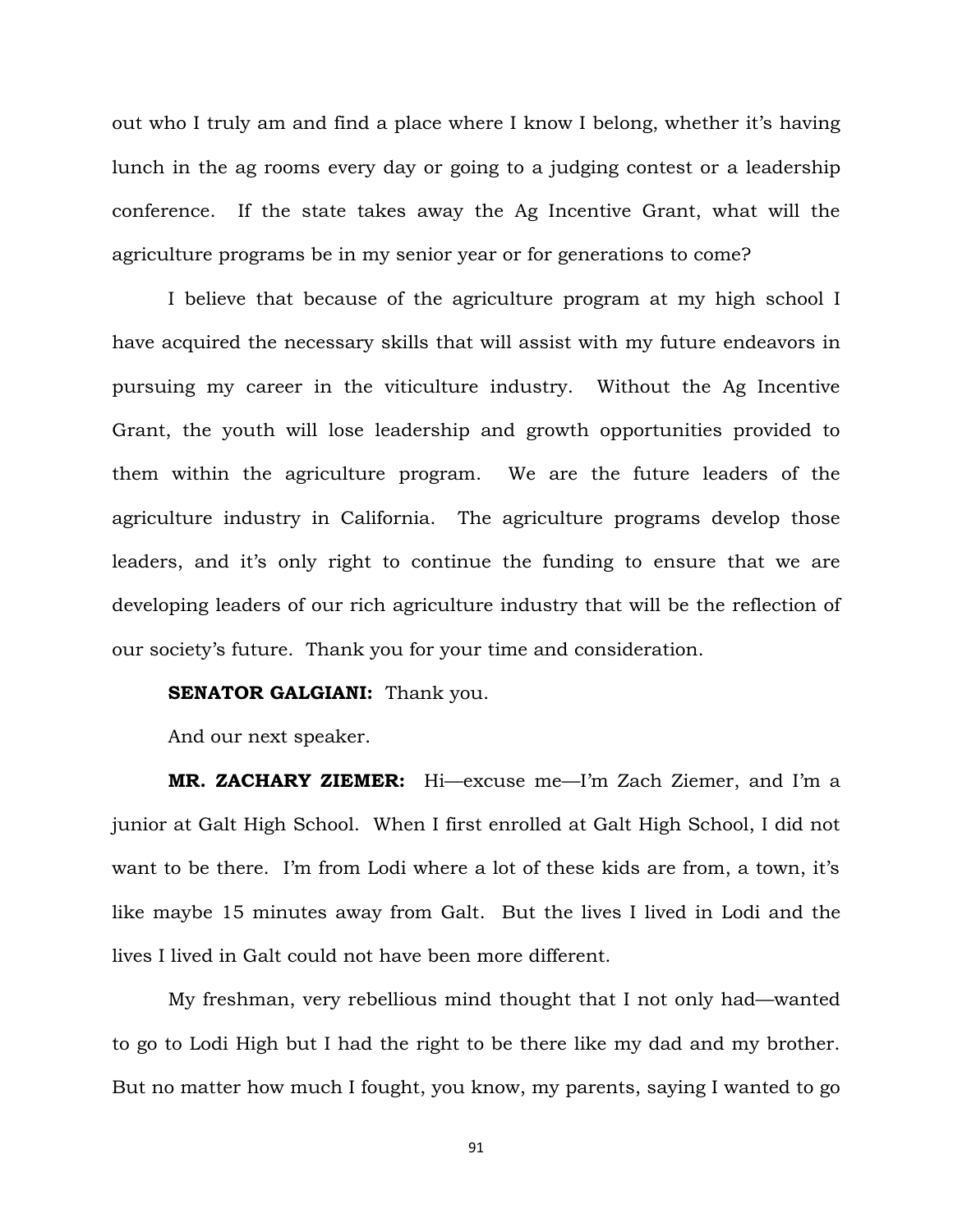to Lodi High, I was in Galt. The reason I moved to Galt is because I was doing so poorly in school that I was failing every one of my seven classes except for P.E. You know, if I did choose to come to school, I was skipping class. You know, disrespecting my teachers and just ultimately headed down a very, like, dark path.

However, all of that was soon changed because of the Galt High School Agriculture Department. I enrolled in these ag classes mostly because I heard that they were easier than normal classes—which I've come to find is not true at all. But you have to have two FFA activities per quarter; otherwise, you lose 10 percent of your grade. And so in my freshman year, I did these two activities, which could be going to an FFA meeting or community service meeting or whatever. But I definitely felt like something was missing in my freshman year. And my sophomore year rolls around, and I'm not sure if it was because I had met some of the greatest people I will ever meet in my entire life or I was just looking for something else, but I no longer wanted to be in Lodi—stealing, trespassing, or just breaking the law any way I could, just because I could. It took me a long time to realize that it was the loving atmosphere, the accepting atmosphere, the encouragement, and the motivation of the Galt High School Ag Department that would keep me out of jail indefinitely, maybe even save my life.

And so realizing this, I dove right into FFA. I joined the Parliamentary Procedure Team and the Marketing Plan Team, and both those teams showed me that I could do things that I never thought I could do before, like public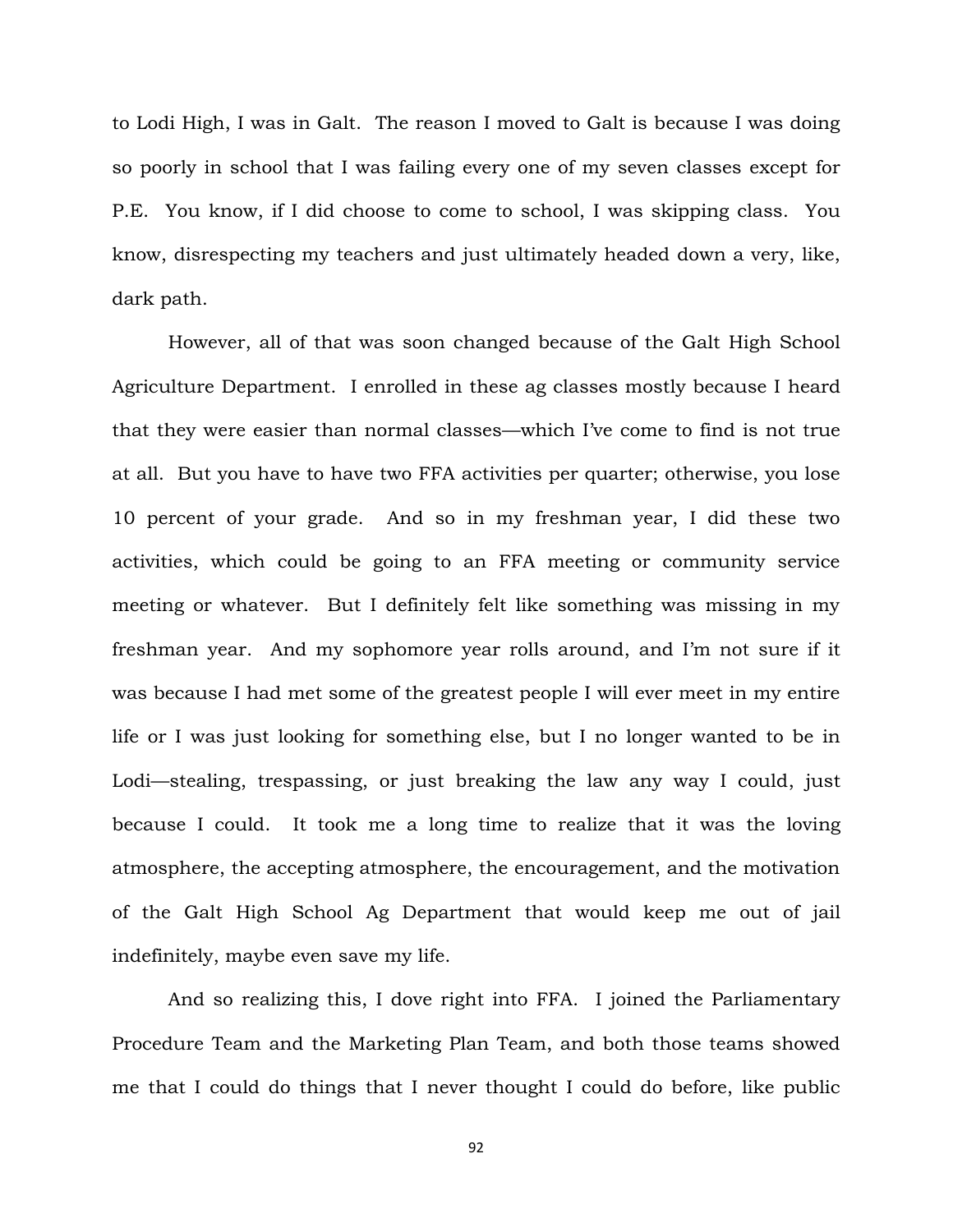speaking, thinking on my feet, and making quick decisions really fast that would be effective—are just a couple of things I've learned from those two teams. I learned that in a really short amount of time. FFA has changed my life, and I know it continues to change people's lives every single day. But I'm afraid—excuse me—without the allocation of funds that the Ag Incentive Grant provides, chapters all across the state will not be able to do for their students what Galt High School has done for me.

I keep finding myself with one question. I run it through my mind every single day, and it is: If ag isn't able to keep providing opportunities for students, what's going to happen? What's going to stop the next guy like me from doing what he's doing? I see them walk through my high school every single day. Thank you.

## **SENATOR GALGIANI:** Thank you.

Do we have any other speakers who would like to present to the committee?

With that being said, I want to thank everyone for their participation today. And this message is specifically for you, the students in FFA, that many times in the legislature programs are adopted by former legislatures who recognize certain needs and certain problems that need to be addressed. And FFA was brought about—the Ag Incentive Program and the UC Cooperative Extension Program were brought about at previous times by previous legislatures who recognized how important both were. And you are here to remind those of us who have come since that time, who weren't around when